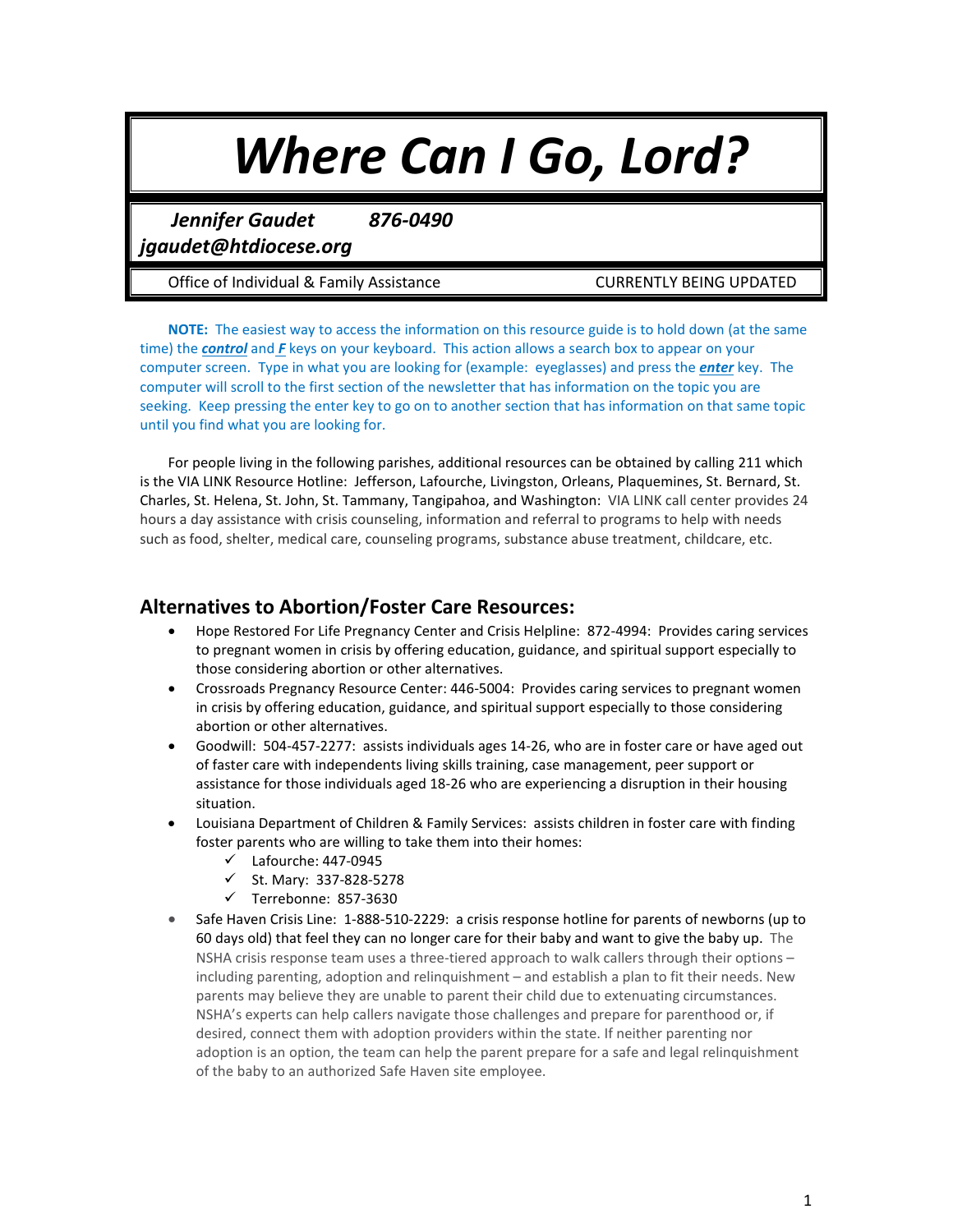## **Adoptions:**

- Beacon House Adoption Service: 225-753-5551: they work with adoptive families and birth parents to ensure a successful adoption process.
- Catholic Charities:
	- $\checkmark$  Archdiocese of Baton Rouge: 225-336-8708
	- $\checkmark$  Archdiocese of New Orleans: 504-885-1141 o[r www.adoptnola.com](http://www.adoptnola.com/)
- Children of the World: 1-251-990-3550 or <http://childrenoftheworld.com/contact-us/> : locate children to adopt from either inside or outside of the United States.
- For a listing of Maternity Homes outside of the state of Louisiana: [www.abcadoptions.com/maternityhomes.htm](http://www.abcadoptions.com/maternityhomes.htm)
- Hope Cottage Pregnancy and Adoption Center: 1-800-944-4460: Located in Texas, they can help with placement of children in need of adoption.
- Office of Children and Family Services: Offer adoptive placements or helps families learn how they can become Foster Parents.
	- $\checkmark$  Lafourche: 447-0945
	- $\checkmark$  St. Mary: 337-828-5278
	- $\checkmark$  Terrebonne: 857-3630
- St. Elizabeth's Foundation: 225-769-8888: is a Baton Rouge adoption agency that provides confidential, comprehensive counseling services to those facing an unplanned pregnancy in Louisiana. We also provide medical care, counseling, and continuing education for our birthparents and adoptive parents. They tailor the adoption process to the wishes of the birth parent.
- The Gladney Center for Adoptions: 1-817-922-6000: Open & Closed Adoptions.
- [www.adoptivefamilies.com](http://www.adoptivefamilies.com/) : from pre-adoptive resources to tips on finding a support group, this site offers parents practical advice. International and Interracial adoption issues are also addressed.

## **Apartments/Housing Programs based on Income:**

- Cedar Grove: 872-3523
- Elizabeth Square and Elizabeth Towne Apartments: 537-7070
- Green Oaks Apartments: 447-5422
- Habitat for Humanity: 447-6999 or [www.bayouhabitat.org](http://www.bayouhabitat.org/)
- Housing Authority of Morgan City: 384-5118
- Housing Authority of Thibodaux: 447-2904
- Lafourche Housing Authority and Section 8 office: 537-5289
- Section 8 Housing:
	- $\checkmark$  City of Thibodaux Section 8: 446-7217
	- Lafourche: 537-5289
	- $\checkmark$  St. Mary: 384-0709
	- $\checkmark$  Terrebonne: 873-6799
- New Start For Veterans Program: 873-9788: provides transitional housing for homeless men and women veterans.
- Waverly Apartments: 446-2705
- Willow Wood Manor: 447-8710

## **Agriculture:**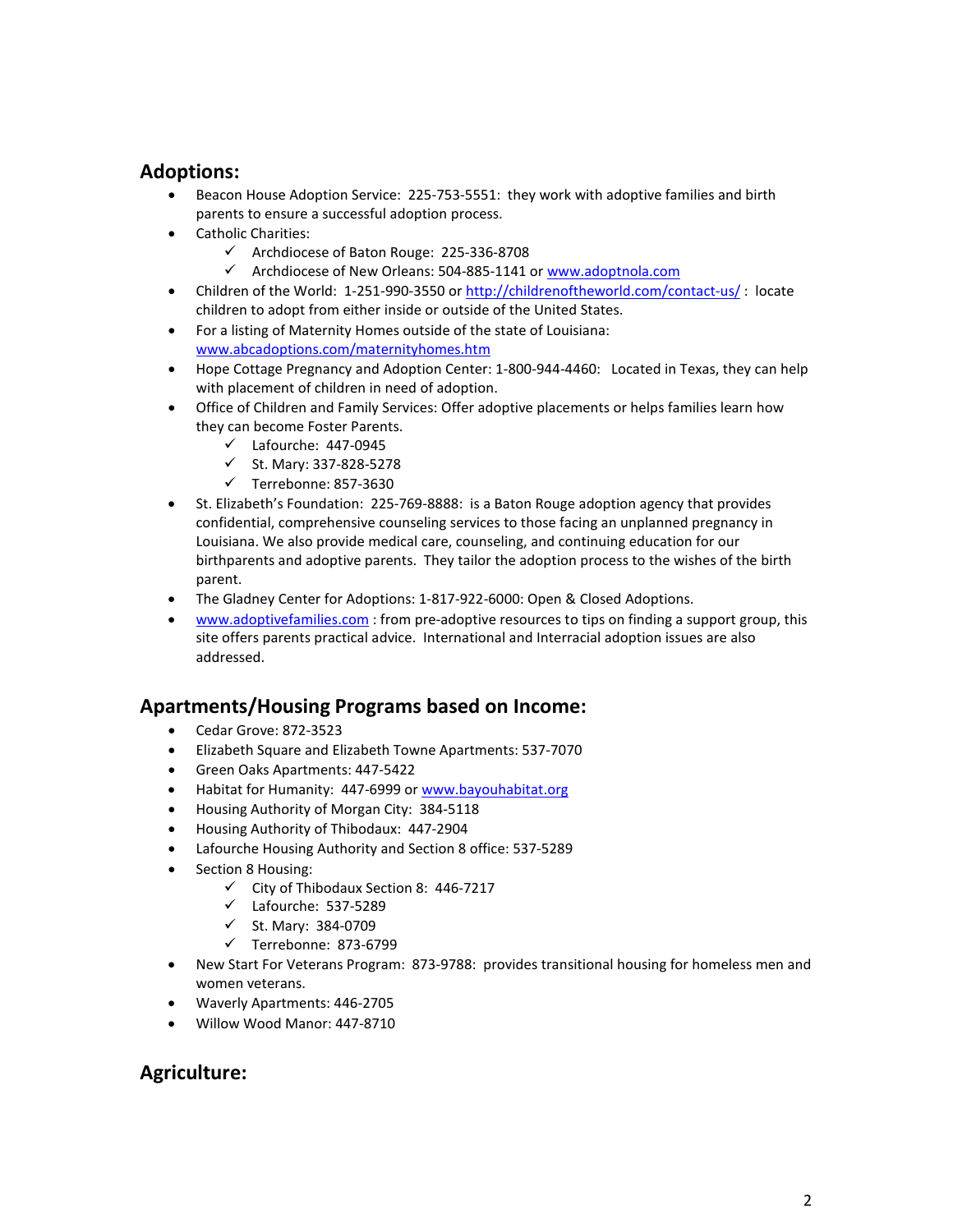- Farm Service Agency: 446-6226: Provides loans to farmers. Agricultural credits may be available for low income farmers.
- Louisiana Cooperative Extension Service: [www.lsuagcenter.com](http://www.lsuagcenter.com/) : they offer a variety of resources on agriculture, lawn, gardening, fisheries, marketing of crops, etc.
	- $\checkmark$  Lafourche: 446-1316
	- $\checkmark$  St. Mary: 337-828-4100
	- $\checkmark$  Terrebonne: 873-6495

#### **Ambulance Service:**

• Acadian Ambulance & Air Med: 1-337-291-3333 or dial 911

#### **Anger Management Groups:**

- Bayou Council On Alcoholism: 446-0643
- New Life Counseling Center: 985-632-7797: Offers anger management classes.
- South Central Louisiana Human Services Authority: has educational classes and/or treatment for dealing with angry emotions. Call the mental health center nearest you to register:
	- $\checkmark$  Jeff Care Community Health Center: 504-349-8708
	- $\checkmark$  South Central LA Human Services Authority (Lafourche Center): 537-6823
	- $\checkmark$  South Central LA Human Services Authority (St. Mary Clinic): 380-2460
	- $\checkmark$  South Central LA Human Services Authority (Terrebonne Behavioral Health): 857-3615

## **Annulments:**

• Diocese of Houma/Thibodaux Tribunal Office: 850-3126: The Catholic Church views marriage as a covenant for life that cannot be severed. Some marriages, however, are entered into lacking the necessary maturity or full knowledge, ability and commitment to enter into a permanent union. Sometimes free will is hindered due to external pressures. A person has the right to petition the Tribunal to look at his/her previous marriage to determine whether it was a valid marriage according to the laws of the Catholic Church.

## **Assessor's Offices:**

- Looking for the owner of a property you would like to rent? Call the assessor's office in the parish the property is located, provide them with an address and they will tell you who owns it!
	- $\checkmark$  Jefferson (Grand Isle): 504-362-4100 or Grand Isle Town Hall 985-787-3196
	- $\checkmark$  Lafourche: 447-7242
	- $\checkmark$  St. Mary: 337-828-4100
	- $\checkmark$  Terrebonne: 876-6620

## **Birth/Death/Marriage/Certificates/Vital Records:**

- Lafourche Parish Clerk of Court: 447-4841:
	- $\checkmark$  Birth certificates and death certificates can be received the same day in their office for anyone who was born in the state of Louisiana.
	- $\checkmark$  Marriage certificates only if officiated in Lafourche Parish.
- St. Mary Parish Clerk of Court: 337- 828-4100: Marriage certificates only if officiated in St. Mary Parish. Birth and Death certificates are obtained through Lafourche Parish Clerk of Court.
- Terrebonne Parish Clerk of Court: 873-8376: birth certificates can be received the same day in their office for anyone who was born in the state of Louisiana. Marriage certificates can be obtained if officiated in Terrebonne Parish. Death certificates are not available through this office but may be obtained through the Lafourche Parish Clerk of Courts office.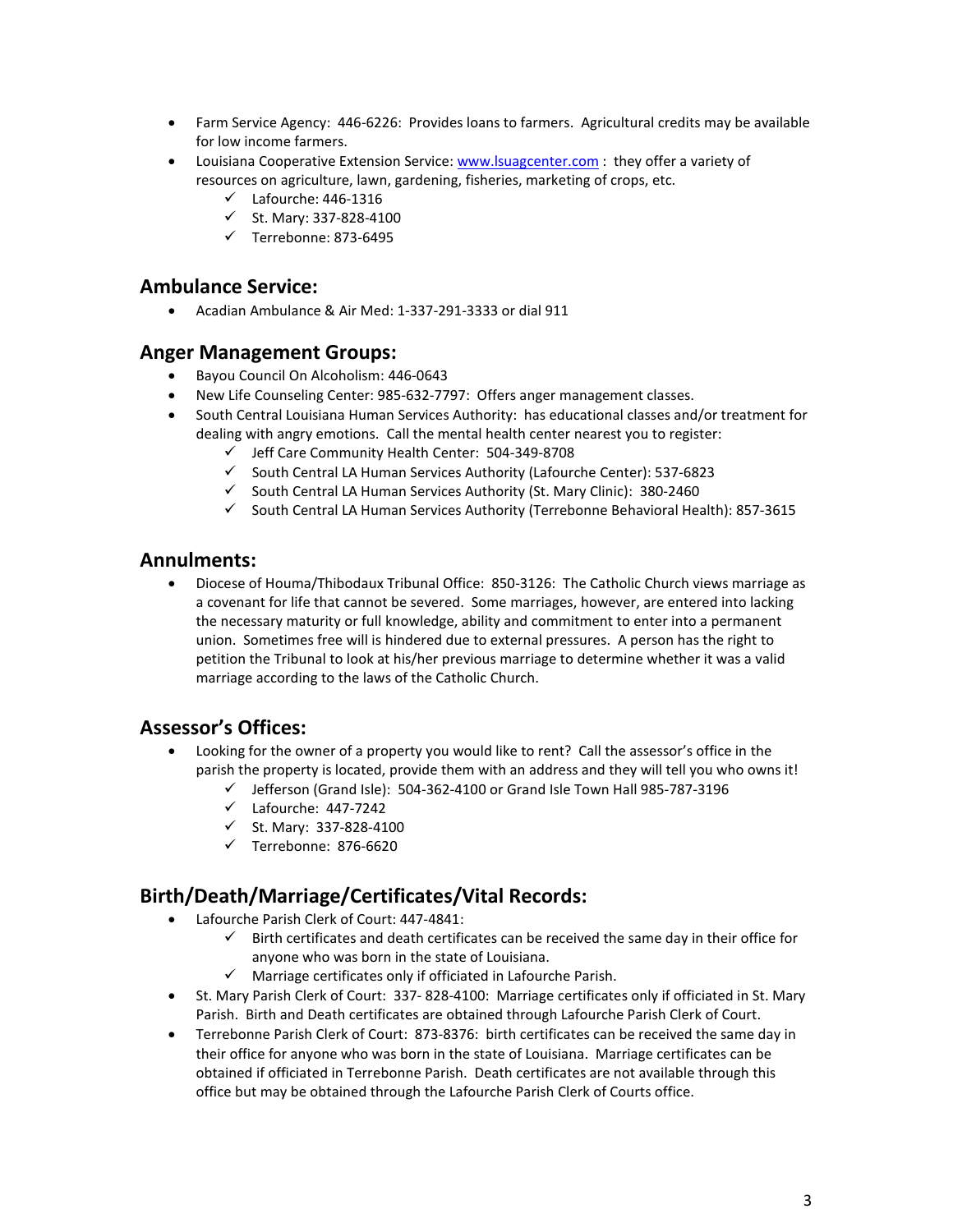• [www.vitalchek.com](http://www.vitalchek.com/) : birth certificates, death certificates, marriage records, and divorce records can be obtained for anyone who lives in the United States by using this secure site.

# **Budget Counseling/Money Management:**

- Entertainment Community Fund[: http://actorsfund.org/services-and-programs/social-services](http://actorsfund.org/services-and-programs/social-services-financial-assistance)[financial-assistance:](http://actorsfund.org/services-and-programs/social-services-financial-assistance) provides financial education, referrals, counseling and support to members of the performing arts and entertainment community. Our programs help people identify strategies for balancing income and expenses, reduce or eliminate debt, establish financial boundaries, and explore limiting beliefs about financial competence and self-worth.
- Bankruptcy Advice Hotline: 1-800-379-0985: speak directly with a caring attorney who specializes in bankruptcy. You'll learn whether you qualify for protection from your creditors, and what to expect if you file.
- Better Business Bureau Scam Tracker: [https://www.bbb.org/scamtracker/us:](https://www.bbb.org/scamtracker/us) check to see if a business or offer that sounds like an illegal scheme or fraud before you spend your money!
- Budget Computer Spreadsheets can be downloaded free of charge from: [www.office.microsoft.com](http://www.office.microsoft.com/) click on Templates at the top of the page and then type in budget in the search engine.
- Catholic Charities Diocese of Houma Thibodaux: 876-0490 or <https://catholiccharitiesht.org/>: the office of Individual & Family Assistance offers one on one budget counseling free of charge.
- Credit Guard of America: 1-800-564-7307 or [www.creditguard.org](http://www.creditguard.org/) : Get help consolidating your debt or in developing a personal budget.
- Credit Reports / additional reports : (all of the listings here collect personal information and a free report of what they collect can be obtained every 12 months):
	- $\checkmark$  Equifax: 1-800-685-1111 (fraud line: 1-800-525-6285)
	- Experian: 1-888-397-3742, or  $www. experiment.com$  (fraud line: 1-888-397-3742)
	- $\checkmark$  Trans Union: 1-800-888-4213 or [www.transunion.com](http://www.transunion.com/) (fraud line: 1-800-916-8800)
		- 1.Obtain a free credit report once a year from each of the credit bureaus listed above by calling 1-877-322-8228 or going to [www.annualcreditreport.com](http://www.annualcreditreport.com/)
	- $\checkmark$  Innovis: 1-800-540-2505 o[r www.innovis.com](http://www.innovis.com/)
	- $\checkmark$  Nova Credit: [https://www.novacredit.com/consumer-faq:](https://www.novacredit.com/consumer-faq) provides credit reports from transaction histories all over the world.
	- $\checkmark$  Certegy Check Services: [www.askcertegy.com:](http://www.askcertegy.com/) dedicated to protecting businesses from potential fraud and loss while safeguarding consumers from unwarranted or unlawful use of their checking account information.
	- $\checkmark$  Chex Systems:

[https://www.chexsystems.com/web/chexsystems/consumerdebit/page/home/!ut/p/z1](https://www.chexsystems.com/web/chexsystems/consumerdebit/page/home/!ut/p/z1/04_Sj9CPykssy0xPLMnMz0vMAfIjo8ziDRxdHA1Ngg183AP83QwcXX39LIJDfYwM3M30wwkpiAJJ4wCOBkD9URAlMBP8PUKMgCa4-rgbG3kbugeaoCtAs8LAHKYAtyUFuREGmZ6OigAWLRKn/dz/d5/L2dBISEvZ0FBIS9nQSEh/) [/04\\_Sj9CPykssy0xPLMnMz0vMAfIjo8ziDRxdHA1Ngg183AP83QwcXX39LIJDfYwM3M30w](https://www.chexsystems.com/web/chexsystems/consumerdebit/page/home/!ut/p/z1/04_Sj9CPykssy0xPLMnMz0vMAfIjo8ziDRxdHA1Ngg183AP83QwcXX39LIJDfYwM3M30wwkpiAJJ4wCOBkD9URAlMBP8PUKMgCa4-rgbG3kbugeaoCtAs8LAHKYAtyUFuREGmZ6OigAWLRKn/dz/d5/L2dBISEvZ0FBIS9nQSEh/) [wkpiAJJ4wCOBkD9URAlMBP8PUKMgCa4](https://www.chexsystems.com/web/chexsystems/consumerdebit/page/home/!ut/p/z1/04_Sj9CPykssy0xPLMnMz0vMAfIjo8ziDRxdHA1Ngg183AP83QwcXX39LIJDfYwM3M30wwkpiAJJ4wCOBkD9URAlMBP8PUKMgCa4-rgbG3kbugeaoCtAs8LAHKYAtyUFuREGmZ6OigAWLRKn/dz/d5/L2dBISEvZ0FBIS9nQSEh/) [rgbG3kbugeaoCtAs8LAHKYAtyUFuREGmZ6OigAWLRKn/dz/d5/L2dBISEvZ0FBIS9nQSEh/:](https://www.chexsystems.com/web/chexsystems/consumerdebit/page/home/!ut/p/z1/04_Sj9CPykssy0xPLMnMz0vMAfIjo8ziDRxdHA1Ngg183AP83QwcXX39LIJDfYwM3M30wwkpiAJJ4wCOBkD9URAlMBP8PUKMgCa4-rgbG3kbugeaoCtAs8LAHKYAtyUFuREGmZ6OigAWLRKn/dz/d5/L2dBISEvZ0FBIS9nQSEh/) collects data on checking account applications, openings, closures and reason for the account closure.

- $\checkmark$  Clarity Services: [https://www.clarityservices.com/support:](https://www.clarityservices.com/support) is a consumer reporting agency that assembles and evaluates consumer information and provides consumer reports to third parties for the purpose of extending offers of credit, and/or other purposes as permitted by law. Individuals can obtain a free annual report on the information they have on file.
- ← Core Logic Credco: [https://www.corelogic.com/solutions/credco-consumer](https://www.corelogic.com/solutions/credco-consumer-assistance.aspx)[assistance.aspx:](https://www.corelogic.com/solutions/credco-consumer-assistance.aspx) collects property ownership and mortgage obligation records, property legal filings and tax payment status, rental applications and collection amounts, consumer bankruptcies, liens, judgements, and child support obligations.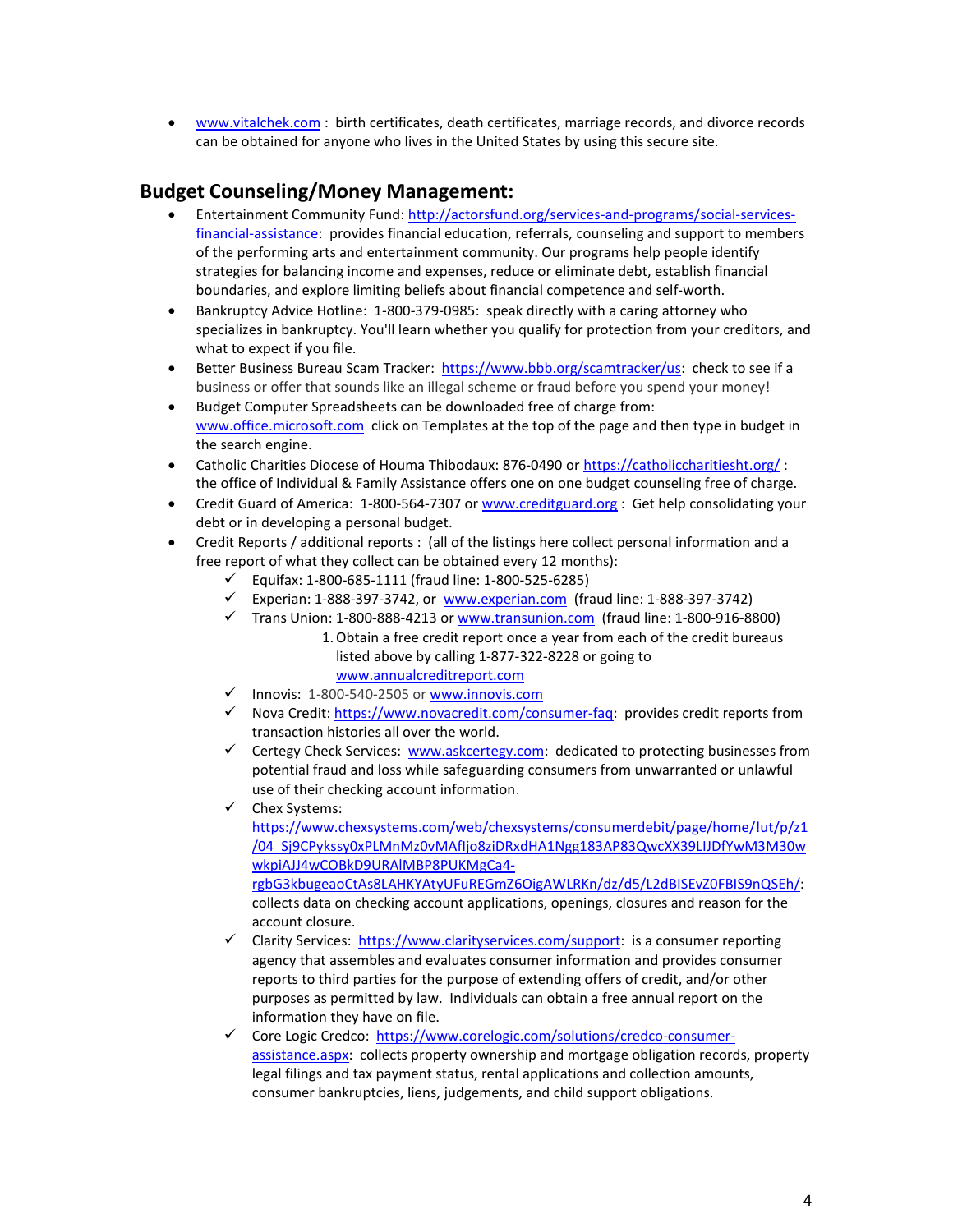- $\checkmark$  First Advantag[e www.fadv.com:](http://www.fadv.com/) Conducts background screening services.
- $\checkmark$  Hire Right: [www.hireright.com:](http://www.hireright.com/) conducts employment background screening services.
- $\checkmark$  Lexis Nexis.: [https://personalreports.lexisnexis.com/access\\_your\\_full\\_file\\_disclosure.jsp:](https://personalreports.lexisnexis.com/access_your_full_file_disclosure.jsp) provides information on individuals auto insurance coverage and losses. Denied insurance? Ask for an annual report to see what they maintain on your file.
- Microbuilt: [www.Microbilt.com:](http://www.microbilt.com/) Provides credit information, bill payment information, employment information, bank account data, property records, court judgements, address and phone information.
- $\checkmark$  National Consumer Telecom & Utilities Exchange: [www.nctue.com:](http://www.nctue.com/) a credit reporting agency that collects information on new connect requests, account and payment histories, defaults and fraudulent accounts associated with telecommunications, pay TV, and electric/gas/water services.
- Sterling Infosystems, Inc.: [https://www.sterlingtalentsolutions.com/about/fact-act](https://www.sterlingtalentsolutions.com/about/fact-act-disclosure)[disclosure:](https://www.sterlingtalentsolutions.com/about/fact-act-disclosure) conducts employment background screening services.
- $\checkmark$  Telecheck: [https://getassistance.telecheck.com/consumer-contact.html:](https://getassistance.telecheck.com/consumer-contact.html) They collect check writing histories. Contact if you have a problem with a check being declined.
- $\checkmark$  The Work Number: [https://www.theworknumber.com/Employees/DataReport/index.asp:](https://www.theworknumber.com/Employees/DataReport/index.asp) provides employment and income verification.
	- a. Found an error on your credit report? <https://www.consumer.ftc.gov/articles/0151-disputing-errors-credit-reports>
- Debtors Anonymous: 1-781-453-2743 o[r www.debtorsanonymous.org](http://www.debtorsanonymous.org/)
- Every Dollar:

[https://www.everydollar.com/?utm\\_source=bing&utm\\_medium=cpc&utm\\_campaign=Everydoll](https://www.everydollar.com/?utm_source=bing&utm_medium=cpc&utm_campaign=Everydollar%20-%20Branded%20-%20Desktop&utm_content=Everydollar&utm_term=everydollar&utm_id=bi_cmp-291374994_adg-1260040418874512_ad-78752546111966_kwd-78752566290189:loc-190_dev-c_ext-_prd-&msclkid=94dc0fd6d5cd127505f650c19ee0d987) [ar%20-%20Branded%20-](https://www.everydollar.com/?utm_source=bing&utm_medium=cpc&utm_campaign=Everydollar%20-%20Branded%20-%20Desktop&utm_content=Everydollar&utm_term=everydollar&utm_id=bi_cmp-291374994_adg-1260040418874512_ad-78752546111966_kwd-78752566290189:loc-190_dev-c_ext-_prd-&msclkid=94dc0fd6d5cd127505f650c19ee0d987)

[%20Desktop&utm\\_content=Everydollar&utm\\_term=everydollar&utm\\_id=bi\\_cmp-](https://www.everydollar.com/?utm_source=bing&utm_medium=cpc&utm_campaign=Everydollar%20-%20Branded%20-%20Desktop&utm_content=Everydollar&utm_term=everydollar&utm_id=bi_cmp-291374994_adg-1260040418874512_ad-78752546111966_kwd-78752566290189:loc-190_dev-c_ext-_prd-&msclkid=94dc0fd6d5cd127505f650c19ee0d987)[291374994\\_adg-1260040418874512\\_ad-78752546111966\\_kwd-78752566290189:loc-190\\_dev](https://www.everydollar.com/?utm_source=bing&utm_medium=cpc&utm_campaign=Everydollar%20-%20Branded%20-%20Desktop&utm_content=Everydollar&utm_term=everydollar&utm_id=bi_cmp-291374994_adg-1260040418874512_ad-78752546111966_kwd-78752566290189:loc-190_dev-c_ext-_prd-&msclkid=94dc0fd6d5cd127505f650c19ee0d987)[c\\_ext-\\_prd-&msclkid=94dc0fd6d5cd127505f650c19ee0d987](https://www.everydollar.com/?utm_source=bing&utm_medium=cpc&utm_campaign=Everydollar%20-%20Branded%20-%20Desktop&utm_content=Everydollar&utm_term=everydollar&utm_id=bi_cmp-291374994_adg-1260040418874512_ad-78752546111966_kwd-78752566290189:loc-190_dev-c_ext-_prd-&msclkid=94dc0fd6d5cd127505f650c19ee0d987) : a free online budget tool to help manage your household finances.

- Money Management International: 1-866-889-9347 or [www.moneymanagement.org/Services.aspx](http://www.moneymanagement.org/Services.aspx) : They assist with foreclosure and reverse mortgage assistance, as well as budget counseling and debt management. They also offer bankruptcy counseling.
- The National Foundation For Credit Counseling: 1-800-388-2227 [\(www.nfcc.org](http://www.nfcc.org/)): they offer no cost budgeting and credit counseling. Fees may be incurred if they are needed to assist in consolidation of bills or other similar services.
- To stop receiving credit card/insurance offers by mail, call 1-888-567-8688 or <https://www.optoutprescreen.com/?rf=t> : to have your name removed from the mailing lists of the major US Credit Bureaus for 5 years.
	- $\checkmark$  To stop other junk mail: [www.dmachoice.org](http://www.dmachoice.org/)
- [https://www.consumer.gov/articles/1002-making-budget#!what-it-is:](https://www.consumer.gov/articles/1002-making-budget#!what-it-is) Explains in simple terms what a budget is and how to develop one.
- <https://www.consumer.gov/section/managing-your-money>: Explains in simple terms how to manage your money.
- [www.handsonbanking.com](http://www.handsonbanking.com/) : this site offers money management education for children as young as in the  $4<sup>th</sup>$  grade all the way up to adults.
- Money Smart Curriculum: the FDIC has a free curriculum for both adults and teenagers to learn about money management. Order the free software: [www.fdic.gov/moneysmart](http://www.fdic.gov/moneysmart)
- [www.simpleplanning.com](http://www.simpleplanning.com/): to keep track of your household budget by computer with these excel spreadsheets!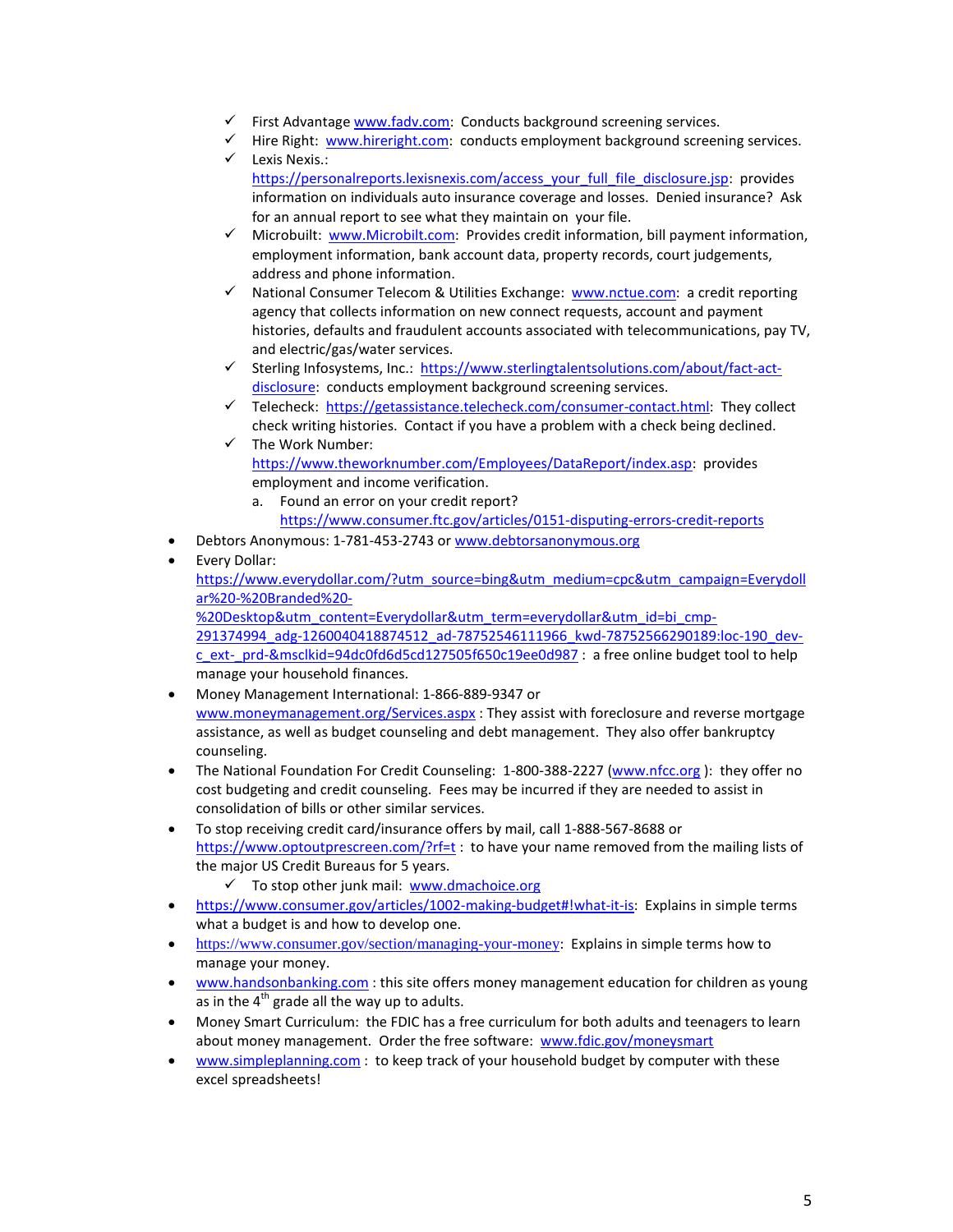## **Business Counseling:**

- C.E.N.T.S. (Coastal Entrepreneurs Net To Success): 876-0490: A program of Catholic Charities Diocese of Houma Thibodaux that assists newly inspired business owners in developing their business plan.
- Chambers of Commerce:
	- $\checkmark$  Houma Terrebonne Chamber of Commerce: 876-5600
	- Lafourche & Bayou Region: 693-6700
	- $\checkmark$  St. Mary Chamber of Commerce: 985-384-3830
	- $\checkmark$  Thibodaux Chamber of Commerce: 446-1187
- South Central Planning and Development Commission: 851-2900 or [www.scpdc.org](http://www.scpdc.org/) : they operate a Revolving Loan Fund designed to link small businesses to financing solutions. The program is designed to assist new and expanding businesses in filling the gaps in financing not provided by conventional means.
- South Louisiana Economic Council: 448-4485: they provide managerial, technical, and indirect financial assistance for eligible small businesses to ensure competitive advantage in today's economy.
- Terrebonne Economic Development Authority: 873-6890: The assist with training needs, workforce issues and business consulting when needed.

# **Car/Motorcycle/RV/Truck/ Donations:**

- Catholic Relief Services:<https://www.crs.org/ways-to-give/other-ways-give/donate-your-car> : they accept donations of cars, trucks, boats, or motorcycles whether they are in operational condition or not!
- St. Vincent de Paul Society: 872-9373 o[r https://www.careasy.org/nonprofit/society-of-saint](https://www.careasy.org/nonprofit/society-of-saint-vincent-de-paul-council-of-houma-thibodaux)[vincent-de-paul-council-of-houma-thibodaux:](https://www.careasy.org/nonprofit/society-of-saint-vincent-de-paul-council-of-houma-thibodaux) Looking to donate your working or non-working car?

## **Children:**

- [https://www.makebeliefscomix.com:](https://www.makebeliefscomix.com/) children can learn to make their own comic strips!
- Spark: 868-8880: One stop location to find all of the resources you need!
- Bayou Country Children's Museum: 446-2200: [www.bayoucountrychildrensmuseum.org](http://www.bayoucountrychildrensmuseum.org/) : provides interactive learning facilities for children ages  $2 - 12$ . Focuses on the culture of the Bayou Region with exhibits on sugarcane harvesting, the seafood industry and the performing arts.
- Car Seats or Booster Seats:
	- $\checkmark$  How to tell which car seat is right for your child: [www.safercar.gov/parents/RightFit.htm](http://www.safercar.gov/parents/RightFit.htm) or [https://www.nhtsa.gov/equipment/car](https://www.nhtsa.gov/equipment/car-seats-and-booster-seats)[seats-and-booster-seats:](https://www.nhtsa.gov/equipment/car-seats-and-booster-seats) there are also videos to help parents learn how to install a child seat the right way in their car.
	- $\checkmark$  Have a handicapped child that keeps getting out of her car seat? A solution is a 5 point safety vest that takes the place of the car seat: E-Z-On Adjustable Vest: [www.ezonpro.com](http://www.ezonpro.com/)
	- $\checkmark$  Want to know if the car seat in your car is properly installed? Contact the Louisiana State Police Office for an appointment to get your car checked: Lafourche: 447-0965, Morgan City & Terrebonne: 857-3680.
- Child Abuse, Child Substance Abuse, Child Counseling:
	- $\checkmark$  Audrey Hepburn Care Center: 504-896-9237: The physicians aid in the proper recognition, intervention, protection and prevention of maltreated children, including physical abuse, neglect and sexual abuse.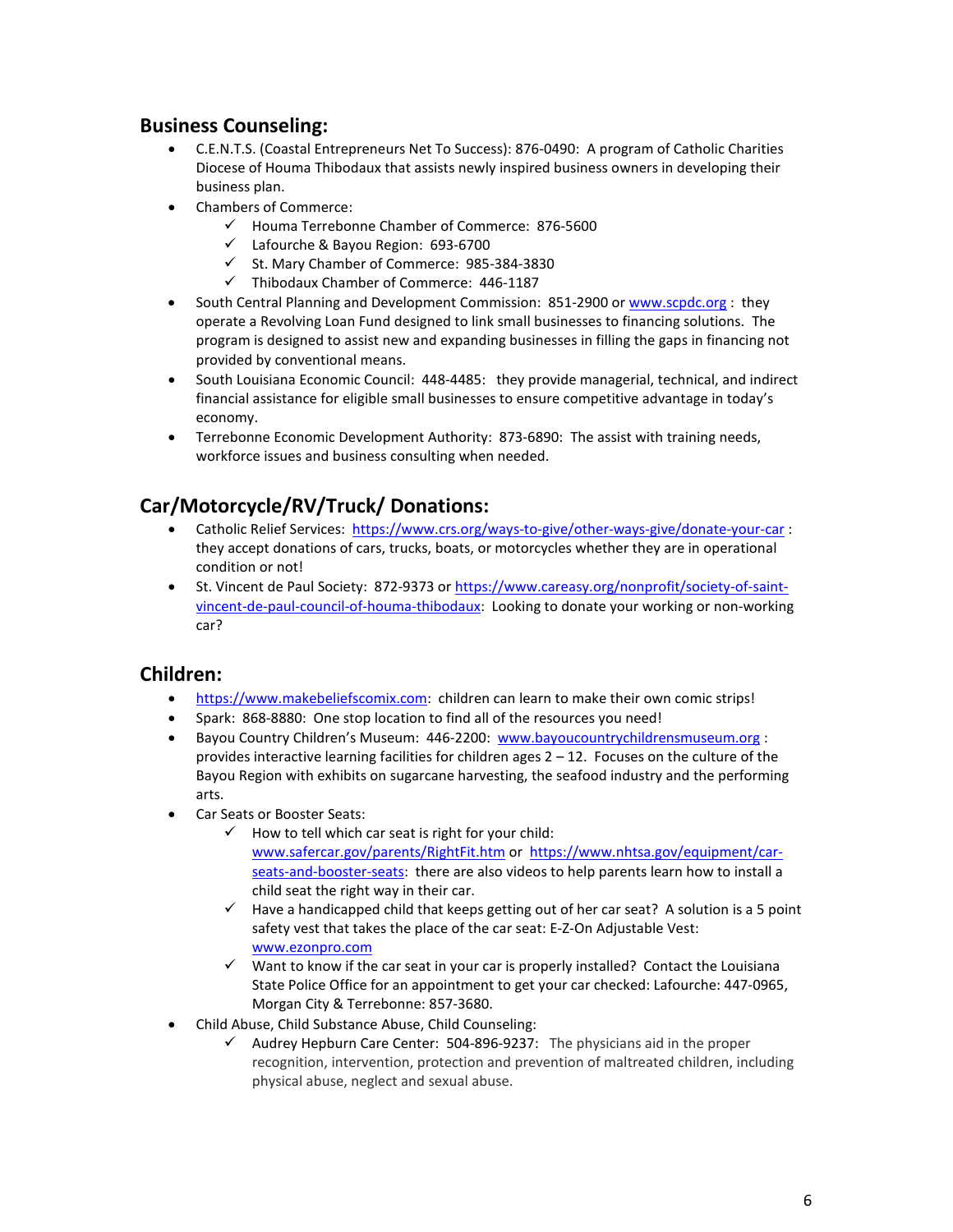- $\checkmark$  Biker's Against Child Abuse[: http://bacaworld.org](http://bacaworld.org/) : 226-6106: this group's main focus is making the child feel safe in their environment after abuse has been documented.
- $\checkmark$  Capstone Treatment Center: 1-501-729-4479: located in Arkansas, they offer a Christcentered residential treatment program for adolescent male's ages 14-26.
- $\checkmark$  CASA: all programs aim to ensure that abused/neglected children in the LA legal system have a competent and caring volunteer advocate to speak on their behalf. Volunteers work with all parties involved to find safe and permanent homes for children.
	- 1. Jefferson: 504-533-8757
	- 2. Lafourche: 446-6600
	- 3. St. Mary (Bayou CASA): 337-359-9016
	- 4. Terrebonne: 876-0250:
- $\checkmark$  Chez Hope: 337-828-4200: They offer shelter for parents and children fleeing an abuser as well as offer support groups for adults and abused children.
- $\checkmark$  Child Abuse Reporting Hotline: Office of Community Services (OCS): they investigate cases of child abuse and neglect: to make a complaint call: 1-855-452-5437
- $\checkmark$  Childhelp USA: 1-800-422-4453 (national child abuse hotline). They provide family support and resources to help the family cope with their situation.
- $\checkmark$  Child Welfare Information Gateway: 1-800-394-3366. They provide a number of helpful resources for families to learn on how to cope with the abuse and spot potential abusers among people they interact with.
- $\checkmark$  Children's Advocacy Centers: Offer mental health counseling for victims of child abuse and their families, as well as providing forensic interviews to children who are victims of physical and sexual abuse.
	- 1. Jefferson: 504-364-3857
	- 2. Lafourche: 446-4808
	- 3. Terrebonne: 872-5437
	- 4. St. Mary: the nearest one is in Lafayette: 337-269-1557
- $\checkmark$  The Haven Crisis Line: 1-888-411-1333: They offer emergency shelter, community education, parenting classes, counseling for abused children.
- $\checkmark$  Functional Family Therapy: START Corporation: 879-3966: offers family counseling for Medicaid eligible children, age 11-18, that may be experiencing a crisis not due to an acute psychotic episode or sex offender type charge.
- $\checkmark$  Louisiana Parentline: 1-833-522-4453: Trained counselors provide crisis intervention, support, parent education, help for victims of abuse and referrals to local resources 24 hours every day
- $\checkmark$  Louis Children's Crisis Center: 872-4984: aims to prevent child abuse and neglect by offering counseling and protective services to children through a 24 hour, 7 day a week emergency shelter.
- $\checkmark$  MacDonell Children's Services: 868-8362: Non-medical group home for boys ages 13-17 that are unable to live in their own homes due to abuse or neglect.
- $\checkmark$  New Life Counseling Center: 632-7797: they offer counseling on a variety of issues children face.
- $\checkmark$  Report Child Abuse: 1-855-452-5437
- Child Care:
	- $\checkmark$  Do you babysit children in your home? If so, home day care providers can possibly get assistance with food for the children by contacting Lafourche Parish Office of Community Action's Child Care Food Program. This office covers not only Lafourche parish, but also Terrebonne and Assumption: 537-7603.
	- $\checkmark$  Looking for someone to watch your children in their home or start up a home based day care on your own? Call Agenda For Children: 446-8330.
	- $\checkmark$  State Child Care Assistance: Louisiana Department of Education: The pay a portion of the child care costs if the parent is working in a low income job or is attending school.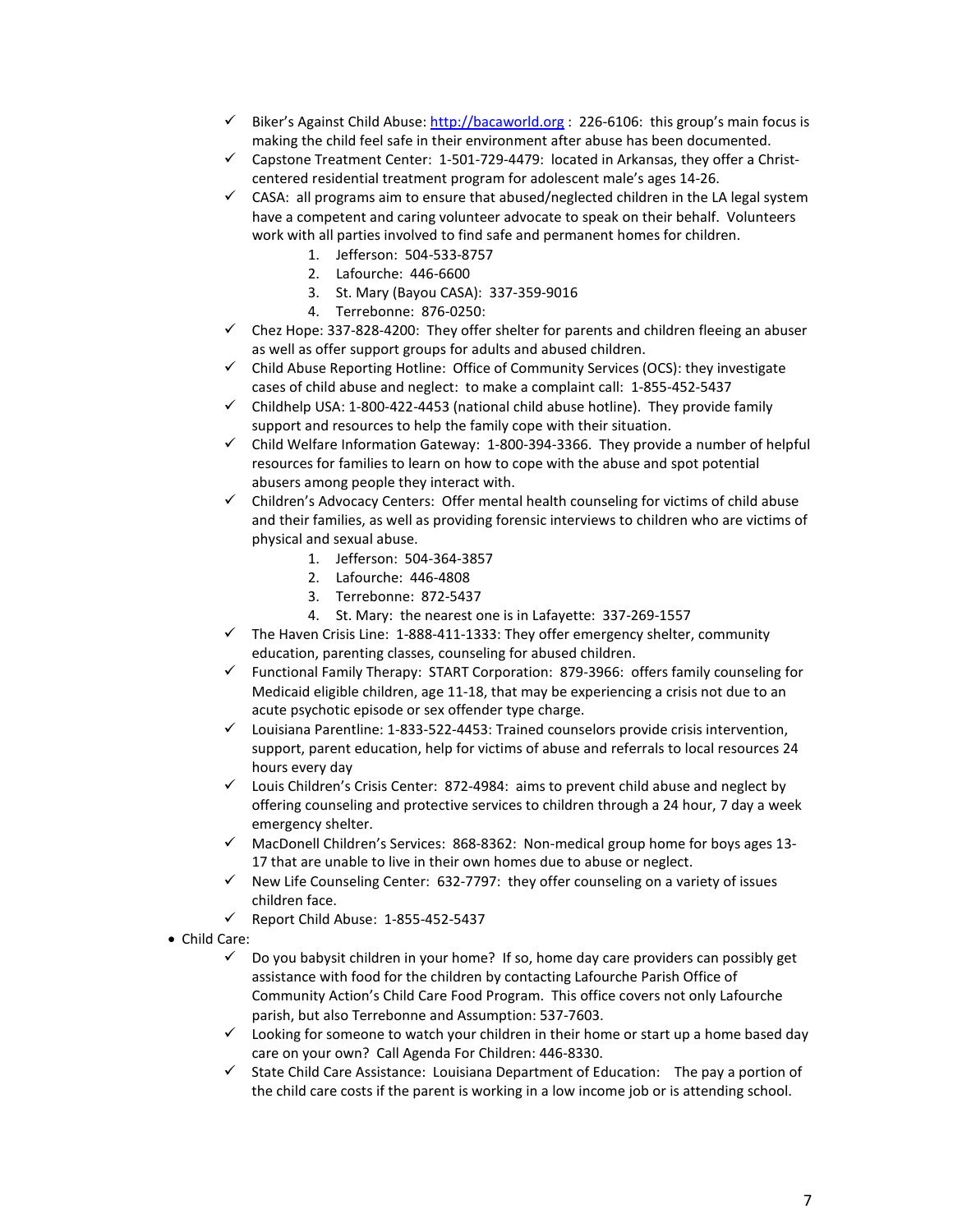- 1. Jefferson/Lafourche/Terrebonne & St. Mary: 1-877-453-2721 or [http://www.louisianabelieves.com/early-childhood/child-care-assistance](http://www.louisianabelieves.com/early-childhood/child-care-assistance-program)[program](http://www.louisianabelieves.com/early-childhood/child-care-assistance-program)
- $\checkmark$  Thibodaux Pediatric Day Health Care Center: 446-1541: They assist with day care for children age birth to 21 years for children with special needs that have Medicaid or private insurance coverage.
- Children's Counseling:
	- $\checkmark$  Adolescent Crisis Intervention & Counseling Nineline: 1-800-999-9999: operated by the Covenant House, this line can assist teens seeking guidance about difficult family situations.
	- $\checkmark$  Functional Family Therapy: START Corporation: 879-3966: offers family counseling for Medicaid eligible children, age 11-18, that may be experiencing a crisis not due to an acute psychotic episode or sex offender type charge.
	- $\checkmark$  South Central Louisiana Human Services Authority: child must be at least 6 years old:
		- 1. Lafourche: 537-6823
		- 2. St. Mary: 380-2460
		- 3. Terrebonne: 857-3615
- Children With Learning Disabilities:
	- $\checkmark$  Bayouland Families Helping Families: 447-4461: They have a lending library on all sorts of disability topics. They can also connect you to other parents/caregivers that share the experience of caring for a disabled child through their Peer to Peer Support Program.
	- $\checkmark$  Cusps and Capabilities LLC: 872-9838: provides center based Applied Behavior Analysis to children with ASD and/or learning disabilities.
	- $\checkmark$  Early Steps Intervention program for children ages birth to 3: 447-6550: provides services to families with infants and toddlers aged birth to three years (36 months) who have a medical condition likely to result in a developmental delay, or who have developmental delays. These services are provided in the child's natural environment, such as the child's home, child care or any other community setting typical for children aged birth to 3 years (36 months).
	- $\checkmark$  Learning Disabilities Association of America: 1-412-341-1515: They provide support to parents of children that have learning disabilities, as well as their child's teachers and/or other professionals that may be working with them.
	- $\checkmark$  Masonic Dyslexia Center: 381-3994 o[r http://www.la-mason.com/dyslexia-training](http://www.la-mason.com/dyslexia-training-program)[program](http://www.la-mason.com/dyslexia-training-program): this is a FREE two year after school curriculum for students with dyslexia who are struggling during the regular school day.
	- $\checkmark$  Maxine Giardina Charter School: 227-9500: for children suffering from dyslexia or any other language-related learning disability. Grades 1-8.
	- $\checkmark$  Public School System (Pupil Appraisal): children with any type of disability from age 4 to 21: If the parent suspects something is wrong with their child's development, the school system will evaluate the child and provide needed services.
		- 1. Lafourche: 447-8181
		- 2. St. Mary: 337-828-1767
		- 3. Terrebonne: 851-1550
	- $\checkmark$  Sylvan Learning Center: 223-3798: Offers assistance by figuring out the learning style of the child and helping them to become more confident in their abilities to learn.
	- $\checkmark$  [www.ldonline.org](http://www.ldonline.org/) interactive guide to learning disabilities for parents, teachers, and children.
- Child Protection:
	- $\checkmark$  Any child or adult sexually abused as a child by a priest, employee or volunteer of the Catholic Church can call this hotline: 873-0026 or<https://htdiocese.org/reportabuse>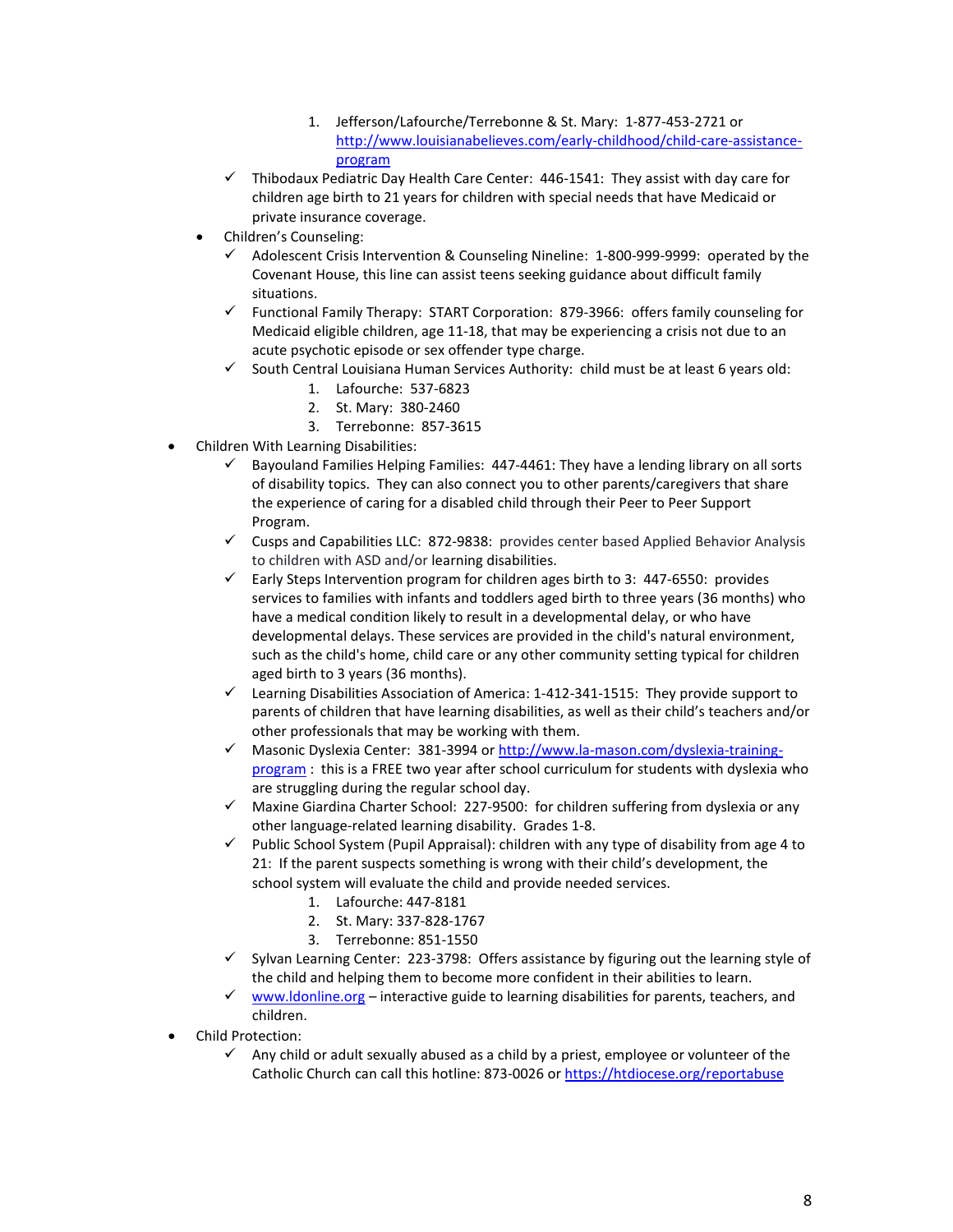- $\checkmark$  Office of Children and Family Services Child Protection: counseling is provided to any children whose abuse has been investigated through OCS and is in state custody.
	- 1. Lafourche: 447-0945
	- 2. St. Mary: 337-828-5278
	- 3. Terrebonne: 857-3630
- Child Safety:
	- $\checkmark$  Bullying in Schools? Help your child learn to respond in safe ways by reading: "The Gentle Art of Verbal Self Defense" and "You Can't Say That to Me!" Suzette Haden Elgin writes both books.
	- Free Swimming Lessons: 860-6625 or [http://www.childrenswatersafety.org:](http://www.childrenswatersafety.org/) offers free swimming lessons for children in Lafourche and Terrebonne Parishes.
- Child Support: the District Attorney's Office assists single parents with obtaining court orders and support payments from the absent parent.
	- $\checkmark$  Lafourche: 448-3422
	- $\checkmark$  Morgan City: 337-828-4100 ext: 350
	- $\checkmark$  Terrebonne: 266-2882
	- $\checkmark$  To check on the status of your child support call: 1-888-524-3578
	- $\checkmark$  <https://cafe-cp.dcfs.la.gov/selfservice/> applications for child support can be made online. This site also allows parents to check on the status of their child support.
- Crippled Children's Camp: Lion's Club of Louisiana: [http://www.lionscamp.org.](http://www.lionscamp.org/) They host a summer camp for mentally/physically challenged or diabetic children free of charge.
- Defiant Youth/Troubled Teens:
	- Ascent Health, Inc: 985-232-3930: They provide individualized, family focused care for youth between the ages of 5-20 who are dealing with complex social, behavioral, or mental health issues.
	- Diamond Ranch Academy: 877-476-3720 or [https://www.diamondranchacademy.com:](https://www.diamondranchacademy.com/) They help youth ages 12-18 struggling with a myriad of emotional and behavioral issues including: substance abuse, depression, ADHD, impulse control, peer pressure, anger management, oppositional defiance, self-esteem, grief/loss issues, family relationships, communication, and academic struggles.
	- $\checkmark$  Functional Family Therapy: START Corporation: 879-3966: offers family counseling for Medicaid eligible children, age 11-18, that may be experiencing a crisis not due to an acute psychotic episode or sex offender type charge.
	- South Central Louisiana Human Services Authority: child must be at least 6 years old:
		- 1. Lafourche: 537-6823
		- 2. St. Mary: 380-2460
		- 3. Terrebonne: 857-3615
		- $\checkmark$  Turn About Ranch: 1-800-842-1165 or https://www.turnaboutranch.com/: accepts students ages 13-17 for a 100 day treatment program. Treatment stay may be longer for some situations.
- Head Start: [http://www.louisianaheadstart.org](http://www.louisianaheadstart.org/) : Comprehensive child development programs which serve children from age 3 to age 5 with an overall goal of increasing child readiness of young children from low income families.
	- Lafourche Parish: 537-7603 o[r https://www.lafourchegov.org/head-start](https://www.lafourchegov.org/head-start)
	- St. Mary Parish: 337-828-5703 o[r http://www.stmarycaa.org](http://www.stmarycaa.org/)
	- Terrebonne Parish: 219-2916 o[r http://www.tpcg.org/index.php?f=headstart](http://www.tpcg.org/index.php?f=headstart)
- Missing, Homeless or Runaway Children:
	- $\checkmark$  ChildHelp USA: 1-800-422-4453. Provides assistance with crisis intervention.
	- $\checkmark$  Covenant House of New Orleans: 504-584-1111. Offers emergency food, shelter, and crisis intervention for young teens and adults up to age 22.
	- $\checkmark$  Boys Town Hotline: 1-800-448-3000: Th[e Boys Town National Hotline](http://www.boystown.org/national-hotline) is a free resource and counseling service that assists callers 24/7, 365 days a year, nationwide. Trained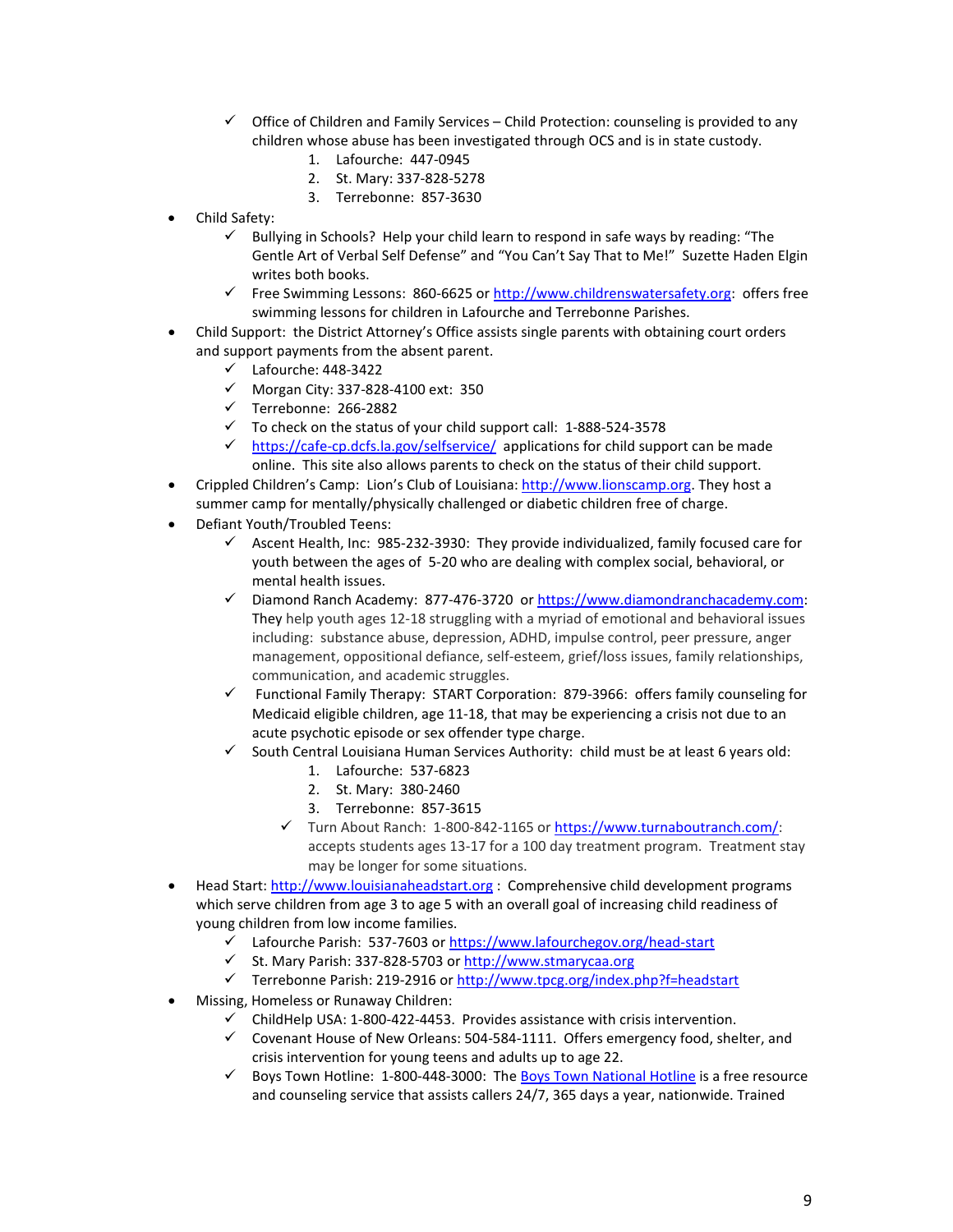professional counselors provide emergency or direct assistance, or refer callers to community resources. The Hotline specializes in helping children and parents.

- $\checkmark$  National Center for Missing & Exploited Children: 1-800-843-5678 or [www.missingkids.com](http://www.missingkids.com/) : provides information on what steps a parent can take if they find their child missing.
- $\checkmark$  National Hope Network Hotline: 1-800-442-4673: counselors are available to help emotionally distraught youth.
- $\checkmark$  The National Runaway Safeline: 1-800-621-4000: is the federally designated communication system for homeless, runaway and at-risk youth up to age 21. It is confidential, volunteer based; non-profit and provides crisis intervention and referral services 24 hours a day. It also offers message relay between runaway youth and their parents or legal guardians, education and outreach services, and administers the Home Free program in partnership with Greyhound Bus Lines for youth who are trying to find a way back home. Youth who are considering on running away, those who already have, and parents with children in crisis can call this hotline for help.
- Teen Violence:
	- $\checkmark$  National Teen Dating Abuse Hotline (Love Is Respect): 1-866-331-9474 or [http://www.loveisrespect.org](http://www.loveisrespect.org/) : offers a 24 hour, 7 day a week phone or online chat counseling service for any teen or young adult that may find themselves in an unhealthy relationship.
- Youth Support/Groups/Activities:
	- Scouts BSA: [https://www.bsa](https://www.bsa-selacouncil.org/openrosters/view_homepage.aspx?orgkey=389)[selacouncil.org/openrosters/view\\_homepage.aspx?orgkey=389](https://www.bsa-selacouncil.org/openrosters/view_homepage.aspx?orgkey=389) : provides information on the nearest Scout troop that is open to both boys and girls.
	- $\checkmark$  Foster Club: [https://www.fosterclub.com:](https://www.fosterclub.com/) website that provides peer support for foster children.
	- Girls On The Run: [https://www.gotrbayouregion.org/:](https://www.gotrbayouregion.org/) A groups that inspires girls to be joyful, healthy and confident using a fun, experience-based curriculum which creatively integrates running.
	- Girl Scouts:<https://www.gsle.org/>: find the troop nearest you!
	- $\checkmark$  Hope Extreme: 873-3145: for children that live in east Houma to provide them with educational and fun opportunities after school.
	- $\checkmark$  Young Marines/Explorer Scouts: both are programs of the local sheriff's office: provides youth with leadership opportunities and fun activities:
		- 1. Explorers: Lafourche: 532-4327 or<http://www.lpso.net/kids> : is a group for children ages 14-21 who want to learn more about community service and/or explore a career in the Sheriff's Office. A free one week summer camp is also provided for any Lafourche Parish child age 11-13.
		- 2. Young Marines: Terrebonne: 873-6371: open to both boys and girls.
	- $\checkmark$  Recreation Departments: offers various sports programs for youth and adults:
		- 1. Lafourche: 537-7603 or City of Thibodaux Recreation: 446-7235
		- 2. St. Mary: 631-2032
		- 3. Terrebonne: 873-6584
- Volunteer Opportunities:
	- $\checkmark$  CASA: all programs aim to ensure that abused/neglected children in the LA legal system have a competent and caring volunteer advocate to speak on their behalf. Volunteers work with all parties involved to find safe and permanent homes for children.
		- 1. Jefferson: 504-533-8757
		- 2. Lafourche: 446-6600
		- 3. St. Mary (Bayou CASA): 337-359-9016
		- 4. Terrebonne: 876-0250
	- Food Banks: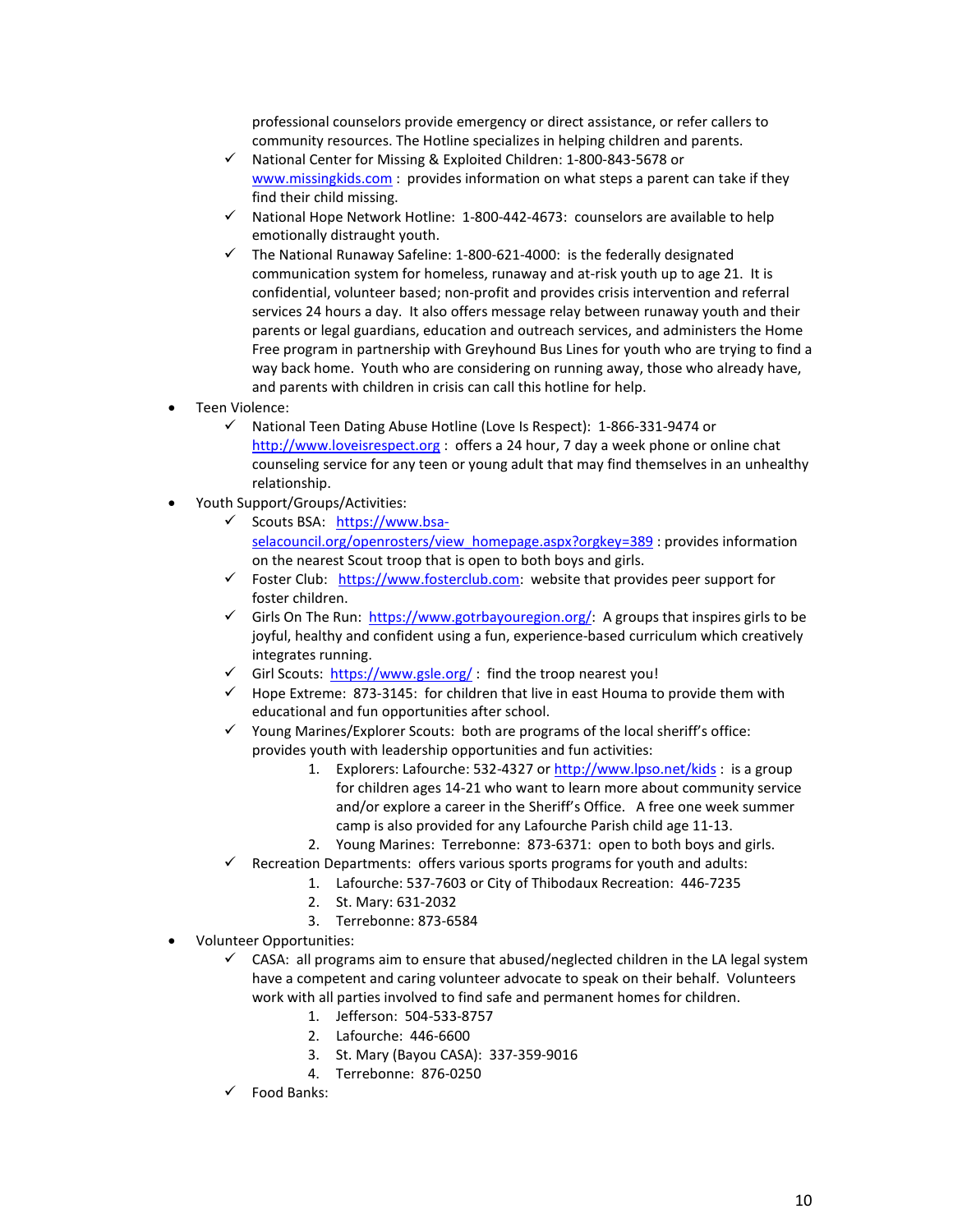- 1. Catholic Community Center (Galliano): 632-6859
- 2. Good Samaritan Food Bank (Raceland): 537-7706
- 3. Good Samaritan Food Bank (Thibodaux): 447-9776
- 4. Terrebonne Churches United (Houma): 851-5523
- Foster Grandparent Program: 876-0490 or <https://catholiccharitiesht.org/foster-grandparent-program> : Provides opportunities for low income persons, age 60+, to give supportive services to children in schools, Head Start programs, shelters, homes for abused women and children, etc. while also earning a monthly stipend that helps to increase their household income without affecting other government programs they may receive (such as food stamps/SNAP.)
- $\checkmark$  Visions: [www.visionsserviceadventures.com](http://www.visionsserviceadventures.com/): VISIONS has summer community service [programs for teens,](http://www.visionsserviceadventures.com/teen-summer-camp-programs.html) and [middle school students](http://www.visionsserviceadventures.com/teen-summer-camp-programs.html#middle-school) that blend ambitious volunteer [projects,](http://www.visionsserviceadventures.com/program-details/projects.html) cultural immersion and fun.
- VITA: Catholic Charities: 876-0490 or [https://catholiccharitiesht.org/income-tax](https://catholiccharitiesht.org/income-tax-preparation)[preparation](https://catholiccharitiesht.org/income-tax-preparation) : volunteers help provide free income tax preparation for low – middle income families within the surrounding area of Terrebonne.

## **Christmas Toy Assistance:**

- Salvation Army: 447-2930: Lafourche, St. Mary, and Terrebonne residents with children 12 years of age or younger can sign up during the month of October. Call for specific dates.
- Thibodaux Area Christmas Toy Drive: 446-0074: applications are taken in October for residents with children ages 13 and under who live within the City of Thibodaux limits, Chackbay/Kraemer, and up to the Lafourche Crossing and Schriever overpass. Call for specific dates.
- All other areas of the Houma Thibodaux Diocese should contact their local church for guidance on toy drives specific to their area.

## **Computers, Computer Classes & Security:**

- Capital Area Corporate Recycling Council: [www.store.cacrc.com](http://www.store.cacrc.com/) : they offer state surplus computers at a cheap price! They also offer special programs for low income families who can't otherwise afford computer equipment, as well as special deals for college students and K-12 students that do not own a computer at home. Get applications for these programs at [www.cacrc.com](http://www.cacrc.com/)
- Comcast Internet Essentials: 1-855-846-8376 o[r http://www.internetessentials.com](http://www.internetessentials.com/) : Internet for \$9.95 plus taxes is available to low income families that have at least one child on the free lunch program. Low cost computers are also available for purchase to low income families that qualify.
- Lafourche Public Library[: www.lafourche.org](http://www.lafourche.org/) or 447-4119
- St. Mary Parish Public Library:<https://stmaryparishlibrary.org/amelia/> or 1-985-631-2262
- Terrebonne Public Library: <https://mytpl.org/> or 876-5861
- [www.computersfortheblind.net](http://www.computersfortheblind.net/) : provides free voice computer for visually impaired people with directions on how to use it on audiocassettes.

## **Consumer Complaints/Protection:**

- Better Business Bureau: [www.bbb.org](http://www.bbb.org/) or 868-3456: offers consumers reports concerning a business or charity's statistics, ratings, reviews, or complaints.
- Check out charities before sending in your donations!
	- $\checkmark$  [http://www.charitynavigator.org:](http://www.charitynavigator.org/) this site evaluates 2 broad areas of a charity: their financial health and their accountability and transparency.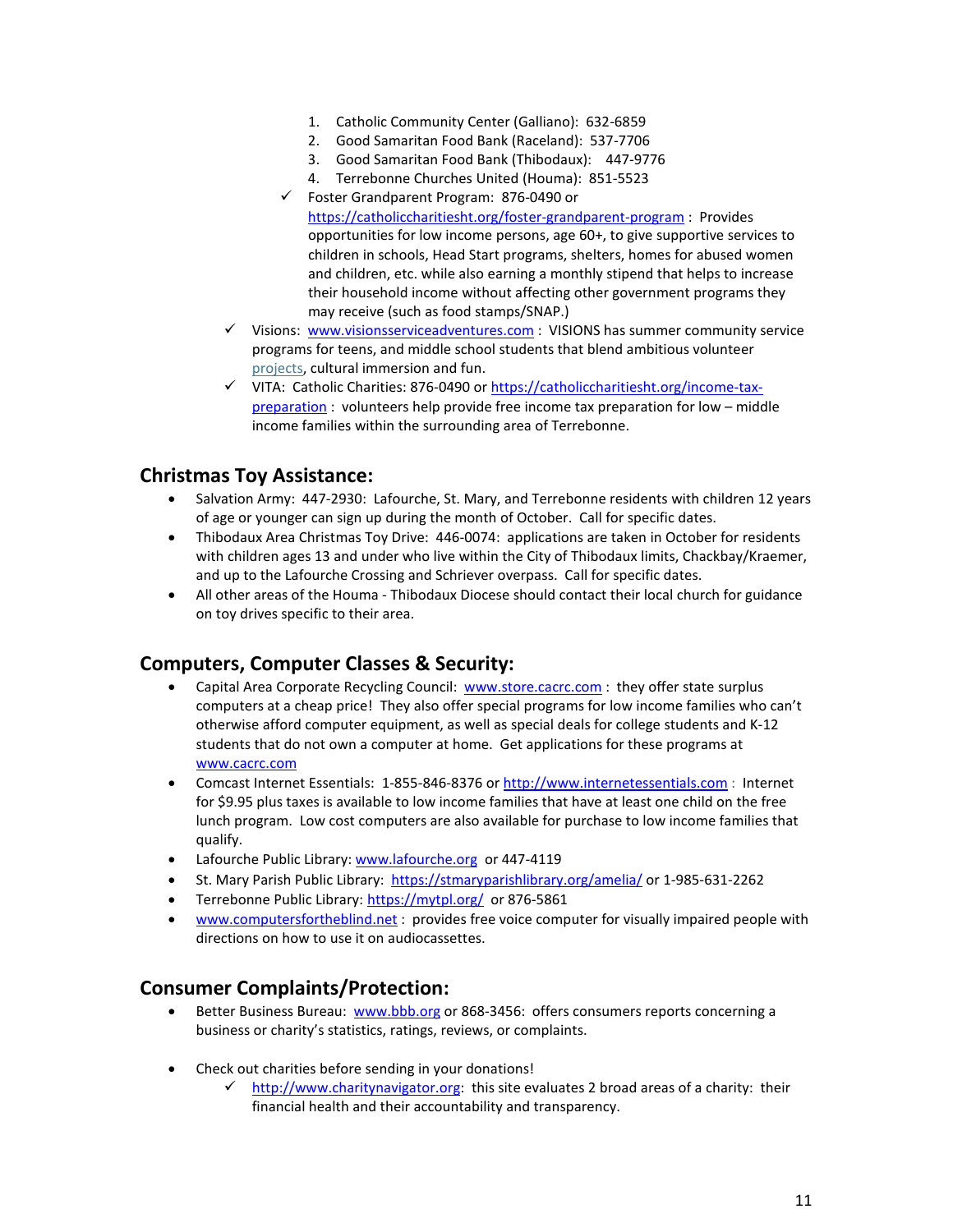- $\checkmark$  <http://www.guidestar.org/Home.aspx> : they collect and organize information about charities.
- $\checkmark$  Search for qualified charities using the IRS Exempt Organizations' Select Check see if an organization is eligible to receive tax-deductible donations: <https://www.irs.gov/Charities-&-Non-Profits/Exempt-Organizations-Select-Check>
- $\checkmark$  [http://www.give.org](http://www.give.org/) : The Better Business Bureau also collects information on charities and their operations.
- Consumer Action: <http://www.consumer-action.org/publications> : provides many publications to assist consumers with product choice and protection.
- Consumer Products Safety Commission: 1-800-638-2772: Call for information you are looking for on product safety and recalls!
- Consumer Protection: 1-855-411-2372 or [www.consumerfinance.gov/complaint](http://www.consumerfinance.gov/complaint) : call to file a complaint about consumer financial products or services (mortgages, credit cards, student loans, bank accounts, credit reporting, auto loans, debt collection, payday loans, money transfers, and more).
- Consumer Protection Hotline: 1-800-351-4889: to avoid having a consumer problem or scam, call and ask if there are any complaints on a company's record.

## **Counseling:**

- American Academy of Child & Adolescent Psychiatry: [www.aacap.org](http://www.aacap.org/) : Assists parents and families in understanding developmental, behavioral, emotional, and mental disorders affecting children and adolescents.
- Bayou Oaks Health Services: 446-4114: offers counseling for people ages 5 and up.
- Compass Psychiatric Specialties: 223-0161: A community mental health center, they see people of all ages. Fees are charged to private insurance.
- Functional Family Therapy: START Corporation: 879-3966: offers family counseling for Medicaid eligible children, age 11-18, that may be experiencing a crisis not due to an acute psychotic episode or sex offender type charge.
- Emotions Anonymous: [www.emotionsanonymous.org](http://www.emotionsanonymous.org/) : a 12 step program that assists people in recovering from emotional difficulties.
- Magnolia Family Services: 449-4055: an outpatient mental health rehabilitation program to help individuals with severe mental health problems. They also accept children on Medicaid.
- Mental Health Centers: provide free counseling for individuals with severe mental health issues:
	- $\checkmark$  Jeff Care Community Health Center: 504-349-8708 (after hours crisis care: 504-832-5123)
	- $\checkmark$  South Central LA Human Services Authority (Lafourche Center): 537-6823
	- $\checkmark$  South Central LA Human Services Authority (St. Mary Clinic): 380-2460
	- $\checkmark$  South Central LA Human Services Authority (Terrebonne Behavioral Health): 857-3615
- NSU Psychology Training Center: 985-448-4362: provides free counseling through the use of graduate students in training that are supervised by their teacher who is a licensed counselor.
- Teche Action Clinic: they see people on a sliding scale basis. All types of mental health issues can be addressed here. They have several locations:
	- $\nu$  Dulac: 985-868-3700
	- $\checkmark$  Galliano: 985-325-3607
	- $V$  Houma: 985-851-1717
	- $\checkmark$  Morgan City: 985-384-2371
	- $\checkmark$  Thibodaux: 985-446-7341
- The Touchstone Center: 446-6833 o[r www.touchstoneABA.com:](http://www.touchstoneaba.com/) they offer counseling to children.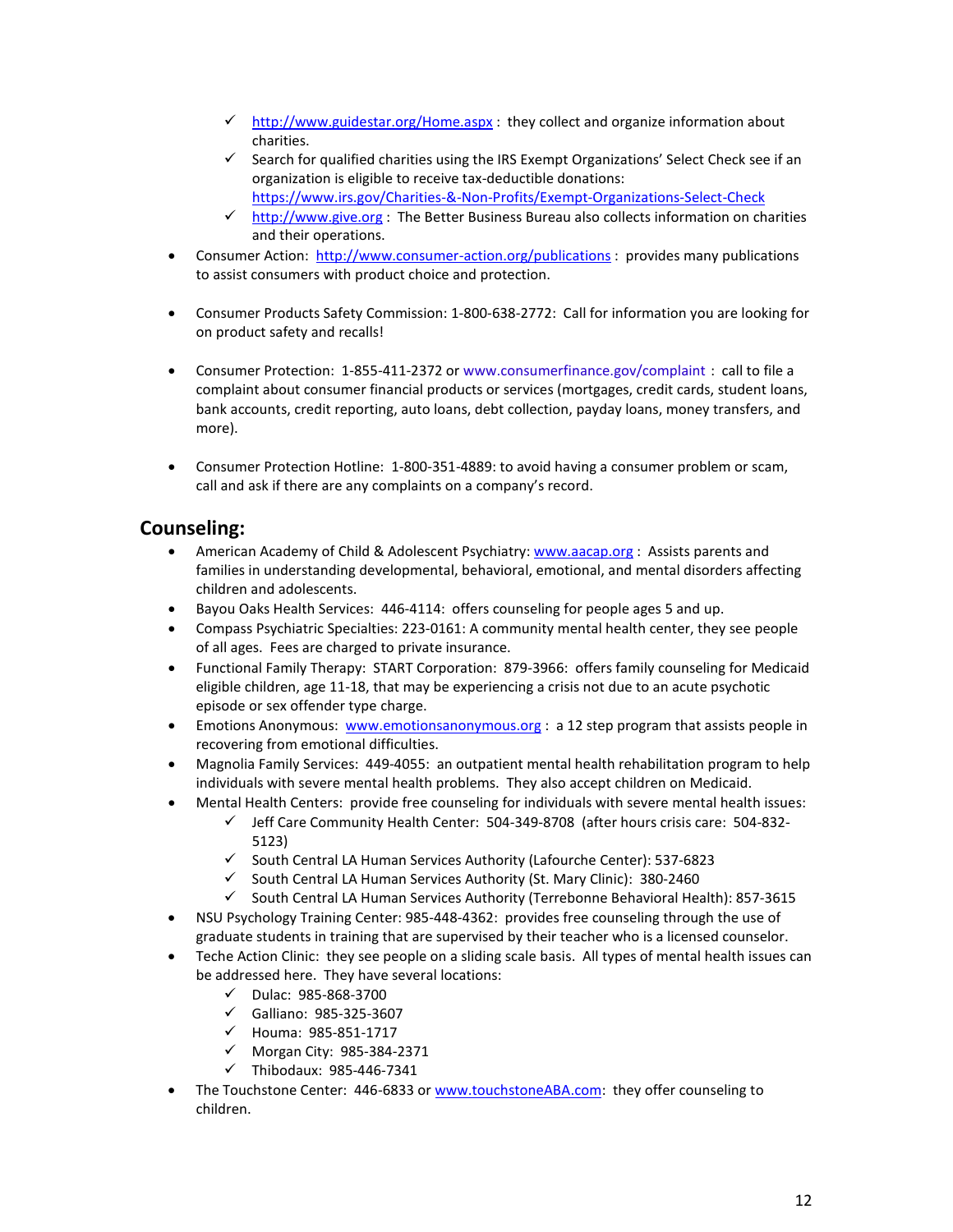• Warm Line: 1-800-730-8375: A free non-crisis phone service for any adult seeking help in dealing with some of life's stressful events. It is a way to talk through life's problems and find support in moving past them. Available from 5pm – 10pm 7 days a week.

# **Collectibles/Estate Items and Local Crafts:**

• [www.valuemystuff.com](http://www.valuemystuff.com/) : professional and informed valuations and appraisals of your items in 39 different categories to help family members know what estate items may be worth.

## **Crime Services:**

- LAVNS (Louisiana Automated Victim Notification System): 1-866-528-6748: provides the caller with offender status information, and will provide information on upcoming court events and hearings.
- Louisiana Crime Victims Reparations Program: 1-888-684-2846 or <http://www.lcle.state.la.us/programs/cvr.asp> : they assist victims of violent crimes with crime related expenses.
- Louisiana Department of Corrections Crime Victims Services Bureau: 1-888-342-6110: offers the public or victim information on the housing location and projected release dates of the criminal, registration notice of inmates in state custody, sentencing, assignment to work release and escape. They also offer a assistance in stopping unsolicited communications from inmates, as well as a chance for the victim and the offender to come together to meet in dialogue so that the victim can resolve emotional issues.
- Louisiana Foundation Against Sexual Assault: 225-372-8995: [www.lafasa.org](http://www.lafasa.org/) : offers a 24 hour hotline and referral services to centers that can assist them with free counseling and resources.
- N.O.V.A. Victim Assistance Line: 1-800-879-6682: A national organization for victim assistance that serves as an advocate for victims of crime and gives direct assistance to them.

## **Dental:**

- Care Credit: 1-800-677-0718 or<https://www.carecredit.com/>: a credit card specifically designed to help you pay for healthcare services by offering low monthly payment plans with no interest applied if the full amount is paid within the time frame specified at the time of applying (6,12,18 or 24 month payback periods).
- Dental Lifeline Network: 1- 888-471-6334 or [http://www.offthecusp.com/dental-lifeline](http://www.offthecusp.com/dental-lifeline-network)[network](http://www.offthecusp.com/dental-lifeline-network) : Provides dental care for individuals who need significant dental care and who are either 65 or older, disabled, or are severely medically compromised.
- Louisiana Donated Dental Services: 1-800-946-6016: they can assist people who are disabled, elderly or medically at risk with finding a dentist whose services are free of charge.
- LSU Dental School: 504-619-8770: they can assist with just about any dental procedure. They also make dentures.
- Pediatric Dentist: Sapna Patel: 985-714-0983
- St. Charles Community Health Center: 985-785-5800: (843 Milling Avenue in Luling behind the St. Charles Parish Hospital). They can assist with a variety of dental procedures and charge on a sliding scale fee. Their mission is to help people access high quality care with emphasis on the underserved regardless of their ability to pay.
- START Corporation: 879-3966: They operate on a sliding scale basis. Proof of income is required.
- Teche Action Clinic: They operate on a sliding scale. Proof of income is required, if no income, a food stamp (SNAP) printout will be sufficient. They have several locations:
	- $\checkmark$  Dulac: 868-3700
	- $\checkmark$  Galliano: 325-3607
	- $\checkmark$  Houma: 851-1717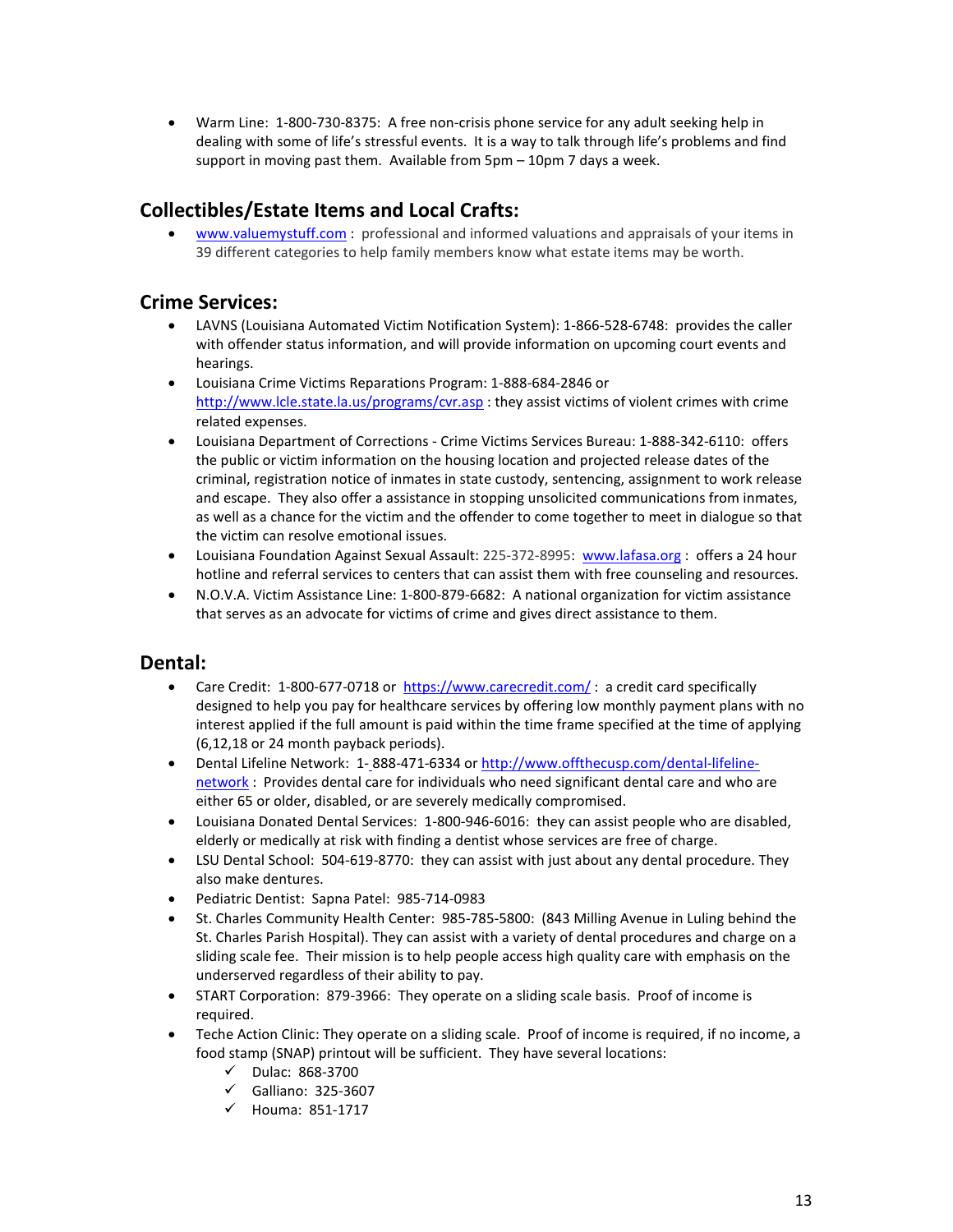- $\checkmark$  Morgan City: 384-2371
- $\checkmark$  Thibodaux: 446-7341
- The Louisiana Dental Center: 985-537-1993 (Raceland) or 985-876-0448 (Houma): they make dentures for a low cost.
- The United Healthcare Children's Foundation: 855-698-4223: offers support to meet the needs of children nationwide with assistance grants for medical services not fully covered by health insurance. Some examples of assistance that can be provided include speech therapy, physical therapy and psychotherapy sessions; medical equipment such as wheelchairs, braces, hearing aids and eyeglasses; orthodontia and dental treatments.
- [www.freedentalcare.us](http://www.freedentalcare.us/) : this site helps to find free dental clinics easily throughout the United States!

## **Disaster Assistance/Information:**

- American Red Cross: assists in times of fire, flood, or other natural disasters
	- $\checkmark$  Lafourche, Terrebonne & St. Mary: 504-620-3105: learn what you need to do to become prepared for a disaster!
- Catholic Charities Diocese of Houma Thibodaux: 876-0490 or <https://catholiccharitiesht.org/rentandutilities> : In cases of fire, Catholic Charities will pay for utility deposits if the fire report states that the home was a total loss and there was no insurance to cover the loss.
- Catholic Charities Disaster Relief/Diocese of Houma Thibodaux: 876-0490 or [https://www.htdiocese.org/disaster-services:](https://www.htdiocese.org/disaster-services) after a federally declared disaster, Catholic Charities will assist families with unmet needs they may have after their insurance company and/or FEMA assists them with repairs to their home.
- Contractors: check to see whether a contractor is licensed in Louisiana at the State Licensing Board for Contractors web site at <https://www.lslbc.louisiana.gov/> or 1-225-765-2301
- Emergency Preparedness Offices (in each parish): they provide emergency alerts to their communities as well as coordinate the evacuation of the community in times of emergency.
	- Lafourche: 985-537-7603
	- $\checkmark$  St. Mary: 337-828-4100 Ext 500
	- $\checkmark$  Terrebonne: 985-873-6357
- FEMA: 1-800-621-FEMA (1-800-621-3362): assistance is provided through either a grant or a low interest loan for people who have experienced damage to their home during a federal declared disaster in their area.
	- $\checkmark$  <https://www.disasterassistance.gov/>: online application for FEMA assistance
- National Response Center: Toxic Chemical and Oil Spills: 1-800-424-8802: report all chemical and oil spills!
- National Disaster Fraud Hotline: 1-866-720-5721: call to report any fraudulent activities that are happening in response to hurricane, oil spill, etc. assistance in the community.
- [www.esri.com/services/disaster-response/severe-weather/latest-news-map](http://www.esri.com/services/disaster-response/severe-weather/latest-news-map) : See real time tornado reports, wind storm reports, weather warnings, and precipitation.
- [www.noaa.gov](http://www.noaa.gov/) : provides current and up to date weather information.

## **DNA Testing:**

• DNA Paternity Testing Laboratory: 1-888-362-2368: they send a kit by mail to the home.

## **Domestic Violence:**

• Chez Hope: 337-828-4200: They offer legal advocacy in the way of temporary restraining orders and court escorts, legal accompaniment, community education, parenting classes, counseling and shelter.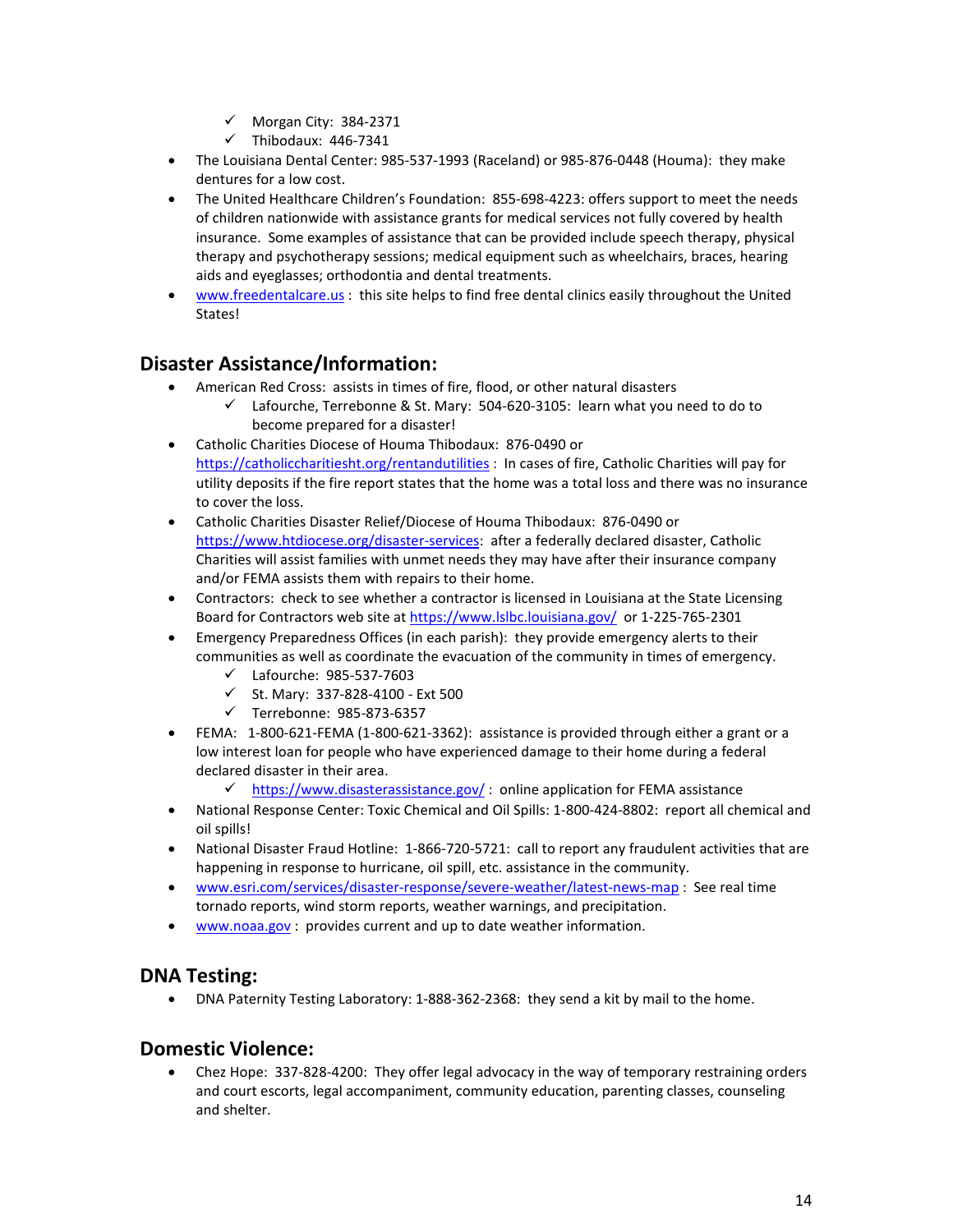- Boys Town National Hotline: 1-800-448-3000: Th[e Boys Town National Hotline](http://www.boystown.org/national-hotline) is a free resource and counseling service that assists callers 24/7, 365 days a year, nationwide. Trained professional counselors provide emergency or direct assistance, or refer callers to community resources. The Hotline specializes in helping children and parents.
- Haven's Domestic Violence Crisis Line: 1-888-411-1333: They offer legal advocacy in the way of temporary restraining orders and court escorts, legal accompaniment, community education, parenting classes, counseling and shelter.
- Lafourche Parish Sheriff's Office Police Social Services: 449-4477.
- Louisiana Coalition Against Domestic Violence: 1-800-799-7233 or [http://lcadv.org/programs](http://lcadv.org/programs-resources/)[resources/](http://lcadv.org/programs-resources/) : They provide a list of domestic violence shelters statewide.
- National Coalition Against Domestic Violence: [www.ncadv.org](http://www.ncadv.org/) : This site gives lots of information on what the abused person should take with them when the prepare to leave the home: birth certificates, social security cards, marriage license, leases or deeds in their name, checkbook, credit cards, bank and charge account statements, insurance policies, pay stubs or W-2's, and any documentation of past abuse such as police reports, photographs or medical records.
- National Resource Center on Domestic Violence: 1-800-537-2238: They provide information to people who are in a non-crisis situation, needing information on domestic violence.
- National Teen Dating Abuse Hotline: 1-866-331-9474
- P.A.C.T. Place Supervised Visitation and Exchange Center: 532-4390: located in Lockport, families that have a history or potential for domestic violence, dating violence, child abuse, sexual assault, or stalking can use this location as a safe place for their children to visit with the non custodial parent. It is also a safe location to drop children off who would be visiting the non custodial parent for the weekend.
- Stalking Resource Center with the National Center for Victims of Crime: 202-467-8700: can assist a victim in knowing how to protect themselves from a stalker.
	- Trapcall: [www.trapcall.com:](http://www.trapcall.com/) unmasked blocked calls to allow a person to know who is really calling them – provides the caller's name and address. This service also allows a conversation to be recorded without the other person knowing.
	- $\checkmark$  [https://www.techsafety.org/resources:](https://www.techsafety.org/resources) creates resources to help victims and agencies respond effectively to the many ways that technology impacts victims of domestic and dating violence, sexual violence and stalking.

## **Driver's Education:**

- Senior Safe Driving Course:
	- [www.aarp.org/families/driver\\_safety/driver\\_safety\\_online\\_course.html](http://www.aarp.org/families/driver_safety/driver_safety_online_course.html) :\_ this course is for seniors and can be taken at home. If you pass the test, you can submit the certificate to your car insurance agency to get a discount on car insurance.

## **Education (see educational websites at the end of this section):**

- Art Education:
	- $\checkmark$  Purple Penguin Art Company: 446-0700 or [http://www.purplepenguinartcompany.com](http://www.purplepenguinartcompany.com/) : Art classes for all ages and skills levels.
- Health Education:
	- $\checkmark$  Ochsner St. Anne Community Outreach Department: 985-537-8350: offers free CPR and First Aid Classes to the community.
- Make study guides, flashcards and more: [https://quizlet.com](https://quizlet.com/)
- Preschool Head Start Classes:
	- $\checkmark$  Lafourche: 537-7603
	- $\checkmark$  St. Mary: 337-828-5703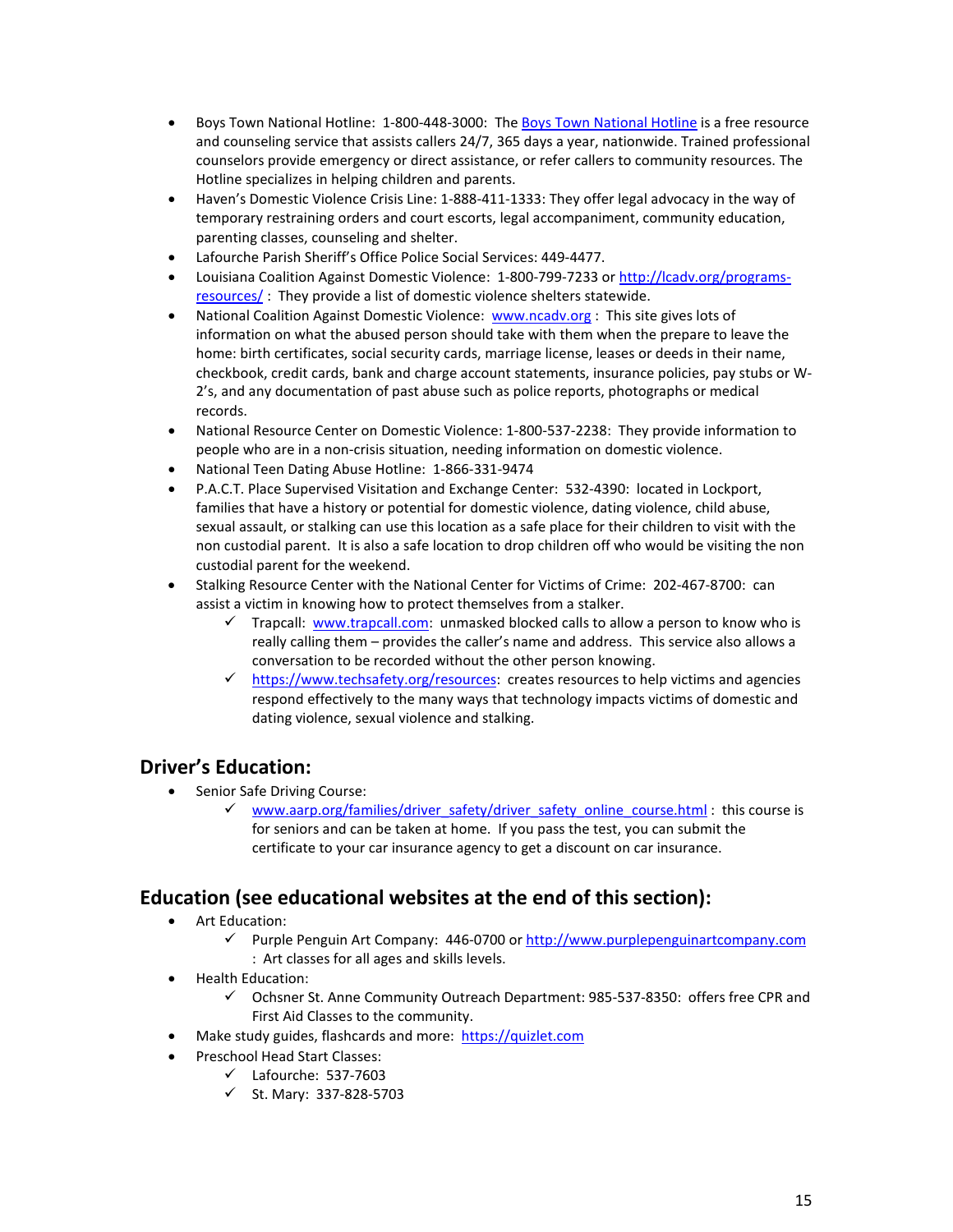- $\checkmark$  Terrebonne: 219-2916
- Not sure what you want to do now that you have graduated from High School? Check out what jobs need the skills you have: <http://www.mynextmove.org/explore/ip>
- College:
	- $\checkmark$  College Books:
		- 1. Acadiana Works/Career Solutions: 337-828-0257: must live in St. Mary Parish.
		- 2. [https://www.amazon.com/s?k=textbooks+for+college+students&crid=3IJ79RSJ](https://www.amazon.com/s?k=textbooks+for+college+students&crid=3IJ79RSJW8D0T&sprefix=textbooks%2Caps%2C185&ref=nb_sb_ss_ts-doa-p_2_9) [W8D0T&sprefix=textbooks%2Caps%2C185&ref=nb\\_sb\\_ss\\_ts-doa-p\\_2\\_9:](https://www.amazon.com/s?k=textbooks+for+college+students&crid=3IJ79RSJW8D0T&sprefix=textbooks%2Caps%2C185&ref=nb_sb_ss_ts-doa-p_2_9) they offer you to rent or purchase textbooks
		- 3. [www.bookbyte.com](http://www.bookbyte.com/) : Offers new and used textbooks for all subjects.
		- 4. [http://bookoutlet.com](http://bookoutlet.com/) : Although this is not a textbook site, it helps students to find that book of choice needed for English classes.
		- 5. [www.ecampus.com](http://www.ecampus.com/) : Students can sell their textbooks on the site.
		- 6. [www.sellbackyourbook.com](http://www.sellbackyourbook.com/) : type in your unwanted books ISBN number to get an offer. If satisfied with the offer, fill out a prepaid mailing label, mail the books, payment comes by check or as a credit to a PayPal account.
		- 7. [www.textbookx.com](http://www.textbookx.com/) : A site that allows students to buy and sell back textbooks from previous semesters.
	- Paying For College:
		- $\checkmark$  Lafourche Community Action: assists low income Lafourche parish residents with up to \$500 towards higher educational expenses. Residents should apply at the following Lafourche Community Action locations:
			- 1. Galliano: 985-632-3989
			- 2. Mathews: 985-537-7603
			- 3. Thibodaux: 985-446-6731
		- $\checkmark$  Travelers Protective Association of America: 1-636-724-2227 : provides financial aid to children and adults who suffer deafness or hearing impairment and who need assistance in obtaining mechanical devices, medical or specialized treatment or specialized education as well as speech classes, note takers, interpreters, etc. and in other areas of need that are directly related to hearing impairment.
		- U.S. Department of Labor: Career One Stop: [http://careerinfonet.org/scholarshipsearch/ScholarshipCategory.asp?searchtype=categ](http://careerinfonet.org/scholarshipsearch/ScholarshipCategory.asp?searchtype=category&nodeid=22) [ory&nodeid=22](http://careerinfonet.org/scholarshipsearch/ScholarshipCategory.asp?searchtype=category&nodeid=22) : lists over 7,000 scholarships and provides free online resources to help students and job seekers achieve career success.
		- $\checkmark$  <http://www.consumerfinance.gov/paying-for-college/>: explains in detail the different ways college tuition can be paid, how to compare financial aid offers and explains student loan repayment options.
		- $\checkmark$  <https://www.salliemae.com/plan-for-college> : has information on scholarships, loans, credit cards, etc.
		- $\checkmark$  [http://www.fastweb.com](http://www.fastweb.com/) : has information on scholarships across the nation.
		- $\checkmark$  [http://www.finaid.org](http://www.finaid.org/) : describes all of the different types of financial aid and explains how to apply for each.
- Selecting a college or university:
	- $\checkmark$  [http://www.ecampustours.com](http://www.ecampustours.com/) : Take a computer tour of 1300 college campuses across the United States!
- Disabled Children:
	- Bayouland Families Helping Families: 447-4461 or 1-800-331-5570: They assist parents of disabled children to understand the educational process and will assist you with understanding IEP meetings.
	- $\checkmark$  Developing an IEP: resources for parents: [http://www.teach](http://www.teach-nology.com/teachers/special_ed/iep)nology.com/teachers/special ed/iep : this site helps parents understand the IEP process.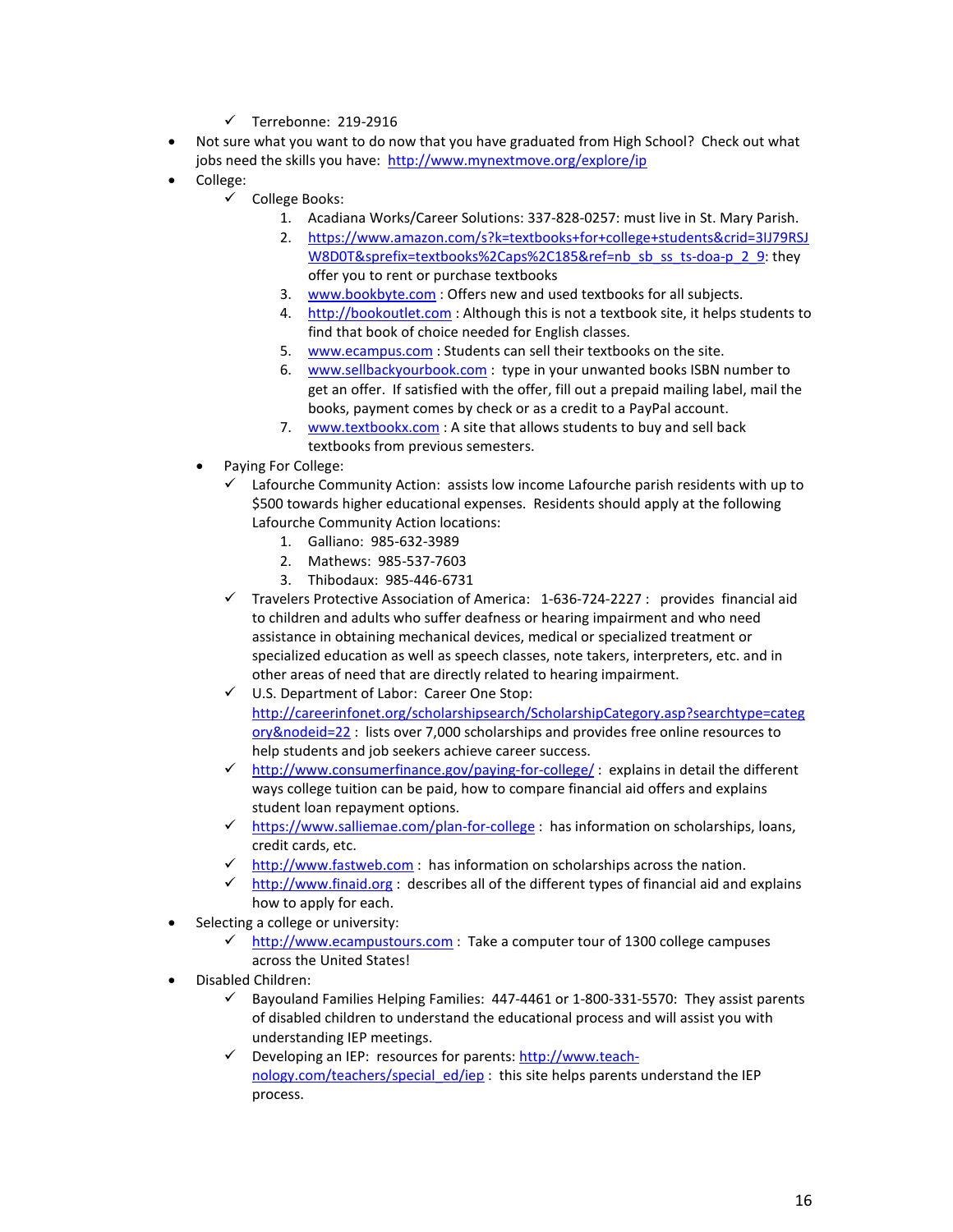- $\checkmark$  Early Intervention Program: offers educational services for infants and toddlers with special needs and their families:
	- 1. Lafourche: 447-6550
	- 2. St. Mary: 337- 828-1767
	- 3. Terrebonne: 851-1550
- $\checkmark$  Handwriting Skills: Center for Pediatric Therapy: 449-0944: they are physical therapists that can help with handwriting issues as well as issues needing speech and/or occupational therapy.
- $\checkmark$  National Center for Learning Disabilities: [www.ncld.org](http://www.ncld.org/) : learn what learning disabilities are and what a parent can do to assist their child and the school.
- $\checkmark$  National Library Service for the Blind and Physically Handicapped: [www.loc.gov/nls](http://www.loc.gov/nls): a service of the Library of Congress, it provides a free lending library program of Braille and audio materials by postage free mail.
- PACER Center (Parent Advocacy Coalition for Educational Rights): 888-248-0822 or [www.pacer.org](http://www.pacer.org/) : click on national information and then your state for local resources. This site was developed by parents of children with disabilities to help other parents facing similar challenges.
- $\checkmark$  Xavier Society For the Blind: [xaviersocietyfortheblind.org:](http://xaviersocietyfortheblind.org/) a library that provides spiritual and religious reading materials in the Catholic tradition in braille and audio to the blind and visually impaired.
- $\checkmark$  [https://www.makebeliefscomix.com:](https://www.makebeliefscomix.com/) helps children learn how to write, bring out their emotions, learn to communicate with others, etc. by making their own comic strips!
- $\checkmark$  [www.computersfortheblind.net](http://www.computersfortheblind.net/): they assist blind people in finding the help they need to gain an education, etc. Also provide free voice computers.
- $\checkmark$  [http://www.blindtraining.com](http://www.blindtraining.com/) : they assist blind people with various educational resources to help them learn how to operate a computer.
- $\checkmark$  [http://www.pictoselector.eu](http://www.pictoselector.eu/)</mark>: free visual supports you can make for your child.
- Education for children of migrant workers: school supplies, uniforms, prenatal care and transportation are provided for children whose parents move from job to job in the fishing or sugar cane industries.
	- Lafourche/St. Mary/Terrebonne: 851-1553
- Foreign Languages:
	- $\checkmark$  [www.openculture.com/freelanguagelessons](http://www.openculture.com/freelanguagelessons) : includes 31 different languages with podcasts and mp3 downloads available.
	- $\checkmark$  [https://www.duolingo.com](https://www.duolingo.com/) : an app and a website with a fun format for learning new languages. After choosing beginner level or taking a diagnostic, you are prompted through fun games and activities to learn the language you choose.
- GED or HiSET (High School Equivalency Test) Diploma:
	- $\checkmark$  Intertribal Council: 851-5408: assists Native Americans with GED/HiSET preparation
	- $\checkmark$  Job Corps: 1-800-733-5627: For people ages 18-24. They also provide free career training at sites around the United States – free tuition, dorms, and meals while learning.
	- $\checkmark$  Louisiana Youth Challenge Program: 1-800-226-7543: Provides a 5 month residential school in Minden, Carville & Pineville for 16-18 year old high school dropouts who are interested in working toward their HiSET Diploma (GED) and obtaining valuable life skills, discipline, and personal growth.
	- $\checkmark$  L.E. Fletcher Technical Community College Thibodaux Campus (Work Ready You Lafourche Adult Education): 447-0924: helps adults obtain their HiSET Diploma (GED).
	- $\checkmark$  South Louisiana Technical Community College College Young Memorial Campus Morgan City Campus (Morgan City Adult Education): 985-380-2957: helps adults obtain their HiSET Diploma (GED).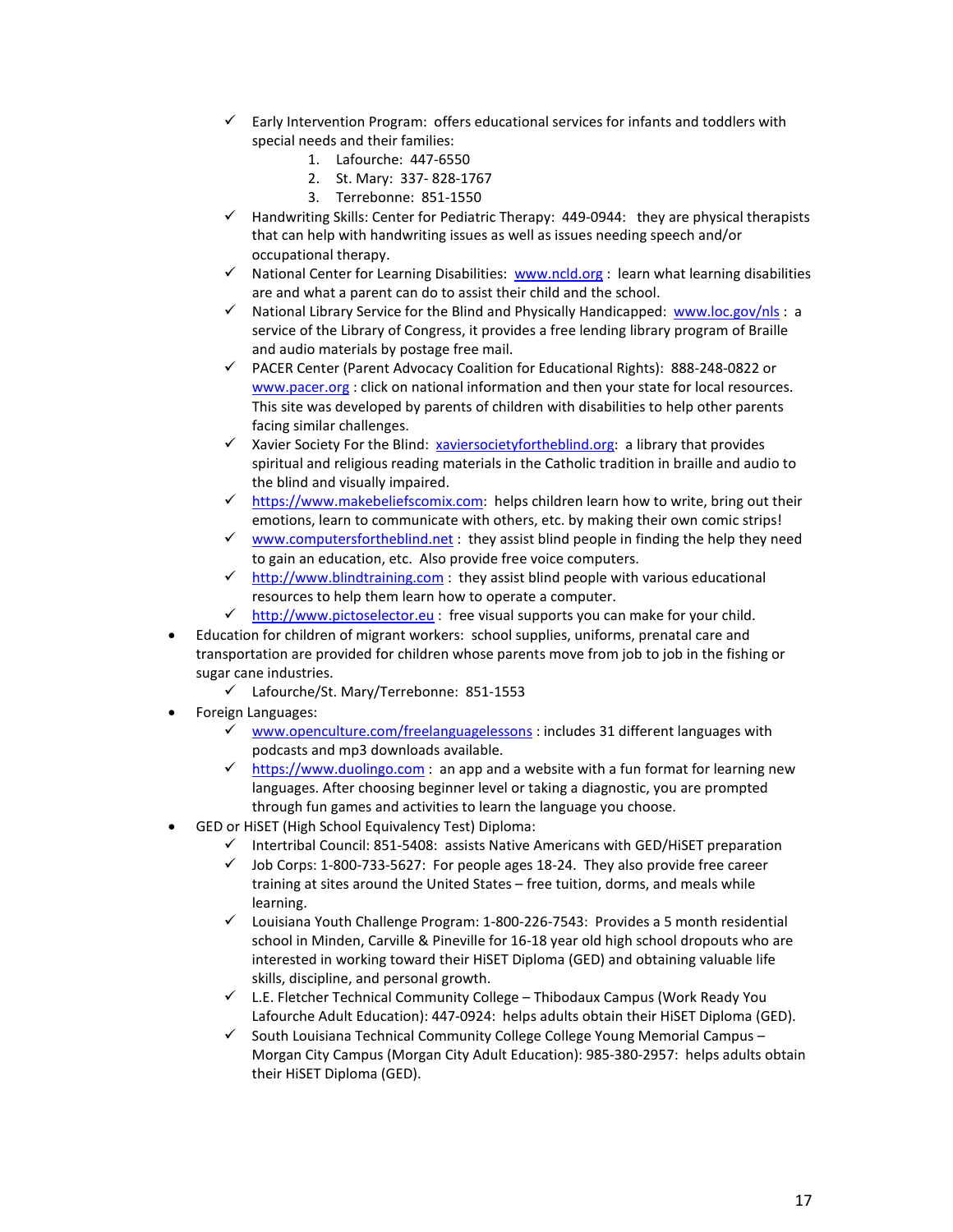- $\checkmark$  Start Corporation YouthBuild: 985-266-1032: assists youth ages 16-24 with GED/Hiset testing, job readiness/post-secondary skills, job placement, and leadership training.
- $\checkmark$  Terrebonne Parish Bayou Cane Adult Education: 876-3180: helps adults obtain their HiSET Diploma (GED) and also provides English as a second language course.
- Homeless Coordinators: if a child is homeless, the child has the right to continue his/her education at the school he/she was attending before becoming homeless. The homeless coordinator will insure that all arrangements (such as transportation to and from the new home, school supplies, school uniforms, etc.) are taken care of to ensure the continued education of the child.
	- Lafourche Parish: 985-532-2508
	- $\checkmark$  St. Mary: 337-828-1767
	- $\checkmark$  Terrebonne Parish: 851-1553
- Home Schooling:
	- E-Learning K-12: 447-5994 or [www.elearningk12.com](http://www.elearningk12.com/) : provides and internet based learning curriculum for home-schooled students with locations in Houma and Thibodaux.
	- $\checkmark$  Connections Academy: 1-888-816-5730 o[r www.conectionsacademy.com](http://www.conectionsacademy.com/) : They offer a full time, high-quality, accredited tuition free public education for grades  $K-10^{th}$  grade through online access in the privacy of your own home. All books and supplies are covered free of charge.
- Leadership Opportunities and Volunteerism:
	- Catholic Network Of Volunteer Service: [https://www.catholicvolunteernetwork.org](https://www.catholicvolunteernetwork.org/) : they over 200 volunteer opportunities that offer a monthly stipend to help with living expenses while volunteering.
	- $\checkmark$  Serve Louisiana: 225-930-9949: Offers volunteer opportunities as well as a monthly living stipend to students that have finished high school and are looking for a way to pay for college expenses, are currently in college but need money to pay for future tuition, or are just looking for a way to pay back student loans. Requires a one-year commitment.
	- $\checkmark$  Global Volunteers: [www.globalvolunteers.org](http://www.globalvolunteers.org/) : volunteer opportunities from all over the globe!
	- $\checkmark$  Leadership Lafourche: 985-693-6700: Offers a training program for potential leaders in organizations within the parish.
	- $\checkmark$  Leadership St. Mary: 337-828-5608 in Franklin or in Morgan City at (985) 384-3830: Offers a training program for potential leaders in organizations within the parish.
	- Leadership Terrebonne:876-5600: Offers a training program for potential leaders in organizations within the parish
	- $\checkmark$  National Outdoor Leadership School: [www.nols.edu](http://www.nols.edu/): provides leadership education in a wilderness setting to those who seek to make a difference in their world.
	- $\checkmark$  Outward Bound[: www.outwardbound.org](http://www.outwardbound.org/) : activities help to encourage people to discover their inner strengths, and help them translate challenging life experiences into positive personal achievement.
	- Peace Corps**:** 1-855-855-1961 ext. 1470[: www.peacecorps.gov:](http://www.peacecorps.gov/) Adults accepted as volunteers agree to spend at least two years assisting people in developing countries with basic needs for food, health care, shelter, education, and economic development. Volunteers receive a monthly allowance, health services, and vacation during their two year commitment.
	- √ Service Civil International:<http://www.sciint.org/> : Each year more than 5,000 volunteers participate in 2 to 3 week work camps all over the world. Living and working together in an international group with people of various backgrounds and nationalities helps to break down barriers and prejudices between nations. You pay travel and we provide food, a place to stay, and the most amazing experience of your life.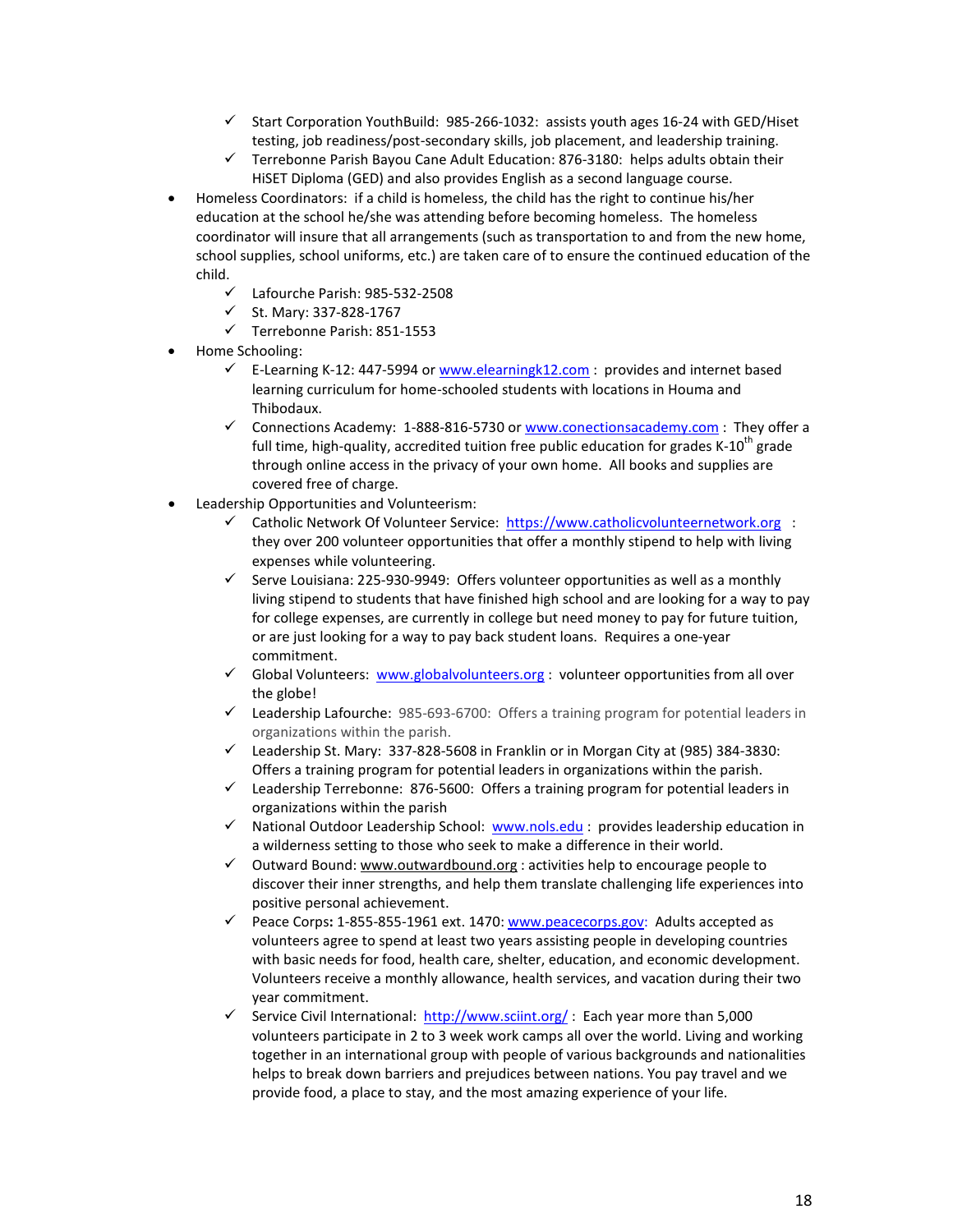- $\checkmark$  Visions: [www.visionsserviceadventures.com](http://www.visionsserviceadventures.com/) : VISIONS has summer community service [programs for teens,](http://www.visionsserviceadventures.com/teen-summer-camp-programs.html) and [middle school students](http://www.visionsserviceadventures.com/teen-summer-camp-programs.html#middle-school) that blend ambitious volunteer projects with cultural immersion and fun.
- $\checkmark$  Volunteers In Service to America: VISTA: 800-942-2677: volunteers get paid a monthly stipend, health insurance, and child care for those that need it as well as an end of the year educational award.
- $\checkmark$  YouthBuild: 985-266-1032: assists youth 16-24 years of age with leadership training.
- Literacy:
	- **English as a Second Language:** 
		- 1. Bayou Cane Adult Education: 876-3180 or [http://bca-tpsd](http://bca-tpsd-la.schoolloop.com/)[la.schoolloop.com](http://bca-tpsd-la.schoolloop.com/) : offers family literacy and ESL classes. They also assist with basic skills upgrading.
	- Libraries:
		- 1. International Children's Digital Library: [http://en.childrenslibrary.org](http://en.childrenslibrary.org/)
		- 2. Lafourche Public Library: [www.lafourche.org](http://www.lafourche.org/) or 447-4119
		- 3. St. Mary Parish Public Library:<https://stmaryparishlibrary.org/amelia/> or 1-985-631-2262
		- 4. Terrebonne Public Library: [https://mytpl.org](https://mytpl.org/) or 876-5861
	- $\checkmark$  Sylvan Learning Center: 223-3798: Offers remediation or acceleration programs, ACT programs, etc.
- School Uniforms:
	- Faith Ministries International: 985-665-8476 or [http://faithministry.vpweb.com](http://faithministry.vpweb.com/) : assistance is provided with school uniforms for children in schools in Lafourche, St. Mary and Terrebonne parishes.
	- $\checkmark$  Many schools have swap shops within the school that are operated by volunteer parent groups. Call the school your child attends to see if they have one.
- Student Financial Aid:
	- $\checkmark$  Acadiana Works/Career Solutions: 337-828-0257: they provide tuition and books for university or technical college students that meet their guidelines. Must live in St. Mary Parish.
	- American Council On Education: [www.finaid.org](http://www.finaid.org/) : comprehensive source of student financial aid.
	- Catholic Charities Diocese of Houma Thibodaux: 876-0490 or <https://catholiccharitiesht.org/project-self-help> : Assistance is provided for students entering Vo-Tech school that are not eligible for any other type of financial aid and are taking a course that will begin and finish in less than 6 months.
	- $\checkmark$  Federal Student Aid Information Center: 1-800-433-3243: provides information for students needing assistance with college expenses.
	- Free Application for Financial Student Aid: https://studentaid.gov/h/apply-for-aid/fafsa : learn how to get federal government aid for college here!
	- $\checkmark$  [www.independent529plan.org](http://www.independent529plan.org/) : colleges all across the nation offer prepaid tuition plans at this site.
	- $\checkmark$  Job Corps: 1-800-733-5627: Free tuition, dorm, and meals for people ages 18-24 while learning a trade.
	- $\checkmark$  Louisiana Rehabilitation Services: they assist the disabled with tuition, books, and/or other aids necessary to help them learn the skills necessary to gain employment.
		- 1. Lafourche/Terrebonne: 857-3652
		- 2. St. Mary: 1-800-520-0587 or 337-262-5353
	- Foster Care To Success: 1-571-203-0270 o[r www.fc2success.org:](http://www.fc2success.org/) assists children coming out of foster care with financial assistance for college expenses.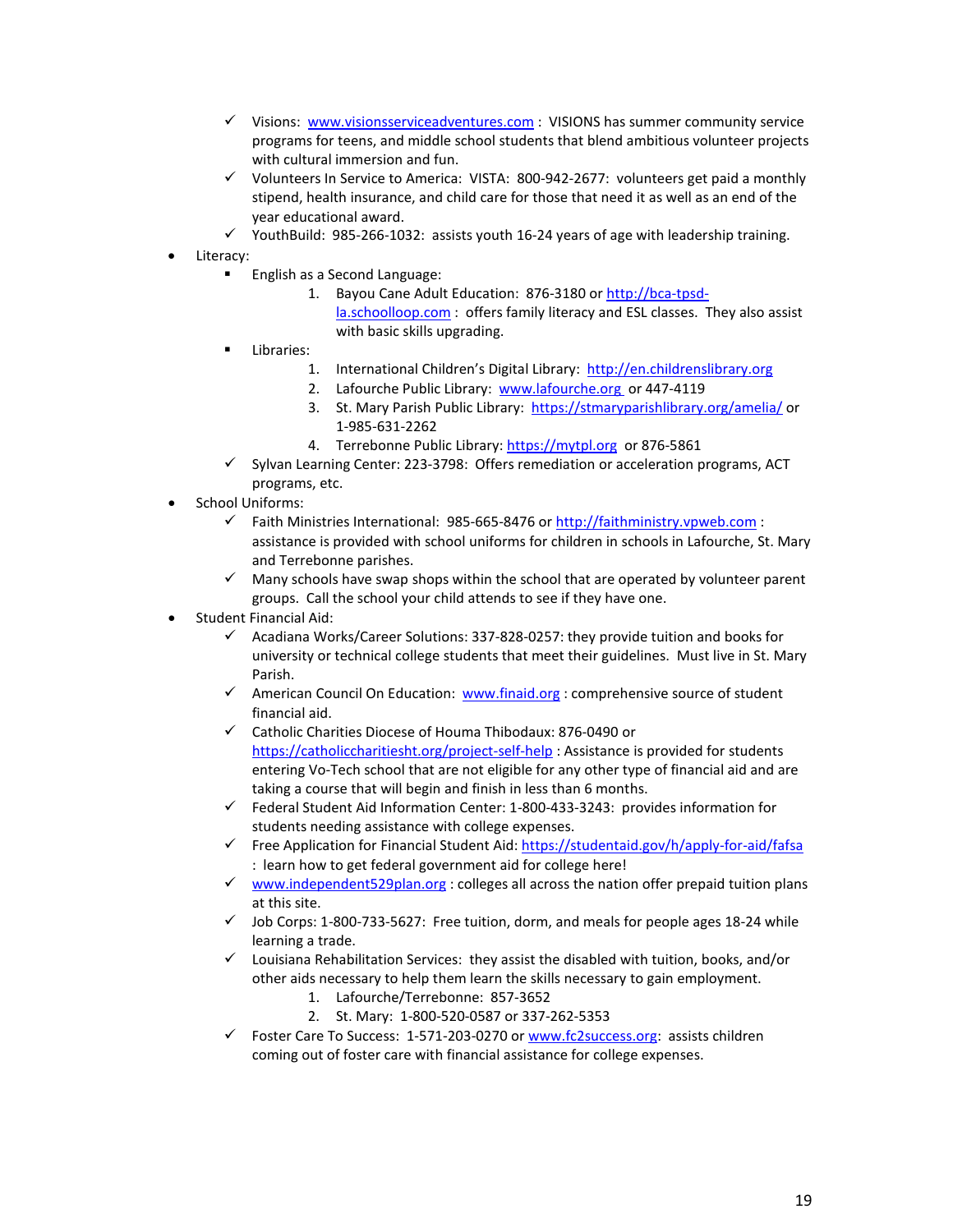- $\checkmark$  START Savings Program: [www.startsaving.la.gov](http://www.startsaving.la.gov/) or 1-800-259-5626 ext 1012: State of Louisiana's 529 college plan that offers matching funds for certain income levels to help parents save for their children's college expenses.
- The SAMFund: for young adult survivors of cancer: [www.thesamfund.org](http://www.thesamfund.org/): Assists cancer survivors ages 17-35 with their transition into post-treatment life. This program distributes grants and scholarships in an effort to enable survivors to pursue their educational or professional goals.
- $\checkmark$  TOPS: (Louisiana Student Financial Assistance): 1-800-259-5626 ext 1012: offers college scholarships for students in Louisiana who have taken the college bound curriculum in high school.
- LA Workforce Commission Career Solutions/Work Connection: They help to pay for tuition and book costs associated certain vocational technical school classes and limited college level courses.
	- 1. St. Mary: 844-385-1919
- Tutoring for Children:
	- Houma's Best Afterschool Program: 262-3321 or [www.houmaafterschoolprogram.com](http://www.houmaafterschoolprogram.com/) : They are open to 8pm each school day, offering tutoring, arts/crafts, karate lessons, and character development.
	- $\checkmark$  Hope Extreme: 873-3145 (only available to children that live in East Houma
	- $\checkmark$  The Learning Center of Houma: 985-772-4756: Their mission is to educate the community on the characteristics of dyslexia and to provide tutoring that will enable students to overcome their academic struggles.
	- Stella Learning Center: [http://stellalc.com](http://stellalc.com/) or 868-2671: offers tutoring for children with Autism and other learning disorders.
	- $\checkmark$  Sylvan Learning Center: 223-3798: Individual tutoring for pre-k up to college age.
	- The Touchstone Center:  $446-6833$  or [www.touchstoneABA.com:](http://www.touchstoneaba.com/) They offer one-on-one or group academic tutoring for pupils who need additional support to be successful in school.
	- $\checkmark$  [http://www.kidinfo.com](http://www.kidinfo.com/) : provides the best preschool, K-12 educational websites, videos and power points.
	- $\checkmark$  <http://www.khanacademy.org/>: Learn and practice almost anything from math to science FREE!
- Vocational Technical Community Colleges:
	- $\checkmark$  Fletcher Technical Community College: 448-7900
	- $\checkmark$  South Louisiana Community College Young Memorial Campus Morgan City Campus: 380-2436
- Websites:
	- $\checkmark$  [www.twistynoodle.com](http://www.twistynoodle.com/): thousands of free coloring pages and practice writing worksheets.
	- $\checkmark$  <http://www.amathsdictionaryforkids.com/>: a math dictionary for kids that illustrates the meanings of math vocabulary words.
	- $\checkmark$  [www.tagxedo.com](http://www.tagxedo.com/) : Create word clouds using customized shapes; great for visual vocabulary building

## **Elections and Politics:**

- Online voting registration or to change your address for voting purposes for the state of Louisiana: [http://www.sos.la.gov/ElectionsAndVoting/Pages/OnlineVoterRegistration.aspx?Referrer=http%](http://www.sos.la.gov/ElectionsAndVoting/Pages/OnlineVoterRegistration.aspx?Referrer=http%3a%2f%2flouisianademocrats.org%2fregister-to-vote%2f) [3a%2f%2flouisianademocrats.org%2fregister-to-vote%2f](http://www.sos.la.gov/ElectionsAndVoting/Pages/OnlineVoterRegistration.aspx?Referrer=http%3a%2f%2flouisianademocrats.org%2fregister-to-vote%2f)
- [www.aarp.org/vote:](http://www.aarp.org/vote) find stories and issue briefs on election topics in each state.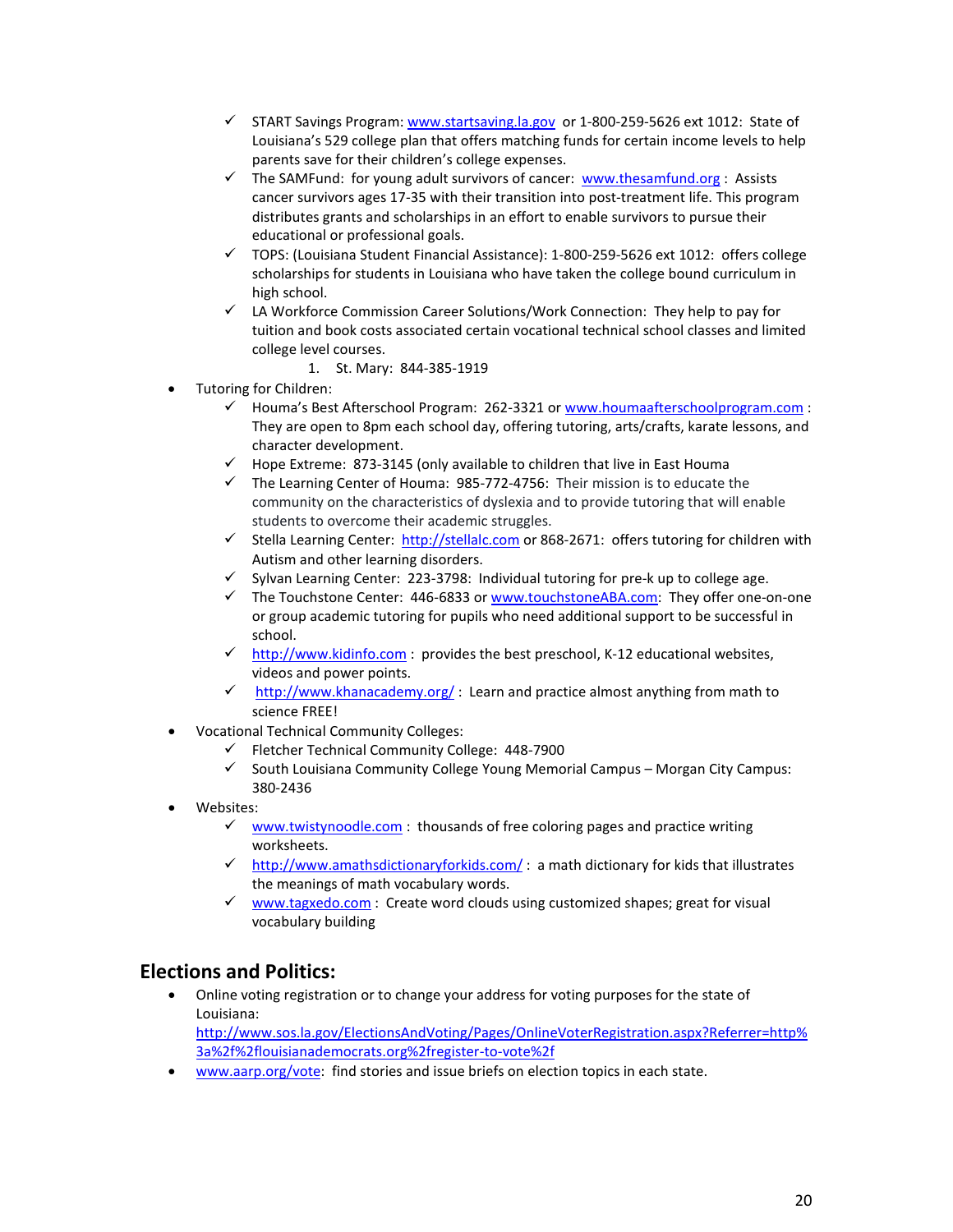- [https://www.politics1.com:](https://www.politics1.com/) gives descriptions of all candidates running for state wide offices as well as what positions they hold on various topics.
- [www.cagw.org](http://www.cagw.org/): tracks government spending and flags abuses identified by watchdog group Citizens Against Government Waste.
- [www.consumerfed.org](http://www.consumerfed.org/) : connects with local groups that are working on issues important to your area.
- <https://voterportal.sos.la.gov/Home/Home?uid=30> : Find out who is running, election dates, obtain sample ballots, change voter registration, and more!
- [http://www.parlouisiana.com](http://www.parlouisiana.com/) : assists the citizens of Louisiana with understanding the pros and cons of proposed constitutional amendments and other workings of the Louisiana government at all levels of function.
- <http://www.sos.la.gov/ElectionsAndVoting/Pages/default.aspx> : This page is a clearinghouse for all elections-related information, from elections and voter registration information to statistics and educational materials.

## **Elderly Resources:**

- AARP: 1-888-687-2277 o[r www.aarp.org](http://www.aarp.org/) : informs members of issues important to this age group, advocates on legislative/consumer/legal issues, and offers a wide range of special products and services to its members.
- Adult Protective Services: 1-800-898-4910 (ages 18-59): This state program assists adults, age 18 and over, who because of a mental or physical impairment, can no longer provide for their basic needs for food, clothing, shelter, or medical care. The program assists adults through either voluntary or legal intervention. Services can include home visits, counseling, financial management, cleaning, ensuring provision of home care, finding alternative living arrangements, or applying for guardianship for persons who have no one to assist them.
- Recall Center: <https://www.recalls.gov/medicine.html> : sign up for alerts for medication, medical device, and other product recalls.
- Apartments based on income:
	- $\checkmark$  Cedar Grove Apartments: 872-3523
	- $\checkmark$  Elizabeth Square Apartments: 537-7070
	- $\checkmark$  Green Oaks Apartments: 447-5422
	- $\checkmark$  Housing Authority of Lafourche Parish: 537-5289
	- $\checkmark$  Housing Authority of Morgan City: 384-5118
	- $\checkmark$  Housing Authority of Thibodaux: 447-2904
	- $\checkmark$  Lockport Elderly Housing: 532-8138
	- $\checkmark$  Start Corporation: 879-3966: (for people with mental/physical disabilities only)
	- $\checkmark$  Waverly Plantation Apartments: 446-2705
	- $\checkmark$  Willow Wood Manor Apartments: 447-8710
- Are You Ok? Lafourche Parish Sheriff's Office Program: 449-4477: "Are you ok?" is a telephone reassurance program for older adults or adults with disabilities who live alone or are at risk of sudden illness, falls, accidents, and social isolation. Telephone calls are made to registered participants on a daily basis and if no one answers the phone, calls are made to relatives asking them to check up on the registered person to make sure they are ok.
- Assisted Living Centers:
	- $\checkmark$  Maison Jardin: 985-385-3003 (Morgan City)
	- $\checkmark$  St. Joseph Manor: 446-9050 (Thibodaux)
	- $\checkmark$  Sugar Mill Point: 868-8400 (for Alzheimer's Patients Houma)
	- $\checkmark$  Terrebonne Place: 580-0620 (Houma)
	- $\checkmark$  The Claiborne: 985-387-8088 (Also includes a wing for Alzheimer's Patients short term stays while recuperating from surgery are also available - Thibodaux)
	- $\checkmark$  The Homestead: 223-4663 (Houma)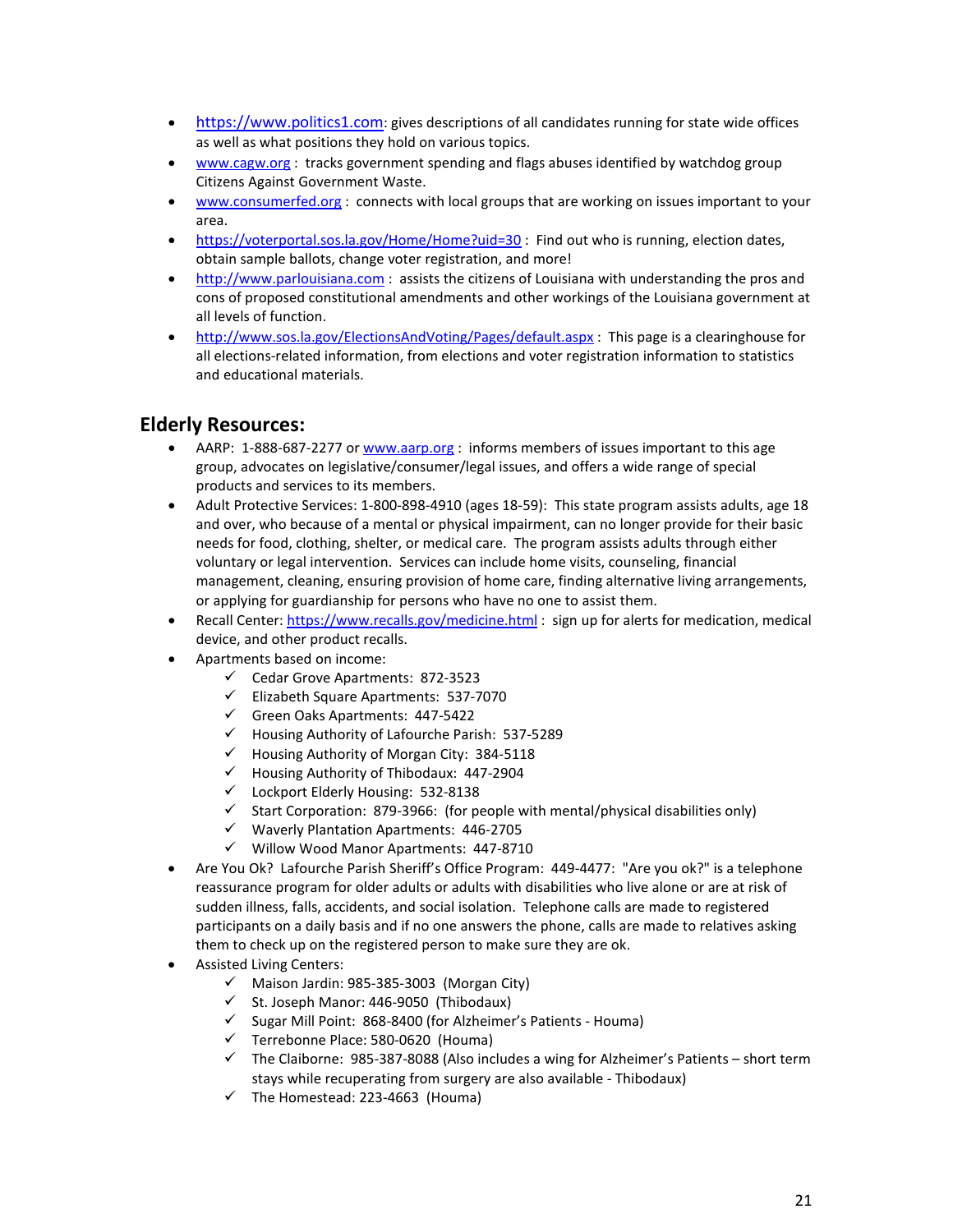- Association of Mature American Citizens (AMAC): 1-888-262-2006 or <https://amac.us/>: informs members of issues important to this age group, advocates on legislative/consumer/legal issues, and offers a wide range of special products and services to its members.
- Caregivers/Caregivers Support:
	- $\checkmark$  Need help finding a caregiver?: [https://www.carelinx.com](https://www.carelinx.com/)
	- $\checkmark$  Alzheimer's Association: Southwest LA Chapter: 1-225-334-7494: provides information for patients and caregivers.
	- $\checkmark$  Caregiver Action Network: 1-202-454-3970 or [www.thefamilycaregiver.org](http://www.thefamilycaregiver.org/) : Educates supports, empowers and speaks up for the more than 65 million Americans who care for loved ones with a chronic illness or disability or the frailties of old age.
	- Cancer Survivor's Network: [http://csn.cancer.org](http://csn.cancer.org/) : an online community that connects survivors, caregivers and other touched by cancer
	- $\checkmark$  Family Caregivers Alliance[: www.caregiver.org](http://www.caregiver.org/) or 415-434-3388: Fantastic site, full of information needed for people who are caring for a loved one.
	- $\checkmark$  Living Assistance/Caregiver Services: A doctor's referral is not needed for any of the services listed below:
		- 1. Bayou Medical Staffing: 449-0711: Assistance with home related activities such as bathing, dressing, housecleaning, laundry, medication monitoring, grocery shopping, etc.
		- 2. Gulf Coast Home Care: 1-800-947-7645 or 851-4488: assists in Lafourche, St. Mary and Terrebonne by going to the family's house to cook, clean, bathe, etc. Their charges are flexible depending on the needs of the individual.
		- 3. Home Instead Senior Care: 868-0038: assists in Lafourche, St. Mary and Terrebonne. Employees will come to your home to do a large array of services so that you have the care you need to stay at home instead of moving into a nursing home.
		- 4. KSI Companion Care: 985-655-4444: provides non-medical home care throughout the Diocese that allows people to get the care they need while living at home.
	- $\checkmark$  Share The Care: How to Organize A Group To Care For Someone Who Is Seriously III by Cappy Capossela and Sheila Warnock: A book that can be purchased through any bookstore that can help caregivers find family/friends to volunteer their time so that the caregiver doesn't get worn out.
	- $\checkmark$  Well Spouse Association: 1-732-577-8899: An international membership organization, which provides supports for the millions of wives, husbands and partners of the chronically ill and/or disabled.
	- $\checkmark$  [Caregiver's Guide to Understanding Dementia Behaviors](https://www.caregiver.org/caregivers-guide-understanding-dementia-behaviors)<br> $\checkmark$  The Benefits of Cooking with Alzheimer's: A Caregiver's G
	- [The Benefits of Cooking with Alzheimer's: A Caregiver's Guide](http://www.culinaryschools.org/blog/cooking-with-alzheimers/)
	- $\checkmark$  [Preparing Your Home for a Loved One with Alzheimer's: A Caregiver's Guide](https://www.redfin.com/blog/2016/09/preparing-your-home-for-a-loved-one-with-alzheimers-a-caregivers-guide.html)
	- <https://www.aplaceformom.com/blog/1-22-2014-quiet-epidemic-senior-drug-abuse>
	- $\checkmark$  <http://www.consumerfinance.gov/older-americans> : click to learn how to prevent elder financial exploitation and to view easy-to-understand booklets to help financial caregivers for older Americans.
	- [https://www.inmyarea.com/resources/internet/9-essential-mobile-device-apps-senior](https://www.inmyarea.com/resources/internet/9-essential-mobile-device-apps-senior-citizens)[citizens](https://www.inmyarea.com/resources/internet/9-essential-mobile-device-apps-senior-citizens)
	- <https://www.vivehealth.com/blogs/resources/chair-exercises-for-seniors>
	- [https://www.bayalarmmedical.com/medical-alert-blog/6-powerful-ways-help-seniors](https://www.bayalarmmedical.com/medical-alert-blog/6-powerful-ways-help-seniors-avoid-isolation)[avoid-isolation](https://www.bayalarmmedical.com/medical-alert-blog/6-powerful-ways-help-seniors-avoid-isolation)
	- $\checkmark$  <https://www.homeadvisor.com/r/building-the-ultimate-reading-nook-for-your-home>
- Community Long Term Care Waiver Program: 1-877-456-1146: The Community Choice Waiver is designed for residents of Louisiana aged 65 and over and for physically disabled individuals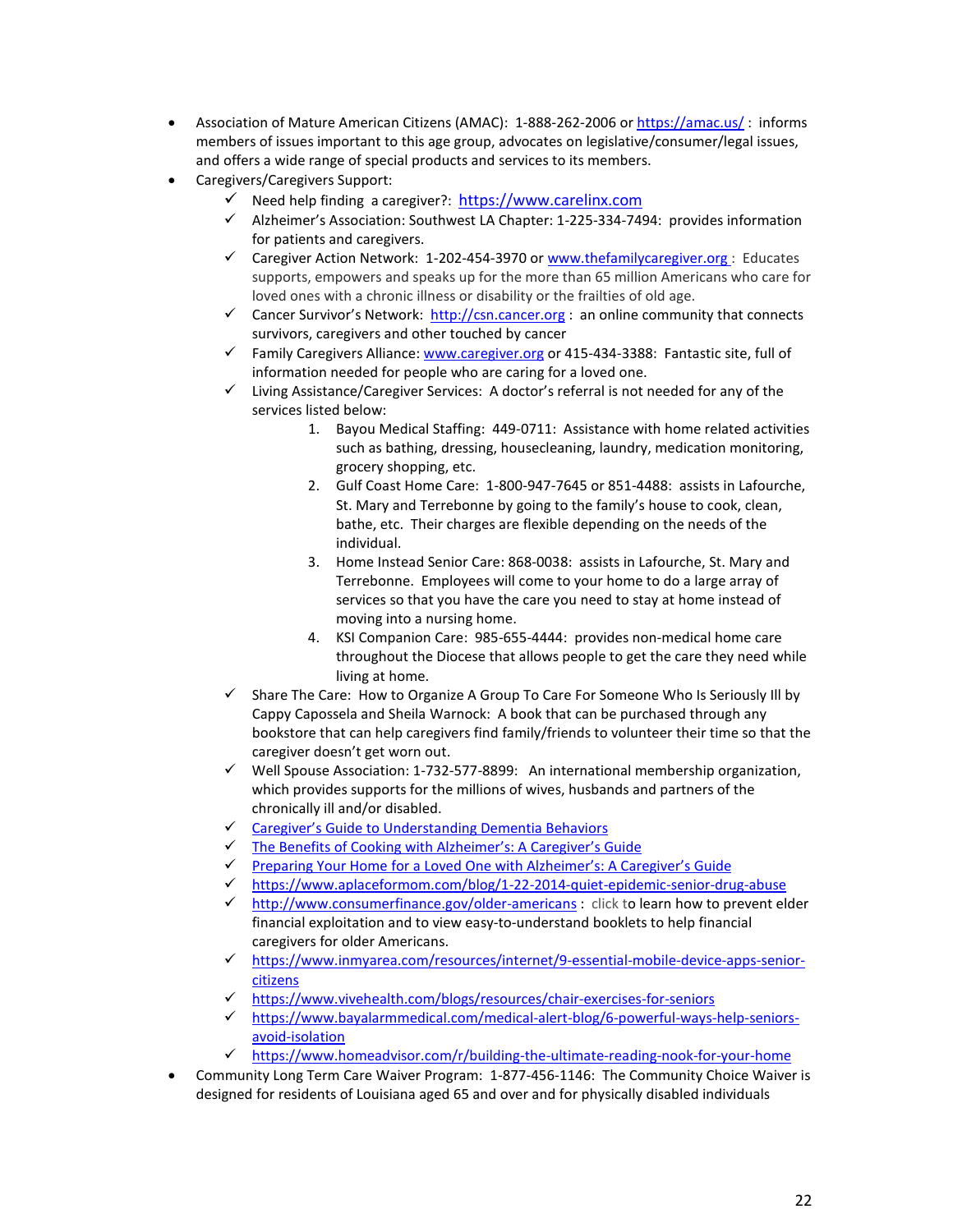between the ages of 21 and 64. Waiver participants must require the level of care provided in a nursing home, but choose to receive that care outside of a nursing home environment.

- Councils On Aging: Sites offer a place for our elderly to go to support each other, and receive free meals, free legal aid, utility assistance, job placement, transportation assistance, and referral services:
	- $\checkmark$  Grand Isle site: Grand Isle Senior Center: 985-787-2685
	- Lafourche sites: Main Office (Raceland): 532-0457
		- 1. Bayou Blue (Andrew Johnson Center): 876-1346
		- 2. Chackbay/Kraemer (Wilbert Tauzin Center): 633-9823
		- 3. Cut Off Senior Center: 632-2171
		- 4. Golden Meadow Center: 475-7701
		- 5. Larose Senior Center: 693-4266
		- 6. Lockport (V.H. Boudreaux) Center: 532-5930
		- 7. Raceland Senior Center: 537-3914
		- 8. Thibodaux Senior Center: 447-7146
	- Terrebonne sites:Main Office (Houma): 868-8411
		- 1. Bayou Towers Center: 879-4333
		- 2. Chauvin Center: 594-6741
		- 3. East Park Center: 876-3407 (lunch site for registered seniors)
		- 4. Montegut Center: 594-3337
		- 5. Schriever Center: 493-9911
		- 6. Shady Acres Center: 879-4071
	- St. Mary sites:
		- 1. Main Office: 337-828-1210
		- 2. Morgan City Center: 384-3324
		- 3. Patterson Center: 395-4800
- Day Care:
	- $\checkmark$  ChezElma Adult Heath Day Care: 985-601-3157: Located in Houma, they offer day assistance between 7am – 4pm. Two meals are served. Transportation is available to the center and back to the client's home if needed. Medicaid and private pay accepted.
- Elderly Protective Services: (ages 60 and over): 1-800-898-4910: Call to report elderly abuse or if an elderly person is being mistreated in a nursing home or other facility.-
- End of Life Care:
	- Advanced Directives:
		- 1. Five Wishes: 1-888-594-7437 or
			- [https://fivewishesonline.agingwithdignity.org/:](https://fivewishesonline.agingwithdignity.org/) Easy to read living will (advanced directive) that can be -filled out to express your view of the type of care you would like to receive at the end of life. The living will booklet can be ordered by mail or can be made instantly online: Five wishes is a legally accepted document in the state of Louisiana.
		- 2. [http://www.mydirectives.com](http://www.mydirectives.com/) : Make your medical treatment wishes known and have your emergency information available whenever and wherever you need it with this online resource.
	- Everplans: [https://www.everplans.com](https://www.everplans.com/) : information on all aspects of different life stages is given to make end-of-life planning easier by transforming it into small steps.
- Foster Grandparent Program Diocese of Houma Thibodaux: 876-0490 or <https://catholiccharitiesht.org/foster-grandparent-program> : Provides opportunities for low income persons, age 60+, to give supportive services to children in schools, Head Start programs, shelters, homes for abused women and children, etc. while also earning a monthly stipend that helps to increase their household income without affecting other government programs they may receive (such as food stamps/SNAP.)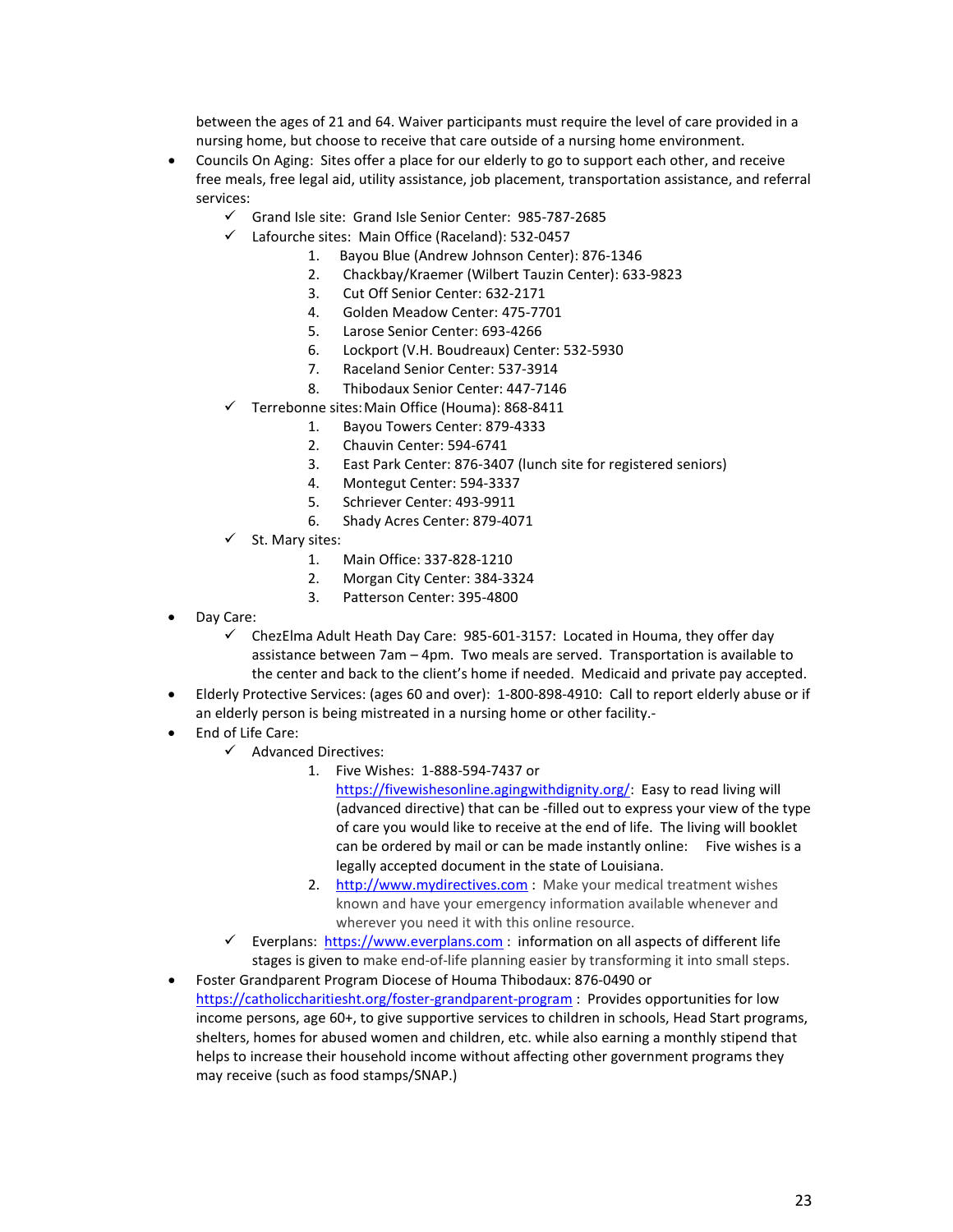- Grandparents Raising Grandchildren Information Center of Louisiana: [www.lagrg.org:](http://www.lagrg.org/) this site helps to explain the rights grandparents have as custodians to their grandchildren.
- Louisiana Answers: 868-8411 or [www.louisianaanswers.com](http://www.louisianaanswers.com/) : This website helps seniors navigate through many programs available in their parish or in the state of Louisiana that can assist them with various needs.
- Partnership For Prescription Assistance For Louisiana: Is a program that connects qualified lowincome seniors with discount prescription drugs, direct from the manufacturer.
	- Jefferson: 1-800-223-5872
	- Lafourche & Terrebonne: 1-800-353-3265
	- $\checkmark$  St. Mary: 1-800-738-2256
- Medical Alert Systems:
	- $\checkmark$  Acadia On Call: 1-800-259-1234: they offer a necklace that a homebound or elderly person can wear enabling that person to press a button when emergency personnel need to be summoned to their home when they can't reach the phone to make the call to 911. To get a discount on the monthly fee that is charged for the service, contact your local Council on Aging Office before enrolling with Acadia on Call.
- Medicare Appeals and Complaint Line: KePro: 1-844-430-9504 or http://www.keprogio.com/default.aspx : call for a free case review if an individual is concerned about the medical care received! Calls can also be made ahead of time if the individual feels they are not ready to be discharged from a hospital or home health agency, whether a particular health care service should be ended, or whether they should be transferred from the emergency department to another hospital unit or home.
- [www.cms.hhs.gov](http://www.cms.hhs.gov/) : website for Centers for Medicare & Medicaid Services. Got questions? They have answers!
- Medicare Rights Center Consumer Hotline: 1-800-333-4114 or [www.medicareinteractive.com](http://www.medicareinteractive.com/) : Provides counseling to individuals who need answers to Medicare-related questions, help getting care, and/or assistance with problems from medical providers/hospital billing departments as well as taking calls for Medicare Fraud. Hotline counselors are available Monday through Friday, 9AM - 6PM.
- Medicare Premium Payments: Low income individuals or couples may be eligible to receive assistance in paying their Medicare monthly premium through the state Medicaid office:
	- $\checkmark$  Grand Isle, Lafourche, Terrebonne & St. Mary Parishes: 1-877-252-2447 or by applying online at [www.socialsecurity.gov/extrahelp](http://www.socialsecurity.gov/extrahelp)
- Medicare tests and services: click to see if the test or service is covered by Medicare, as well as to sign up for Medicare plans or file an appeal:<https://www.medicare.gov/>
- Medicare coverage questions answered: [www.medicareinteractive.org](http://www.medicareinteractive.org/)
	- $\checkmark$  For Medicare inquiries from Spanish speakers: National Hispanic Council On Aging: or [www.nhcoa.org](http://www.nhcoa.org/)
	- $\checkmark$  Senior Health Insurance Information Program (SHIIP): 1-800-259-5301: counselors are available to help you understand the paperwork and statements you receive after a doctor/hospital stay; they can help with filing claims or appeals if payment for a service has been denied by Medicare; they can explain your options for private insurance if Medicare does not cover all of your costs; and/or they can review long-term care insurance policies and offer tools to help you decide if it is the right choice for you.
- Medicare website to let you view what type of Medicare plan you have, to view your claims, check on your deductibles, etc: [http://www.mymedicare.gov](http://www.mymedicare.gov/)
- Medicare HMO Appeals Hotline: 888-466-9050: available Monday through Thursday, 12 noon to 2 p.m., EST.
- Music from the past: [www.pastperfect.com](http://www.pastperfect.com/) : has an extensive collection of recorded music from the 1920s-1940s. It also sells preloaded flash drives and MP3 players as well as a preloaded IPod with more than 70 hours' worth of the most popular music of those years. Perfect for the elderly who may be sick or homebound!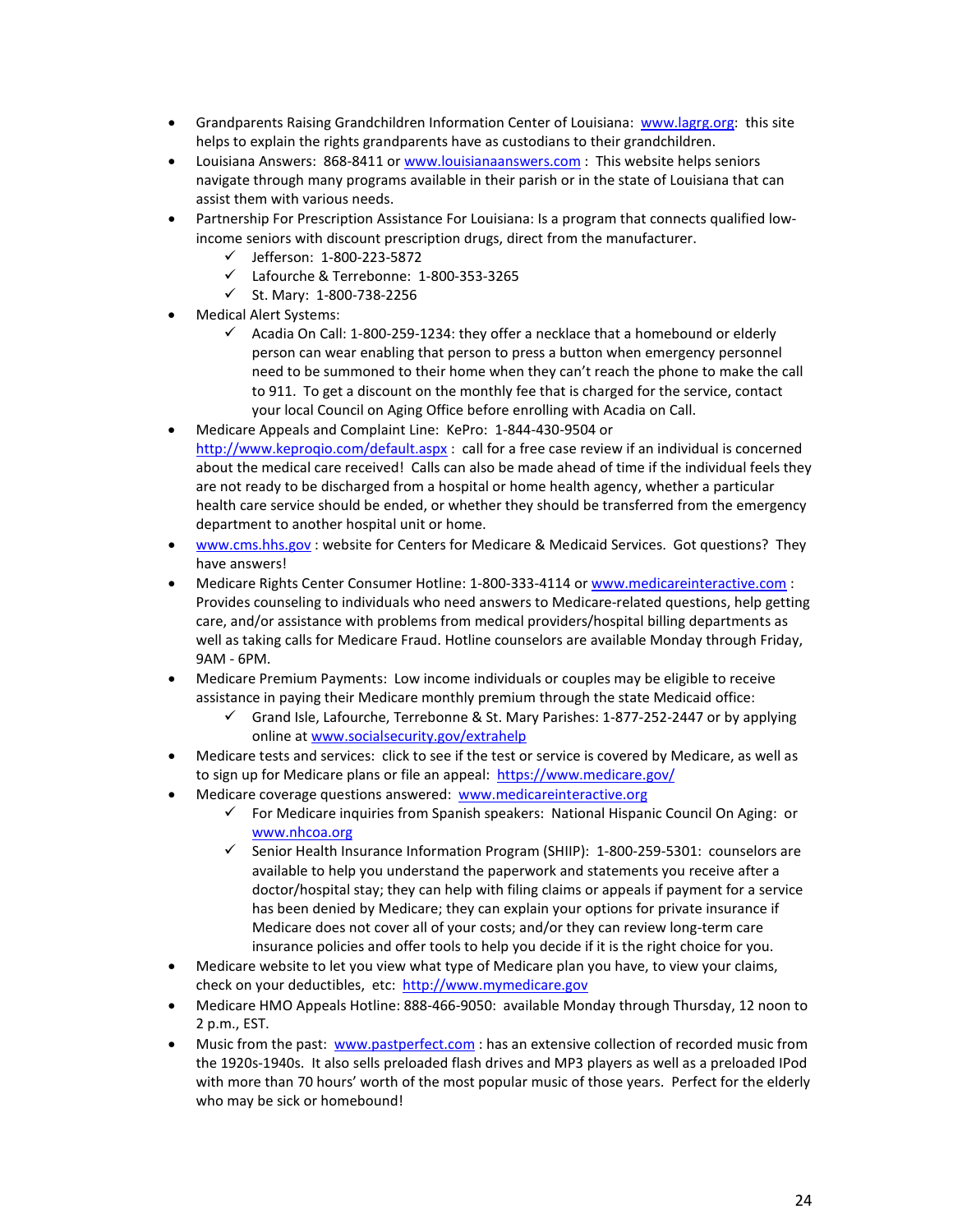- Nursing Home/Adult Day Care/Hospital Complaints:
	- $\checkmark$  Department of Health and Hospitals: Health Standards Section investigates complaints against health care providers. Health Standards does not investigate complaints involving billing, reimbursement or care provided in a setting not licensed by the Department of Health and Hospitals. To report a complaint for:
		- 1. Adult Day Care: 1-877-343-5179
		- 2. Intermediate Care Facility for Developmentally Disabled: 1-877-343-5179
		- 3. Home Health: 1-800-327-3419
		- 4. Hospital Facilities: 1-866-280-7737
		- 5. Nursing Home: 1-888-810-1819
		- 6. Support Coordination (Case Management): 1-800-660-0488
		- 7. Home & Community Based Service Provider [\(HCBS\)](http://new.dhh.louisiana.gov/index.cfm/directory/detail/719): 1-800-660-0488
- Roadscholar (formally Elderhostel): 1-800-454-5768: [www.roadscholar.org](http://www.roadscholar.org/) : Discover nearly 8,000 educational tours in all 50 states and more than 90 countries with Road Scholar, the notfor-profit leader in educational travel since 1975. Alongside local and renowned experts, experience in-depth and behind-the-scenes learning opportunities, from cultural tours and study cruises to walking, biking and more.
- Safe Driving Course:
	- [www.aarp.org/families/driver\\_safety/driver\\_safety\\_online\\_course.html](http://www.aarp.org/families/driver_safety/driver_safety_online_course.html) : this course can be taken at home and if passed, submitted to the car insurance agency to get a discount on car insurance.
- [www.SeniorDiscounts.com](http://www.seniordiscounts.com/) : look to see what local businesses offer discounts to seniors!
- Senior Net: [www.seniornet.org](http://www.seniornet.org/) : Need help in learning how to use a computer or the internet? This organization specializes in computer and internet education for seniors!
- Senior Olympics: 985-783-5090 (Bayou River Region which is our area): physically active seniors compete against one another in various sports events.
- Senior Pass: America The Beautiful Senior Pass: 1-888-275-8747 or <http://store.usgs.gov/pass/senior.html> : this is a lifetime entrance permit for individuals 62 or older to national parks, monuments, historic sites, recreation areas, and national wildlife refuges which charge entrance fees. The Senior Pass admits the permit holder and up to 4 adults (age 16 and over).
- Social Security Extra Help: 1-800-772-1213 or [www.socialsecurity.gov/extrahelp](http://www.socialsecurity.gov/extrahelp): to apply for extra help with Medicare's Prescription Drug Costs and payment of Medicare Premiums.
- St. Mary Outreach: 385-0525: offers diapers, medical and nutritional drinks when needed.
- Travel Helpers: 1-479-420-5184 o[r www.gotravelhelpers.com](http://www.gotravelhelpers.com/) : They assist elderly or sickly patients with travel to and from destinations of their choice by accompanying the traveler on the trip. They also assist with all of the travel arrangements necessary to get the person to and from their destination.
- Twilight Wish Foundation: 1-877-893-9474: helps to grant the wishes of senior citizens from something as simple as a new pair of eyeglasses to something as elaborate as a travel destination.
- YMCA Senior Citizens Programs: 873-9622
- Looking for something interesting to do at home? Go to www.somethingtoremembermeby.org for some great ideas on how to record your memories for your children and grandchildren.
- 50's Plus Club: 876-4270: Bayou Black Recreation Center: fun place to socialize with other senior citizens; they meet once a month.
- <http://assistedlivingtoday.com/p/resources/ultimate-guide-to-senior-finance>
- <https://www.redfin.com/blog/seniors-guide-to-downsizing>
- [www.elderlawanswers.com](http://www.elderlawanswers.com/) : provides state by state legal information on Medicare, Medicaid, and other topics of interest to the elderly.
- <https://www.aplaceformom.com/blog/1-22-2014-quiet-epidemic-senior-drug-abuse>
- <https://homeadvisor.com/r/moving-in-aging-or-disabled-parent>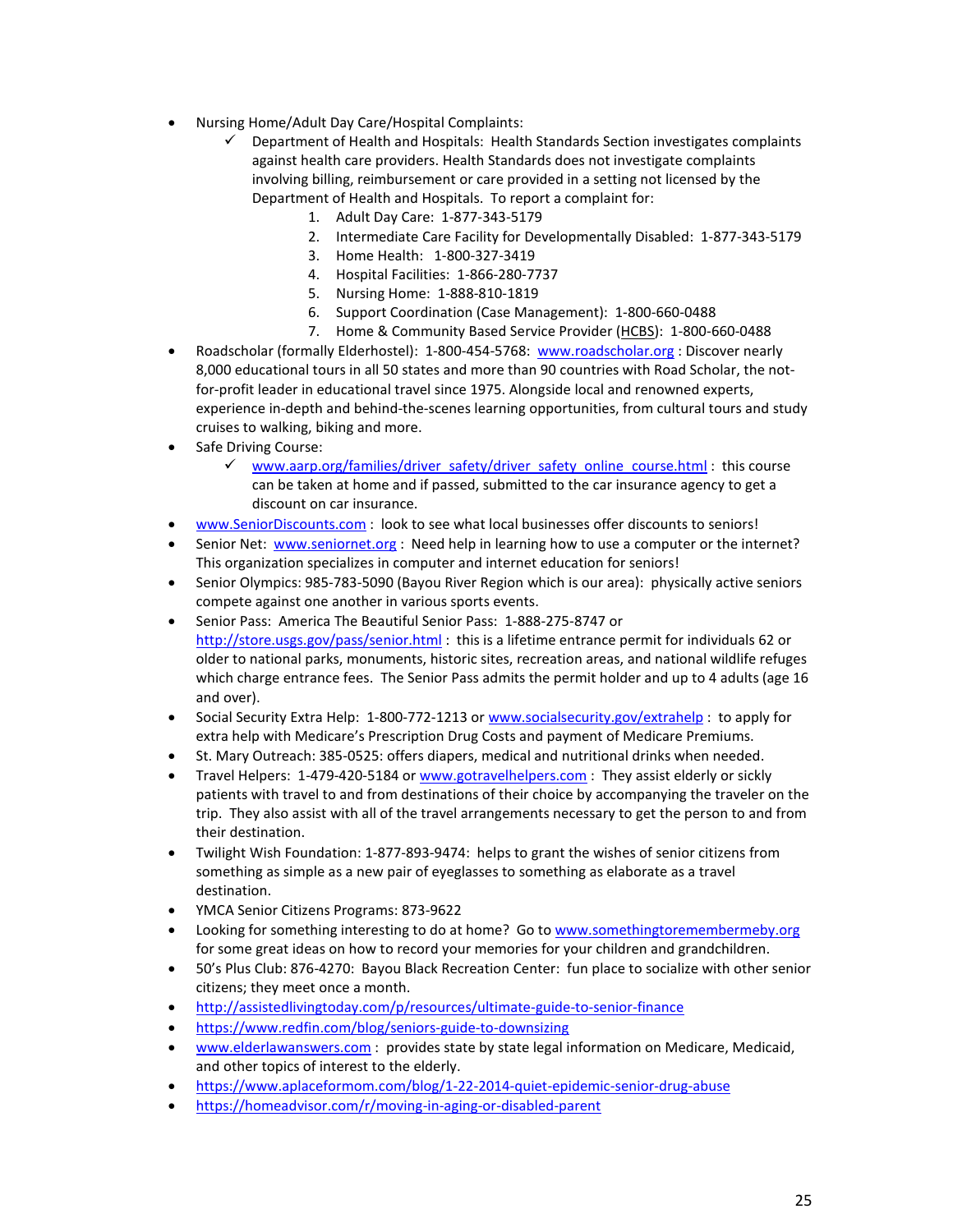• [www.unclaimed.org](http://www.unclaimed.org/) or [http://www.ldi.state.la.us/consumers/insurance-type/life-annuities/life](http://www.ldi.state.la.us/consumers/insurance-type/life-annuities/life-insurance-policy-search)[insurance-policy-search](http://www.ldi.state.la.us/consumers/insurance-type/life-annuities/life-insurance-policy-search) o[r www.naic.org](http://www.naic.org/) o[r www.insurance.va.gov/unclaimedfunds](http://www.insurance.va.gov/unclaimedfunds) or [www.pbgc.gov/search-unclaimed-pensions:](http://www.pbgc.gov/search-unclaimed-pensions) helps executors find pensions, 401(k)s, IRA's, life insurance policies, etc. for family members that have passed away that did not put their financial matters in writing for the executor to access.

## **Employment/Employment Benefits Assistance:**

- Become a caregiver: <https://www.carelinx.com/>
- Civil Service:
	- $\checkmark$  [www.civilservice.la.gov](http://www.civilservice.la.gov/) : lists job openings for civil service positions in Louisiana.
- Career Solutions: assist with resume writing and career assessments as well as provide information on available job openings.
	- $\checkmark$  Morgan City: 844-385-1919
- Catholic Charities Diocese of Houma Thibodaux: Project Self Help: 876-0490 or <https://catholiccharitiesht.org/project-self-help> : For low income workers, the program provides licenses, uniforms, work equipment, etc needed to be able to accept a job position.
- College Central: [www.collegecentral.com/nicholls](http://www.collegecentral.com/nicholls) : devoted to job searches for Nicholls students or alumni. Click on register, enter school name and continue with all demographic information. Employers will search your resume. Students or alumni may upload a resume and all a focused search for all jobs posted.
- Domestic Placement Network: <https://www.dpnonline.com/>
- Employment websites: Looking for employment?
	- $\checkmark$  Exploring what career is good for you?
		- 1. [www.onetonline.org](http://www.onetonline.org/) : has detailed descriptions of the world of work for use by job seekers, workforce development and HR professionals, students, researchers, and more!
	- $\checkmark$  Work at home:
		- 1. Airbnb: [https://www.airbnb.com:](https://www.airbnb.com/) If you have a spare bedroom or a vacation home, or are just going to be away from your home for a short time, you can sign up to host guests through this website. You set your own rates!
		- 2. DogVacay: [https://dogvacay.com:](https://dogvacay.com/) Are you a dog lover? Dog sit while the owners of the dogs are away from home!
		- 3. Fiverr: [https://www.fiverr.com:](https://www.fiverr.com/) Sell your creative or professional services to others across the country!
		- 4. [www.flexjobs.com](http://www.flexjobs.com/): find a job where you can work at home!
		- 5. Turo: [https://turo.com:](https://turo.com/) Sign up to rent your car out!
		- 6. Uber:

[https://auth.uber.com/login/?breeze\\_local\\_zone=dca11&next\\_url=https%3A%](https://auth.uber.com/login/?breeze_local_zone=dca11&next_url=https%3A%2F%2Fdrivers.uber.com%2Fp3%2F&state=rR1O_tRmRGy__KM9H-Qml2fZtx62xfmxsZXDgu6nPfA%3D) [2F%2Fdrivers.uber.com%2Fp3%2F&state=rR1O\\_tRmRGy\\_\\_KM9H-](https://auth.uber.com/login/?breeze_local_zone=dca11&next_url=https%3A%2F%2Fdrivers.uber.com%2Fp3%2F&state=rR1O_tRmRGy__KM9H-Qml2fZtx62xfmxsZXDgu6nPfA%3D)[Qml2fZtx62xfmxsZXDgu6nPfA%3D:](https://auth.uber.com/login/?breeze_local_zone=dca11&next_url=https%3A%2F%2Fdrivers.uber.com%2Fp3%2F&state=rR1O_tRmRGy__KM9H-Qml2fZtx62xfmxsZXDgu6nPfA%3D) Become a driver and drive others in need of a ride with your personal car. You have the flexibility to work when you want.

- $\checkmark$  Work in Local Community:
	- 1. [www.allretailjobs.com](http://www.allretailjobs.com/) : offers job listings in retail establishments
	- 2. [https://www.higheredjobs.com:](https://www.higheredjobs.com/) find employment in the college/school systems!
	- 3. [www.indeed.com](http://www.indeed.com/) : good listing of local job openings!
	- 4. [https://www.louisianaworks.net/hire/vosnet/Default.aspx:](https://www.louisianaworks.net/hire/vosnet/Default.aspx) access job listings across the state!
	- 5. [www.retirementjobs.com](http://www.retirementjobs.com/): job listings for people over the age of 50.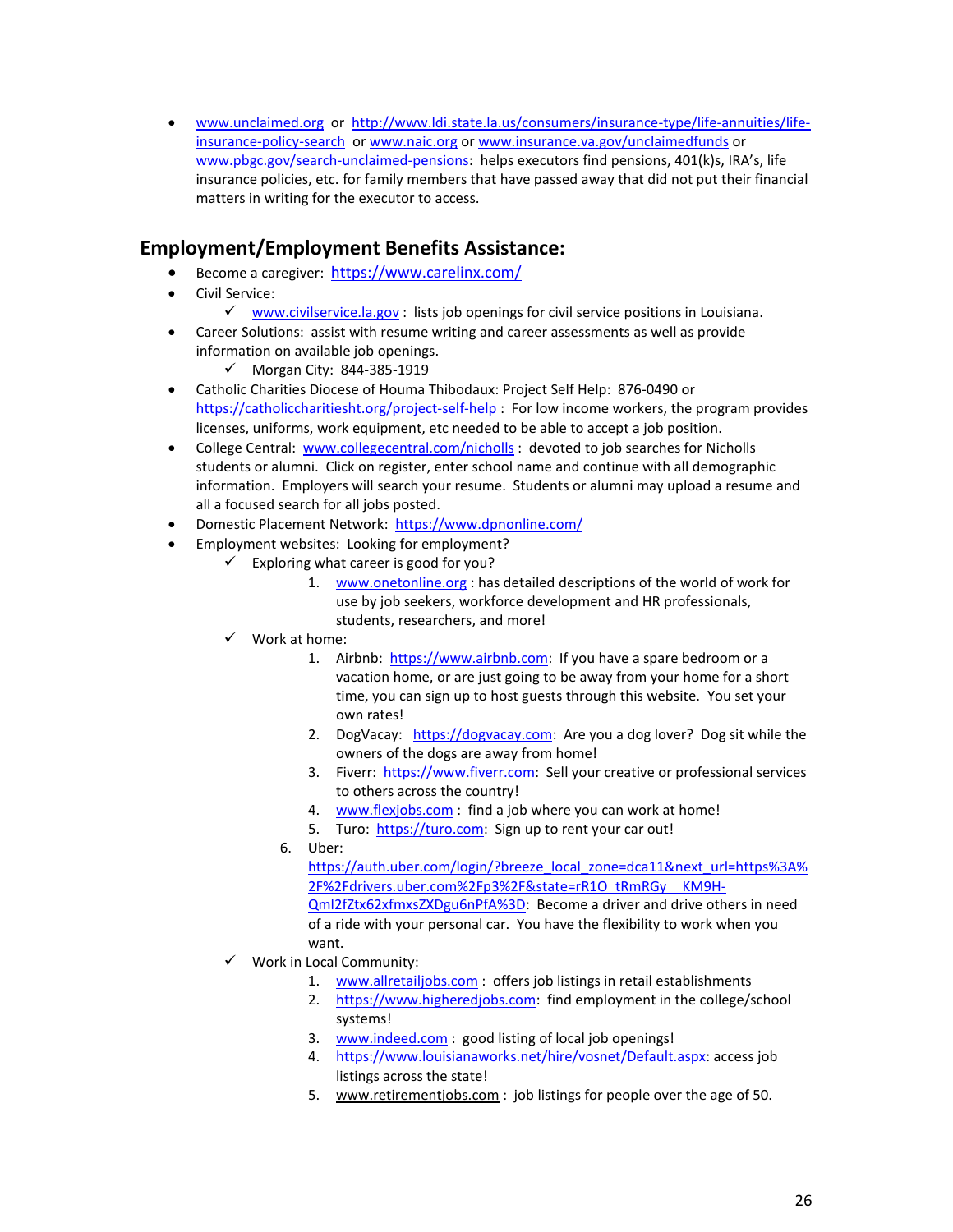- 6. [www.rigzone.com](http://www.rigzone.com/) : current job listings of any type of oil field related job can be found on this site!
- 7. [www.snagajob.com](http://www.snagajob.com/) : type in your zip code to find up to date local listings!
- Work Elsewhere:
	- 1. [www.caretaker.org](http://www.caretaker.org/) : looking for house sitting or property caretaking jobs?
	- 2. [www.workingcouples.com](http://www.workingcouples.com/) : looking for jobs that will provide free rent?
- Government Employment:
	- **1.** [https://www.louisiana.gov/jobs:](https://www.louisiana.gov/jobs) find job openings positions in Louisiana Government.
	- 2. <http://www.stmaryparishla.gov/departments/Personnel-Department> : job listings in the St. Mary Parish Government.
	- 3. [http://www.tpcg.org/index.php?f=human\\_resources&p=hr\\_vacancies](http://www.tpcg.org/index.php?f=human_resources&p=hr_vacancies) : job listings in the Terrebonne Parish Government.
	- 4. [https://www.postofficeplacement.com/?gclid=EAIaIQobChMIuefls\\_349wIV](https://www.postofficeplacement.com/?gclid=EAIaIQobChMIuefls_349wIVf21vBB3diAFJEAAYAiAAEgJEXfD_BwE) [f21vBB3diAFJEAAYAiAAEgJEXfD\\_BwE](https://www.postofficeplacement.com/?gclid=EAIaIQobChMIuefls_349wIVf21vBB3diAFJEAAYAiAAEgJEXfD_BwE) : post office employment
	- 5. <https://www.usajobs.gov/> : United States Government employment.
- $\checkmark$  Senior Employment:
	- 1. Jefferson Parish: 504-888-5880: Jefferson Council On Aging assists seniors age 55 or over in locating employment in Jefferson Parish (For Grand Isle residents).
- Temp Services:
	- 1. [Lofton Staffing Services:](http://www.bing.com/local?lid=YN873x16500574502501015142&id=YN873x16500574502501015142&q=Lofton+Staffing+Services+Houma+LA&name=Lofton+Staffing+Services&cp=29.60342~-90.7655&qpvt=temp+services+near+houma) 985-868-6483
	- 2. [Advantage R](http://www.advantageresourcing.com/)esourcing: 985-851-4003
	- 3. Associated Staffing Consultants: 985-580-2005
- TWIC Cards: 309 Goode Street, Houma: Needed in order to work in any oil field related employment, a TWIC card is a common identification credential for all personnel requiring unescorted access to secure areas of **[MTSA](https://homeport.uscg.mil/mtsa)** -regulated facilities and vessels, and all mariners holding Coast Guard-issued credentials.
	- Catholic Charities: 876-0490 or <https://catholiccharitiesht.org/project-self-help> : will assist with the payment of the card if the individual has been on Food Stamps locally for the past 6 months or more, an original birth certificate and State ID that is not expired.
- United States Department of Labor Employee Benefits Security Administration: 1-866-444-3272 protects workers' access to the retirement, health and other benefits they've earned.
- Workman's Compensation Office: 857-3775: assists individuals from Lafourche, St. Mary and Terrebonne with information on their rights in regards to workman's compensation issues.
- YouthBuild: 266-1032: assists youth 16-24 years of age with job placement, job readiness and post-secondary skills.

## **Federal Government Programs Information**:

• Call 1-800-FED-INFO (1-800-333-4636): for information on any type of federal program, you need to know about.

## **Fire Assistance:**

- American Red Cross: Services provided are only available to families that do not have insurance coverage. Assistance given depends upon the severity of the damage but may include: cleaning supplies, food/clothing/furniture vouchers, 3 night's emergency shelter, and/or first month's rent/rent deposit. Referral letters are also given for other social services agencies and thrift stores that could provide additional assistance.
	- Lafourche/St. Mary/Terrebonne: 447-3229
- Catholic Charities Diocese of Houma Thibodaux: 876-0490 or <https://catholiccharitiesht.org/rentandutilities> : Assists with utility costs in a new location if the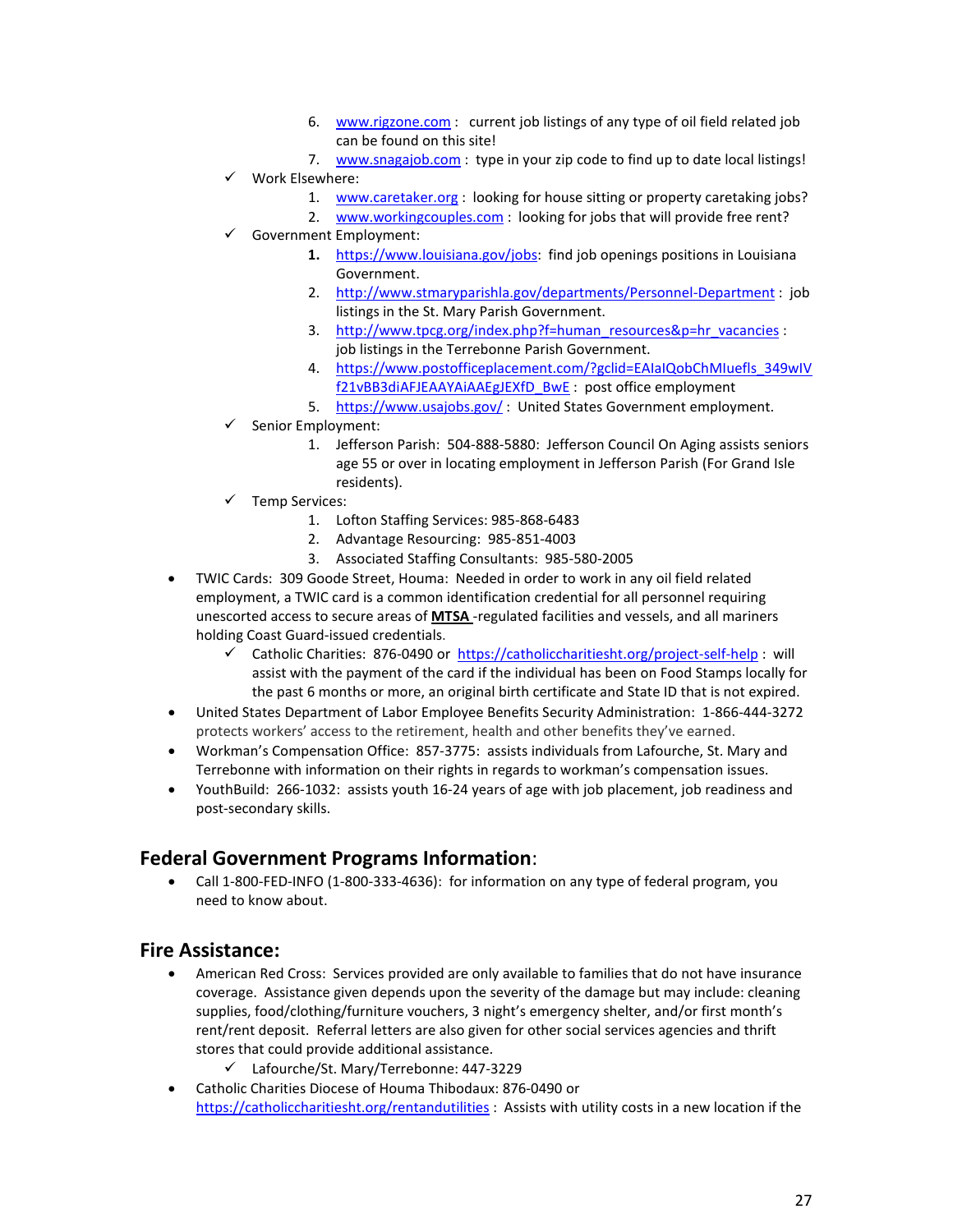family experienced a total loss of their home due to fire. Family must not have had insurance coverage.

• [www.modestneeds.com](http://www.modestneeds.com/) : several grant funds are available for low income families to apply for to help out with basic needs or items needed for employment.

# **First Time Home Buyers/Mortgage Assistance/Preventing Foreclosure:**

- [www.makinghomeaffordable.gov:](http://www.makinghomeaffordable.gov/) HUD approved housing counselors can assist in helping to avoid foreclosure of your home.
- https://www.hud.gov/topics/avoiding foreclosure
- [https://www.hud.gov/topics/avoiding\\_foreclosure/foreclosuretips](https://www.hud.gov/topics/avoiding_foreclosure/foreclosuretips)
- Catholic Housing Program Diocese of Houma Thibodaux: 876-0490 or <https://catholiccharitiesht.org/first-time-home-buyer-assistance> : The program provides assistance for middle & low-income people who wish to become homeowners. Provides prepurchase & post-purchase counseling for home buyers, basic home maintenance skills, assistance in getting best terms for mortgage.
- Homeowners Hope Hotline: 1-888-995-4673: If you can no longer afford to pay your mortgage note for whatever reason and the answer to the next 5 questions is all "YES", then you may qualify to get assistance in modifying your loan.
	- $\checkmark$  Is your home your primary residence?
	- $\checkmark$  Is the amount you owe on your first mortgage equal to or less than \$729,750?
	- $\checkmark$  Are you having trouble paying your mortgage? (Your mortgage payment increased, you had a reduction of income, or suffered a hardship such as death of spouse, medical bills, divorce, etc.)
	- $\checkmark$  Did you get your current mortgage before January 1, 2009?
	- $\checkmark$  Is your payment on your first mortgage more than 31% of your gross income? (Include principal, interest, taxes, insurance, and any homeowner's fees on the property.)
- Housing and Urban Development (HUD): 504-671-3000: Provides services to individuals who need help purchasing or trying to find a home. Programs include down payment assistance and homebuyer education, predatory lending assistance, and a listing of HUD Homes for sale.
- Money Management International: 1-866-889-9347: They assist with foreclosure and reverse mortgage assistance. All services are provided FREE of charge to the client.
- Southeast Louisiana Legal Services: 851-5687: They can assist with foreclosure prevention and defense as well as with mortgage modifications. (Family income must be below 200% of poverty to qualify for their services).
	- $\checkmark$  START Community Health Center: 879-3966: In partnership with Southeast Louisiana Legal Services, patients at START Community Health Center can also seek legal assistance with foreclosure prevention.
- Terrebonne Parish Consolidated Government: 873-6591: They assist eligible very low income families with down payment assistance and closing costs when purchasing a new home.

## **Fisherman:**

• USDA Trade Adjustment Assistance for Farmers (including Fisherman): 1-202-720-0638: assists farmers and fisherman who have been harmed financially because of decreased revenue due to imports.

#### **Food:**

• Bread of Life Soup Kitchen and Pantry: 985-209-2279 or [www.breadoflifesoupkitchen.com:](http://www.breadoflifesoupkitchen.com/) Assists the homeless and people who need food who do not have transportation to get it .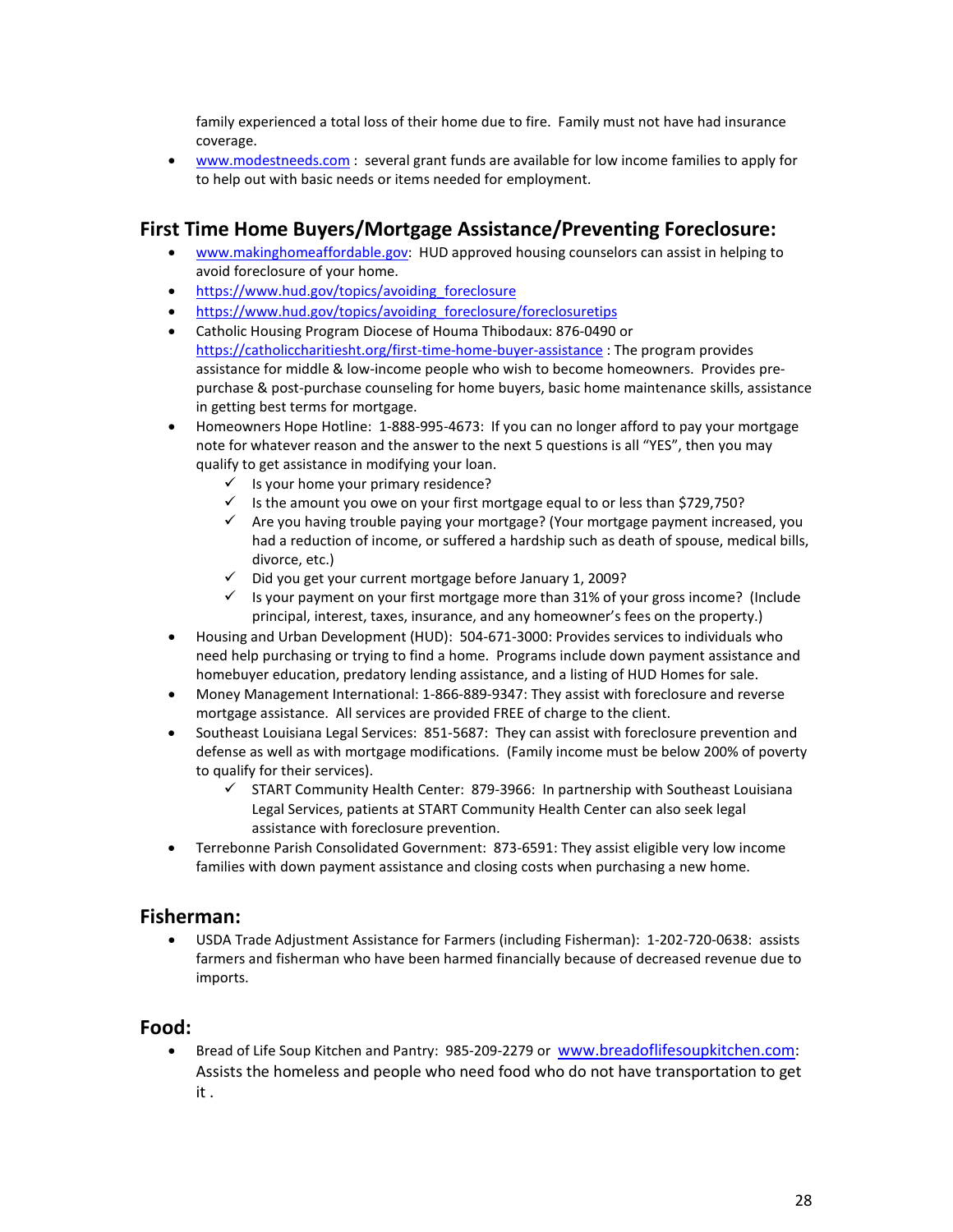- Church Pantries:
	- Many Catholic Churches provide food assistance to people that live in their boundaries
	- For a list of food pantries in Non Catholic Churches: [www.whyhunger.org:](http://www.whyhunger.org/) type in your zip code to find the listing!
- Commodities: Provides USDA staples to eligible households on a quarterly basis. A new application must be submitted every year.
	- $\checkmark$  Jefferson Parish (Grand Isle): 504-349-5414
	- Lafourche Parish: 537-7603
	- $\checkmark$  Morgan City: 985-384-7446
	- Terrebonne Parish: 873-6817
- Councils on Aging Meals On Wheels: Meals are brought to the homebound person's home:
	- Jefferson Parish (Grand Isle): **(**504) 888-5880
		- Lafourche Parish: 532-0459
		- $\checkmark$  St. Mary Parish: 337-907-6310
		- $\checkmark$  Terrebonne: 868-8411
- Community Growers: find local growers for fresh fruit and vegetables: [http://www.localharvest.org](http://www.localharvest.org/)
- Food Banks: provide free food and household supplies for families in crisis:
	- $\checkmark$  Catholic Community Center: Galliano:
	- $\checkmark$  Dulac Community Center: 563-7483: for Dulac residents only:
	- Good Samaritan Food Bank of Raceland: 537-7706
	- $\checkmark$  Good Samaritan Food Bank of Thibodaux: 447-9776
	- $\checkmark$  Morgan City Outreach: Morgan City: 385-0525
	- Second Harvest Mobile Pantries: 504-734-1322 or https://networks.whyhunger.org: type in your zip code to find food pantries near you! Bring in your ID and a bill showing the address in which you live.
	- $\checkmark$  Terrebonne Churches United Food Bank: 851-5523
- Food For Families: provides free food for pregnant women, women up to one year following the birth of their child, infants and children up to age 6, and seniors age 60 and over who meet income guidelines and are residents of Louisiana.
	- $\checkmark$  Jefferson Parish (Grand Isle): 1-800-522-3333
	- Lafourche Parish: 532-0459
	- $\checkmark$  St. Mary and Terrebonne Parishes: 1-800-522-3333
- Food Stamps (also known as SNAP or Supplemental Nutritional Assistance Program): There are several ways to apply:
	- $\checkmark$  Call to get a food stamp/SNAP application mailed to you: 1-888-524-3578
	- $\checkmark$  Apply through the internet a[t https://cafe-cp.dcfs.la.gov/selfservice/](https://cafe-cp.dcfs.la.gov/selfservice/) or [www.dss.state.la.us](http://www.dss.state.la.us/)
	- $\checkmark$  Apply for disaster Snap Benefits here: <http://dcfs.la.gov/page/dsnap>
	- $\checkmark$  Contact your worker to reschedule your appointment:
		- 1. Phone: 1-888-524-3578
		- 2. Email: [LAHelpU.dcfs@la.gov](mailto:LAHelpU.dcfs@la.gov) for clients with existing SNAP cases, please include their name and Case ID number (the number below the 16-digit number on their EBT card); for new applications, please include the full name of the head of household, and the last four digits of their social security number.
		- 3. Faxing and mailing verification documents to DCFS: In addition to submitting documents electronically through CAFÉ, you can submit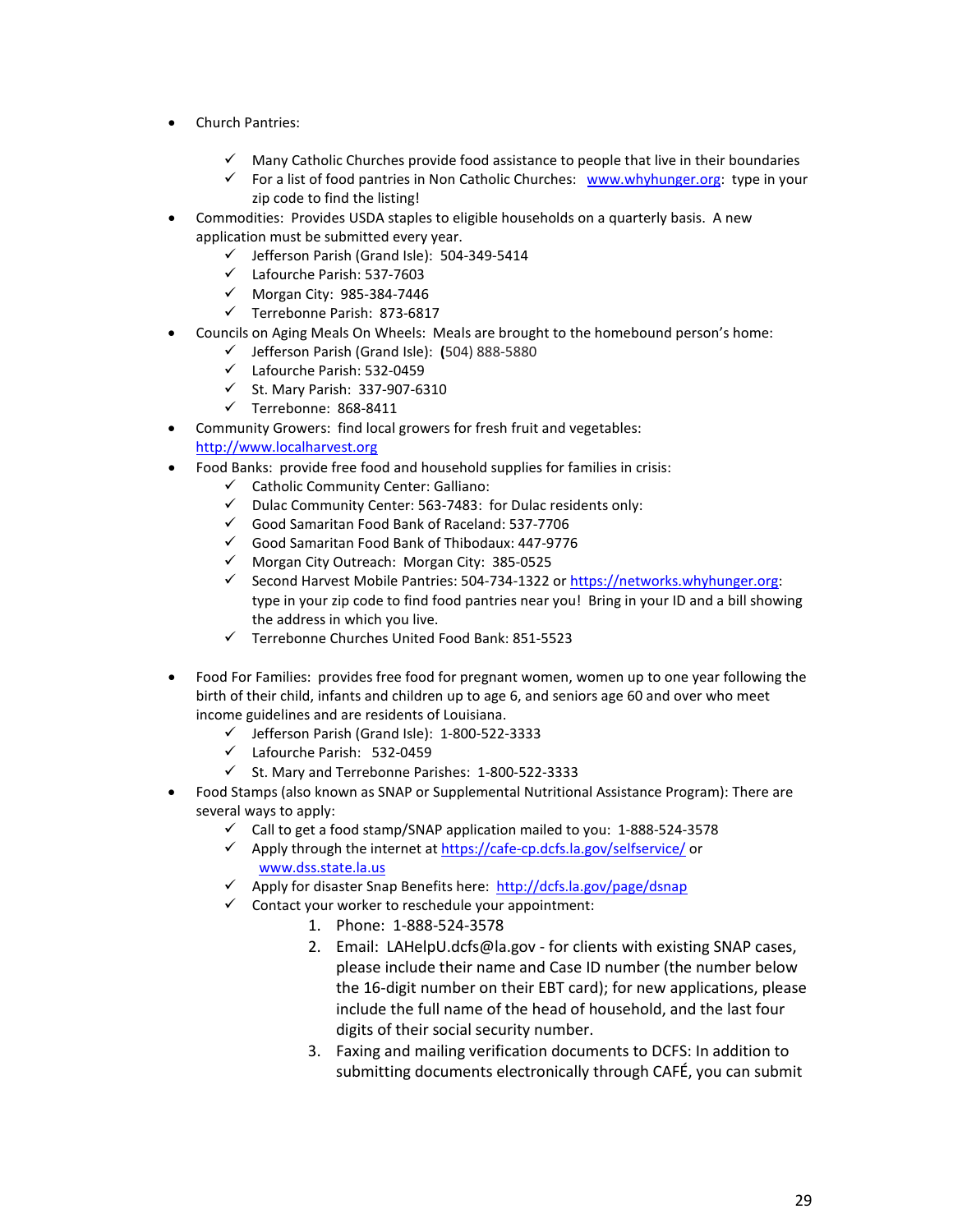documents to DCFS's document processing center via fax or mail at the number and address below:

- a. Fax: 225-663-3164
- b. Mail: P.O. Box 260031, Baton Rouge, LA 70826
- $\checkmark$  Apply in person at a local Children & Family Services office or community partnership site:
	- 1. Grand Isle Residents: 2150 Westbank Expressway, Suite 201, Harvey Partnership Sites:
		- a. Grand Isle Head Start Office: 149 Ludwig Lane
	- 2. Lafourche/Terrebonne: 1-855-562-6941 or 857-3620: [https://cafe](https://cafe-cp.dcfs.la.gov/selfservice/)[cp.dcfs.la.gov/selfservice/](https://cafe-cp.dcfs.la.gov/selfservice/) o[r www.dss.state.la.us](http://www.dss.state.la.us/) or 1012 West Tunnel Blvd, Houma.
		- **EXECUTE:** Lafourche Partnership sites:
			- a. Lafourche Council On Aging:
				- ▶ 1229 Canal Blvd, Thibodaux
				- $\geq$  307 East 5<sup>th</sup> Street, Larose
				- > 103 Ena Drive, Golden Meadow
				- 210 Mazerac Street, Houma
				- $\geq$  4876 Hwy 1, Mathews
			- b. Nicholls Family Service Center: In Babington Hall, Thibodaux
			- c. La Workforce Commission: 1442 & 1425 Tiger Drive, Thibodaux
			- d. Raceland Food Bank: 2084 Hwy 182, Raceland
			- e. Thibodaux Food Bank: 100 Birch Street, Thibodaux
			- f. Promise of Life Church: 701 Hickory Street, Thibodaux
	- 3. Terrebonne Partnership Sites:
		- Agenda For Children: 1340 West Tunnel Blvd Ste 550, Houma
		- Alcohol & Drug Abuse Council: 730 Belanger Street, Houma
		- **EXEC** Catholic Charities: 1220 Aycock Street, Houma
		- Gulf Coast Social Services: 320 Progressive Blvd, Houma
		- LA Workforce Commission: 807 Barrow Street, Houma
		- Options For Independence: 1340 West Tunnel Blvd, Houma
		- Terrebonne Council On Aging:
			- a. 168 Hwy 311, Schriever
			- b. 113 Senior Citizen Center, Chauvin
			- c. 1122 Cross Street, Montegut
			- d. 6512 West Main, Houma
			- e. 7491 Park Avenue, Houma
	- 4. St. Mary: 877-276-8308, <https://cafe-cp.dcfs.la.gov/selfservice/> or [www.dss.state.la.us](http://www.dss.state.la.us/) or 705 Bayard Street Suite A, New Iberia
		- Partnership Sites:
			- a. Options For Independence: 512 Roderick Street, Morgan **City**
			- b. St. Mary Outreach: 601 First Street # 102, Morgan City
- $\checkmark$  To report a lost or stolen Louisiana Purchase Card or just having problems with the card: 1-888-997-1117.
- $\checkmark$  Food Stamp/SNAP Fraud Hotline: 1-888-524-3578, select option 7 from the menu or <https://fraudreporting.dcfs.la.gov/reportingfraud.asp>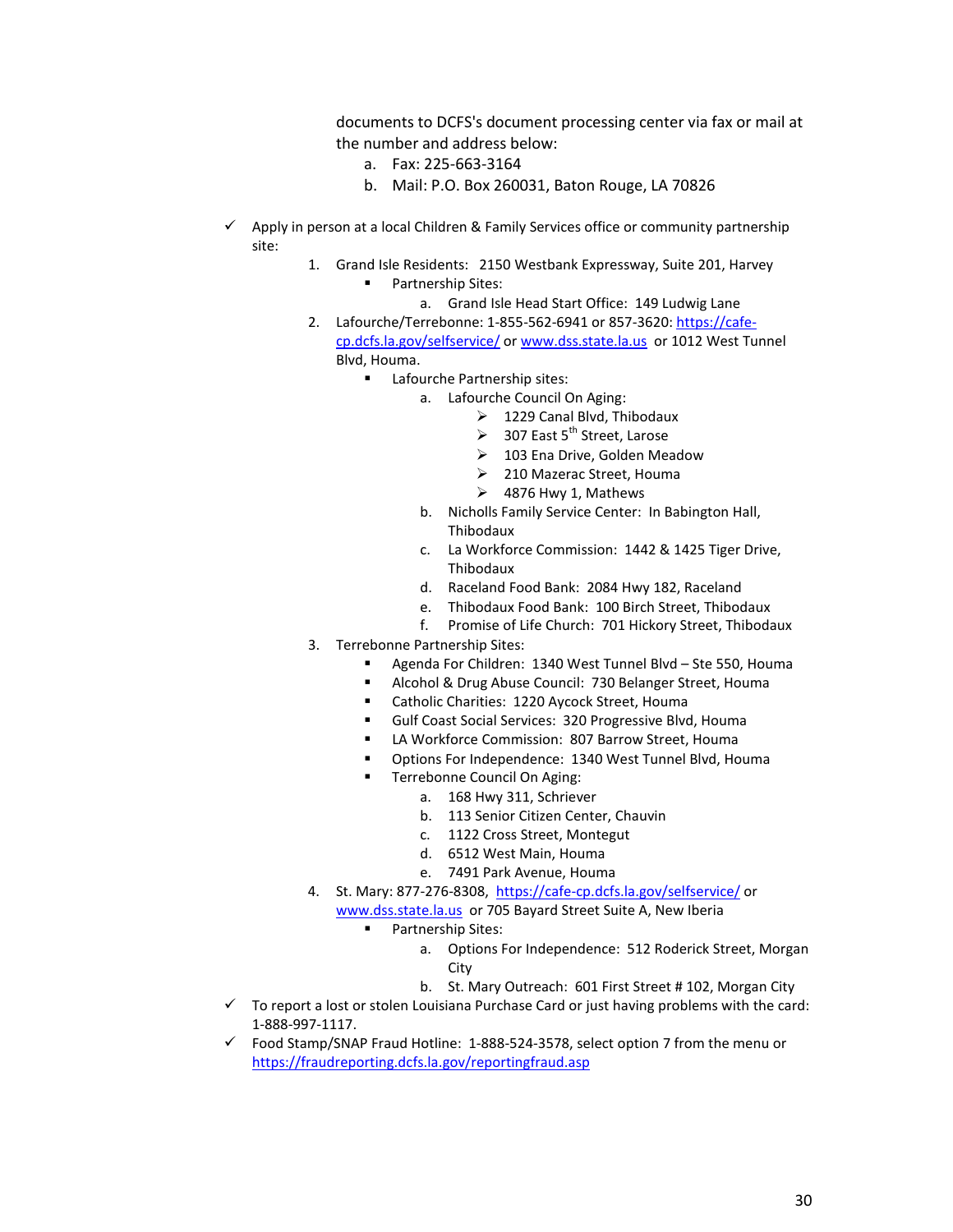- $\checkmark$  <http://feedingamerica.org/hunger-in-america/hunger-studies/map-the-meal-gap.aspx> : interactive map helps to see the poverty levels across the country according to food stamp/SNAP indicators.
- Restaurant Delivery Service (Houma only): 985-262-1389 or [www.servinghouma.com](http://www.servinghouma.com/)
- Soup Kitchens: Bunkhouse Inn: Houma: 985-227-0065. Serves hot meal most nights at 5:00pm
- WIC: Special Supplemental Food Program for Women, Infants and Children: supplemental foods, health care referrals, and nutrition education for low-income pregnant, breastfeeding, and nonbreastfeeding postpartum women, and to infants and children up to age five who are found to be at nutritional risk.
	- $\checkmark$  Grand Isle: 632-5567 (through the Galliano office)
	- $\checkmark$  Lafourche Parish: 447-0921 (Thibodaux) or 632-5567 (Galliano)
	- $\checkmark$  St. Mary Parish: 985-380-2441 (Morgan City)
	- $\checkmark$  Terrebonne Parish: 851-1717 or 868-3700

# **Fraud Reporting:**

• To report internet fraud, visit the FBI crime center : [www.ic3.gov/complaint](http://www.ic3.gov/complaint)

## **Funerals:**

- Entertainment Community Fund: [http://www.actorsfund.org:](http://www.actorsfund.org/) assist with the cost of funerals and provide a grave site with a head stone to those in need. In addition, The Fund offers pre-pay arrangements for those interested in purchasing a grave site.
- Angel Gowns: Martha Leblanc: 985-492-8274: wedding gowns are transformed into beautiful funeral dresses for still born infants.
- Body/Organ Donations: There are two types of donation when it comes to your body. You can either donate your whole body or just your organs. If you donate your body then your body will be used to help further medical advancements or help teach new medical students about the body. If you donate your organs then your organs are used to help save people's lives.
	- Science Care: 1-800-417-3747 or  $\frac{http://www.sciencecare.com: you can choose to be}$ both a whole body donor and an organ donor. It doesn't have to be one or the other. By donating to research, your body lives on by allowing doctors and medical students the ability to research new life-saving medical and surgical procedures and techniques.
	- $\checkmark$  Med Cure: 1-866-560-2525 o[r http://medcure.org](http://medcure.org/) : is a national whole body donation program that serves as a link between donors and medical researchers and educators.
	- Anatomy Gifts: 1-800-300-5433 or [http://www.anatomygifts.org](http://www.anatomygifts.org/) : is a program of Anatomic Gift Foundation, Inc., an independent, non-profit, anatomic donation organization that supports advancements in scientific research and medical education.
	- $\checkmark$  Tulane University School Of Medicine: 504-988-5255: ask for the Willed Body Program
	- $\checkmark$  LSU Health Sciences Center Shreveport: 318-675-5320: bodies are used to teach medical, dental, nursing and allied health students basic human anatomy. Some are used by the faculty and residents to develop new surgical or diagnostic procedures. Others are utilized for Post Graduate course and continuing education for practicing Health Care providers.
	- Louisiana Organ Procurement Agency: 504- 837-3355 or [http://www.lopa.org](http://www.lopa.org/) **:** an independent, not-for-profit organ and tissue recovery agency.
- Catholic Charities Diocese of Houma Thibodaux: 876-0490 or <https://catholiccharitiesht.org/funerals> : A donation of \$100 is given to a family towards the costs of burial if there was no insurance available and the family can show proof of need.
- Civic Groups: KC Councils or VFW groups often assist by offering a direct donation or hold a fundraiser to raise the money needed by the family to pay for burial expenses.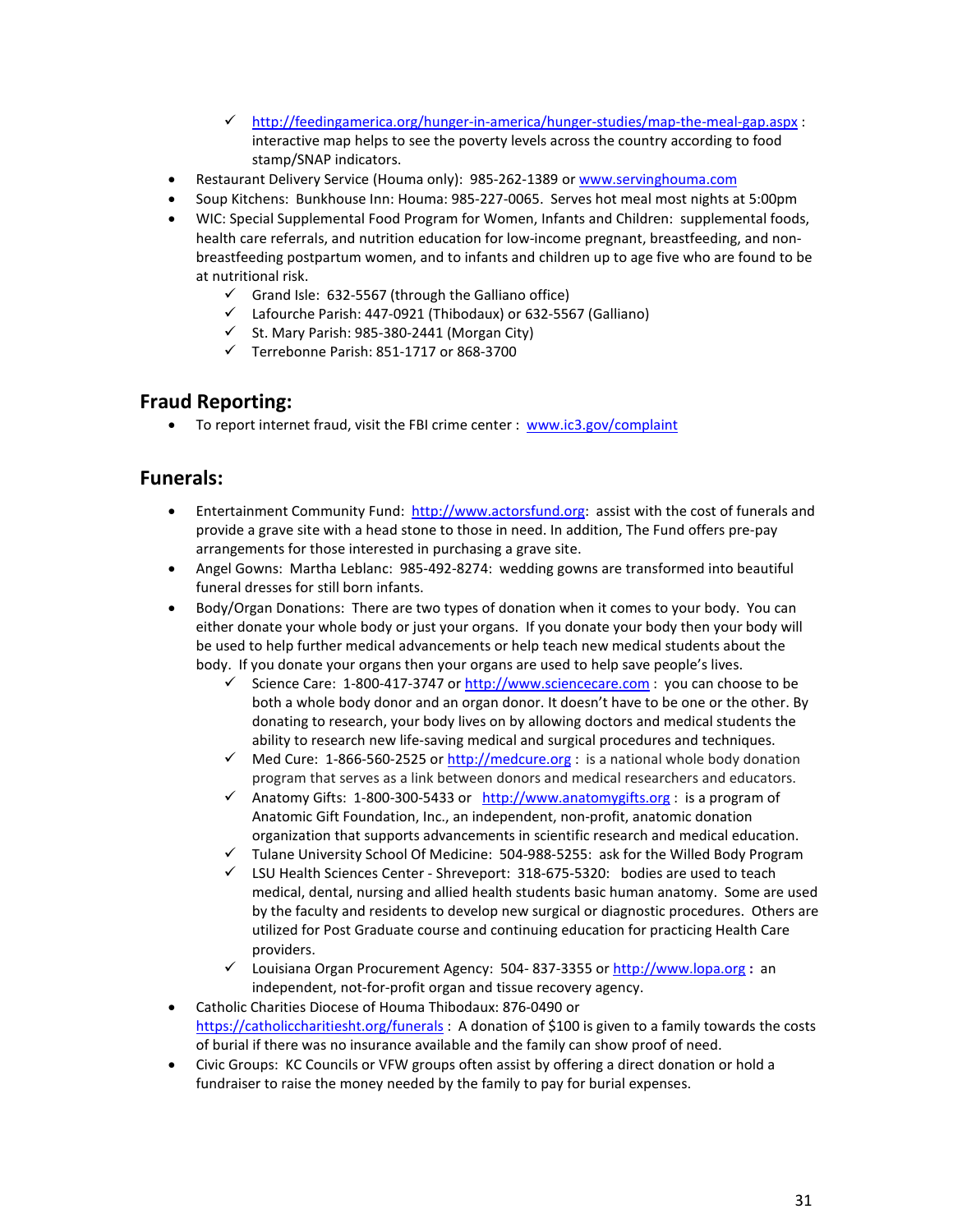- Coroners Office: offers free burial of individuals whose family members have no ability to pay for the burial expenses. The body is placed in a common grave; there is no headstone or marker to help memorialize the persons who are buried there.
	- $\checkmark$  Lafourche: 537-7055
	- $\checkmark$  St. Mary: 384-9964
	- $\checkmark$  Terrebonne: 873-6440
- Councils On Aging: Sometimes funds are available for elderly clients who have died and have no insurance.
- Cremation: The Catholic Church allows the body to be cremated. The cost of this service is considerable cheaper than that of embalming and burial.
- Faith Ministries International: 985-665-8476 or [http://faithministry.vpweb.com](http://faithministry.vpweb.com/): assistance with the payment of headstones and/or some funeral expenses for children who have died.
- Office of Veteran's Affairs: 985-857-3626: they offer different amounts of benefits depending on if the death was caused by military service or not.
	- If the family choses a whole body donation through Science Care (see above): Along with the no-cost benefits of the body donation program, the family may arrange to have the veteran donor's cremated remains interred in a national cemetery in the same manner and with the same honors as casketed remains at no cost. Their Family Services team can help with this process.
- Social Security: If the deceased paid into Social Security for at least 40 quarters, a \$255 burial expense benefit can be applied for either by the family or by the funeral director with payment going directly to the funeral home.
- St. Jospeh Abbey: 985-867-5161 or<http://www.saintjosephabbey.com/about-woodworks> : the monks make wooden caskets for a low cost.
	- $\checkmark$  The Monday Night Disciples: 504-454-6094 or [www.mondaynightdisciples.org:](http://www.mondaynightdisciples.org/) they make cypress caskets for babies that have died.
- Truck Drivers: [http://truckersfinalmile.org:](http://truckersfinalmile.org/) they will assist in the immediate travel, lodging, and ground transportation needs of truck drivers and their immediate families. Whether to the truck driver's location or for the driver to travel home in such a case. Additionally, in the event of loss of driver's life, we will pay the transportation of his/her remains home.
- [https://www.everplans.com](https://www.everplans.com/) : allows users to share information about the funeral and surrounding events, notify family and friends of the details, and update everyone at once if anything changes.
- [www.newmelleray.org](http://www.newmelleray.org/) : Trappist monks make wooden caskets that are cheaper than what can be found in local funeral homes.
- [www.gofundme.com](http://www.gofundme.com/): this site assists individuals in raising money for expenses such as funerals.

## **Gambling Support Groups:**

- Center for Compulsive Gamblers: 1-318-424-4357: Counseling is provided for those suffering with the addictive tendencies of gambling.
- Problem Gamblers Hotline: 1-877-770-7867: 24 hour gambling hot line for the state of Louisiana.
- Gam-Anon International: 1-718-352-1671 or [www.gam-anon.org](http://www.gam-anon.org/) a 12 step fellowship for husbands, wives, relatives and friends of compulsive gamblers.
- Louisiana Civil Code Article #2336: states that if a husband or wife has a spouse that is causing them to get into a financial bind due to problems of addiction, they can separate their finances from each other while still staying married. This allows the responsible spouse to live without suffering the consequences of the irresponsible spending due to the gambling illness of the other spouse and prevent bankruptcy of the family finances.
- National Council on Problem Gambling: 1-800-522-4700: Crisis line for gamblers.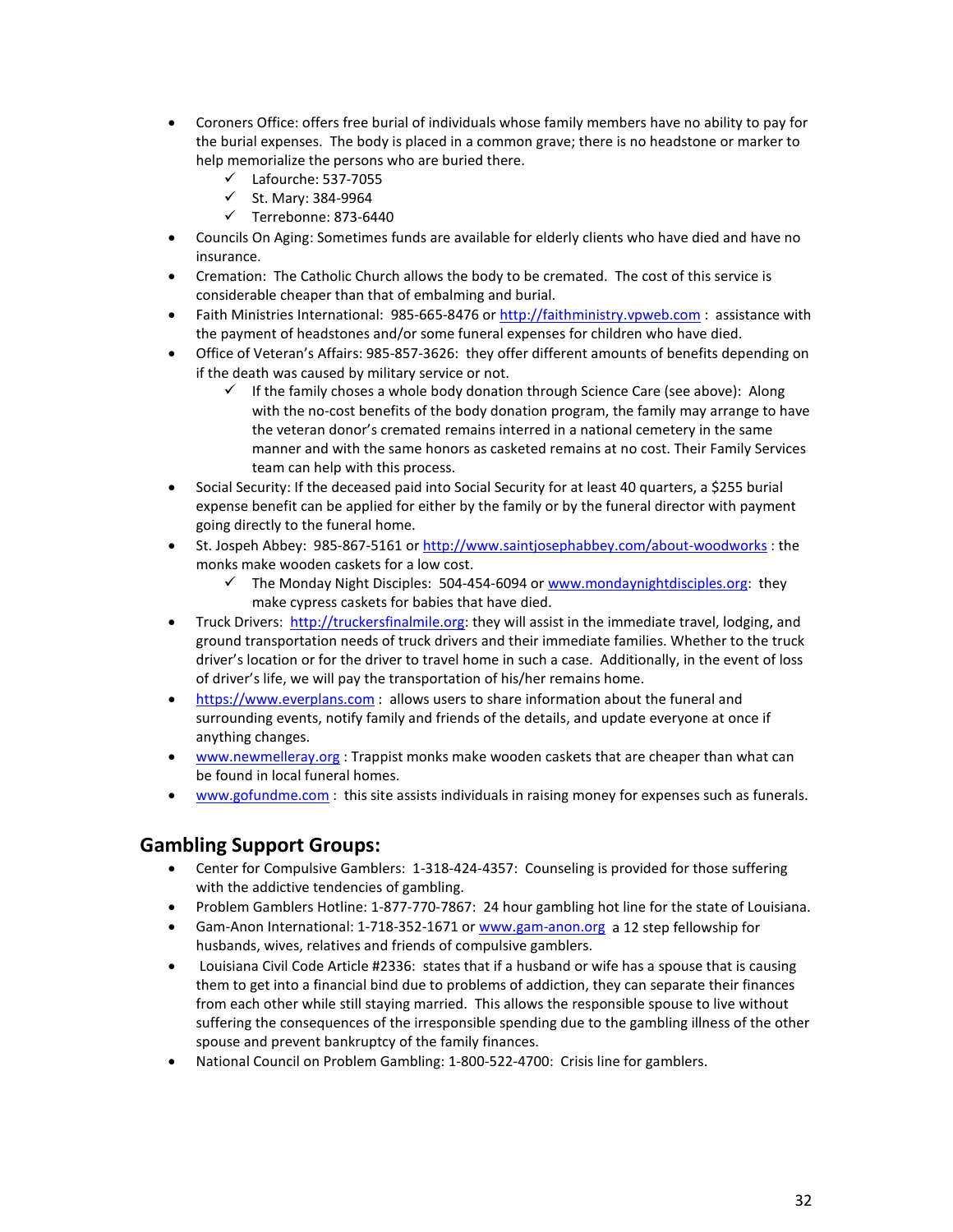# **Grief and Loss Support Groups:**

- Bereaved Parents of the USA: [www.bereavedparentsusa.org](http://www.bereavedparentsusa.org/) : offers hope, support, understanding and compassion to the newly bereaved parent.
- Center For Loss and Life Transition: 970-226-6050 or [www.centerforloss.com](http://www.centerforloss.com/) : dedicated to "companioning" grieving people as they mourn transitions and losses that transform their lives.
- Compassionate Friends: 1-877-969-0010: support group for parents whose children have died.
- Faith Ministries International: 985-665-8476 or [http://faithministry.vpweb.com](http://faithministry.vpweb.com/) : support group for parents whose children have died.
- First Candle: 1-800-221-7437: assists families that have lost an infant through death.
- Grief Share Support Groups: [http://www.griefshare.org:](http://www.griefshare.org/) GriefShare support is available for people in our area who are grieving the death of a family member or friend. Please check their website for current locations.
- Grieving Child Organization: [www.dougy.org](http://www.dougy.org/) : offers information on how children grieve and how to help them through the process.
- [Mourning A Parent or Spouse's Death](https://www.agingcare.com/articles/mourning-spouse-s-death-133316.htm)
- Parents of Murdered Children, Inc: 1-888-818-7662: offers support to parents who have lost their children.
- Post Abortion Reconciliation: Crossroads Pregnancy Center: 446-5004: For those who have been touched by the trauma of abortion and need help with depression or feelings of grief and guilt.
- Pregnancy and Infant Loss Support [www.nationalshare.org](http://www.nationalshare.org/) or 1-800-821-6819: Offers support for parents that have lost a child due to miscarriage or stillbirth.
- Tragedy Assistance Program For Survivors: 1-800-959-8277 or [www.taps.org](http://www.taps.org/) : A national nonprofit organization made up of, and providing services to, all those who have lost a loved one while serving in the Armed Forces. They also offer grief counseling referral; case worker assistance and crisis information, all available to help families and personnel cope and recover. Services are provided 24 hours a day free of charge!
- [www.mend.org](http://www.mend.org/) : M.E.N.D. is a Christian not-for-profit corporation whose purpose is to reach out to those who have lost a child due to miscarriage, stillbirth or early infant death and offer a way to share experiences and information through support groups, the quarterly newsletter, and our Internet web site.
- [www.springsinthedesert.org:](http://www.springsinthedesert.org/) offers hope and resources for those experiencing infertility.

## **Hazardous Waste Pickup:**

• Environmental Protection Agency Hotline: 1-800-305-6621: assists families that have any type of hazardous waste (such as computer monitors) with sites that can take the materials to dispose of for them.

## **Homeless Assistance:**

- <https://laboscoc.org/> : provides the information to the nearest organization that can assist with immediate shelter in the State of Louisiana.
- If homeless due to domestic violence:
	- $\checkmark$  Chez Hope: 337-828-4200
	- $\checkmark$  The Haven: 872-0757
- If homeless in Lafourche Parish:
	- $\checkmark$  Beautiful Beginnings Homeless Shelter: 580-8105
	- Lafourche Community Action Agency: 537-7603
	- $\checkmark$  Salvation Army: 447-2930
- If homeless in St. Mary Parish:
	- $\checkmark$  St. Mary Community Action Agency: 1-337-828-5703
- If homeless in Terrebonne Parish: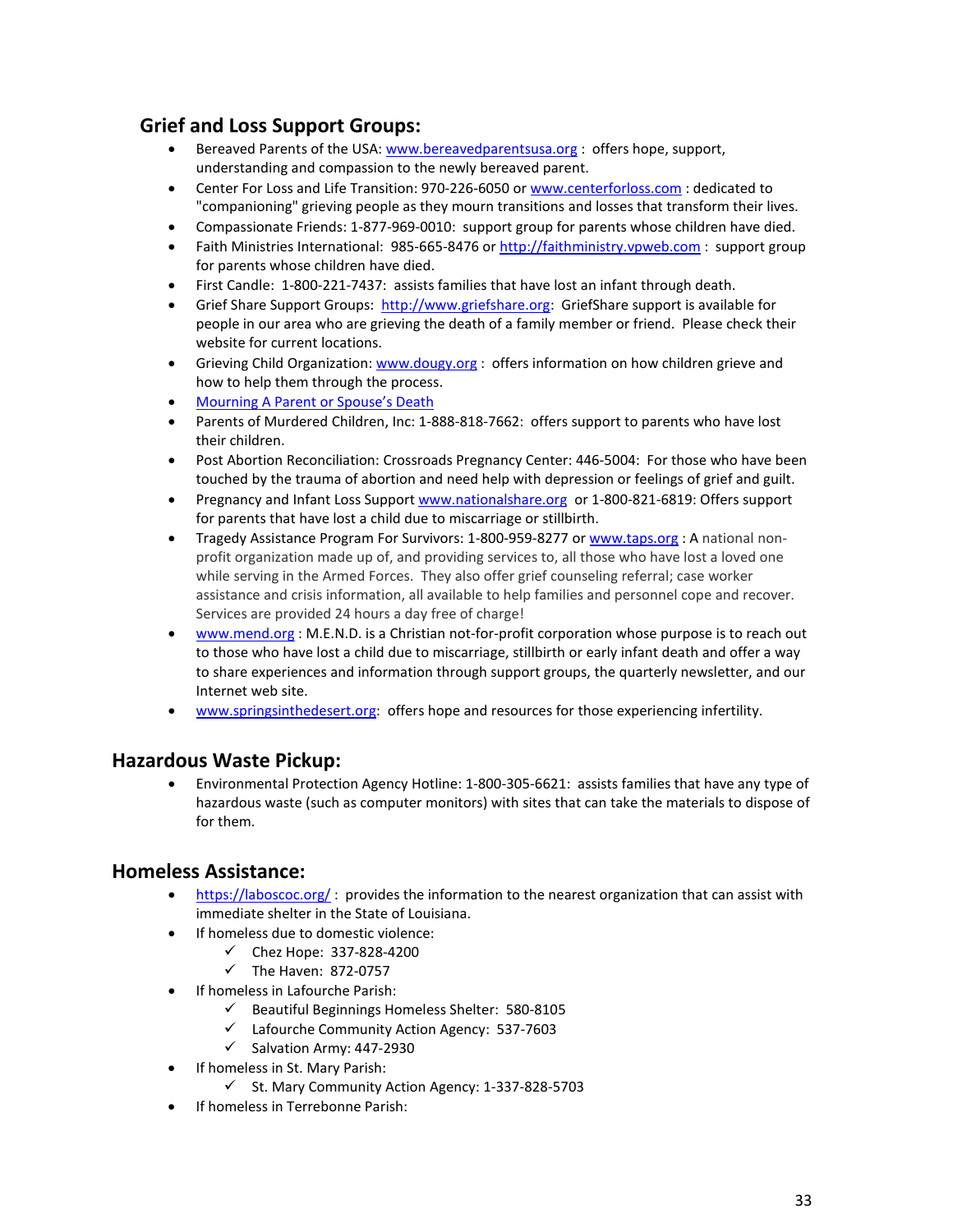- $\checkmark$  Beautiful Beginnings Homeless Shelter: 580-8105 (Families with children only)
- $\checkmark$  Bunkhouse Shelter: 876-9976 or 637-6088 or 985-227-0065 : (men only) there is a small charge per night to stay
- $\checkmark$  Salvation Army: 447-2930
- START Corporation: 873-7784
- Terrebonne Parish Consolidated Government: 873-6817
- If homeless and going to a shelter in New Orleans:
	- $\checkmark$  Grace at the Greenlight: 1528 Oretha Castle Haley Blvd.: 504-239-4544: they assist with breakfast, water, care bags and bus/train tickets if a relative is willing to take in the homeless person.
- Looking for the owner of a property you would like to rent? Call the assessor's office in the parish the property is located, provide them with an address and they will tell you who owns it!
	- $\checkmark$  Jefferson: 504-362-4100
	- $\checkmark$  Lafourche: 447-7242
	- $\checkmark$  St. Mary: 337-828-4100
	- $\checkmark$  Terrebonne: 876-6620

## **Horticulture:**

- LSU Agricultural Center: [www.lsuagcenter.com](http://www.lsuagcenter.com/) : has information on any topic of plants or plant diseases native to our area.
	- $\checkmark$  Lafourche: 446-1316
	- $\checkmark$  St. Mary: 337-828-4100 (ask for LSU Ag Office)
	- $\checkmark$  Terrebonne: 873-6495

#### **House Repairs:**

- Contractors: Louisiana State Licensing Board for Contractors:<https://www.lslbc.louisiana.gov/> or 1-225-765-2301: they can check to see whether a contractor is licensed.
- Dulac Community Center: 563-7483: they assist with general home repairs for anyone living in the Dulac area.
- Parish Permit Offices: permits are needed before constructing or repairing a home:
	- $\checkmark$  Lafourche Parish: 985-632-4666 (Galliano), 537-7603 (Matthews), or 985-493-2196 (Thibodaux) or<https://www.lafourchegov.org/permits>
	- $\checkmark$  St. Mary Parish: 337-828-4100 ask for Permit Office
	- Terrebonne Parish: 873-6569 or [www.tpcg.org](http://www.tpcg.org/)
- Terrebonne Parish Consolidated Government Housing Rehabilitation Program: 873-6817: To qualify, the person must own the home and the property it sits on. It must be in their name, they must have lived in the home for at least 3 years and meet the income guidelines. People are put on a waiting list, however, points are given as to the age of the person calling, if they are disabled, and the condition of the home – it is worth calling in at any time since your name could well come to the top of the list due to the point system. Repairs have a maximum assistance level of \$50,000.
- USDA Rural Development Program: Provides 1% interest loans to low income, owner occupied families living in rural areas that need assistance with house repairs. Some grants are available for senior citizens (62+ years of age) that cannot afford to repay a loan.
	- Lafourche and Terrebonne: 1-985-748-8751 ext. 4
	- $\checkmark$  St. Mary: 337-262-6601 ext. 4

## **Housing Services:**

• Catholic Housing Services: 876-0490 or [https://catholiccharitiesht.org/first-time-home](https://catholiccharitiesht.org/first-time-home-buyer-assistance)[buyer-assistance](https://catholiccharitiesht.org/first-time-home-buyer-assistance) : Provides assistance for middle and low income people who wish to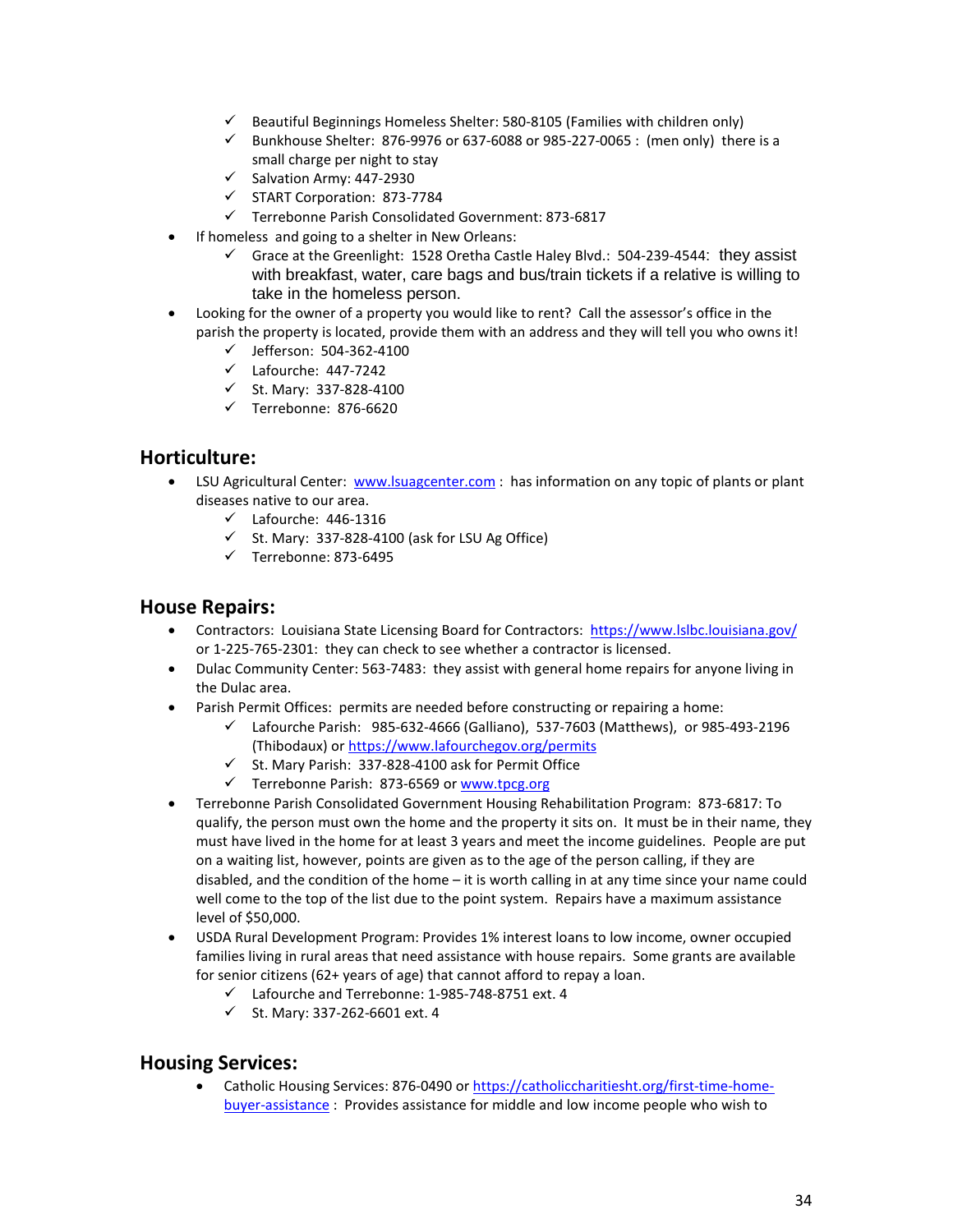become first time home owners. Pre-purchase and post-purchase counseling available as well as assistance in getting the best terms for a mortgage.

## **Hunting Season Information:**

• Louisiana Department of Wildlife & Fisheries: 1-800-256-2749: 24 hour information hotline for hunting season dates and regulations.

## **Identity Theft:**

- Check writing history can be obtained:
	- Chex Systems: 1-800-428-9623 or [https://www.chexsystems.com/web/chexsystems/consumerdebit/page/home/!ut/p/z1](https://www.chexsystems.com/web/chexsystems/consumerdebit/page/home/!ut/p/z1/04_Sj9CPykssy0xPLMnMz0vMAfIjo8ziDRxdHA1Ngg183AP83QwcXX39LIJDfYwM3M30wwkpiAJJ4wCOBkD9URAlMBP8PUKMgCa4-rgbG3kbugeaoCtAs8LAHKYAtyUFuREGmZ6OigAWLRKn/dz/d5/L2dBISEvZ0FBIS9nQSEh/) [/04\\_Sj9CPykssy0xPLMnMz0vMAfIjo8ziDRxdHA1Ngg183AP83QwcXX39LIJDfYwM3M30w](https://www.chexsystems.com/web/chexsystems/consumerdebit/page/home/!ut/p/z1/04_Sj9CPykssy0xPLMnMz0vMAfIjo8ziDRxdHA1Ngg183AP83QwcXX39LIJDfYwM3M30wwkpiAJJ4wCOBkD9URAlMBP8PUKMgCa4-rgbG3kbugeaoCtAs8LAHKYAtyUFuREGmZ6OigAWLRKn/dz/d5/L2dBISEvZ0FBIS9nQSEh/) [wkpiAJJ4wCOBkD9URAlMBP8PUKMgCa4](https://www.chexsystems.com/web/chexsystems/consumerdebit/page/home/!ut/p/z1/04_Sj9CPykssy0xPLMnMz0vMAfIjo8ziDRxdHA1Ngg183AP83QwcXX39LIJDfYwM3M30wwkpiAJJ4wCOBkD9URAlMBP8PUKMgCa4-rgbG3kbugeaoCtAs8LAHKYAtyUFuREGmZ6OigAWLRKn/dz/d5/L2dBISEvZ0FBIS9nQSEh/) [rgbG3kbugeaoCtAs8LAHKYAtyUFuREGmZ6OigAWLRKn/dz/d5/L2dBISEvZ0FBIS9nQSEh/](https://www.chexsystems.com/web/chexsystems/consumerdebit/page/home/!ut/p/z1/04_Sj9CPykssy0xPLMnMz0vMAfIjo8ziDRxdHA1Ngg183AP83QwcXX39LIJDfYwM3M30wwkpiAJJ4wCOBkD9URAlMBP8PUKMgCa4-rgbG3kbugeaoCtAs8LAHKYAtyUFuREGmZ6OigAWLRKn/dz/d5/L2dBISEvZ0FBIS9nQSEh/)
	- Certegy Check Systems: 1-800-237-3826 o[r www.askcertegy.com](http://www.askcertegy.com/)
	- $\checkmark$  TeleCHeck/First Data: 1-800-366-2425
- Credit Bureaus: they keep track of all credit transactions individuals take out and provide free yearly reports to those that request them. Credit reports can be ordered as needed for a fee. Checking a credit report at least yearly helps individuals to see if someone else is opening up lines of credit under their name.
	- $\checkmark$  Equifax: 1-800-685-1111 or [www.equifax.com](http://www.equifax.com/) : (fraud line: 1-800-525-6285)
	- $\checkmark$  Experian: 1-888-397-3742, or [www.experian.com](http://www.experian.com/) : (fraud line: 1-888-397-3742)
	- $\checkmark$  Trans Union: 1-800-680-7289 or [www.transunion.com](http://www.transunion.com/) : (fraud line: 1-800-916-8800)
		- 1. Get a free credit report from the credit bureaus listed above once every 12 months by calling 1-877-322-8228 o[r www.annualcreditreport.com](http://www.annualcreditreport.com/)
			- Dispute information found on your credit report: [https://s3.amazonaws.com/files.consumerfinance.gov/f/docume](https://s3.amazonaws.com/files.consumerfinance.gov/f/documents/201701_cfpb_Credit-report-review-checklist.pdf) [nts/201701\\_cfpb\\_Credit-report-review-checklist.pdf](https://s3.amazonaws.com/files.consumerfinance.gov/f/documents/201701_cfpb_Credit-report-review-checklist.pdf)
	- $\checkmark$  Innovis: 1-800-540-2505 o[r www.innovis.com](http://www.innovis.com/)
- Federal Trade Commission: [www.IdentityTheft.gov](http://www.identitytheft.gov/) or 1-877-438-4338: provides an interactive checklist that walks people through the recovery process and helps them understand which steps should be taken upon learning their identity has been stolen. It also provides sample letters, specialized tips for specific forms of identity theft, and advice for people who have been notified that their personal information was exposed in a data breach.
- Health History:
	- $\checkmark$  The Medical Information Bureau: 1-866-692-6901 or
		- [https://www.mib.com/request\\_your\\_record.html:](https://www.mib.com/request_your_record.html) obtain a free report of your medical conditions and tests to determine if medical identity theft has occurred.
	- $\checkmark$  Prescription Histories: obtain reports of prescriptions filled under your name:
		- 1. Milliman IntelliScript: 1-877-211-4816 o[r www.rxhistories.com](http://www.rxhistories.com/) 
			- 2. Exam One Script Check: 1-844-225-8047
- Internet Crime Complaint Center: [https://www.ic3.gov/default.aspx:](https://www.ic3.gov/default.aspx) provide the public with a reliable and convenient reporting mechanism to submit information to the Federal Bureau of Investigation concerning suspected Internet-facilitated criminal activity and to develop effective alliances with law enforcement and industry partners. Information is analyzed and disseminated for investigative and intelligence purposes to law enforcement and for public awareness.
- Identity Theft Resource Center: 1-888-400-5530 or [www.idtheftcenter.org:](http://www.idtheftcenter.org/) helps people prevent and recover from the horrors of identity theft.
- Public Records:
	- Lexis Nexis Comprehensive Loss Underwriting Exchange: 1-866-312-8102 or [https://personalreports.lexisnexis.com](https://personalreports.lexisnexis.com/) : provides details of public records and other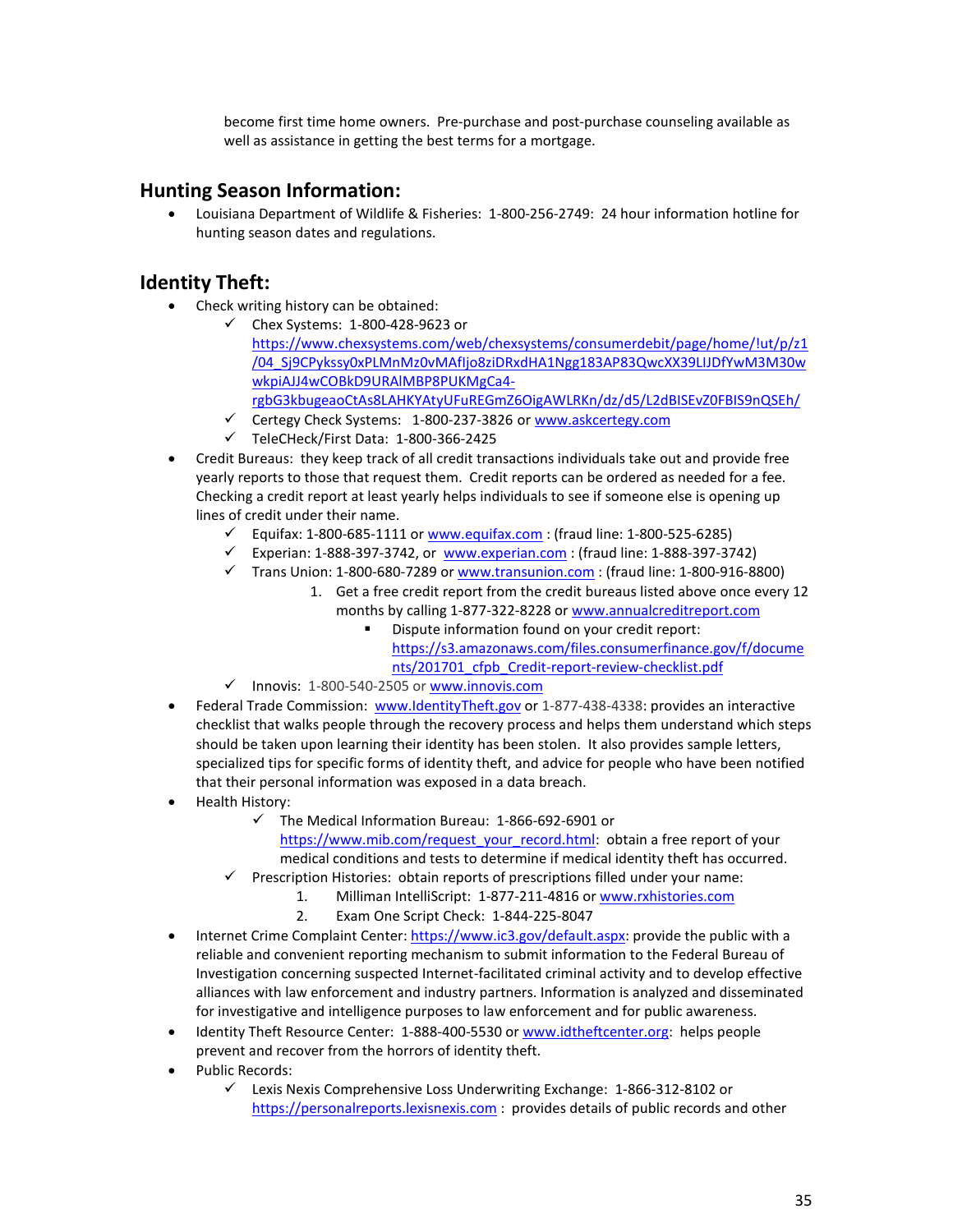information filed under a person's name including property ownership, criminal history, liens, and bankruptcy.

- $\checkmark$  Verish A-Plus Report: 1-800-627-3487 or [www.verisk.com](http://www.verisk.com/) (type "order free report" in the search box). These reports help to list loss of home/property. To dispute information on a claim record or to obtain a copy of an A-PLUS report resulting from an adverse action notice by an insurance company, consumers can call the Consumer Inquiry Center at 1-800-709-8842.
- Social Security Fraud Line: 1-800-269-0271: call if someone else is using your social security number to open up lines of credit.
- Don't for get to contact the IRS to see if any personal tax bills are due or overdue under your personal identity information.
- IRS Taxpayer Advocate Service: [https://taxpayeradvocate.irs.gov/get-help:](https://taxpayeradvocate.irs.gov/get-help) If you're stung by tax-related identity theft and are tied up in red tape this service can help you. It is designed to rescue people encountering "economic harm," people who already have tried resolving their tax problems through normal IRS channels or those who think an IRS system or procedure isn't working as it should.
- [www.idtheftinfo.org](http://www.idtheftinfo.org/) : a one stop shop for ID theft issues.

## **Immigration & Resettlement:**

- Catholic Charities Archdiocese of New Orleans Immigration Office: 504-310-6873 or [www.ccano.org/programs/hacs](http://www.ccano.org/programs/hacs)
- National Immigration Legal Services Directory: [https://www.immigrationadvocates.org/nonprofit/legaldirectory:](https://www.immigrationadvocates.org/nonprofit/legaldirectory) this directory provides information on non-profit organizations that provide free or low cost immigration legal services.
- U.S. Citizenship and Immigration Services: [http://www.uscis.gov](http://www.uscis.gov/) or <http://www.uscis.gov/citizenship> : contains all forms needed to work or become a citizen.
- [https://docs.google.com/spreadsheets/d/10tDx38z0g\\_LtHkxa\\_4LLDD1j531N2O34ikK89UzHsJ4/e](https://docs.google.com/spreadsheets/d/10tDx38z0g_LtHkxa_4LLDD1j531N2O34ikK89UzHsJ4/edit#gid=337462552) [dit#gid=337462552](https://docs.google.com/spreadsheets/d/10tDx38z0g_LtHkxa_4LLDD1j531N2O34ikK89UzHsJ4/edit#gid=337462552) : This spreadsheet lists places that can assist immigrants in the United States that have been separated from their family members with free legal help.

## **Income Tax Preparation & Assistance:**

- Local IRS appointments can be made by calling 1-844-545-5640 for an appointment.
- VITA Free Income Tax Preparation (available February 1 April 15):
	- $\checkmark$  FREE online software to file your taxes in the comfort of your own home:
		- 1. <https://www.irs.gov/filing/free-file-do-your-federal-taxes-for-free> : prepare and e-file your federal and state returns from the comfort of your own home FREE!
		- 2. <https://www.getyourrefund.org/en>: Offered by Internal Revenue Service volunteers that can help file current and previous year federal returns.
		- 3. Need to file a previous year return? To prepare and e-file free go to: [http://www.freetaxusa.com/prior\\_year.jsp](http://www.freetaxusa.com/prior_year.jsp)
		- 4. Louisiana Department of Revenue: [http://revenue.louisiana.gov/EServices/LouisianaFileOnlineLinks:](http://revenue.louisiana.gov/EServices/LouisianaFileOnlineLinks) file your Louisiana state taxes online FREE!
			- To ask questions about a Louisiana State Return call: 1-225- 219- 010<sub>2</sub>
			- To find out when you might receive your refund: 1-888-829-3071 or

[http://revenue.louisiana.gov/sections/eservices/LAFileOnlineHom](http://revenue.louisiana.gov/sections/eservices/LAFileOnlineHome.aspx) [e.aspx](http://revenue.louisiana.gov/sections/eservices/LAFileOnlineHome.aspx)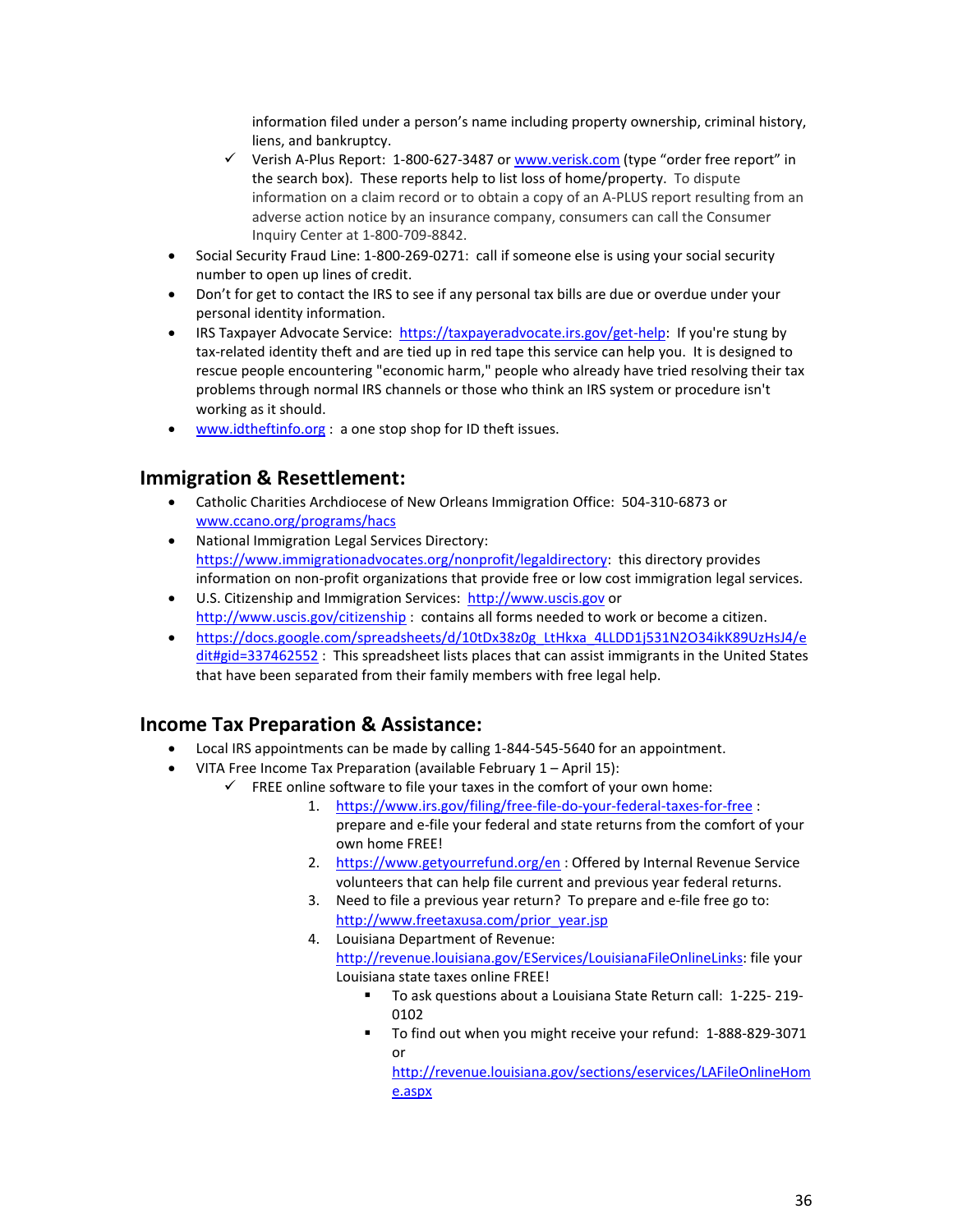- To order state income tax forms: go online at <http://revenue.louisiana.gov/sections/taxforms/orderforms.aspx>
- $\checkmark$  IRS Disaster Hotline: 1-866-562-5227: call this number for help with tax issues after a disaster.
- $\checkmark$  Pay your estimated taxes online: <http://www.irs.gov/Payments/Direct-Pay>
- IRS links to tax items needed:
	- Interactive Tax Assistant: [https://www.irs.gov/help/ita:](https://www.irs.gov/help/ita) This is a tax law resource that covers a number of topics. The ITA is easy to use as it leads you through a series of questions and provides responses to your tax law inquiries.
	- $\checkmark$  Check your withholding: Use the IRS Withholding Calculator: <https://www.irs.gov/individuals/tax-withholding-estimator> to check if you're on target with the amount withheld from your pay. This tool can help you decide if you need to give your employer a new Form W-4, Employee's Withholding Allowance Certificate.
	- Check your refund status: The Where's My Refund tool: <http://www.irs.gov/Refunds> is a fast and easy way to check the status of your tax refund or use the IRS2Go mobile app or click on the 'Refund' tab on IRS.gov.
	- $\checkmark$  Need a copy of a current or prior year tax return? Order a transcript: of your tax return transcript or tax account transcript online: [https://www.irs.gov/individuals/get](https://www.irs.gov/individuals/get-transcript)[transcript](https://www.irs.gov/individuals/get-transcript)
	- $\checkmark$  Pay your taxes electronically: Use the Electronic Federal Tax Payment System to pay your taxes online or by phone. [http://www.irs.gov/uac/EFTPS-The-Electronic-Federal-](http://www.irs.gov/uac/EFTPS-The-Electronic-Federal-Tax-Payment-System)[Tax-Payment-System](http://www.irs.gov/uac/EFTPS-The-Electronic-Federal-Tax-Payment-System) is a free service
	- $\checkmark$  Apply for a payment agreement: The Online Payment Agreement allows you to apply for a payment agreement online if you owe \$50,000 or less in taxes, interest and penalties: <https://www.irs.gov/payments/online-payment-agreement-application>
	- $\checkmark$  Check out a charity: [https://www.irs.gov/charities-non-profits/tax-exempt](https://www.irs.gov/charities-non-profits/tax-exempt-organization-search)[organization-search](https://www.irs.gov/charities-non-profits/tax-exempt-organization-search) : This site tells you if an organization is eligible to receive taxdeductible donations.
	- $\checkmark$  Check your homebuyer credit repayments: [https://www.irs.gov/credits](https://www.irs.gov/credits-deductions/individuals/first-time-homebuyer-credit-account-look-up)[deductions/individuals/first-time-homebuyer-credit-account-look-up:](https://www.irs.gov/credits-deductions/individuals/first-time-homebuyer-credit-account-look-up) Use the First Time Homebuyer Credit Lookup to get account information such as the total amount of your credit or your repayment amount.
	- Get forms and publications: <https://www.irs.gov/forms-instructions> : View, download and order federal anytime, day or night.
	- $\checkmark$  Check your eligibility for an offer in compromise: [https://irs.treasury.gov/oic\\_pre\\_qualifier/](https://irs.treasury.gov/oic_pre_qualifier/): An OIC allows you to settle your tax debt for less than the full amount you owe. It's an option if you can't fully pay your taxes, or doing so creates a financial hardship.

## **Indian Support:**

- Indian Parent Committee: 851-1553 (Indian Education Department): Hold meetings monthly to keep parents updated on services available.
- Intertribal Council: 851-5408: assists the various Indian tribes in our area with employment and training.
- ONAC: 405-720-0770: offers free budget and credit counseling as well as first time homebuyer education for Native Americans living in any area of the United States.
- United Houma Nation: 985-223-3093:
	- $\checkmark$  United Houma Nation Vocational Rehabilitation Program: assists eligible individuals with disabilities in planning for, reaching and maintaining gainful employment.

# **Interpreters/Translators:**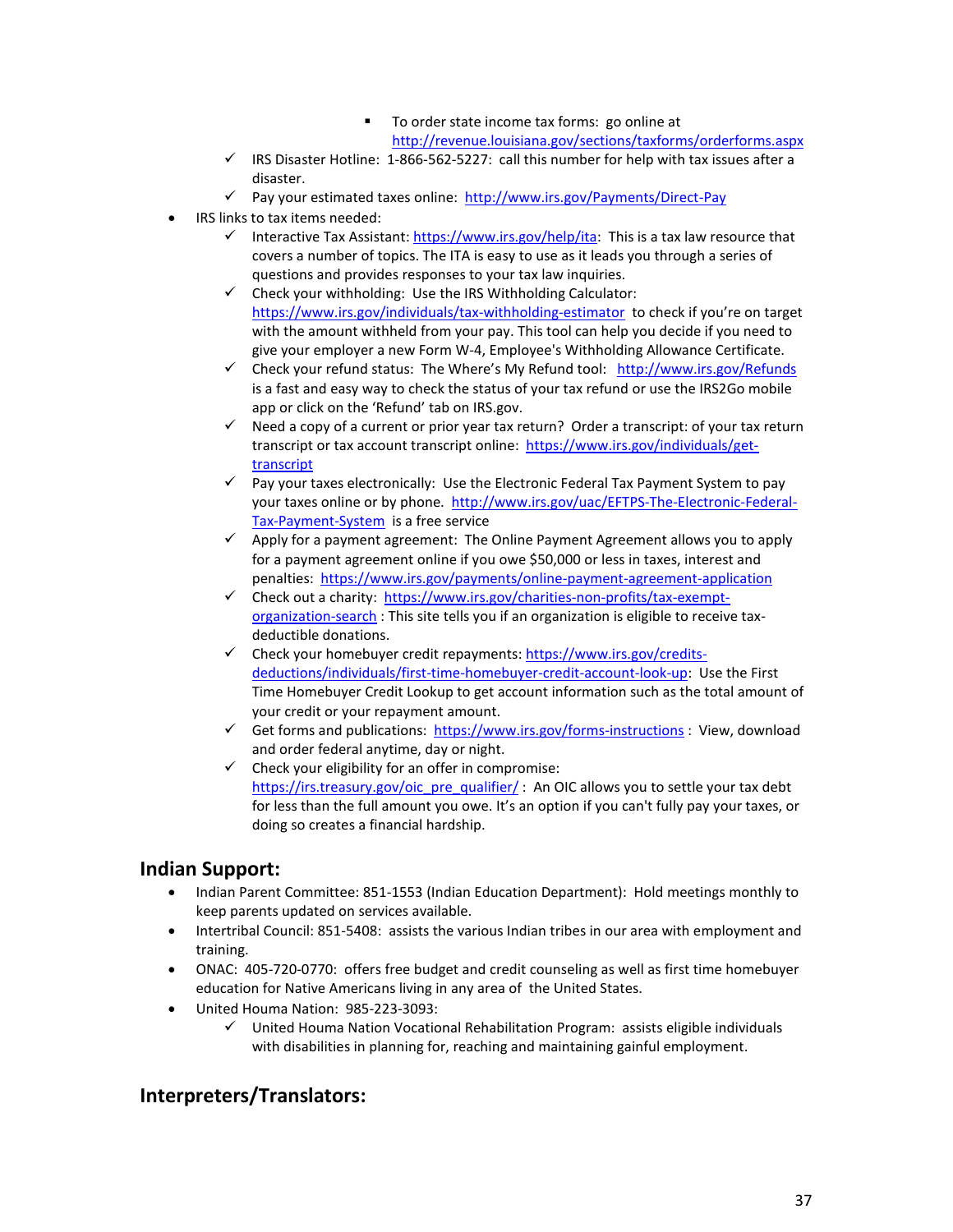- Sign Language:
	- $\checkmark$  Deaf Action Center's Emergency Interpreting Services: 318-425-7781.
	- $\checkmark$  Learn basic sign language over the internet[: www.funbrain.com/signs/index.html](http://www.funbrain.com/signs/index.html)

# **Landlord/Tenant Problems:**

- To report a bad landlord who accepts rental payments from a federal agency: Contact the [Multifamily Housing Complaint Line](http://www.hud.gov/offices/hsg/mfh/hc/complaint.cfm) by calling toll-free 1-800-685-8470. This complaint line enables residents of HUD-insured and -assisted properties and other community members to report complaints with a property's management concerning matters such as poor maintenance, dangers to health and safety, mismanagement, and fraud.
- If a tenant is having problems with their Landlord refusing to repair their rental unit, call:
	- $\checkmark$  Terrebonne Parish: Planning & Zoning: 873-6569
- Tenant Screening:
	- $\checkmark$  [www.Credco.com](http://www.credco.com/) or 1-800-637-2422: collects property ownership and mortgage obligation records; property legal filings and tax payment status; rental applications and collection amounts; consumer bankruptcies, liens, judgements, and child support obligations.
	- $\checkmark$  [https://www.myrental.com](https://www.myrental.com/) or 1-877-496-3352: they collect criminal and credit histories.
	- √ Nova Credit: [https://www.novacredit.com/consumer-faq:](https://www.novacredit.com/consumer-faq) have foreign tenants? Nova provides credit reports from credit bureaus all over the world.

## **Legal Aid:**

- Disability Rights Louisiana: 504-522-2337: Protects and advocates for the human and legal rights of persons living in Louisiana who are elderly or disabled.
- Court Self-Help Desk: The  $17<sup>th</sup>$  Judicial District Court in Thibodaux and Southeast Louisiana Legal Services have developed a self-help desk that is staffed by an attorney to help people find and fill out forms on their legal issues: [https://www.17thjdcselfhelp.com](https://www.17thjdcselfhelp.com/)
- Legal Assistance Hotline: 1-800-310-7029 or 504-355-0970: assists with free legal services to low income, elderly, or people affected by a disaster throughout the state of Louisiana.
- Mental Health Advocacy Service: 504-568-8904: a statewide service established to provide legal counsel and representation to mentally disabled persons and to ensure that their legal rights are protected.
- Acadiana or Southeast Louisiana Legal Services: provides free legal help to low income individuals, seniors, or people with disabilities with certain legal issues such as family law, domestic violence issues, consumer debt, landlord-tenant disputes, foreclosures, employment law, government benefits, wills, and other issues:
	- Lafourche & Terrebonne: 851-5687
	- $\checkmark$  START Community Health Center: 879-3966: In partnership with Southeast Louisiana Legal Services, patients at START Community Health Center can also receive legal assistance through their location.
	- $\checkmark$  St. Mary: 1-800-256-1175
- Southern Migrant Legal Services: 1-866-721-7828: provides free legal services in some employment-related and public benefits problems to low-income agricultural workers in Louisiana, Alabama, Arkansas, Kentucky, Mississippi and Tennessee.

### **Marriage Support:**

- Faith Ministries International: 985-665-8476 or [http://faithministry.vpweb.com](http://faithministry.vpweb.com/) : they assist with marriage counseling free of charge.
- Natural Family Planning: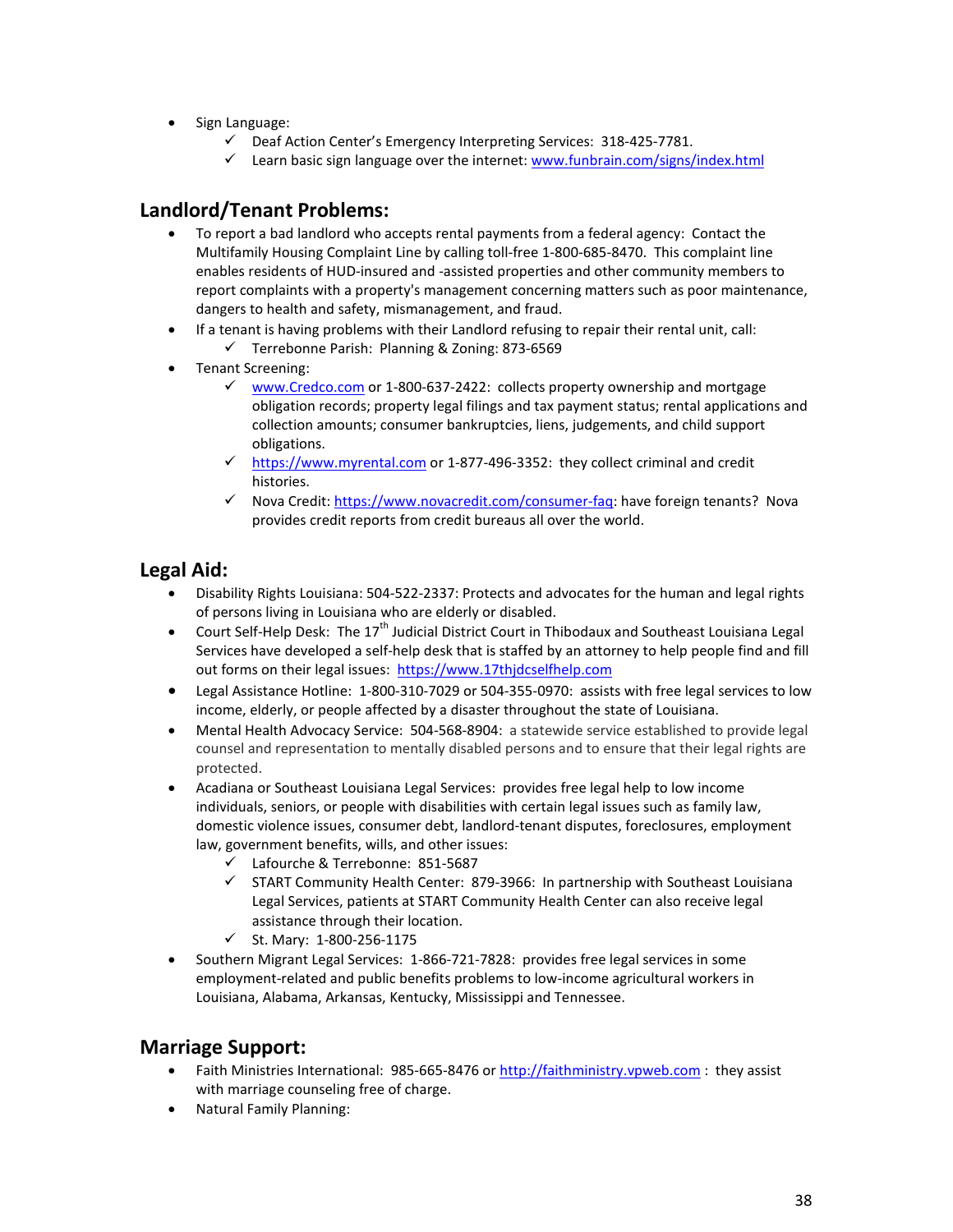- $\checkmark$  Office of Family Ministry: 850-3130: assists couples with information on the ovulation process and various methods to help determine when a woman is fertile or not.
- $\checkmark$  Hope Woman's Clinic: 504-496-0214: Dr. Susan Caldwell's goal is to reach out to Catholic women who want to live out their faith by using natural family planning methods.
- Retouvaille Weekend Experience: Office of Family and Youth Ministry: 850-3130: A program for married couples having trouble.

## **Medicaid:**

- Apply for Medicaid in Louisiana:
	- $\checkmark$  Mail: request an application to be mailed to you: 985-449-5020 or 1-888-342-6207
	- $\checkmark$  Online: click on the link below: <http://new.dhh.louisiana.gov/index.cfm/page/237>
	- $\checkmark$  To Apply By Phone: 1-877-252-2447
	- $\checkmark$  Medicaid Enrollment Centers:
		- 1. Lafourche Council On Aging: 532-0457
		- 2. St. Mary Council on Aging: 337-907-6310
		- 3. Terrebonne Council on Aging: 868-8411
		- 4. START Community Health Center: 879-3966
		- 5. Tech Action Clinic: 851-1717
- Wondering which LA Medicaid Plan is best for you? Call the Bayou Health Enrollment Broker at 1-855-229-6848 or here is a list of the five different Medicaid Health Plans Louisiana residents must choose from:
	- ← Aetna Better Health: 1-855-242-0802 o[r http://www.aetnabetterhealth.com/louisiana](http://www.aetnabetterhealth.com/louisiana)
	- AmeriHealth Caritas: 1-888-756-0004 or<http://www.amerihealthcaritasla.com/> \
	- $\checkmark$  Healthy Blue: 1-844-521-6941 or Healthy Blue Louisiana Medicaid [\(choosehealthybluela.com\)](https://www.choosehealthybluela.com/la/index.html?utm_source=SEM&utm_campaign=LA_BS_BR_General_M_EXACT&utm_content=Core&gclid=887b19777f3f135c13ca79f5945145c1&gclsrc=3p.ds&msclkid=887b19777f3f135c13ca79f5945145c1&utm_medium=cpc&utm_term=lousiana%20BCBS%20Medicaid%20insurance)
	- Louisiana Healthcare Connections: 1-866-595-8133 or [www.louisianahealthconnect.com](http://www.louisianahealthconnect.com/)
	- United Health Care: 1-866-675-1607 or [www.UHCCommunityPlan.com](http://www.uhccommunityplan.com/)
- Medicaid Programs [www.medicaid.dhh.louisiana.gov](http://www.medicaid.dhh.louisiana.gov/) include:
	- $\checkmark$  Breast and Cervical Cancer Program: For women under age 65 who have been screened for breast or cervical cancer by an approved provider and need cancer treatment services. Find out if you qualify by calling toll-free 1-888-599-1073
	- $\checkmark$  Family Opportunity Act Family Buy In Plan: Provides health coverage to uninsured or underinsured children who have disabilities in families with too much income to qualify for regular Medicaid or LACHIP. It allows families with a higher income range to buy into the Medicaid Program.
	- $\checkmark$  LACHIP: health insurance for low income children under the age of 19. Families must meet income limits: <http://new.dhh.louisiana.gov/index.cfm/page/1371>
	- $\checkmark$  LACHIP Affordable Plan: which covers children whose parents earn too much to qualify for LaCHIP.
	- $\checkmark$  LAMOMS: for low income pregnant women
	- $\checkmark$  Long Term Care Program: assists with the cost of a group home or nursing home. For a description of the home and community based serves Medicaid provides: <http://new.dhh.louisiana.gov/index.cfm/page/121>
	- $\checkmark$  Medicare Savings Program: assists seniors and disabled people on Medicare pay for their Medicare Premiums (both Part A & D) and possible co-payment assistance.
	- $\checkmark$  Medicaid Purchase Plan: insurance for disabled individuals that work.
- Medicaid Hot Line: 1-888-342-6207: call for eligibility questions, to request a new Medicaid card, or for Medicaid services or programs that are not a part of Bayou Health.
- Medicaid Transportation (non-emergency): 1-855-325-7565
	- $\checkmark$  Aetna Better Health: 1-877-917-4150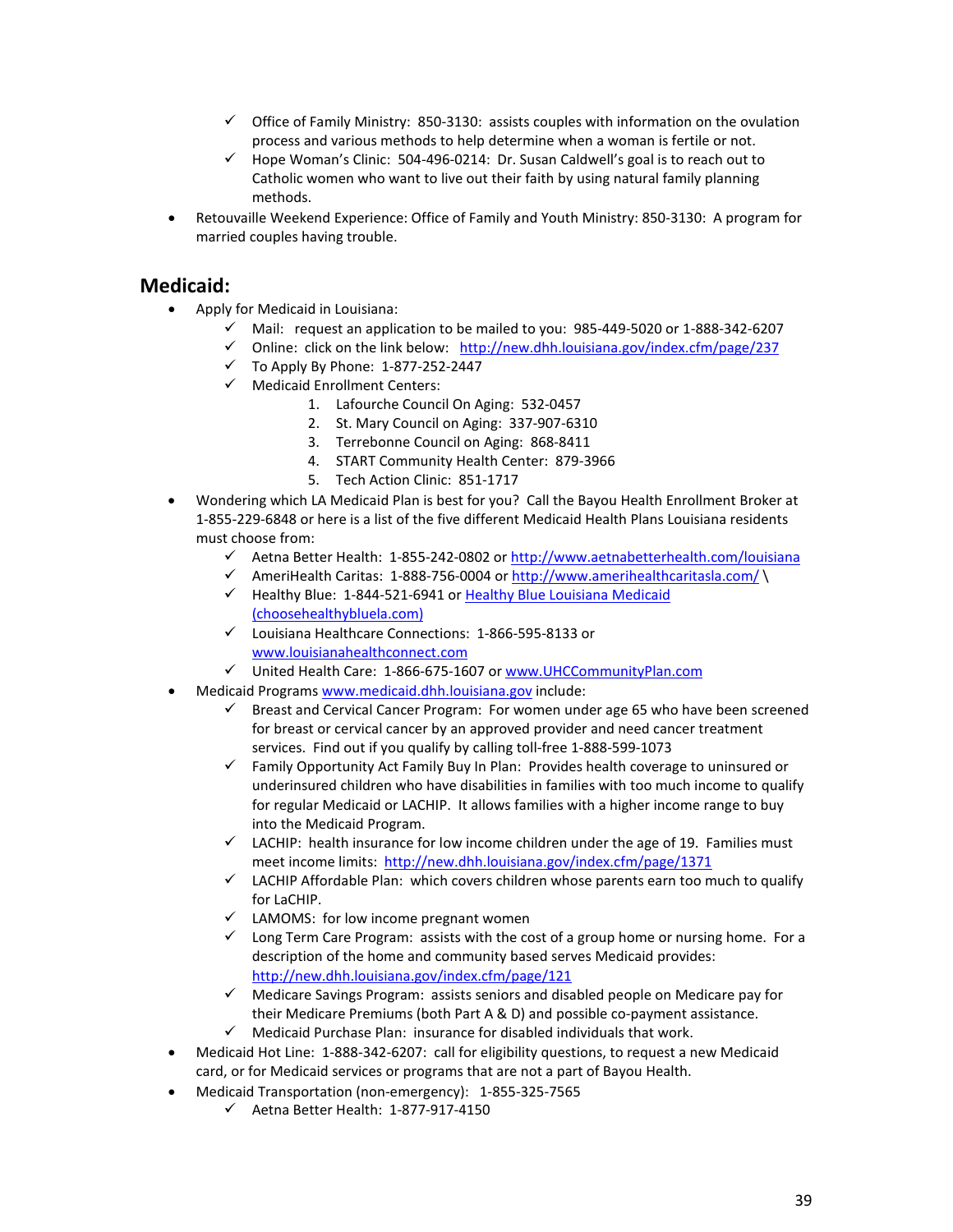- AmeriHealth Caritas: 1-888-913-0364
- $\checkmark$  Healthy Blue: 1-866-430-1101
- Louisiana Healthcare Connections: 1-855-369-3723
- $\checkmark$  United Health Care: 1-866-726-1472

## **Medical Information:**

- Acadia On Call: 1-800-259-1234: they offer a necklace that a homebound or elderly person can wear enabling that person to press a button when emergency personnel need to be summoned to their home when they can't reach the phone to make the call to 911. To get a discount on the monthly fee that is charged for the service, contact your local Council on Aging Office before enrolling with Acadia on Call.
- COVID Resources: https://gov.louisiana.gov/index.cfm/page/92
- Immunization Records: [https://la.myir.net:](https://la.myir.net/) offers consumers free copies of their immunization record.
- Recall Center[: https://www.recalls.gov/medicine.html:](https://www.recalls.gov/medicine.html) sign up to receive alerts for medicine or medical device recalls!
- Are you trying to get hired on a job and need to take a physical and drug screen? Occupational Medicine Services (O.M.S.): 223-0032: will provide a physical and drug screen for a small fee for each test.
- Do you have a complaint about a medical provider? If you feel you have not received quality medical care from your doctor, you should file a complaint in writing to the Louisiana State Board of Medical Examiners: P.O. Box 30250, New Orleans, La 70190-0250 or call 504-568-6820.
- Do you need to rent a hospital bed or other type of medical equipment? Call:
	- D&M Medical Supplies: 447-9597
	- $\checkmark$  Health Pro: 872-5777
- Don't have insurance?
	- $\checkmark$  <http://www.healthcare.gov/marketplace> : consumers can find affordable health insurance through the Health Insurance Exchanges.
		- 1. [https://www.healthcare.gov/marketplace/global/en\\_US/registration](https://www.healthcare.gov/marketplace/global/en_US/registration) use this link to report life changes to your health insurance plan if the plan is subsidized by the federal government.
	- $\checkmark$  All-Access Walk In Clinic: You can see a doctor for \$30.00 cash only. This is only for uninsured patients who are experiencing minor medical problems.
		- 1. Houma: 709-0311: 855 Belanger St, Suite 200: Open Monday through Friday from 9am – 5pm.
	- $\checkmark$  Care Credit: 1-800-677-0718 or <https://www.carecredit.com/>: a credit card specifically designed to help you pay for healthcare services by offering low monthly payment plans with no interest applied if the full amount is paid within the time frame specified at the time of applying (6,12,18 or 24 month payback periods).
	- $\checkmark$  Chabert Medical Center: 873-2200: Anyone with low to no income can be seen here free of charge, but must first get a letter stating they are not eligible for insurance through the healthcare exchange (any Medicaid enrollment center can assist in obtaining this letter). Chabert has many different doctors that can be accessed for many different types of illnesses.
	- $\checkmark$  Medical Bill Assistance:
		- 1. [https://www.resolvemedicalbills.com/?gclid=EAIaIQobChMIodDZ0eeS8AIVo21](https://www.resolvemedicalbills.com/?gclid=EAIaIQobChMIodDZ0eeS8AIVo21vBB2mmwU3EAAYASAAEgLzSPD_BwE) [vBB2mmwU3EAAYASAAEgLzSPD\\_BwE:](https://www.resolvemedicalbills.com/?gclid=EAIaIQobChMIodDZ0eeS8AIVo21vBB2mmwU3EAAYASAAEgLzSPD_BwE) a network of advocates who help patients deal with overcharges and insurance company underpayments.
		- 2. [www.medicalcostadvocate.com](http://www.medicalcostadvocate.com/) : they can negotiate costs for procedures before or after the procedure takes place, whether the family has insurance or not.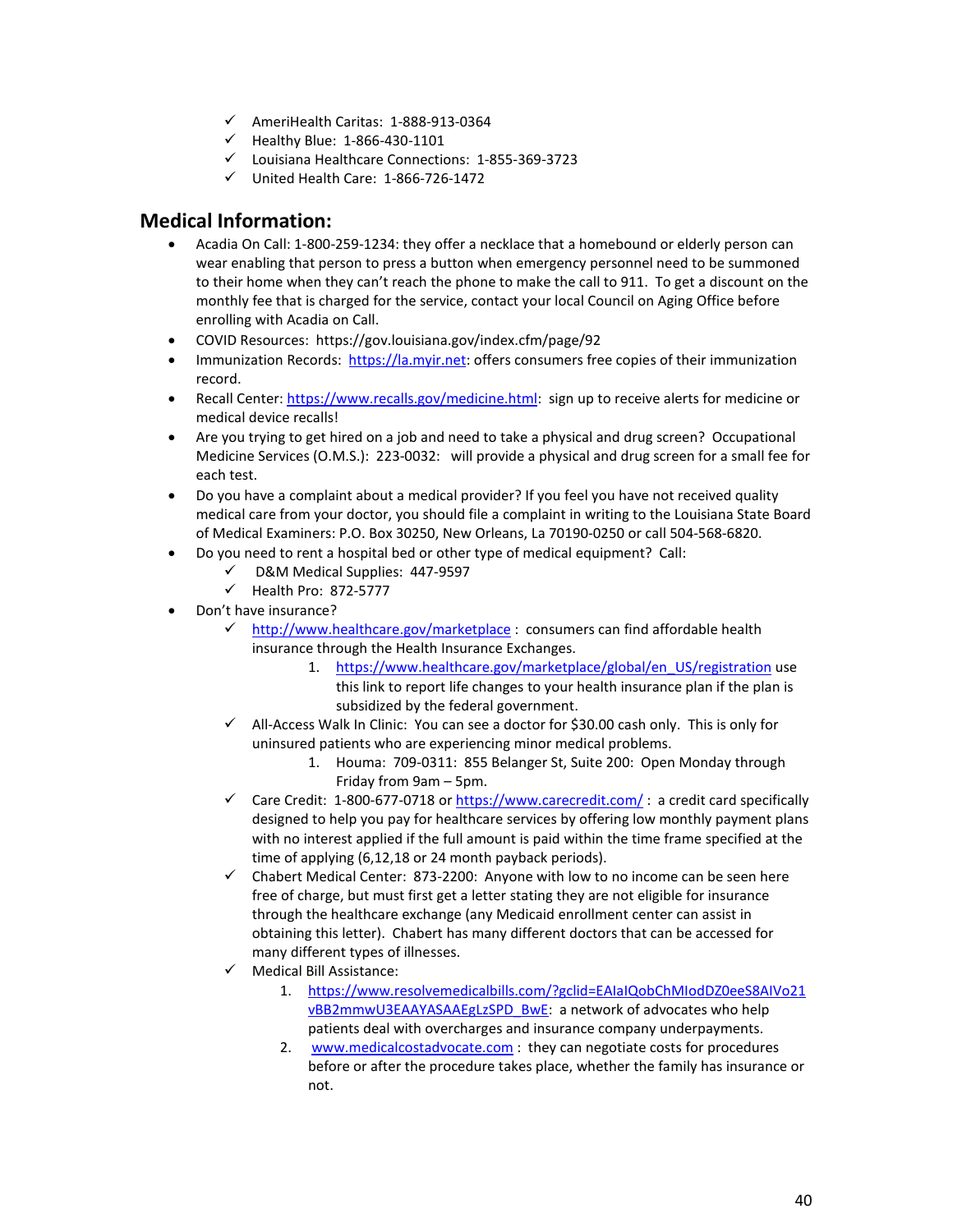- $\checkmark$  START Community Health Center: 879-3966: they provide primary health services and mental health and supportive counseling free of charge to those without insurance. Private insurance is also accepted.
- $\checkmark$  Teche Action Clinic: They operate on a sliding scale. Proof of income is required, if no income, a food stamp/SNAP printout will be sufficient. They have several locations:
	- 1. Dulac: 868-3700
	- 2. Galliano: 325-3607
	- 3. Houma: 851-1717
	- 4. Morgan City: 384-2371
	- 5. Thibodaux: 446-7341
- Do you need to raise money for medical expenses due to a catastrophic injury or an organ transplant?
	- <http://www.giveforward.com/cause/money-for-cancer> : A GiveForward page makes fundraising for out-of-pocket expenses like co-pays, travel and lodging, and alternative treatments easy.
	- $\checkmark$  [www.gofundme.com](http://www.gofundme.com/) : an easy way to raise money from friends and family online!
	- ← [http://www.helphopelive.org](http://www.helphopelive.org/) : The Help, Hope, Live site works with families and volunteers throughout the United States to establish successful grassroots fundraising campaigns in honor of individuals facing transplantation or for persons who have sustained a catastrophic injury (incl. spinal cord or traumatic brain injury).
	- $\checkmark$  National Foundation for Transplants: 1-800-489-3863 or [http://www.transplants.org](http://www.transplants.org/) : Provides fundraising assistance for individuals in need of a transplant.
- Do you know how to exercise using the right form?
	- ← [http://www.sparkpeople.com/resource/exercise\\_demos.asp?exercise\\_type=stretch](http://www.sparkpeople.com/resource/exercise_demos.asp?exercise_type=stretch)
- Need a doctor during the early evening hours but don't want to wait at an emergency room? Go to:
	- Coastal Urgent Care Center of Houma: 985-244-3869 or [www.coastalurgentcarehouma.com](http://www.coastalurgentcarehouma.com/) : they are open from 9am – 8pm seven days a week.
	- $\checkmark$  Urgent Care Thibodaux: 985-262-4424: open 7 days a week between 9am 8pm.
	- $\checkmark$  Lafourche Urgent Care in Raceland: 532-2387: They are open from 8:30am 8pm and 8:30am – 6pm Saturday and Sunday.
	- $\checkmark$  Ochsner Urgent Care Center in Houma: 262-8015: They are open from 9am 7:30pm Monday through Friday and 9am – 5:30pm Saturday and Sunday.
	- $\checkmark$  Ochsner Urgent Care Center in Thibodaux: 446-5210: They are open from 9am 8:30pm weekdays and 9am – 5:30pm weekends.
	- $\checkmark$  Total Urgent Care & Occupational Medicine in Cut Off: 632-1820: They are open from 8am – 8pm Monday through Friday, 8am – 5pm Saturday and Sunday, and 8am – 4pm on holidays.
	- $\checkmark$  Urgent Care of Morgan City: 985-412-2020: open from 9am 8pm seven days a week!
- Speak Spanish and don't know where you can receive health care?
	- The National Alliance for Hispanic Health: 1-866-783-2645: The English/Spanish hotline refers callers to clinics and public health programs and provides information on numerous health care topics. This hotline is also valuable for programs that don't have Spanish speaking staff or don't know of clinics that do.
- Addiction/Alcoholism:
	- A Place of Restoration: Helping Hurting People Heal: 985-772-1168 or [http://www.aporhouma.com](http://www.aporhouma.com/) : a six month Christian approach to helping men and their families, who are serious about staying sober, recover from the physical, social, and mental problems associated with addictions. Located in Gray, LA.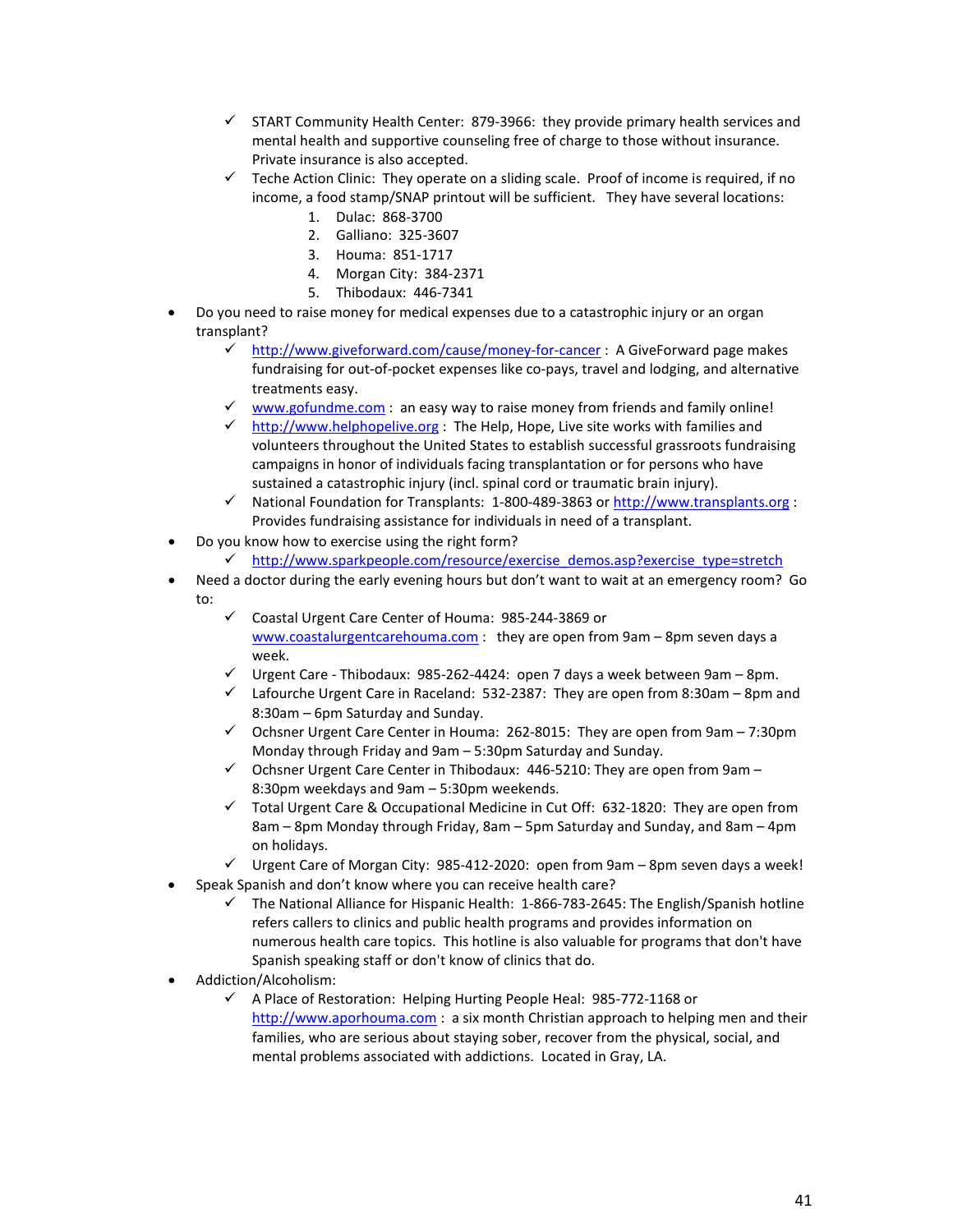- $\checkmark$  Alcoholic Anonymous Groups and Al-Anon Family Groups: 1-888-425-2666 o[r www.al](http://www.al-anon.alateen.org/)[anon.alateen.org](http://www.al-anon.alateen.org/) or<http://www.step12.com/louisiana.html> : 12 step program to help those addicted to alcohol to get well.
- $\checkmark$  AppleGate Recovery: 985-492-7963: based in Thibodaux, they specialize in outpatient opioid addiction treatment.
- $\checkmark$  Assisi Bridge House: 872-5529: A residential halfway house for chemically dependent men.
	- 1. <https://transitionalhousing.com/louisiana/houma> : offers locations across the United States for people who have been through treatment but need additional support before living on their own.
- $\checkmark$  Bayou Council on Alcoholism and Drug Abuse: 446-0643: Have educational programs aimed at alcohol prevention as well as referrals to public and private resources.
- $\checkmark$  Claire House: 395-2424: Residential treatment center for women who are chemically dependent and have children who are ages birth to 10.
- Families Anonymous: [http://www.familiesanonymous.org](http://www.familiesanonymous.org/) : offers a 12 step program that assists a family recover from the effects of a loved one's addiction.
- Townsend Recovery Center: 888-498-1426 or 504-608-5060 o[r www.townsendla.com:](http://www.townsendla.com/) they offer inpatient and outpatient addiction treatment.
- [https://www.northpointrecovery.com/blog/an-open-letter-to-the-parents-of-adult](https://www.northpointrecovery.com/blog/an-open-letter-to-the-parents-of-adult-alcoholics-and-addicts/?fbclid=IwAR1wF24UFUv8Mfq7W1OSWYhj13bRNEm2fxmptF0WuMtqEG_Bn4PKEp1L5Uw)[alcoholics-and](https://www.northpointrecovery.com/blog/an-open-letter-to-the-parents-of-adult-alcoholics-and-addicts/?fbclid=IwAR1wF24UFUv8Mfq7W1OSWYhj13bRNEm2fxmptF0WuMtqEG_Bn4PKEp1L5Uw)[addicts/?fbclid=IwAR1wF24UFUv8Mfq7W1OSWYhj13bRNEm2fxmptF0WuMtqEG\\_Bn4P](https://www.northpointrecovery.com/blog/an-open-letter-to-the-parents-of-adult-alcoholics-and-addicts/?fbclid=IwAR1wF24UFUv8Mfq7W1OSWYhj13bRNEm2fxmptF0WuMtqEG_Bn4PKEp1L5Uw) [KEp1L5Uw](https://www.northpointrecovery.com/blog/an-open-letter-to-the-parents-of-adult-alcoholics-and-addicts/?fbclid=IwAR1wF24UFUv8Mfq7W1OSWYhj13bRNEm2fxmptF0WuMtqEG_Bn4PKEp1L5Uw)
- $\checkmark$  [https://www.huffingtonpost.com/dr-howard-samuels/relapse](https://www.huffingtonpost.com/dr-howard-samuels/relapse-prevention_b_3326444.html)[prevention\\_b\\_3326444.html](https://www.huffingtonpost.com/dr-howard-samuels/relapse-prevention_b_3326444.html)
- [Overcoming Drug Addiction: How to Stop Abusing Drugs, Find Treatment, and Begin](https://www.helpguide.org/articles/addictions/overcoming-drug-addiction.htm)  [Recovery](https://www.helpguide.org/articles/addictions/overcoming-drug-addiction.htm)
- $\checkmark$  Strong Body, Strong Mind: How to Start a Healthy Eating and Exercise Plan in Addiction [Recovery](https://www.adrugrehab.org/strong-body-sound-mind/)
- [8 Things You Shouldn't Say to People in Recovery](https://www.huffingtonpost.com/entry/what-not-to-say-to-people-in-recovery-and-what-to-say-instead_us_560b0d04e4b0768126ffb6bd)
- $\checkmark$  How to Handle Withdrawal Symptoms and Triggers When You Decide to Quit **[Smoking](https://www.cancer.gov/about-cancer/causes-prevention/risk/tobacco/withdrawal-fact-sheet)**
- [Sugar Addiction in Sobriety: Why It Happens + 13 Tips How to Break It](http://www.hipsobriety.com/home/2016/1/2/sugar-addiction-and-booze-why-it-happens-how-to-fix-it)
- $\checkmark$  [Establishing a Fitness Routine in Recovery](https://safeharborhouse.com/establishing-a-fitness-routine-in-recovery/)
- <https://www.verywellmind.com/warning-signs-of-an-alcohol-or-drug-relapse-67895>
- AIDS:
	- Findertainment Community Fund[: https://entertainmentcommunity.org/](https://entertainmentcommunity.org/): works with men and women in the entertainment industry to create confidential, holistic plans and support systems that will meet each person's emotional, medical and financial needs over the long term.
	- $\checkmark$  Exchange Support Services: 985-223-4017: offers Case-Management services for people who are HIV positive in the Region 3 area which includes the Houma Thibodaux Diocese.
	- $\checkmark$  START Community Health Center: 879-3966: provides testing for AIDS virus.
	- $\checkmark$  St. Mary Parish Health Unit: 985-380-2441: provides testing for AIDS virus.
- Allergies:
	- $\checkmark$  Asthma and Allergy Foundation of America: [www.aafa.org](http://www.aafa.org/) : provides educational information on different types of allergy causes as well as referrals to support groups.
	- $\checkmark$  Food Allergy Network: 1-800-929-4040 or  $\underline{www.foodallergy.org}$  $\underline{www.foodallergy.org}$  $\underline{www.foodallergy.org}$ : receive alerts on foods that contain ingredients you may be allergic to but didn't know was in the food. Also have recipes to help substitute ingredients in your favorite dishes.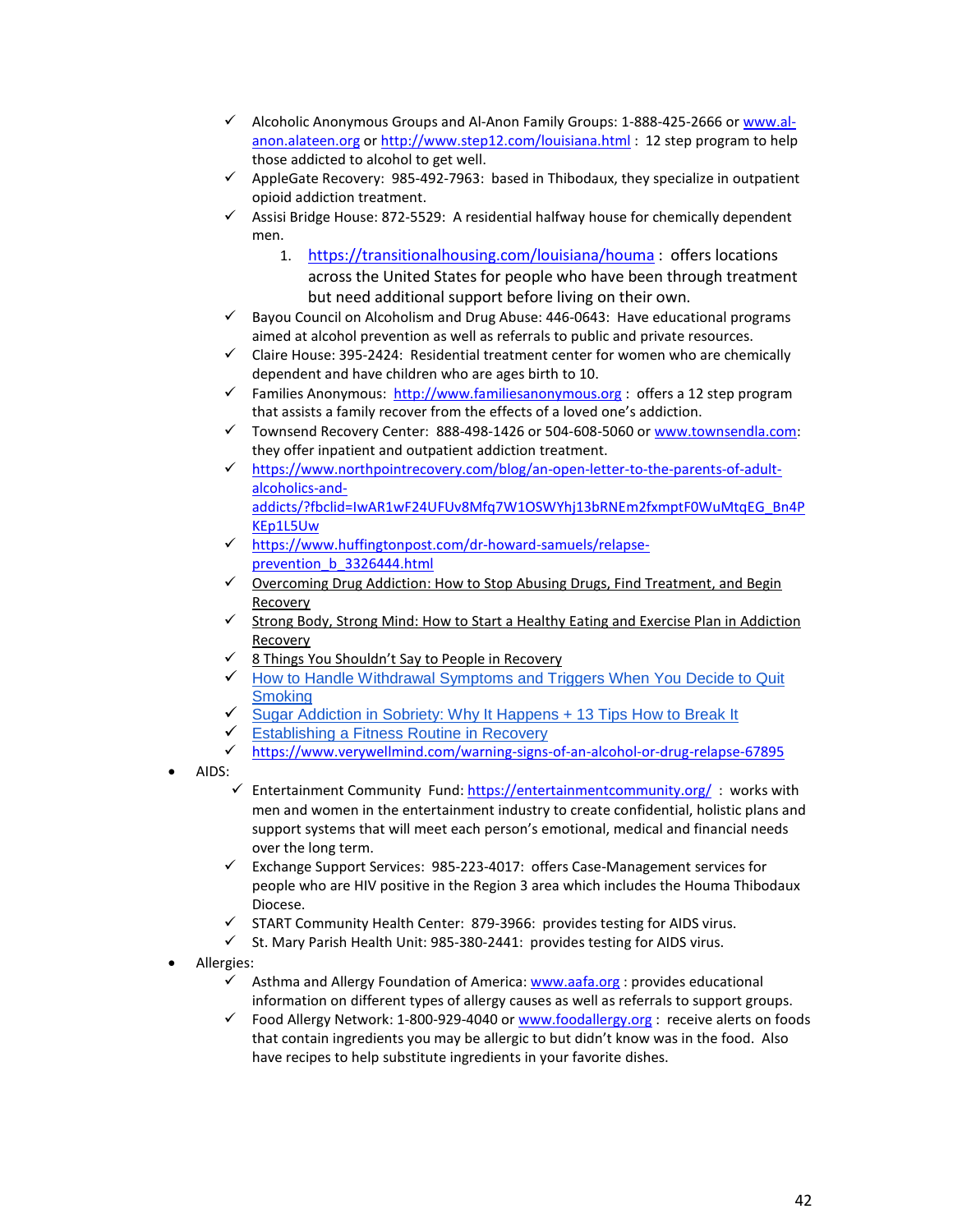- $\checkmark$  [www.pollen.com](http://www.pollen.com/) : helps allergy suffers to see what types of pollen are floating in the air in the zip codes they live in – great in helping you diagnose why you may get sick at a certain time of the year!
- Alternative Medicine:
	- Foundation for Alternative and Integrative Medicine: [http://www.faim.org](http://www.faim.org/)
	- $\checkmark$  National Center for Complementary and Alternative Medicine:<http://nccam.nih.gov/>
- Alzheimer's/Dementia: (See also Caregivers Support)
	- Alzheimer's Disease & Related Disorders Association: 1-800-272-3900 or [www.alz.org/safereturn](http://www.alz.org/safereturn) : They have a program called Safe Return that provides an identification tag for your loved one in the case that he/she wanders off unrepentantly that provides information for the relatives to be notified when the loved one is found.
	- $\checkmark$  Alzheimer's Assisted Living Arrangements:
		- 1. The Claiborne: 985-387-8088 (Also includes a wing for Alzheimer's Patients – short term stays while recuperating from surgery are also available - Thibodaux)
		- 2. Sugar Mill Point: 868-8400 or [www.sugarmillpoint.net](http://www.sugarmillpoint.net/)
	- $\checkmark$  Alzheimer's Association: Southwest LA Chapter: 1-800-548-1211: provides information for patients and caregivers.
	- $\checkmark$  Alzheimer's Disease & Dementia Education & Referral Center: 1-800-438-4380: provides current and comprehensive information on this disease.
	- Fight Focus Foundation: [http://www.brightfocus.org](http://www.brightfocus.org/) : provides lots of helpful information on what Alzheimer's disease is and the treatments available.
	- $\checkmark$  Kindred At Home: 985-223-4321: Provides Home Health Care and Hospice Care for dementia patients.
	- [https://www.healthline.com/health/dementia/early-warning-signs#when-to-see-a](https://www.healthline.com/health/dementia/early-warning-signs#when-to-see-a-doctor)[doctor](https://www.healthline.com/health/dementia/early-warning-signs#when-to-see-a-doctor)
- Apraxia:
	- $\checkmark$  Childhood Apraxia Speech Association: [www.apraxia-kids.org](http://www.apraxia-kids.org/) : helps parents to better understand the disease as well as resources and support group listings.
- Arthritis:
	- $\checkmark$  Arthritis Foundation YMCA Aquatic Program: 873-9622: Helps arthritis suffers ease their pain by exercising the joints in a swimming pool.
	- $\checkmark$  Physical Therapy Specialists: Osteopractic Services: 985-693-7300 o[r www.lapts.com](http://www.lapts.com/) : they offer a service called Dry Needling that helps take away the pain of arthritis.
	- $\checkmark$  [https://www.freedommedicalservices.com](https://www.freedommedicalservices.com/) : they offer free delivery of braces for people on Medicare or private insurance.
- Artificial Limbs / amputee resources:
	- Challenged Athletes Foundation: 858-866-0959 o[r http://www.challengedathletes.org](http://www.challengedathletes.org/) : steps in where rehabilitation and health insurance end by providing funding grants for equipment such as sports wheelchairs, handcycles, mono skis and sports prosthetics, and resources for training and competition expenses directly to physically challenged individuals. Access for Athletes surmounts financial impediments to participation in sports, ensuring that challenged athletes are not left on the sidelines because they can't afford expensive equipment or training costs.
	- $\checkmark$  Limbs for Life: 1-888-235-5462 or 1-405-843-5174 or [www.limbsforlife.org:](http://www.limbsforlife.org/) a global non-profit organization dedicated to providing fully functional prosthetic care of individuals who cannot otherwise afford it and raising awareness of the challenges facing amputees.
- Asperger's Syndrome: [www.aspergers.com](http://www.aspergers.com/) : a site that can assist a professional in diagnosing a child with something similar to ADD or ADHD but different - Asperger's Syndrome.
- Assistance for families with children with critical illnesses: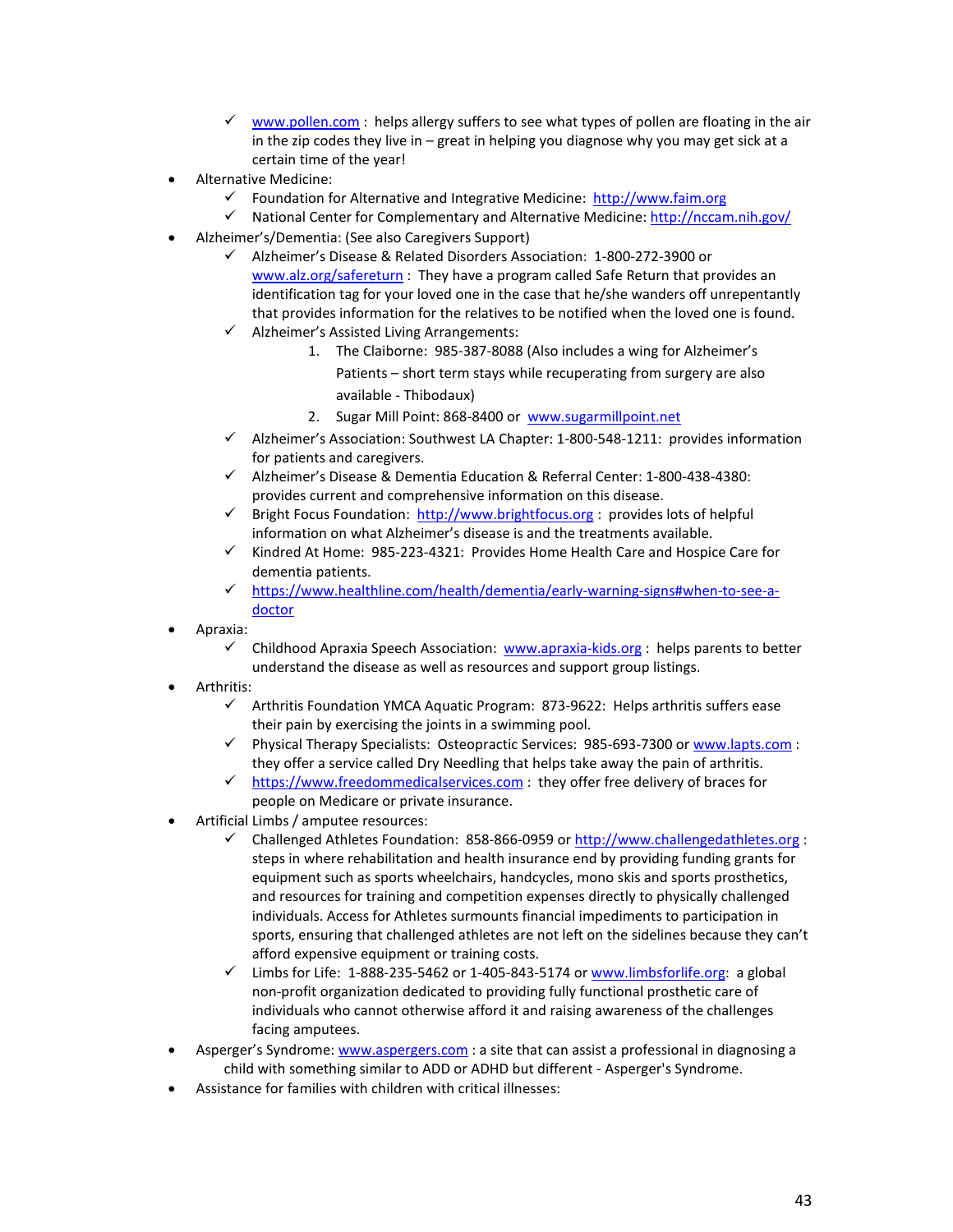- $\checkmark$  Andrew McDonough B+ Foundation: <http://bepositive.org/need-help/>: Provides financial assistance to families with a child who has a critical illness.
- $\checkmark$  Caleb's Foundation: [http://www.calebspennies.org](http://www.calebspennies.org/) : financial assistance for families with a child that is currently or recently hospitalized or receiving ongoing medical treatment at a medical facility or at home through specialized nursing care.
- Ataxia: National Ataxia Foundation: 1-763-553-0020 or [www.ataxia.org](http://www.ataxia.org/) : designed to provide information on this disease to patients, caregivers and medical personnel.
- Attention Deficit Disorder:
	- $\checkmark$  C.H.A.D.D. for parents of ADHD children: 1-866-200-8098 or [www.chadd.org](http://www.chadd.org/) : national organization that has information and support groups for adults or children with attention deficit/hyperactivity disorders.
	- LSU Psychological Services: 1-225-578-1494: provides testing for ADD/ADHD on a sliding scale basis.
	- $\checkmark$  National Attention Deficit Disorder Association: [www.add.org](http://www.add.org/) : provides information, resources and networking opportunities for parents of ADD/ADHD kids.
	- $\checkmark$  [www.additudemag.com](http://www.additudemag.com/) : This website has answers for families living with attention disorders. Hundreds of articles address social, organizational, and learning skills as well as medical questions.
- Auditory Processing Disorders:
	- $\checkmark$  [http://en.wikipedia.org/wiki/Auditory\\_processing\\_disorder](http://en.wikipedia.org/wiki/Auditory_processing_disorder) : explanation of what this disorder is.
	- $\checkmark$  LSU Speech, Language, & Hearing Clinic: 1-225-578-9054: can diagnose what type of processing disorder your child has.
- Autism:
	- $\checkmark$  Autism Care & Treatment: [http://www.act-today.org](http://www.act-today.org/) : Provides financial assistance for uncovered medical expenses to individuals with autism.
	- $\checkmark$  Autism Society: 1-800-328-8476: Provides information and referrals.
	- $\checkmark$  Books to help learn how to control Autism without the use of medications:
		- 1. "Dr. Chris' Natural Pharmacy" by Chris Greene
		- 2. "Gut and Psychology Syndrome" by Natasha Campbell-McBride
	- $\checkmark$  Center for Autism & Related Disorders: 1-818 -345-2345: provides treatment for children with autism and related disorders in various locations across the country.
	- $\checkmark$  Cusps and Capabilities LLC: 872-9838: provides center based Applied Behavior Analysis to children with ASD and/or learning disabilities.
	- $\checkmark$  The Touchstone Center: 446-6833 or [www.touchstoneABA.com:](http://www.touchstoneaba.com/) dedicated to providing the state of the science Applied Behavior Analysis (ABA) services to individual with autism.
	- $\checkmark$  United Healthcare Children's Foundation Grants: [http://www.uhccf.org](http://www.uhccf.org/) : 1-855-698-4223: child must be 16 years old or younger whose private health insurance either does not cover the service needed or has out of pocket costs that are unaffordable for the family.
- Birth Control:
	- $\checkmark$  Natural Family Planning: 850-3130 or [www.ccli.org](http://www.ccli.org/) : The Couple to Couple League in our Diocese teaches couples how they can plan their pregnancies without the use of medication.
	- $\checkmark$  Hope Woman's Clinic: 504-496-0214: Dr. Susan Caldwell's goal is to reach out to Catholic women who want to live out their faith by using natural family planning methods.
- Birth Defects: March of Dimes/Birth Defects Foundation: 914-428-7100 or [www.marchofdimes.com](http://www.marchofdimes.com/) : can assist with information on before, during and after pregnancy as well as information on birth defects and genetics.
- Blindness: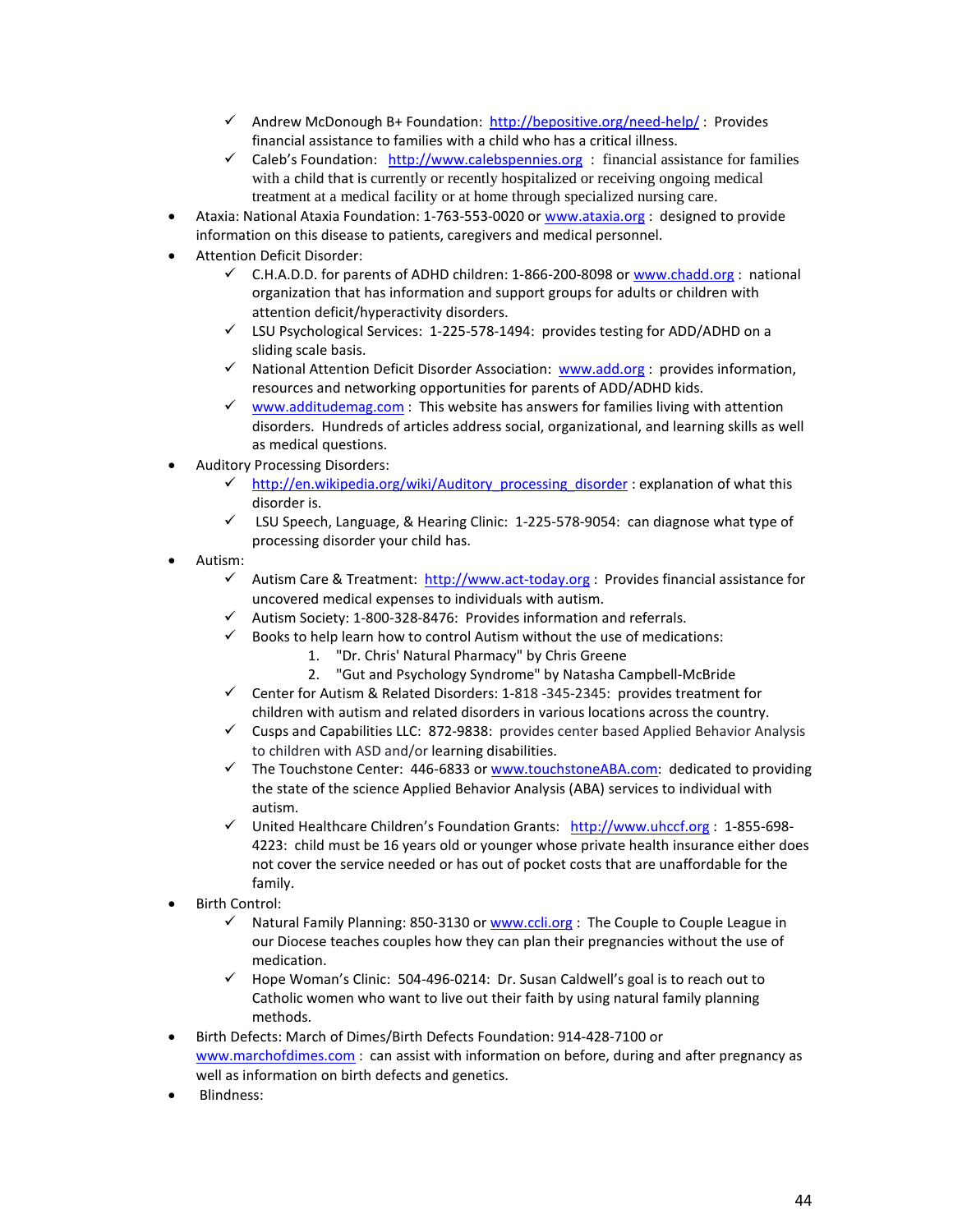- $\checkmark$  Affiliated Blind of Louisiana: 1-800-319-4444 or [www.affiliatedblind.org](http://www.affiliatedblind.org/) : They help a person to relearn life skills after they have lost their site. Other supports such as in home training and adaptive aids such as magnifiers and talking clocks to the elderly blind can also be requested.
- $\checkmark$  American Foundation for the Blind/American Printinghouse: 1-800-232-5463 or [www.familyconnect.org](http://www.familyconnect.org/) : provides information for families with children that are blind with resources on assistive technology, camps, youth clubs, support groups, daily living, etc.
- Association of Blind Citizens: 1- 781-961-1023 or [http://www.blindcitizens.org/assistive\\_tech.htm](http://www.blindcitizens.org/assistive_tech.htm) : Provides financial assistance for assistive technology and/or services to individuals who have visual impairment.
- $\checkmark$  Assistance Dog United Campaign: <http://www.assistancedogunitedcampaign.org/vouchers.html> : Provides vouchers to individuals who have the need for an assistance dog.
- $\checkmark$  Guiding Eyes For the Blind: 1-800-942-0149 or [www.guidingeyes.org](http://www.guidingeyes.org/) : information on guide dogs for visually impaired.
- $\checkmark$  National Library Service for the Blind and Visually Handicapped: 1-800-424-8567 or [www.loc.gov/nls](http://www.loc.gov/nls): they provide a free lending library of Braille and audio materials through the use of a postage free mailing system.
- $\checkmark$  Xavier Society For the Blind: [xaviersocietyfortheblind.org](http://xaviersocietyfortheblind.org/) : a library that provides spiritual and religious reading materials in the Catholic tradition in braille and audio to the blind and visually impaired.
- $\checkmark$  [www.computersfortheblind.net](http://www.computersfortheblind.net/): they assist the blind with free voice computers so they can operate a computer or surf the internet on their own.
- Brain Injuries: Brain Injury Association of Louisiana: 504-982-0685 o[r www.biala.org](http://www.biala.org/) : provides information and resources for people with brain injuries.
- Brain Tumors:
	- $\checkmark$  National Brain Tumor Society: [www.braintumor.org:](http://www.braintumor.org/) Provides information about specific brain tumors and treatments, as well as a listing of support groups throughout the nation.
- Burn victims:
	- $\checkmark$  Shriners: 1-800-262-1587 (in Louisiana): Also assist children with any type of orthopedic problems.
- Cancer:
	- [www.healingstrong.org:](http://www.healingstrong.org/) The mission of Healing Strong is to educate, encourage, equip and empower those facing cancer and other diseases with holistic, evidence-based nontoxic therapies. By giving them hope, and connecting them to local groups that can offer support and help. No one should have to heal alone, and we are doing everything in our power to help make those connections, educate the public, and ignite change – one group at a time.
	- $\checkmark$  American Cancer Society: [www.cancer.org](http://www.cancer.org/) or 1-800-227-2345: May have donated supplies of Ensure or Jevity on hand – call to inquire.
	- $\checkmark$  American Institute for Cancer Research: 1-800-843-8114: They have a nutrition hotline where you can ask a registered dietician a question and have an answer within 72 hours of your call.
	- $\checkmark$  [http://www.burzynskiclinic.com](http://www.burzynskiclinic.com/) : a world-renowned cancer center that provides cuttingedge advanced cancer treatments including clinical trials.
	- Cancer Association of Greater New Orleans (Education and Research): 1-800-624-2039
	- $\checkmark$  [www.cancerandcareers.org](http://www.cancerandcareers.org/) : have resources for working women with cancer for their employers, coworkers, and caregivers.
	- Cancer Hotlines: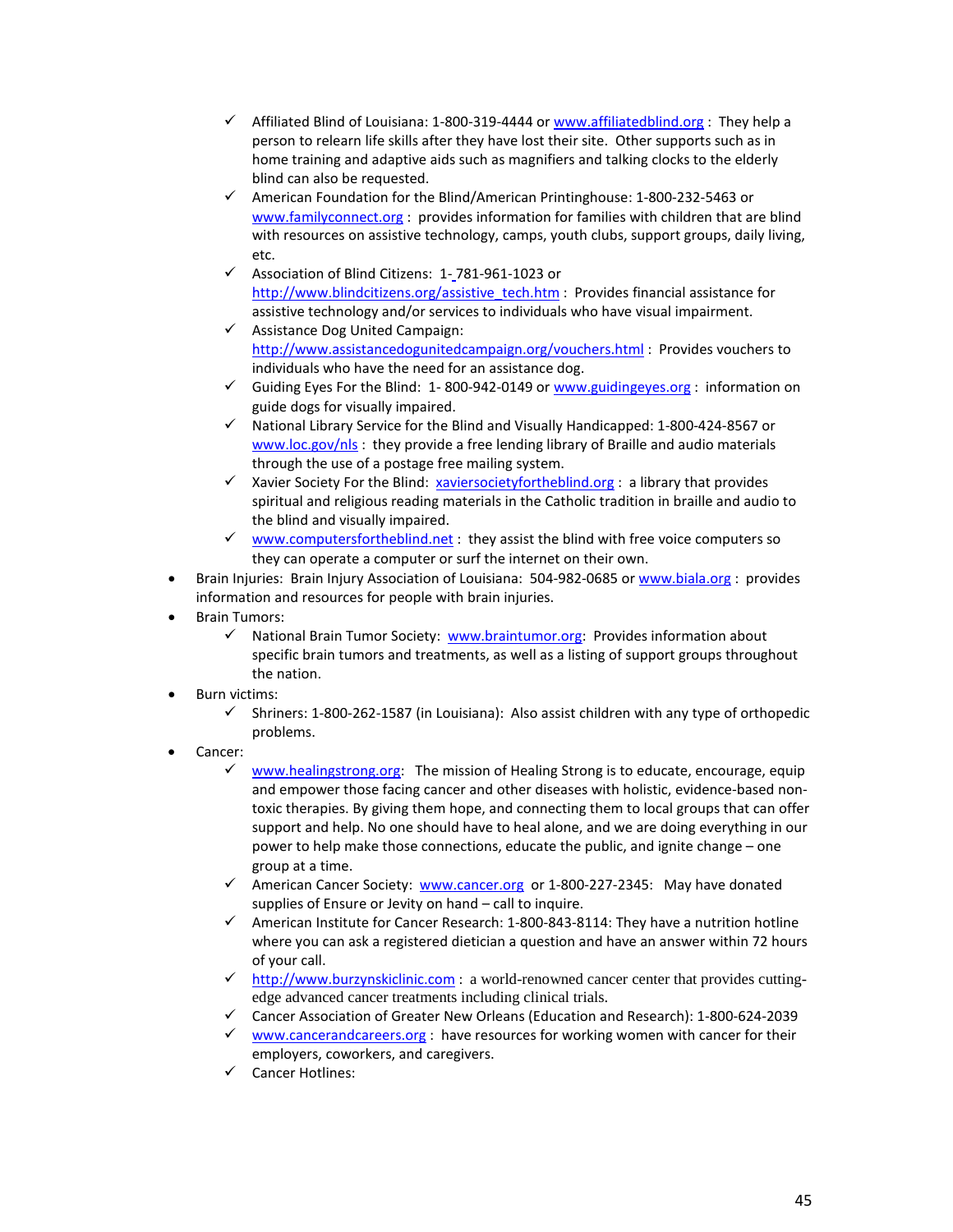- 1. Cancer Information Service: 1-800-422-6237: Call to speak personally with a cancer specialist for the most up to date information on new cancer therapies or to locate the latest clinical trial program with breakthrough treatments for your kind of cancer.
- 2. Cancer Care: 1-800-813-4673: no matter where you live, this number puts the caller in touch with an oncology social worker who can help answer questions about coping with cancer.
- 3. Cancer Support Hotline: 1-800-433-0464: Speak with someone who has experienced the same kind of cancer you have for advice and moral support.
- $\checkmark$  Cancer Hope Network: 1-800-552-4366: One to one emotional support on the telephone to cancer patients and their caregivers as throughout the treatment process.
- Cancer Survivor's Network: [http://csn.cancer.org](http://csn.cancer.org/) : an online community that connects survivors, caregivers and other touched by cancer
- $\checkmark$  Caps For Kids: [www.capsforkids.org](http://www.capsforkids.org/) : dedicated to giving hats autographed by athletes, entertainers and other notable personalities to children, adolescents, and young adults who have lost their hair from medical treatment.
- Colon Cancer:
	- 1. Colon Cancer Alliance Blue Note Fund: 1-877-422-2030 or <http://www.ccalliance.org/get-support/screening> : Provides financial assistance to patients with colorectal cancer undergoing treatment.
	- 2. Figg Tree Foundation: [https://figtreefoundation.org/:](https://figtreefoundation.org/) Provides financial assistance for medical expenses to individuals who have colon cancer.
	- 3. Meredith's Miracles Colon Cancer Foundation: [http://merediths](http://merediths-miracles.org/what-we-do)[miracles.org/what-we-do:](http://merediths-miracles.org/what-we-do) [provides financial assistance](http://www.meredithsmiraclesfoundation.org/index.php?option=com_content&view=article&id=12&Itemid=8) to young adults undergoing treatment for colon cancer.
- $\checkmark$  Colorectal Care Line:<http://www.colorectalcareline.org/> : Patient Advocate Foundation's Colorectal CareLine is a patient/provider hotline designed to provide assistance to patients who have been diagnosed with colorectal cancer and are seeking education and access to care. They also provide case management services.
- $\checkmark$  Compassionate Friends : 1-877-969-0010: support group for families that have lost children to cancer or any other circumstance. See website for a listing of a local chapters.
- $\checkmark$  Financial Assistance for various types of cancer:
	- 1. Entertainment Community Fund: 1- 800-221-7303 or [www.actorsfund.org:](http://www.actorsfund.org/) Helps all professionals in entertainment and the performing arts. The Fund is a safety net, providing programs and services for those who are in need or going through a crisis or transition. It offers several services, including help attaining housing and health insurance, financial assistance for women in a medical crisis or those disabled by illness, intensive case management, referrals, support groups, and funeral/burial assistance.
	- 2. American Childhood Cancer Organization: [http://www.acco.org:](http://www.acco.org/) provide emergency financial assistance for rent or mortgage payments, car repairs, transportation, pre-paid gas cards, groceries, parking, and more. ACCO maintains a list of other organizations to which eligible families may apply for financial assistance.
	- 3. Breast Cancer Assistance Program: 1-410-730-5105 or 1-844-219-2223 <http://www.abcf.org/programs/breast-cancer-assistance-program> : The American Breast Cancer Foundation provides direct financial assistance to uninsured and underserved women and men of all ages for breast cancer screening and diagnostic tests through the Key to Life Program. This includes annual screenings for women over 40, as well as support services for breast cancer patients.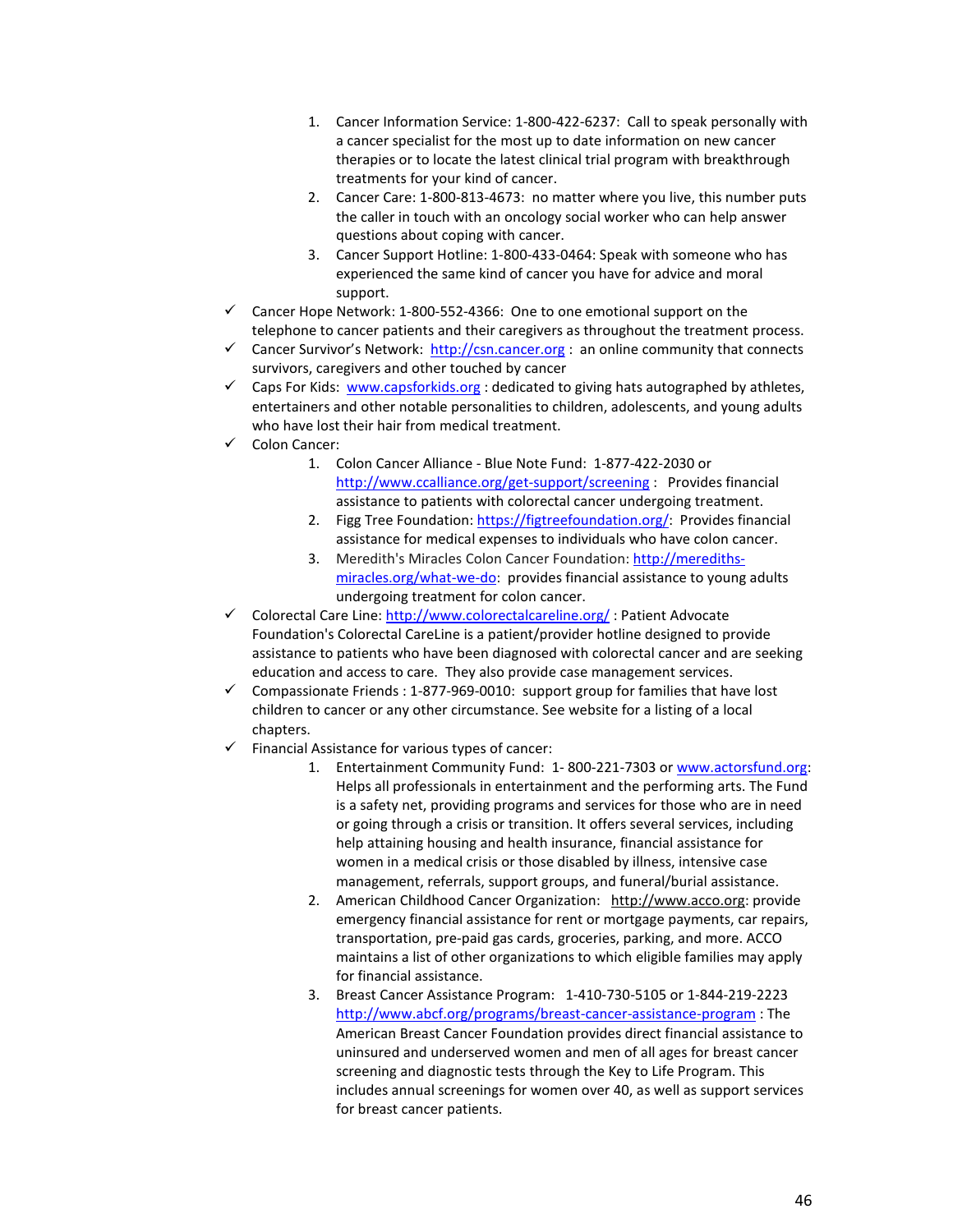- 4. Children's Leukemia Research Association: 516-222-1944 or [http://www.childrensleukemia.org/patient-aid-application.asp:](http://www.childrensleukemia.org/patient-aid-application.asp) they assist with lab fees, x-ray therapy, chemotherapy or drugs for leukemia diagnoses only.
- 5. Clayton Dabney Foundation For Kids With Cancer: 1-214-361-2600 or [http://www.claytondabney.org](http://www.claytondabney.org/) : provides needy families with children in the last stages of cancer with assistance in creating everlasting memories.
- 6. Help Hope Live: 1- 800-642-8399 or [http://www.helphopelive.org/:](http://www.helphopelive.org/) Provides fundraising assistance to cancer patients in need of transplants. The Fund also provides limited financial assistance.
- 7. Hope Lodge (American Cancer Society): <http://www.cancer.org/docroot/subsite/hopelodge/locations.asp> : provides housing free of charge to cancer patients and their families during their course of treatment. The lodge not only reduces the financial burden, but also provides a much-needed supportive environment.
- 8. Little Star Foundation: 1-800-543-6565 o[r http://www.littlestar.org](http://www.littlestar.org/) : Assist in providing financial support for medical expenses, food, transportation and lodging expenses, educational, funeral and other financial assistance means.
- 9. Leukemia and Lymphoma Society of Louisiana: 1-888-290-0945 or 504- 837-0945: provide a limited amount of financial assistance for people diagnosed with this disease.
- 10. Lois Merrill Foundation: [https://www.thelmf.com:](https://www.thelmf.com/) Provides patients that have carcinoid or other types of rare cancers with assistance in the payment of medical expenses.
- 11. Lymphedema: National Lymphedema Network: 1-800-541-3259 or [http://www.lymphnet.org:](http://www.lymphnet.org/) The NLN Marilyn Westbrook Garment Fund provides funds for lymphedema appliances, compression sleeves/stockings, and alternative garments
- 12. Lymphoma Research Foundation: 1-800-500-9976: they offer financial assistance for people who are undergoing treatment.
- 13. Melonhead Foundation: [http://melonhead.org:](http://melonhead.org/) Supports the needs of children with cancer and their families who are seeking alternative methods of healing. The foundation also raises and disperses funds to patients for treatment needs and to the families for their personal needs.
- 14. Mission 4 Maureen: 1-440-840-6497 or [http://mission4maureen.org](http://mission4maureen.org/) : Provides financial assistance for medical expenses to individuals or to families where an individual has brain cancer.
- 15. Nicki Leach Foundation: 1-904-716-5394 o[r http://www.nickileach.org](http://www.nickileach.org/) : provide modest financial assistance to young adults (16-25) afflicted with cancer.
- 16. Pink Fund: 1-877-234-7465 or [http://thepinkfund.org](http://thepinkfund.org/) : distributes shortterm financial aid, for basic living expenses, on behalf of breast cancer patients who have lost all or a part of their income during active treatment. Aid may be available for patients during recovery, up to 90 days post active treatment.
- 17. SamFund for Young Adult Survivors of Cancer: 1- 617-938-3484: <http://www.thesamfund.org/what-we-do/grants> : Provides financial assistance for post-treatment expenses to individual's ages 17-35 years that have cancer.
- 18. Sarcoma Alliance: [http://sarcomaalliance.org](http://sarcomaalliance.org/) : offers financial assistance to people diagnosed with Sarcoma as well as information on available treatments and clinical trials.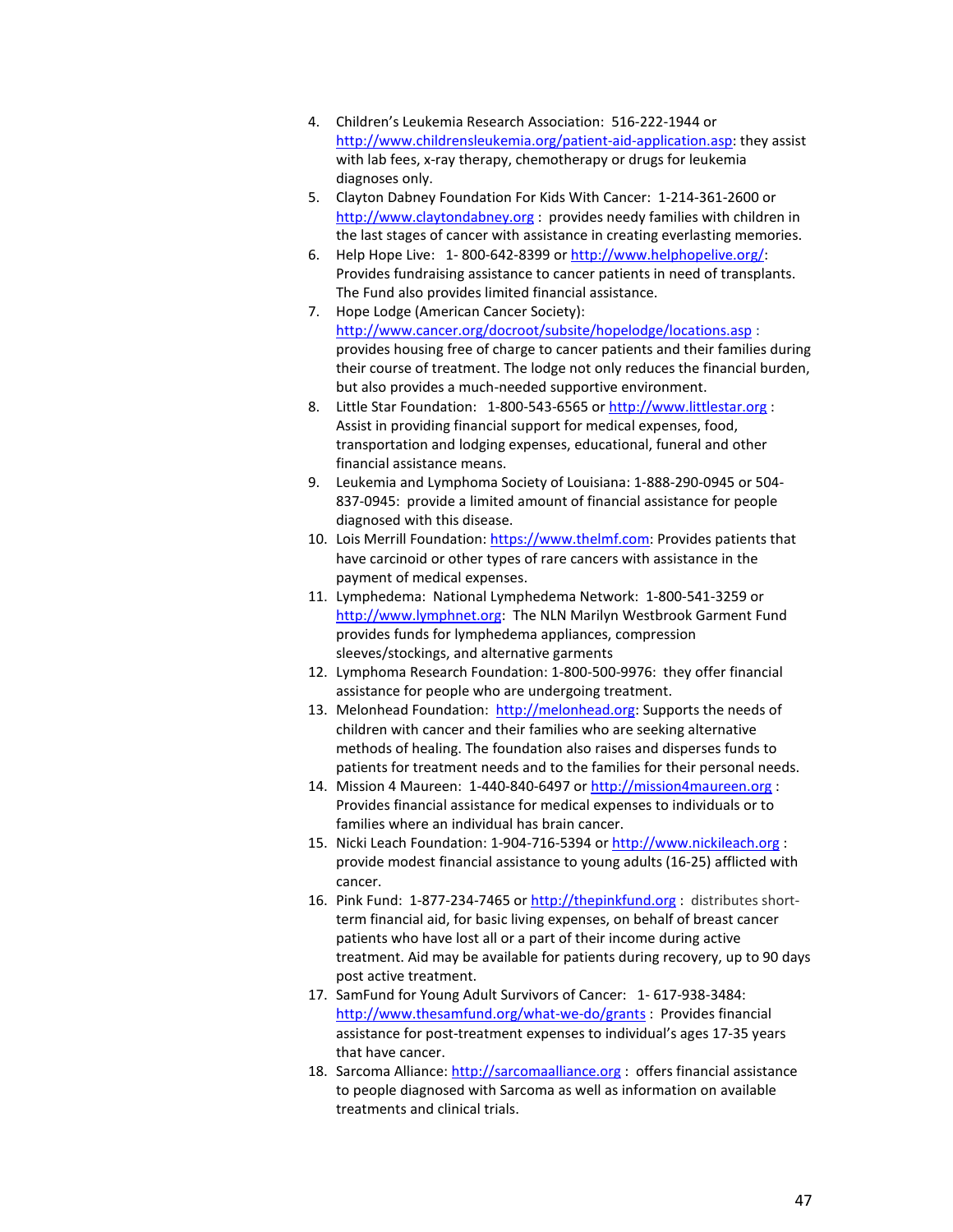19. Sister's Network: 1- 866-781-1808 or

<http://www.sistersnetworkinc.org/programs.html> An African American Breast Cancer Survivorship Organization: provides financial assistance for medical related lodging, co-pay, office visits and prosthesis. This program also provides free mammograms for women.

- 20. Tigerlily Foundation: 1- 888-580-6253 or <http://tigerlilyfoundation.org/programs> : support for young women ages 15 – 40 before, during and after breast cancer with nutritious meals and financial aid.
- 21. Wigs For Kids: 1- 440-333-4433 or [http://www.wigsforkids.org](http://www.wigsforkids.org/) : Provides hair replacement systems to children with hair loss due to medical treatments, health conditions, or burn accidents.
- 22. [www.cancercare.org](http://www.cancercare.org/) : provides limited financial assistance for medications and supplies.
- $\checkmark$  Copayment Assistance:
	- 1. American Kidney Fund: 1-800-638-8299 or [www.kidneyfund.org](http://www.kidneyfund.org/) : helps with health insurance premiums, and other [treatment-related expenses](http://www.kidneyfund.org/patient-grants/safety-net-grants/) that insurance will not cover.
	- 2. Assistance Fund: 1-855-845-3663 o[r http://theassistancefund.org/](http://theassistancefund.org/) : Assists with co-pays, deductibles and health insurance premiums for certain cancer diagnoses.
	- 3. Cancer Care Co-Payment Assistance Foundation: 1-866-552-6729 or [http://www.payingforseniorcare.com/longtermcare/resources/cancer\\_co](http://www.payingforseniorcare.com/longtermcare/resources/cancer_co-payment_assistance.html)payment assistance.html : this organization may assist with the copayment costs for medications or procedures associated with the patient's cancer diagnosis.
	- 4. Good Days: Chronic Disease Fund Assistance Program: 1-877-968-7233: they provide assistance to people diagnosed with a chronic or life altering disease (CD fund approved therapies only) with their medication copayments.
	- 5. Clostridium Difficile Associated Diarrhea (CDAD) Copay Assistance Program: 1- 855-845-3663 o[r http://www.assistfund.org](http://www.assistfund.org/) : Provides financial assistance for co-payments for patients who have been diagnosed with Clostridium Difficile Associated Diarrhea (CDAD).
	- 6. Health Well Foundation: 1-800-675-8416 or [http://www.healthwellfoundation.org](http://www.healthwellfoundation.org/) : This program helps pay for medical expenses including: medications, co-payments, insurance premiums or other out-of-pocket healthcare costs.
	- 7. Leukemia and Lymphoma Society: [www.lls.org/#/diseaseinformation/managingyourcancer/newlydiagnosed/f](http://www.lls.org/#/diseaseinformation/managingyourcancer/newlydiagnosed/finances/healthcarecoverage/financialaid/) [inances/healthcarecoverage/financialaid/](http://www.lls.org/#/diseaseinformation/managingyourcancer/newlydiagnosed/finances/healthcarecoverage/financialaid/) : They offer two programs to assist people with their medical expenses:
		- [The Patient Financial Aid Program](http://www.lls.org/diseaseinformation/getinformationsupport/financialmatters/patientfinancialaid/) provides a limited amount of financial assistance to help patients with significant financial needs that are under a doctor's care for a confirmed blood cancer diagnosis.
		- [The Co-Pay Assistance Program](http://www.lls.org/diseaseinformation/getinformationsupport/financialmatters/copayassistance/) offers financial assistance to eligible patients who find it difficult to afford their health plan copays for treatment or health insurance premiums. Funds are available for specific blood cancer diagnoses.
	- 8. National Organization for Rare Disorders:

<http://www.rarediseases.org/patients-and-families/patient-assistance> :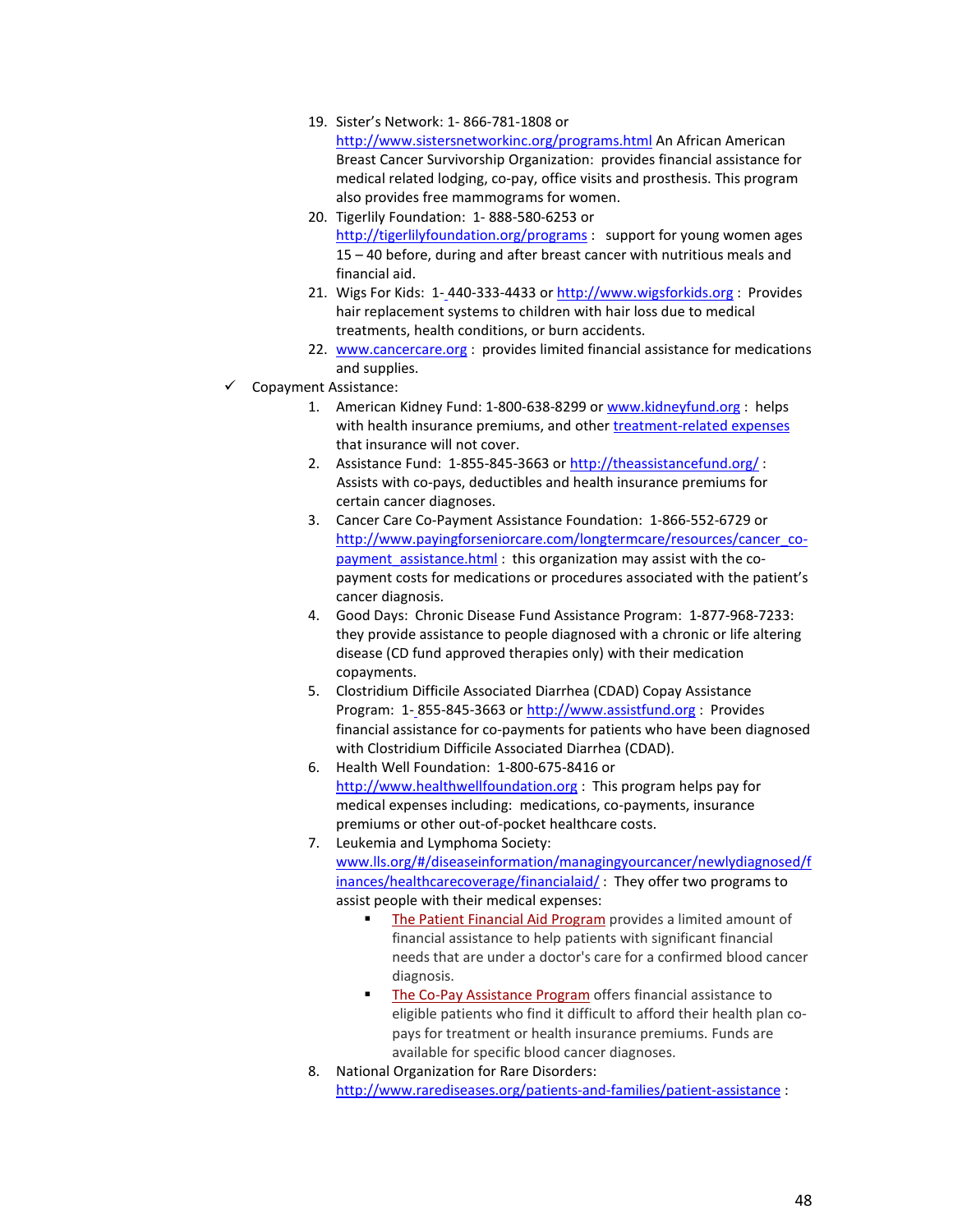They assist with medications needed for many different types of diseases…check the website for complete information.

- 9. Patient Advocate Foundation: 1-800-532-5274 or [www.patientadvocate.org](http://www.patientadvocate.org/) : Offers assistance to patients with specific issues they are facing with their insurer, employer and/or creditor regarding insurance, job retention and/or debt crisis matters relative to their diagnosis of life threatening or debilitating diseases. They have professional case managers and attorneys who specialize in mediation, negotiation, and education, advocate on behalf of patients.
	- Patient Advocate Foundation Co-Pay Relief: 1-866-512-3861 or [www.copays.org](http://www.copays.org/) : The Patient Advocate Foundation (PAF) Co-Pay Relief Program (CPR) currently assists insured patients who are financially and medically qualified and are being treated for breast, lung, lymphoma and cutaneous t-cell lymphoma, prostate, kidney, colon, pancreatic, head/neck cancers, malignant brain tumor, sarcoma, diabetes, multiple myeloma, myelodysplastic syndrome (and other pre-leukemia diseases), osteoporosis, pain, hepatitis C, rheumatoid arthritis, selected autoimmune disorders and CIA/CIN.
- 10. Patient Services Inc.: 1-800-366-7741 or

[https://www.patientservicesinc.org](https://www.patientservicesinc.org/) : this program has helped people who live with certain chronic illnesses or conditions locate suitable health insurance coverage and access ways to satisfy expensive co-payments. PSI provides assistance with the cost of health insurance premiums associated with COBRAs, State High Risk Pools, Open Enrollment Guaranteed Issue Policies, HIPAA Conversion Policies; and prescription co-payments associated with private insurance as well as with Medicare parts B and D.

- 11. The National Marrow Patient Assistance Program & Financial Assistance Fund: 1-888-999-6743: To qualify, you must have used the National Marrow Patient Assistance Program's donor registry to find your marrow transplant donor. In addition, the transplant must have been "unrelated," meaning that your donor is not a family member.
- $\checkmark$  First Connection: The Leukemia & Lymphoma Society: 1-888-290-0945: connects blood cancer survivors with newly diagnosed individuals to offer support and encouragement. Family support groups are also offered. Financial aid is also available.
- $\checkmark$  Hospice: assists with hospital beds, medicine and other medical needs of the patient who has been diagnosed with an illness that is not going to get better.
	- 1. Heart of Hospice: 1-337-828-2678
	- 2. H.L. Haydel Memorial Hospice: 655-1020
	- 3. Hospice of South LA: 868-3095
	- 4. Journey of the Shores Hospice: 223-1865
	- 5. Notre Dame Hospice: 360-0060 (Catholic, Non-Profit)
	- 6. St. Joseph Hospice of Bayou Region: 447-0095
	- 7. St. Catherine Hospice: 985-651-9733
- $\checkmark$  Locks of Love: 1-888-896-1588 o[r https://locksoflove.org:](https://locksoflove.org/) provides hairpieces to financially disadvantaged children under age 21 suffering from long-term medical hair loss from any diagnosis.
- $\checkmark$  National Cancer Institute: [https://www.cancer.gov](https://www.cancer.gov/) : information on different types of cancer, treatments, etc.
- $\checkmark$  Reach To Recovery: <http://www.cancer.org/treatment/supportprogramsservices/reach-to-recovery> : links breast cancer survivors with patients to provide one-on-one support and information.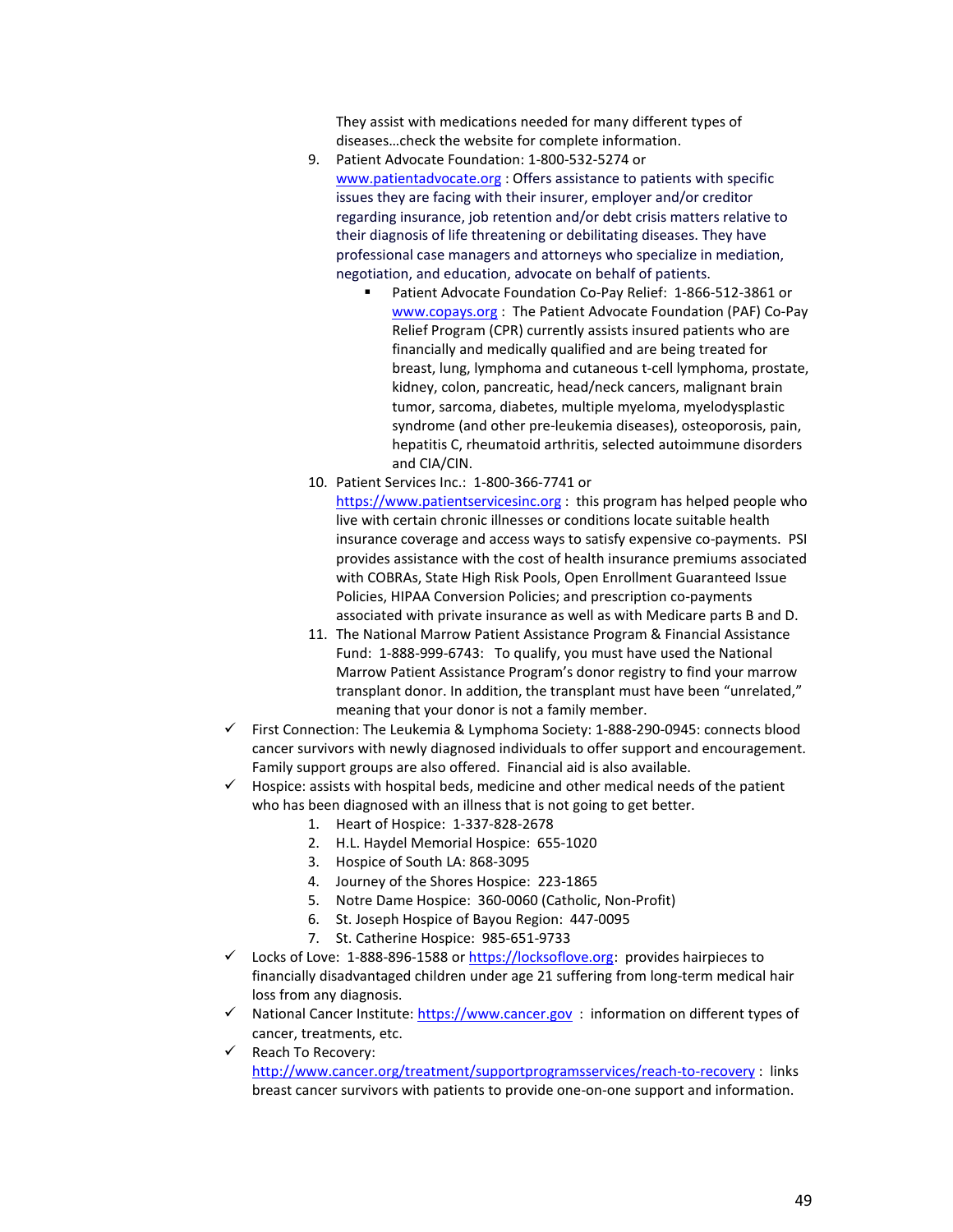- $\checkmark$  Well Spouse Association: 1-732-577-8899: Offers support to the partners of the chronically ill.
- Cerebral Palsy:
	- Chanda Plan Foundation: 1-800-766-4255 or  $\frac{http://www.thechandaplan foundation.org}{}$ : provides financial assistance for integrative therapies not covered by insurance for people with cerebral palsy.
	- $\checkmark$  United Cerebral Palsy Association: 1-800-872-5827 or [www.ucp.org](http://www.ucp.org/) : their mission is to provide the independence, productivity, and full citizenship of people with disabilities by providing them with educational materials, resources and referrals.
- Chronic Fatigue Syndrome (Me/CFS):
	- $\checkmark$  Bent But Not Broken: [http://bentbutnotbroken.org](http://bentbutnotbroken.org/) : Provides information for ME/CFS patients and their caregivers.
	- $\checkmark$  ME/CFS Initiative: 1-704-365-2343 or [https://solvecfs.org:](https://solvecfs.org/) provides information on the diagnosis, symptoms and treatments.
- Chronic Illness:
	- $\checkmark$  Chronic Pain: Chronic Pain Association: [www.theacpa.org](http://www.theacpa.org/) : Offers support and information for people suffering with chronic pain.
	- $\checkmark$  National Institutes of Health: 1-800-370-2943 or www.nih.gov: provides information and referrals regarding chronic illness
	- $\checkmark$  [www.superbetter.com](http://www.superbetter.com/) : SuperBetter is a free online game that helps you achieve your health goals — or recover from an illness or injury — by increasing your personal resilience. Resilience means staying curious, optimistic and motivated even in the face of the toughest challenges.
- Colostomy: ConvaTec Ostomy Access Program: 1-800-422-8811: can provide free colostomy supplies for individuals that meet the program guidelines and have no insurance.
- Craniofacial Abnormalities:
	- $\checkmark$  Children's Craniofacial Association: 1-800-535-3643: they assist with travel costs associated with surgeries needed for children with craniofacial abnormalities.
	- $\checkmark$  My Face: 1-212-263-6656 o[r http://myface.org:](http://myface.org/) Provides financial assistance to families with children with facial deformities.
	- $\checkmark$  National Craniofacial Association: 1-800-332-2373 o[r http://www.faces-cranio.org](http://www.faces-cranio.org/) : Provides financial assistance for travel expenses for treatment for craniofacial conditions.
	- √ World Craniofacial Foundation: 1-800-533-3315 or [http://www.worldcf.org](http://www.worldcf.org/) : Provides financial assistance to families with a child who has head and face deformities.
- Crohn's Disease:
	- $\checkmark$  Assistance Fund: 1-855-845-3663 o[r http://theassistancefund.org/](http://theassistancefund.org/): provides copayment assistance for people with private insurance.
	- Crohn's & Colitis Foundation of America (CCFA): 1-888-694-8872 or [http://www.ccfa.org](http://www.ccfa.org/) :helps to explain what the condition is and treatments that are available.
- Cystic Fibrosis:
	- $\checkmark$  Assistance Fund: 1-855-845-3663 o[r http://theassistancefund.org](http://theassistancefund.org/): provides copayment assistance for people with private insurance.
	- $\checkmark$  Boomer Esiason Foundation: 1-646-292-7930 or [http://esiason.org](http://esiason.org/) : Provides financial assistance for non-medical expenses to individuals who have cystic fibrosis.
	- Cystic Dreams Fund: 1-978-290-0635 or [http://www.cysticdreamsfund.com](http://www.cysticdreamsfund.com/) : Provides financial assistance to individuals who have a cystic fibrosis.
	- $\checkmark$  Cystic Fibrosis Foundation: 1-800-344-4823: provides assistance with medications, equipment, and medical care.
- Depression:
	- $\checkmark$  Mental Health Centers: offer free counseling for individuals with severe depression: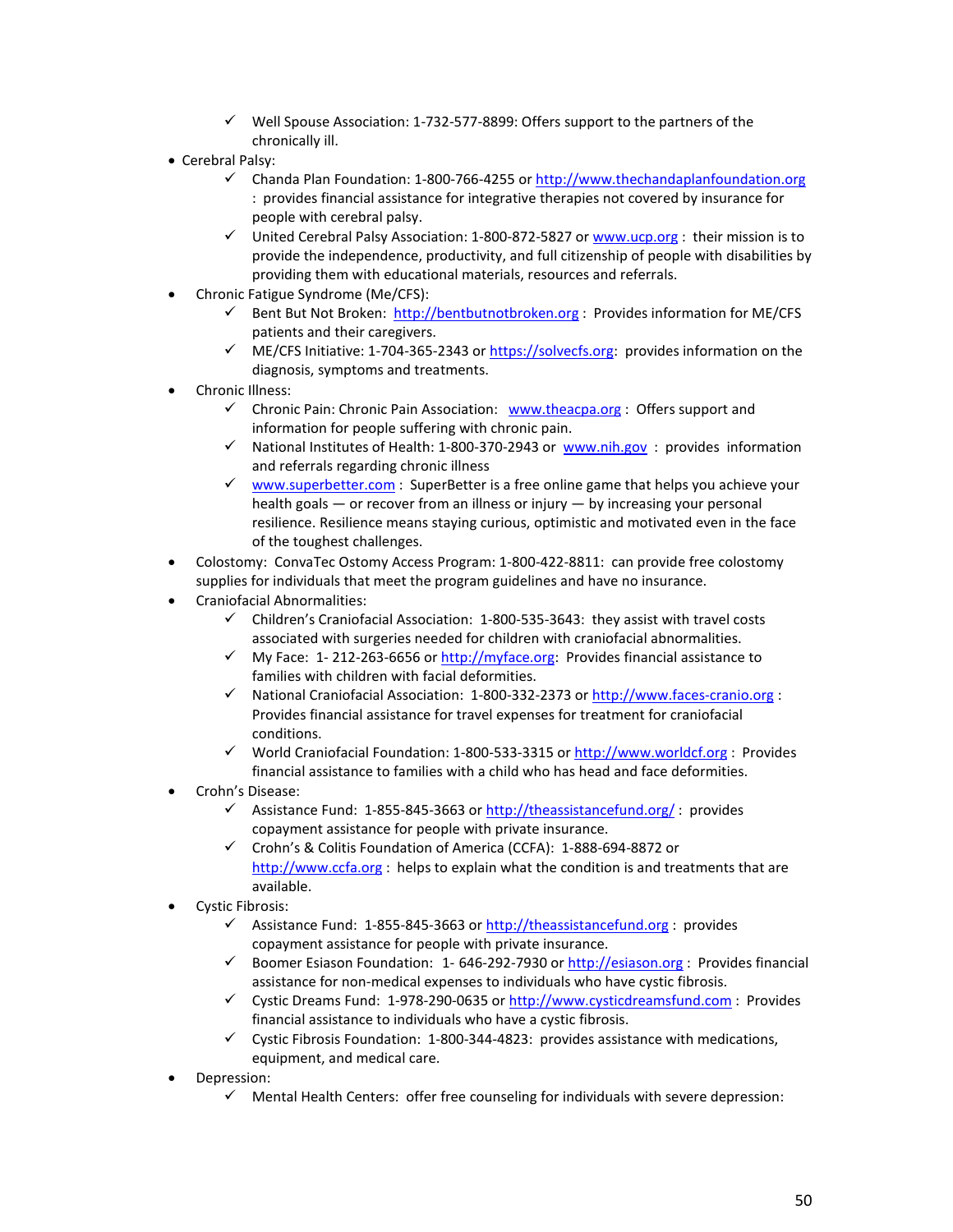- 1. Jeff Care Community Health Center: 504-349-8708 (afterhours crisis care: 504-832-5123)
- 2. South Central LA Human Services Authority (Lafourche Center): 537-6823
- 3. South Central LA Human Services Authority (St. Mary Clinic): 985-380-2460
- 4. South Central LA Human Services Authority (Terrebonne Behavioral Health): 857-3615
- Promoting Mental Health at Home: How to Design the Perfect Meditation Room at [Home](http://www.homeadvisor.com/r/meditation-room)
- $\checkmark$  [www.superbetter.com](http://www.superbetter.com/) : Super Better is a free online game that helps you achieve your health goals — or recover from an illness or injury — by increasing your personal resilience. Resilience means staying curious, optimistic and motivated even in the face of the toughest challenges.
- Developmental Disabilities:
	- $\checkmark$  Office of Citizens With Developmental Disabilities (OCDD) with South Central Louisiana Human Services Authority: 876-8805: They assist adults that had developmental disabilities that began before the age of 19 with living assistance, etc.
		- 1. **Note:** Be specific with your requests for help when you call them. There are waiting lists for all of the services (some short, some longer), but if you tell them all of the things you are needing for your child, it might help you to get some services quicker than others (in other words, there is not just one list a name can be placed on to get assistance.)
- Diabetes:
	- $\checkmark$  Advanced Diabetes Supply: 1-866-422-4866: covers all Medicare Part B diabetic supplies and will ship them to your door free of charge to you.
	- $\checkmark$  American Diabetes Association: [www.diabetes.org](http://www.diabetes.org/) : has information of all types to assist people with living with their diabetes diagnosis.
	- $\checkmark$  CR3 Diabetes Association[: https://www.cr3diabetes.org:](https://www.cr3diabetes.org/) provides medical devices and supplies to those unable to afford the cost.
	- Juvenile Diabetes Research Foundation: [https://www.jdrf.org:](https://www.jdrf.org/) provides information on diabetes, treatment and clinical trials.
	- Edgepark Medical Solutions: [https://www.edgepark.com/patient-transition:](https://www.edgepark.com/patient-transition) offers free home delivery of diabetes and ostomy supplies.
	- $\checkmark$  [https://www.freedommedicalservices.com:](https://www.freedommedicalservices.com/) offer free home delivery of diabetes supplies.
	- $\checkmark$  The Medical Team: 872-6666: they have assist people in learning about the disease and have dieticians available to help people learn how to eat properly for this disease.
	- $\checkmark$  [www.glycemicindex.com](http://www.glycemicindex.com/): helps a person to determine if the foods they eat are more harmful to their health than good…glycemic index of foods you eat is included.
- Diapers/urinary assistance:
	- $\checkmark$  Cloth diapers for adults: [www.adultclothdiaper.com](http://www.adultclothdiaper.com/)
	- $\checkmark$  Cloth pull up diapers for adults: [www.llmedico.com](http://www.llmedico.com/)
	- $\checkmark$  Cloth diapers with snaps for babies: [www.motherease.com](http://www.motherease.com/)
	- $\checkmark$  [www.fishershops.com](http://www.fishershops.com/) : offers washable padded panties the perfect solution to light, moderate, or heavy incontinence issues.
	- $\checkmark$  <https://www.freedommedicalservices.com/catheters-and-urological-supplies> : they will ship to your home free if you have Medicare or private insurance that pays for these supplies.
- Disabled Children and Adults:
	- $\checkmark$  Bayouland Families Helping Families: 447-4461: offers the resources needed for families with special need children or adults; also has parent to parent support groups for parents with disabled children.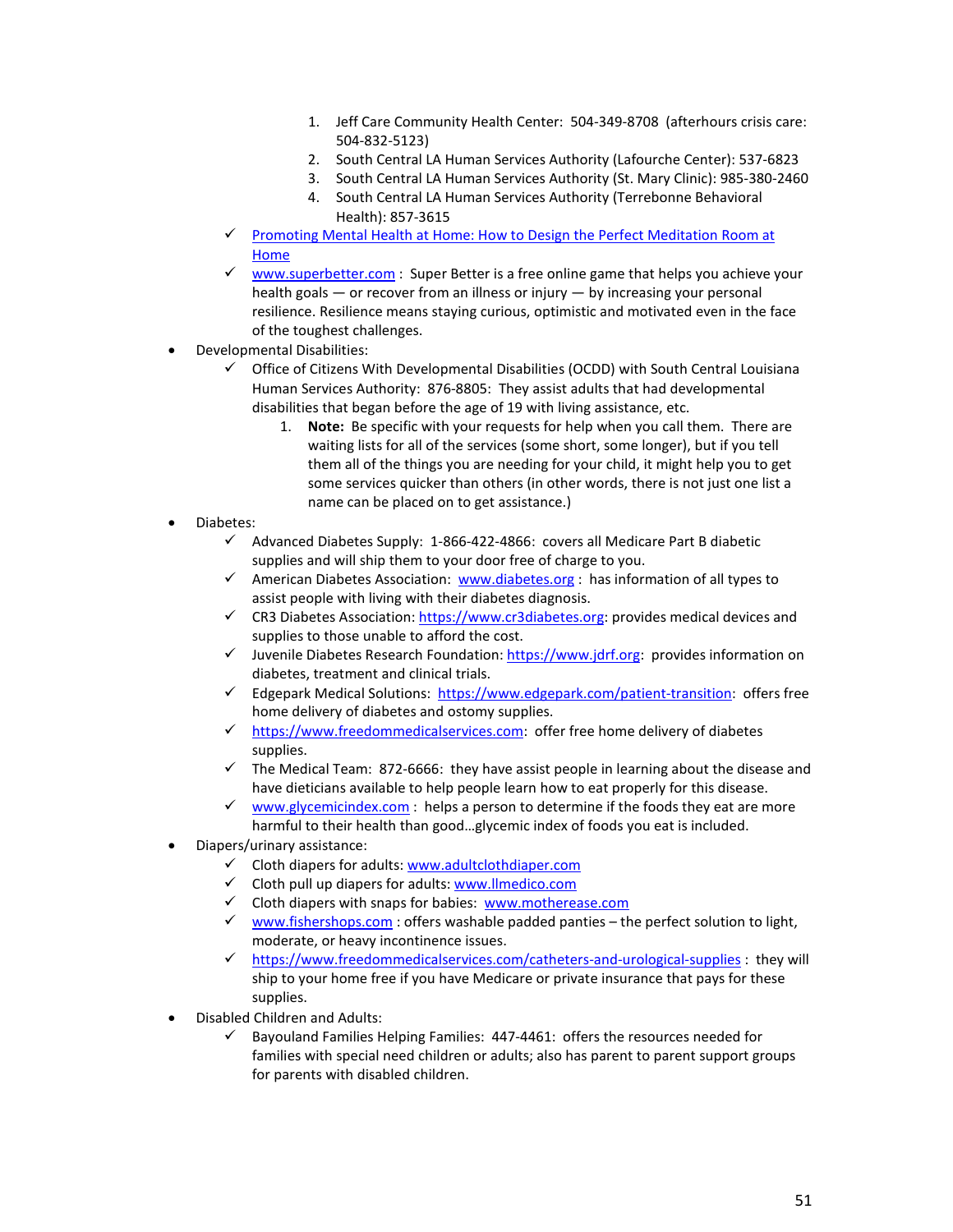- $\checkmark$  AT&T Lifeline Program: 1-800-377-9450: If the person is eligible for food stamps/SNAP, LIHEAP, Medicaid, federal public housing or SSI, they can get discounts on their local phone service connections (new service or transferring to a new address) and monthly phone charges.
- $\checkmark$  Camps and Vacation Opportunities for the disabled:
	- 1. Department of Transportation Hotline: 1-800-778-4838 or 1-800-455-9880 (TYY): Assists disabled travelers with general information about their rights on airlines, etc.
	- 2. Epilepsy Foundation of Louisiana: 1-800-960-0587 or [https://www.epilepsy.com/louisiana:](https://www.epilepsy.com/louisiana) Summer camp is held annually at Medcamps of Louisiana. This is a great opportunity for children with epilepsy to have a safe, fun camp experience. Camp is open to all kids with epilepsy ages 7-16.
	- 3. First Descents: [https://firstdescents.org:](https://firstdescents.org/) offers young adult cancer fighters and survivors a free outdoor adventure experience designed to empower them to climb, paddle and surf beyond their diagnosis, defy their cancer, reclaim their lives and connect with others doing the same.
	- 4. Frontier Travel Camp, Inc.: 1-866-750-2267 or [www.frontiertravelcamp.com:](http://www.frontiertravelcamp.com/) a camp experience for young adults ages 15-35 years old that have special needs.
	- 5. Summit Camp and Travel Programs: [www.summitcamp.com:](http://www.summitcamp.com/) for youth ages 7-17 years old with Attention Deficit Disorders and/or Learning Disabilities.
	- 6. For listing of camps for special needs children and adults: <https://www.veryspecialcamps.com/>
- $\checkmark$  Canine Companions For Independence: [https://www.cci.org/?iq\\_id=-VQ6-](https://www.cci.org/?iq_id=-VQ6-432763430156-VQ16-c&gclid=EAIaIQobChMIubm1wMWc8AIVscmUCR1txA34EAAYASAAEgJm1_D_BwE) [432763430156-VQ16-](https://www.cci.org/?iq_id=-VQ6-432763430156-VQ16-c&gclid=EAIaIQobChMIubm1wMWc8AIVscmUCR1txA34EAAYASAAEgJm1_D_BwE)

[c&gclid=EAIaIQobChMIubm1wMWc8AIVscmUCR1txA34EAAYASAAEgJm1\\_D\\_BwE](https://www.cci.org/?iq_id=-VQ6-432763430156-VQ16-c&gclid=EAIaIQobChMIubm1wMWc8AIVscmUCR1txA34EAAYASAAEgJm1_D_BwE) Canine Companions for Independence is a non-profit organization that enhances the lives of people with disabilities by providing them with highly-trained assistance dogs and ongoing support to ensure quality partnerships.

- $\checkmark$  My Gym Challenged America: 1-818-907-6966 x117 or [https://www.challengedamerica.com:](https://www.challengedamerica.com/) Provides financial assistance for assistive technology devices and/or services to children who have physical/cognitive disabilities.
- $\checkmark$  Health Services: 447-0896: is a program for children in Louisiana with special health care needs. A child with special needs is:
	- 1. a child with a health problem that affects how the child grows, moves, and acts, **AND**
	- 2. a child who needs more health services than most other children.
- $\checkmark$  Citizens with Developmental Disabilities: 876-8805: Provides a wide range of resources for people who became developmentally challenged before the age of 18.
- $\checkmark$  Clothing For III or Disabled People:
	- 1. Buck & Buck Designs: 1-800-458-0600: Clothing for disabled or elderly people that is made especially for their disabilities or [www.buckandbuck.com](http://www.buckandbuck.com/)
	- 2. [www.wardrobewagon.com](http://www.wardrobewagon.com/)
	- 3. [www.clothingsolutions.com](http://www.clothingsolutions.com/)
	- 4. [www.zcoil.com:](http://www.zcoil.com/) shoes only: these shoes aren't ordinary shoes as they have springs that can help knee and back suffers with their pain.
- $\checkmark$  Early Steps Intervention Program for children ages birth to age three: 447-6550: Any worrisome physical or behavioral conditions viewed by the parent can be evaluated by this agency and assistance given to help correct this condition. Once the call is placed, a worker will come to your home to do the evaluation of your child.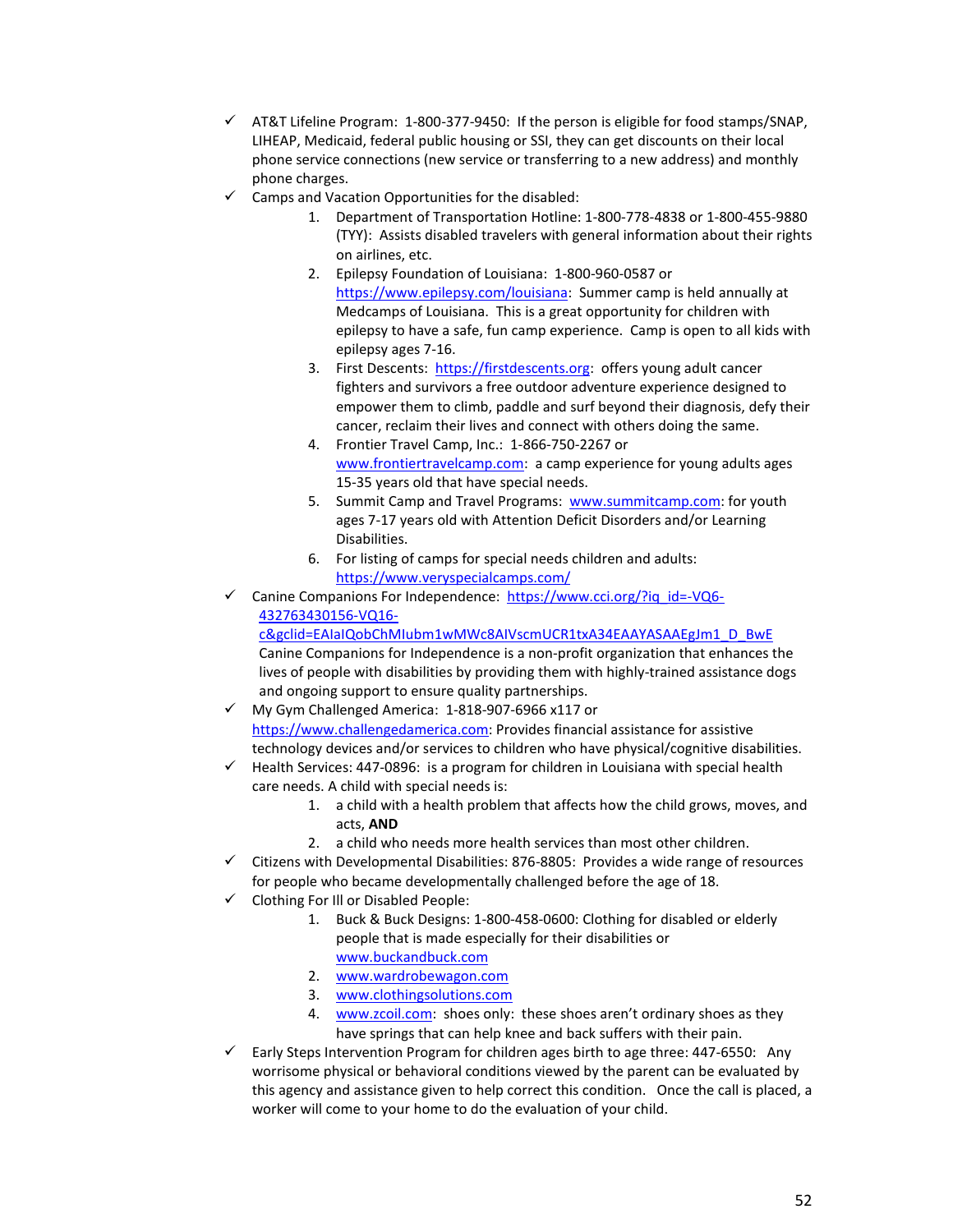- Easter Seals: 449-1021 or  $\frac{http://louisiana.easterseals.com}{http://louisiana.easterseals.com}$ : Easterseals' Support Coordinators not only help people with disabilities locate services and assistance, but will play an active role in the coordination of services to ensure that each individual's needs are being met.
- $\checkmark$  Gulf Coast Social Services: 851-4488: provides comprehensive human service programs to people who are physically or mentally challenged.
- $\checkmark$  Invisible Disabilities Advocate (AAPD): [www.myida.org:](http://www.myida.org/) this site is designed to help friends and family develop a better understanding of disabling illness or injury. Helps to answer the exclamation most heard by chronic pain sufferers: "But you look fine to me!"
- $\checkmark$  Is a lack of muscle control preventing you from being able to communicate effectively? If so, there are speech generating devices that can help! By using eye movement, a person can form words and sentences to communicate their needs to others: [http://www.tobii.com.](http://www.tobii.com/)
- $\checkmark$  LATAN: 1-800-270-6185: they provide loans for people who are disabled and need help in purchasing assisted living devices
- Louisiana Aging & Disability Information Station: 868-8411 ext. 258 or [www.LouisianaAnswers.com:](http://www.louisianaanswers.com/) A one stop source of information for people with disabilities or age related needs that helps to locate assistance programs for any type of requests the person may have.
- $\checkmark$  Louisiana Rehabilitation Services: Assists the disabled with whatever is needed for them to obtain employment (could include hearing aids, wheelchairs, tuition, books, etc.):
	- 1. Lafourche/Terrebonne: 857-3652
	- 2. St. Mary: 337-262-5353
- $\checkmark$  Miracle Ear Children's Foundation: 1-800-234-5422: Provides hearing aids to children whose families do not qualify for public assistance and do not have private health insurance.
- $\checkmark$  Options For Independence: 868-2620: [www.optionsforindependence.com](http://www.optionsforindependence.com/) : assistance for individuals with disabilities that need counseling or affordable housing.
- $\checkmark$  START Corporation: 879-3966: provides affordable housing for disabled adults. They also have a day time "clubhouse" for persons with mental or physical disabilities to participate in social and educational activities.
- $\checkmark$  The Center: 632-5671: Adults that are 21 years or over that live in the South Lafourche area and need support or an all day program in which to interact with the community and friends.
- $\checkmark$  The Guided Tour, Inc: [www.guidedtour.com:](http://www.guidedtour.com/) they provide vacation experiences for persons with developmental and physical challenges.
- $\checkmark$  [www.fathers.com:](http://www.fathers.com/) provides practical, research-based training and resources that equip men in virtually every fathering situation to be the involved fathers their children need
- $\checkmark$  [www.ncpad.org](http://www.ncpad.org/) or 1-800-900-8086: among other things, this website provides exercise guidelines for people with various types of disabilities.
- Down Syndrome:
	- $\checkmark$  UpsideDowns: [http://upside-downs.org:](http://upside-downs.org/) Upside Downs, Inc. is a nonprofit organization committed to helping the Down syndrome community through new parent support, recreational activities, raising awareness and advocating for a brighter future. We are a local affiliate of the [National Down Syndrome Society](http://www.ndss.org/) and the [National Down Syndrome](http://www.ndsccenter.org/)  [Congress.](http://www.ndsccenter.org/) Our goal is to promote the "Upside" and positive aspects of Down syndrome and further our belief that Anything is possible with Down syndrome.
- Drug Abuse/Addictions:
	- $\checkmark$  A Place of Restoration: 985-772-1168: 9 month in-house faith based treatment center for men.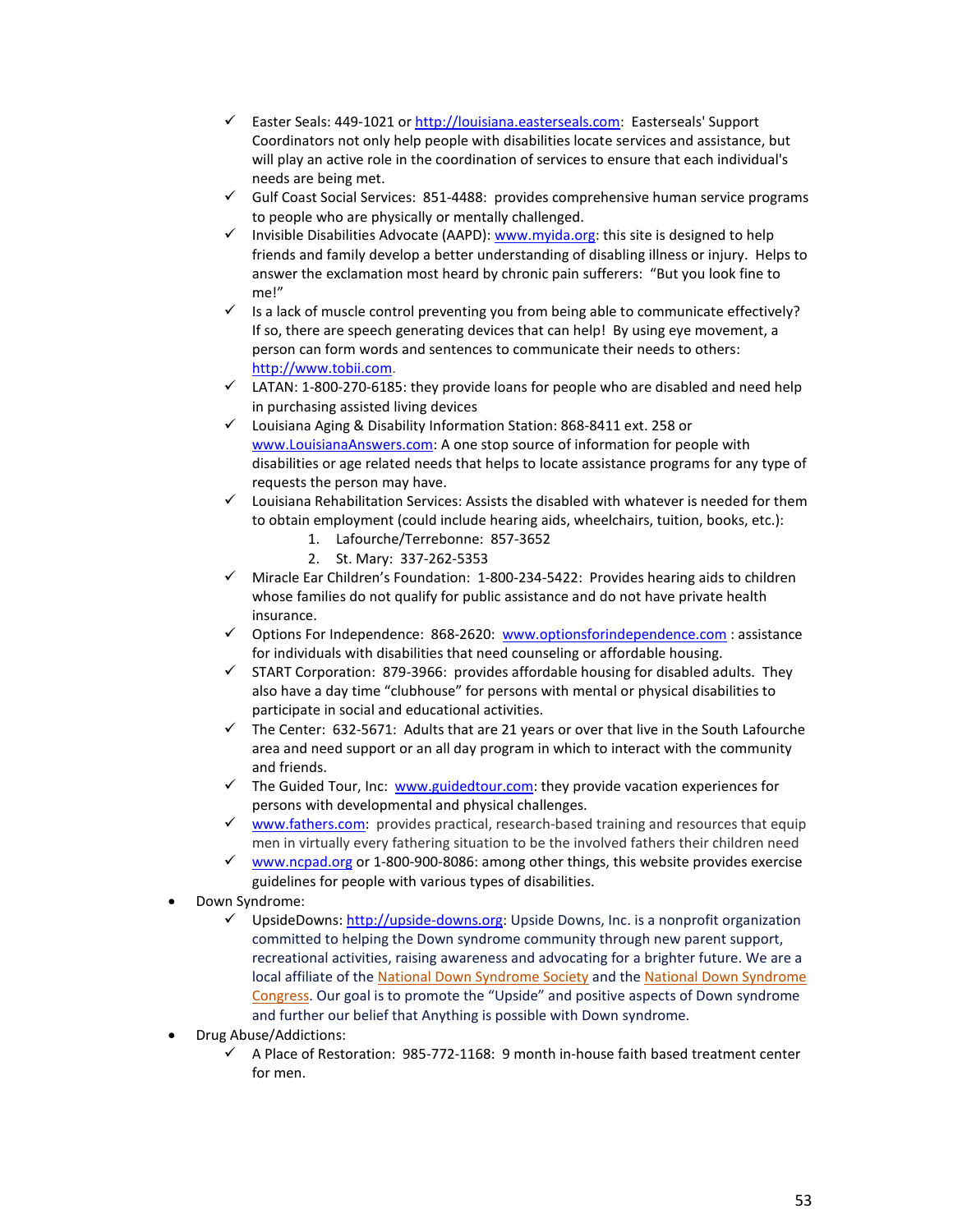- $\checkmark$  Women's Restoration: 985-209-9513: 12 month in-house faith based treatment center for women.
- $\checkmark$  Acadiana Cares: 337-233-2437: Offers support services for people with substance abuse issues.
- Alanon Information Services: 1-888-684-6444 or [www.al-anon.alateen.org](http://www.al-anon.alateen.org/)
- $\checkmark$  Assisi Bridge House: 872-5529: Offers a substance abuse recovery halfway house and supervised independent living program for adult males.
- Bayou Council on Alcoholism and Drug Abuse: 446-0643
- $\checkmark$  Capstone Treatment Center: 1-501-729-4479: located in Arkansas, they offer a Christcentered residential treatment program for adolescent males ages 14-26.
- $\checkmark$  Claire House: 395-2424: Residential treatment center for women who are chemically dependent and have children who are age birth to 10.
- Connections For Life:  $1-225-379-3640$  or [http://www.connectionsforlife.net/about](http://www.connectionsforlife.net/about-connections-for-life-baton-rouge)[connections-for-life-baton-rouge](http://www.connectionsforlife.net/about-connections-for-life-baton-rouge) : provides a twelve-step re-entry and transitional housing program for women coming from prison that have had problems with substance abuse.
- $\checkmark$  Fairview Treatment Center: 985-395-6750: In patient substance abuse treatment facility for persons over the age of 18.
- $\checkmark$  Gateway Foundation: 504-368-9935: Residential substance abuse treatment.
- $\checkmark$  Lake Wellness Center: 1-888-488-5253: offers outpatient addiction services.
- $\checkmark$  Mothers Against Drunk Driving: 225-926-0807 or [www.madd.org:](http://www.madd.org/) Provide crisis intervention, group therapy, information help line and legal information.
- $\checkmark$  Options For Independence: 868-2620: offers adolescent behavioral health services.
- $\checkmark$  River Oaks Hospital: 504-734-1740: Treatment is provided to persons of all ages suffering with an addiction. Services include inpatient, partial hospitalization and intensive outpatient intervention.
- $\checkmark$  South Central LA Human Services Authority (St. Mary Clinic): 985-380-2455
- $\checkmark$  Substance Abuse Information Line: 1-800-662-4357
- $\checkmark$  South Central LA Human Services Authority (Terrebonne Behavioral Health): 857-3615
- $\checkmark$  START Corporation: 985-333-2020: offers treatment of addictions to adolescents and adults.
- [https://drugfree.org/article/what-are-the-treatment-options:](https://drugfree.org/article/what-are-the-treatment-options) provides descriptions for the different types of treatment that are available.
- $\checkmark$  [https://www.rehabspot.com/treatment/clinical/types-of-therapy:](https://www.rehabspot.com/treatment/clinical/types-of-therapy) describes some of the different types of therapy that can be used to heal addiction.
- $\checkmark$  [https://findtreatment.gov/:](https://findtreatment.gov/) provides assistance in finding treatment options for substance abuse near you.
- [https://www.lifeworks.com/blog/12-step-programs-for-alcohol-and-drug-addiction:](https://www.lifeworks.com/blog/12-step-programs-for-alcohol-and-drug-addiction) explains what the 12 Step Program is.
- $\checkmark$  <https://drugabuse.com/treatment/medication-assisted-treatment> : explains the types of medication used when treating substance abuse.
- [https://www.hhs.gov/programs/topic-sites/mental-health-parity/mental-health-and](https://www.hhs.gov/programs/topic-sites/mental-health-parity/mental-health-and-addiction-insurance-help/index.html)[addiction-insurance-help/index.html:](https://www.hhs.gov/programs/topic-sites/mental-health-parity/mental-health-and-addiction-insurance-help/index.html) discover what help is available if your health insurance plan has denied your substance abuse claim.
- $\checkmark$  [https://www.sbtandd.com/why-exercise-helps-promote-recovery:](https://www.sbtandd.com/why-exercise-helps-promote-recovery) explains how exercise is an important during the treatment of substance abuse.
- $\checkmark$  [https://www.gaia.com/article/addiction-recovery-through-yoga:](https://www.gaia.com/article/addiction-recovery-through-yoga) discusses how yoga exercise has proven to be an effective part of treating addiction.
- <https://www.valiantliving.com/5-ways-to-get-better-sleep-in-addiction-recovery>
- Dyslexia:
	- $\checkmark$  Cusps and Capabilities LLC: 872-9838: provides center based Applied Behavior Analysis to children with ASD and/or learning disabilities.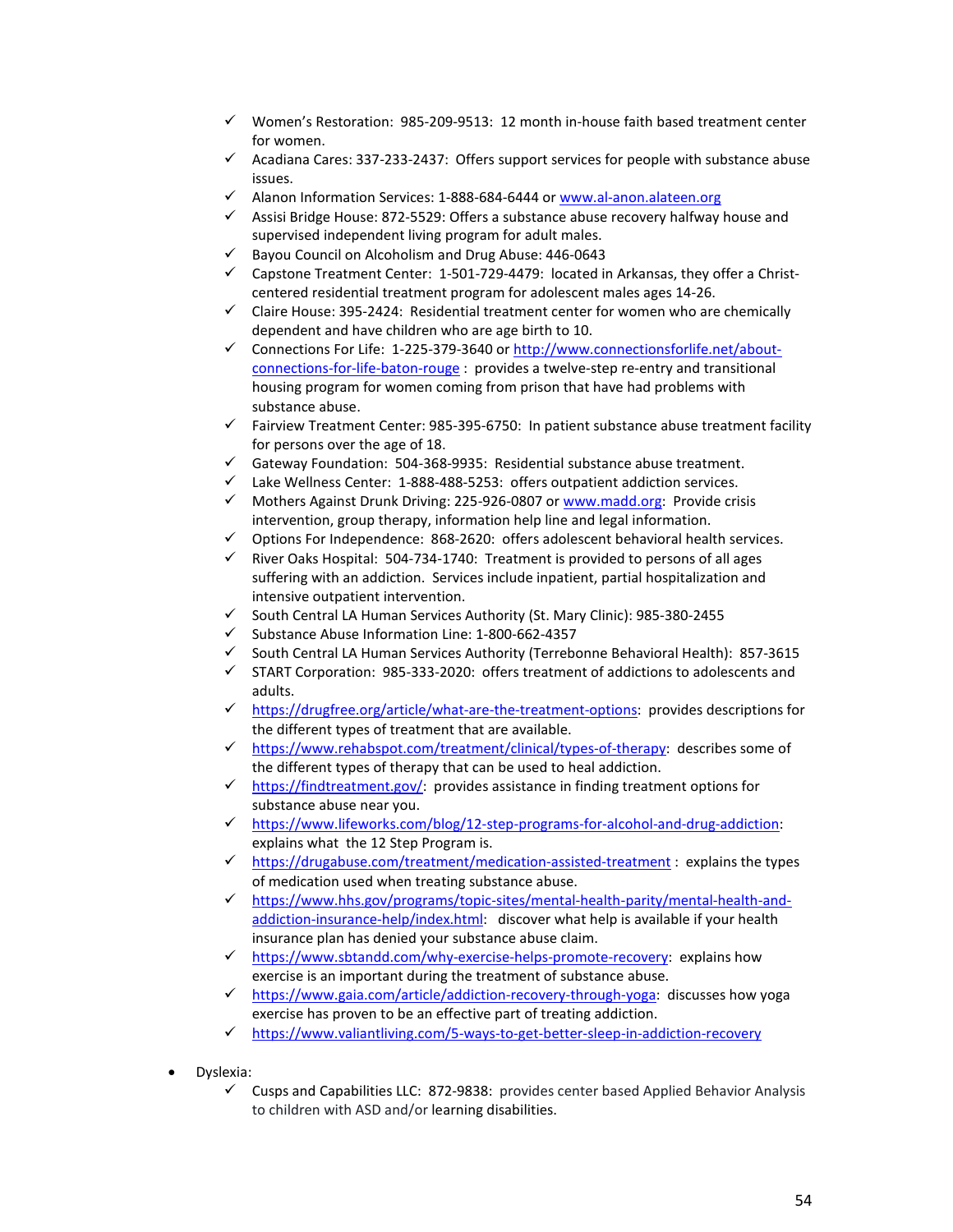- √ International Dyslexia Association: 1-800-222-3123: [www.interdys.org](http://www.interdys.org/) : Provides information and resources to parents, educators, students and the community in a way that creates a clear and positive understanding of dyslexia and related language learning disabilities.
- Nicholls State University Center for Dyslexia: 448-4214
- $\checkmark$  The Learning Center of Houma: 985-772-4756: Their mission is to educate the community on the characteristics of dyslexia and to provide tutoring that will enable students to overcome their academic struggles.
- Eating Disorders:
	- National Association of Anorexia Nervosa and Related Disorders: [www.anad.org:](http://www.anad.org/) dedicated to preventing eating disorders, information can be found to locate therapists, support groups and treatment programs.
	- √ National Eating Disorders Association: [www.nationaleatingdisorders.org](http://www.nationaleatingdisorders.org/) or 1-800-931-2237: provides education, resources and support for those affected by eating disorders.
- Edema:
	- [http://www.easyrest.com](http://www.easyrest.com/) : these adjustable beds helps to ease the swelling of the lower legs by keeping your legs and feet elevated while you sleep.
- Epilepsy:
	- $\checkmark$  Epilepsy Foundation of Louisiana: 1-800-960-0587 o[r www.epilepsylouisiana.org](http://www.epilepsylouisiana.org/) : they assist with enrolling patients in pharmaceutical programs so that the medications may be obtained free of charge to the patient. They also provide summer camp experiences for children ages 7-16.
	- $\checkmark$  Epilepsy Foundation of America: 1-800-332-1000 or [www.epilepsyfoundation.org](http://www.epilepsyfoundation.org/) : provides information about epilepsy, how to live with this disorder, summer camp information for children with epilepsy and much more.
- Eye Diseases and Eyeglasses:
	- $\checkmark$  Assist Fund: 877-245-4412 or [http://theassistancefund.org](http://theassistancefund.org/) : they provide co-pay assistance for people with private insurance that have wet eye age related macular degeneration.
	- √ 39 Dollar Glasses: <https://www.39dollarglasses.com/> or 1-800-672-6304: Purchase frames and prescription lenses or contacts for only \$39! Doctor's visits are not included.
	- $\checkmark$  American Foundation For the Blind: [www.afb.org](http://www.afb.org/) or 1-212-502-7600: provides information on the various diseases that can cause blindness in adults as well as children.
	- $\checkmark$  Eye Care America: 1-877-887-6327 o[r https://www.aao.org/eyecare-america](https://www.aao.org/eyecare-america) This program ensures that every senior has access to medical eye care and provides FREE annual, dilated eye exams. To qualify, you must be age 65 and older, US citizen or legal resident, have not seen an ophthalmologist in three or more years, and do not belong to an HMO or the VA
	- $\checkmark$  Lions Clubs: [www.lionsclubs.org](http://www.lionsclubs.org/) : On the second Tuesday of every month between 9am to Noon at the Evergreen Community Center, the Lions's Club Eye Doctors are available to see people who are in need of getting eye care and eyeglasses. People in need must contact a local Lions Club member to obtain an application before going to the Evergreen Community Center. Morgan City residents should contact their Chamber of Commerce for assistance.
		- 1. Evergreen Lions Club: 223-1593 or 876-3773
	- $\checkmark$  New Eyes For The Needy: [www.neweyesfortheneedy.org](http://www.neweyesfortheneedy.org/) : Must meet poverty guidelines of the program. Provides vouchers for the purchase of new prescription eyeglasses.
	- $\checkmark$  Sight for Students: 1-888-290-4964: provides eye exams and glasses to children ages 18 or younger whose parents meet the poverty guidelines stated and have no insurance.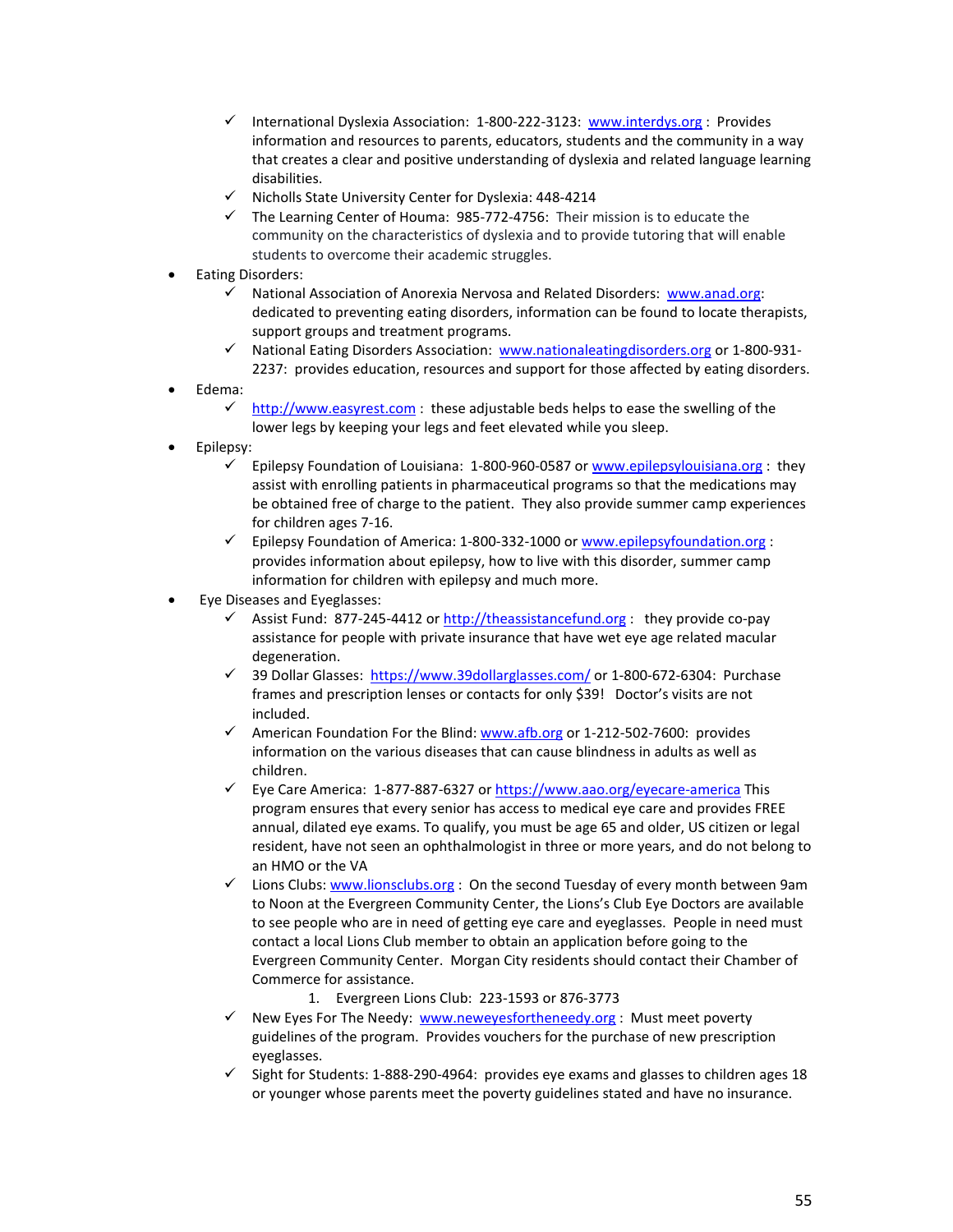- $\checkmark$  The United Healthcare Children's Foundation: 1-800-698-4223: offers support to meet the needs of children nationwide with assistance grants for medical services not fully covered by health insurance. Some examples of assistance that can be provided include speech therapy, physical therapy and psychotherapy sessions; medical equipment such as wheelchairs, braces, hearing aids and eyeglasses; orthodontia and dental treatments.
- Food Sensitivities: Holistic Health Medical Center: 223-3811 or [https://www.alcat.com:](https://www.alcat.com/) they provide blood testing that helps to determine which foods can cause your body to react in a negative way. The Alcat Test is a lab based immune stimulation test in which a patient's WBC's are challenged with various substances including foods, additives, colorings, chemicals, medicinal herbs, functional foods, molds and pharmaceutical compounds. The patient's unique set of responses help to identify substances that may trigger potentially harmful immune system reactions.
- Headaches: National Headache Foundation: 1-312-274-2650 or [www.headaches.org:](http://www.headaches.org/) provides resources and information.
- Hansen's Disease: National Hansen's Disease Program: 1-800-642-2477: provides medication free of charge to people with this disease.
- Health Information:
	- $\checkmark$  Health medical score: 1-866-692-6901 or: [https://www.mib.com/request\\_your\\_record.html:](https://www.mib.com/request_your_record.html) they can provide you with a report that details the risk you might be to an insurance company based on the medical conditions you have.
	- $\checkmark$  National Health Information Center: [http://www.health.gov/nhic:](http://www.health.gov/nhic) NHIC helps connect health professionals and consumers to the organizations that can best answer their questions by providing up-to-date contact information for the most reliable resources.
	- [www.webmd.com](http://www.webmd.com/) : a wide variety of information on various health issues can be obtained to help a person better understand their condition.
- Health Units: provide vaccinations, various other health services.
	- Lafourche Parish:
		- 1. Thibodaux: 447-0921
		- 2. Galliano: 632-5567
	- $\checkmark$  St. Mary Parish: 985-380-2441
	- $\checkmark$  Terrebonne Parish: 857-3601
- Hearing:
	- √ American Speech Language Hearing Association: 1-800-638-8255 or [www.asha.org](http://www.asha.org/) : provides information about speech and language disorders, treatments, and provider listings.
	- $\checkmark$  Baton Rouge Speech and Hearing Foundation: 225-343-4232: Offer diagnostic and therapeutic co-ed services for children and adults with speech and/or hearing difficulties. Includes daily classes for preschool autistic, language delayed, and learning disabled or hearing-impaired child. Sliding scale, private insurance, or Medicaid accepted.
	- $\checkmark$  Dogs For The Deaf: [https://www.dogsforbetterlives.org:](https://www.dogsforbetterlives.org/) Non-profit organization that provides professionally trained "hearing dogs" to hearing impaired individuals for free.
	- $\checkmark$  Hands and Voices: 1-337-515-5774 or [www.handsandvoices.org](http://www.handsandvoices.org/) : A parent-driven, nonprofit organization providing families with the resources, networks, and information they need to improve communication access and educational outcomes for their hearing impaired children.
	- $\checkmark$  Hearing Aids: offer low cost hearing aids:
		- 1. Audibel Hearing Health Center: 872-4664: They can assist patients in applying for low cost hearing aids direct from the hearing aid manufacturer (income limits apply).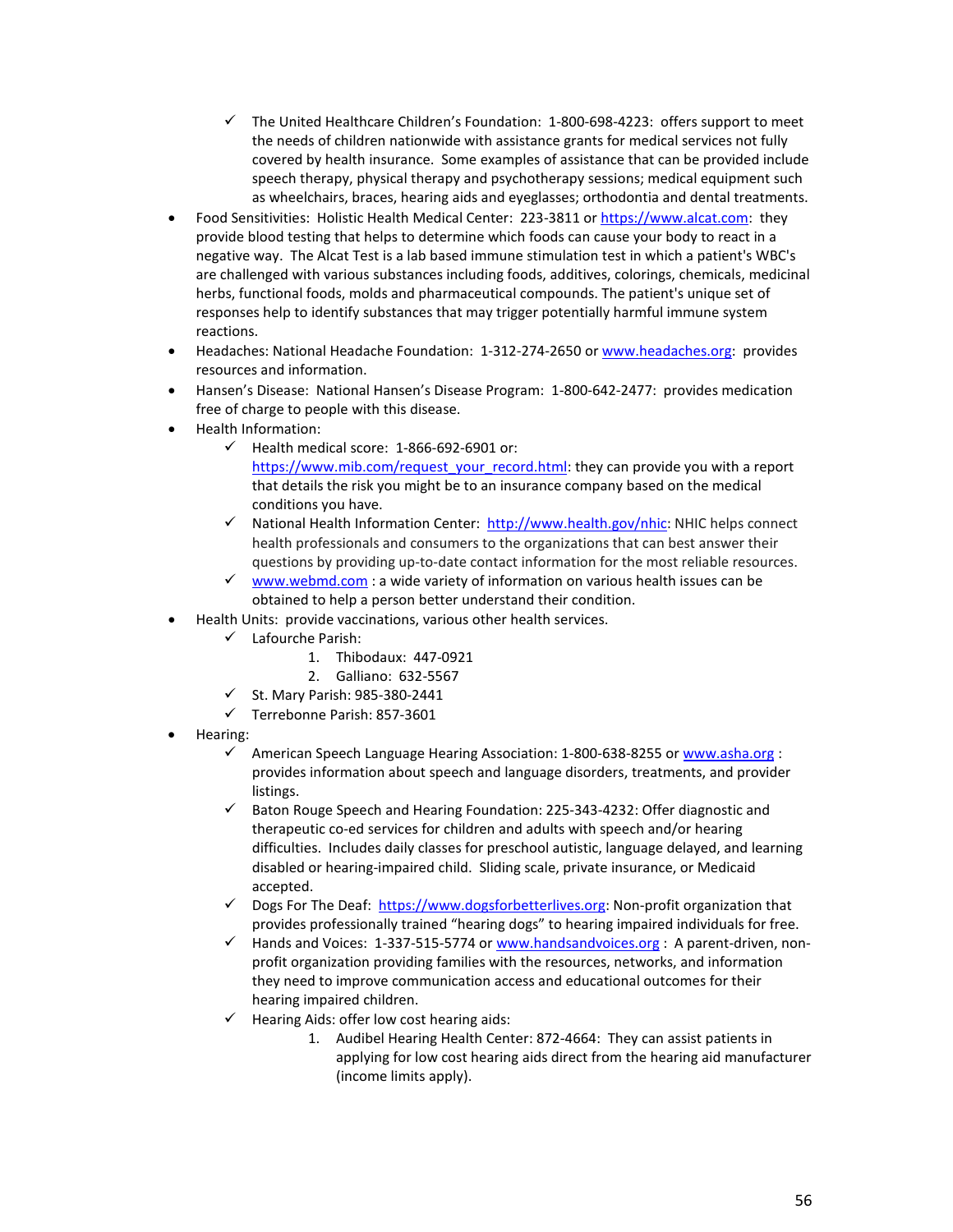- 2. Help America Hear Program: [https://helpamericahear.org:](https://helpamericahear.org/) provides assistance with the cost of hearing aids for low income people. There is a charge per hearing aid the individual in need would pay as well.
- 3. LATAN: 1-800-270-6185: they provide loans for people who are disabled and need help in purchasing assisted living devices.
- 4. Louisiana Commission for the Deaf: 1-800-256-1523: a phone tax placed on everyone's phone bill helps to fund this program. There is a long waiting list, but it is worth getting your name down since time can pass quickly. Must be 50 years of age or older and have at least a 40 decibel loss in the better ear. Income guidelines apply.
- 5. Louisiana Rehabilitation Services: for any person who is employed and are within income guidelines, they can receive free hearing aids if there are funds available:
	- Lafourche/Terrebonne: 857-3652
	- Morgan City: 337-262-5353
- 6. Miracle Ear Children's Foundation: 1-800-234-5422: Provides hearing aids to children whose families do not qualify for public assistance and do not have private health insurance.
- 7. Starkey Hear Now Program: 1-800-328-8602 or [www.starkeyhearingfoundation.org](http://www.starkeyhearingfoundation.org/) : they assist low income families with hearing aids for a reduced fee.
- 8. United Healthcare Children's Foundation Grants: [http://www.uhccf.org](http://www.uhccf.org/) : 1-855-698-4223: child must be 16 years old or younger whose private health insurance either does not cover the service needed or has out of pocket costs that are unaffordable for the family.
- 9. [www.hearingaidbatteryshop.com](http://www.hearingaidbatteryshop.com/): purchase hearing aid batteries cheaper!
- $\checkmark$  Telephones for the hearing impaired:
	- 1. Louisiana Commission for the Deaf: 1-800-256-1523: Amplified telephones are given free of charge to those who can bring in documentation from their doctor showing the amount of disablement they have. They also provide free amplified telephone equipment, TDD machines, flashing lights, and hearing aids for individuals that have doctor's documentation of disability. They also provide information for hearing aid users as to which type of cell phone is compatible with their hearing aid. This free service is made possible through the five-cent tax found on all telephone bills in the state of Louisiana.
	- 2. Louisiana Assistive Technology Access Network: [www.latan.org](http://www.latan.org/) : a database of agencies that will loan out assistive devices.
- $\checkmark$  Travelers Protective Association of America: 1-636-724-2227 : provides financial aid to children and adults who suffer deafness or hearing impairment and who need assistance in obtaining mechanical devices, medical or specialized treatment or specialized education as well as speech classes, note takers, interpreters, etc. and in other areas of need that are directly related to hearing impairment**.**
- Heart Association: American Heart Association/Louisiana: 1-800-242-8721: lots of information on heart disease and wellness.
- Hemophilia: National Hemophilia Foundation: 212-328-3700: learn the facts about bleeding and clotting disorders, find out about blood safety, and locate clinical trials.
- Hepatitis: Hepatitis Foundation International: [https://hepatitisfoundation.org:](https://hepatitisfoundation.org/) they educate people by providing the latest and most reliable information so people can make informed choices.
- Incontinence: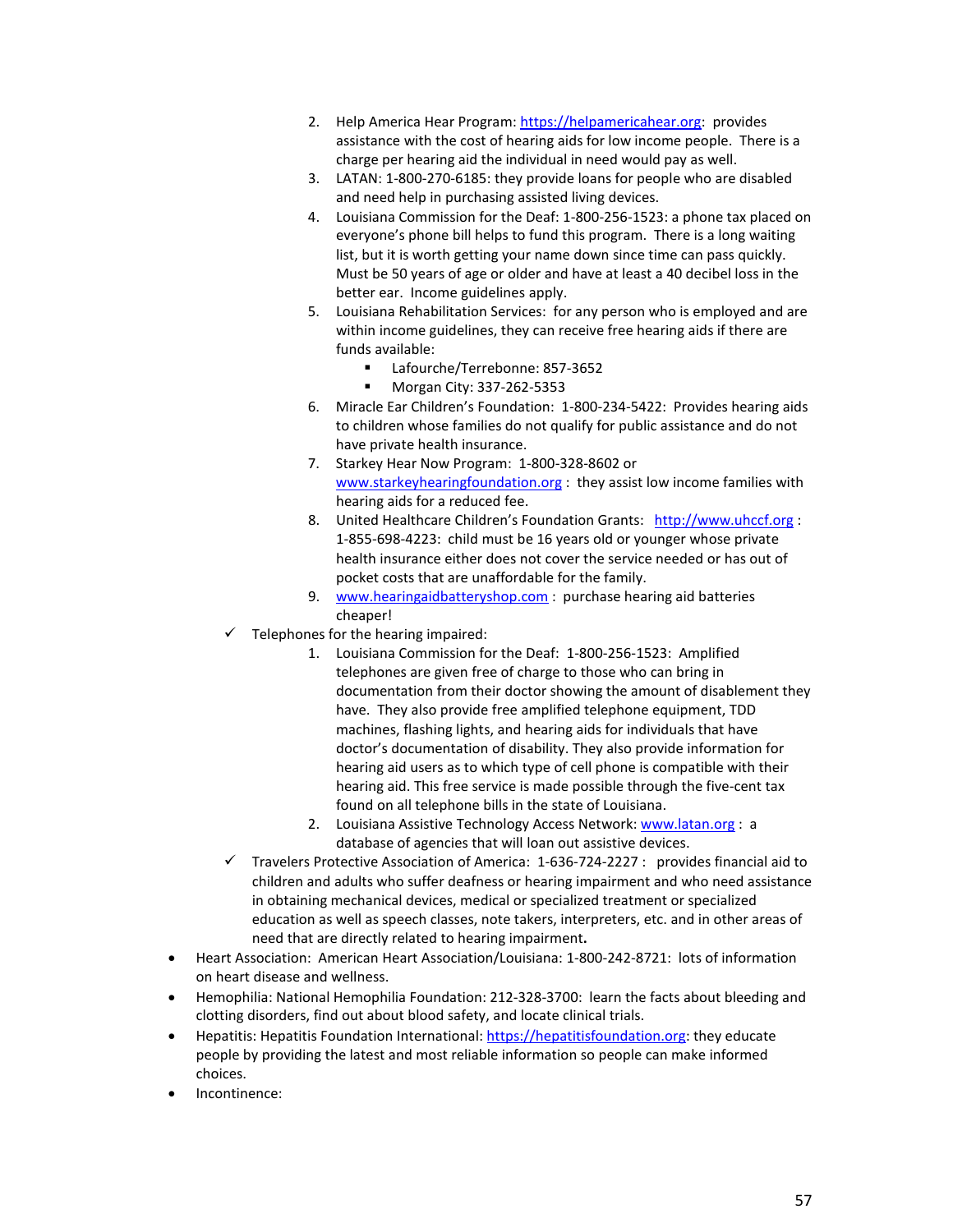- Bladder Problems: National Association for Continence: 1-800-252-3337 or [www.nafc.org](http://www.nafc.org/) : facts on bladder and bowel health.
- $\checkmark$  [www.fishershops.com](http://www.fishershops.com/): offers washable padded panties the perfect solution to light, moderate, or heavy incontinence issues.
- Insurance Denials: If you have been denied insurance for any medical reason, check to see if the information in your medical file is correct. Write to: Medical Information Bureau, P.O. Box 105, Essex Station, Boston Massachusetts or visit online at
	- [https://www.mib.com/request\\_your\\_record.html](https://www.mib.com/request_your_record.html)
- Kidney Problems:
	- American Association of Kidney Patients: [https://www.aakp.org](https://www.aakp.org/) : has books in their store that can be downloaded to help patients recently diagnosed with kidney disease understand what they are facing; understand treatment options, and how to speak with their doctors.
	- $\checkmark$  American Kidney Fund: 1-800-638-8299 or [www.kidneyfund.org](http://www.kidneyfund.org/) : helps with health insurance premiums, and other [treatment-related expenses](http://www.kidneyfund.org/patient-grants/safety-net-grants/) that insurance will not cover.
	- $\checkmark$  National Kidney Foundation Prescription assistance program [http://kidney.org/patients/resources\\_Prescription](http://kidney.org/patients/resources_Prescription)
	- $\checkmark$  <http://www.davita.com/kidney-disease> : explains what the different kidney disease stages are and provides information on how best to care for your health with this disease.
- Living Wills (Advanced Directives): [www.caringinfo.org](http://www.caringinfo.org/) : see website for free state specific forms.
- American Lung Association: 1-800-586-4872 or <https://www.lung.org/>: information on lung health and disease.
- Lupus Foundation of America: 1-800-558-0121 or [www.lupus.org](http://www.lupus.org/) : provides information on what the disease is, how to live with it, and clinical trial information.
- Medical Equipment:
	- $\checkmark$  Children's Special Health Services: 447-0896: is a program for children in Louisiana with special health care needs . Medical Equipment is available for them. A child with special needs is:
		- 1. a child with a health problem that affects how the child grows, moves, and acts, **AND**
		- 2. a child who needs more health services than most other children.
	- CPAP Machines: Second Wind CPAP: 1-855-263-2727 or [https://www.secondwindcpap.com:](https://www.secondwindcpap.com/) get a new or used CPAP machine at a reduced cost!
	- Friends of Man: 1-303-798-2342 o[r http://www.friendsofman.org](http://www.friendsofman.org/) : assists disabled individuals with the costs of obtaining medical equipment. Must have a social service agency to assist with this application.
	- $\checkmark$  Wheel To Walk Foundation: 1-503-257-1401 or [http://wheeltowalk.com:](http://wheeltowalk.com/) helps children and young adults (21 years and younger) with disabilities obtain medical equipment or services that is not provided by their insurance companies.
- Medical Expenses:
	- $\checkmark$  Care Card[: www.carecredit.com](http://www.carecredit.com/) or 1-866-893-7864: offers interest free financing for up to 20 months for medical procedures that need to be paid for out of pocket. Minimum payment must be paid on time each month or a huge interest rate applies to the amount borrowed.
	- Fighting Back Scholarship Program: 1-610-688-8868 or <http://www.fightingbacksp.org/index.html> : Provides financial assistance for rehabilitation to individuals who have a life changing illness or injury.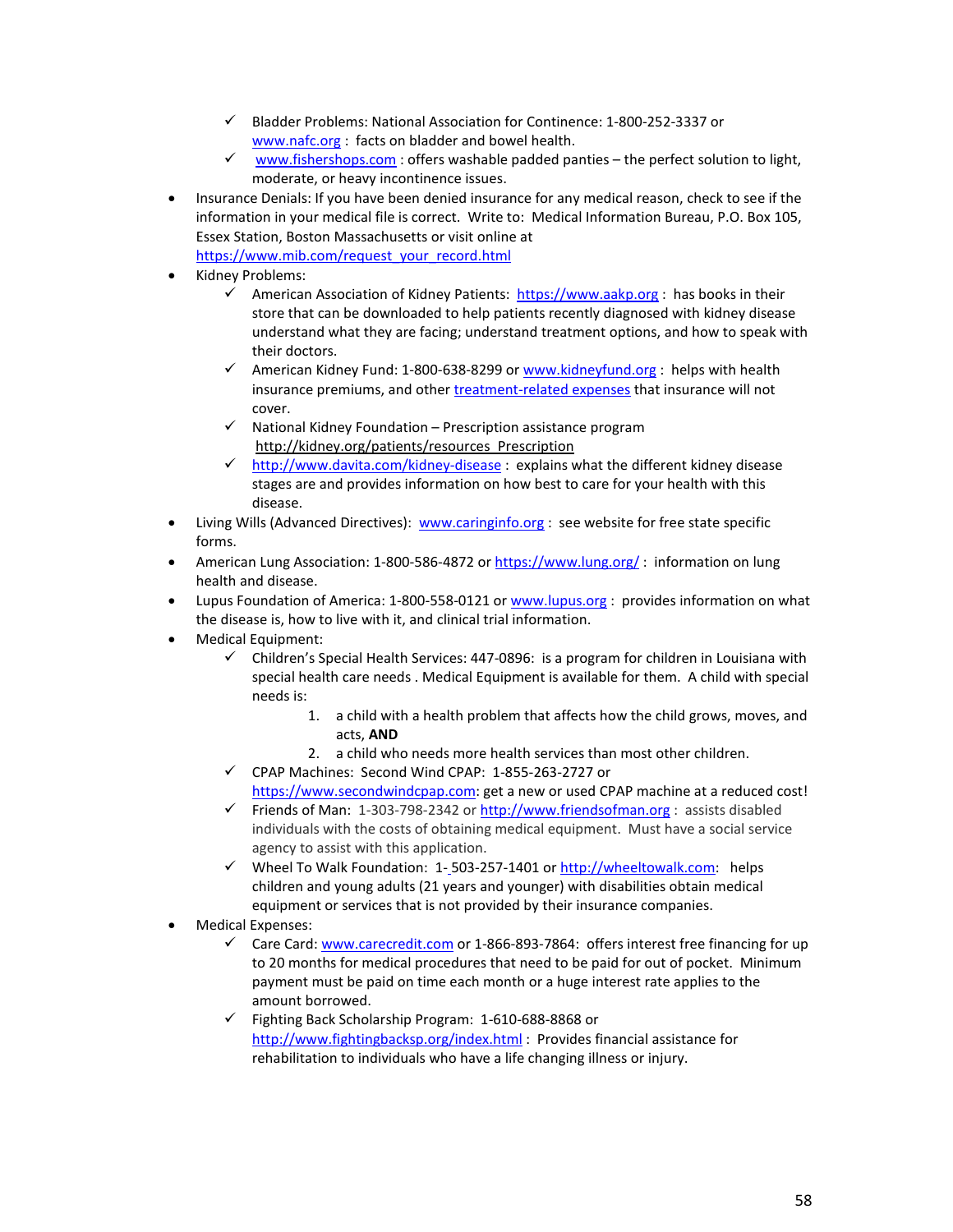- $\checkmark$  Medicaid Spend Down Program: If the medical expenses exceed or equal to at least 3 times the amount of yearly take home pay, Medicaid may be able to assist with some of the costs of extreme medical situations.
	- 1. Medicaid in Lafourche:, St. Mary, & Terrebonne: 1-877-252-2447
- $\checkmark$  [www.gofundme.com](http://www.gofundme.com/) : helps to raise money for medical expenses for a person in need.
- Medical Housing:
	- $\checkmark$  Joe's House: 1-877-563-7468 or [http://www.joeshouse.org](http://www.joeshouse.org/) : Joe's House is an online nationwide service that helps cancer patients and their families find lodging near treatment centers.
	- $\checkmark$  National Association of Hospital Hospitality Houses: 1-800-542-9730 or [https://www.hhnetwork.org:](https://www.hhnetwork.org/) Provides family-centered lodging and support services to families and their loved ones who are receiving medical treatment far from home.
	- $\checkmark$  Ronald McDonald House Charities: [www.rmhc.org](http://www.rmhc.org/) : Houses families of critically ill children who are being treated at area hospitals.
- Medical Transportation:
	- $\checkmark$  ACC Medlink: 1-800-225-9391: [https://medic-trans.com:](https://medic-trans.com/) they provide long distance ground medical transport services from state to state.
	- $\checkmark$  Air Care Alliance: 1-888-260-9707 or [www.aircareall.org](http://www.aircareall.org/) : Provides the only central listing of all known groups whose members perform free public benefit flights for patient transport and other missions of public service
	- $\checkmark$  Mercy Flight Southeast Air Life Line: [www.aircharitynetwork.org:](http://www.aircharitynetwork.org/) can find free transportation for medical appointments at specialized medical facilities in all 50 states.
	- $\checkmark$  Angel Wheels: [www.angelwheels.org:](http://www.angelwheels.org/) provides compassionate, non-emergency long distance ground transportation to those in need.
	- $\checkmark$  Angel Flight: 1-800-989-2602: Free air transportation for patients who are able to walk traveling to and from medical treatment and in financial need. One other person is allowed to travel with the patient free of charge. They need at least a 5 day notice.
	- $\checkmark$  Council On Aging: need to call at least 24 hours before scheduled appointment:
		- 1. Lafourche: 532-0459
		- 2. St. Mary: 337-907-6310
		- 3. Terrebonne: 868-7701
	- $\checkmark$  People with Medicaid from Terrebonne, Lafourche and St. Mary that need transportation to a doctor or hospital can call 24 hours ahead of scheduled appointment time:
		- 1. Aetna Better Health: 1-877-917-4150
		- 2. AmeriHealth Caritas: 1-888-913-0364
		- 3. Healthy Blue: 1-866-430-1101
		- 4. Louisiana Healthcare Connections: 1-855-369-3723
		- 5. United Health Care: 1-866-726-1472
	- $\checkmark$  LATAN: 1-800-270-6185: they provide loans for people who are disabled and need help in purchasing assisted living devices including help with car modifications.
	- $\checkmark$  Miracle Flights for Kids: 1-800-359-1711: Miracle Flights for Kids flies children who are struggling with serious cancers and debilitating diseases to specialized medical treatment centers across the United States. Any child needing medical treatment or is seeking a second opinion not available in their area is eligible to apply for a miracle mission.
	- $\checkmark$  Pilots For Patients: [www.pilotsforpatients.org](http://www.pilotsforpatients.org/) or (318) 322-5112: flies ambulatory patients to medical facilities free of charge to those that qualify.
	- $\checkmark$  [www.corpangelnetwork.org](http://www.corpangelnetwork.org/): Toll-Free Patient Line 1-866-328-1313: they arrange free air transportation for cancer patients traveling to treatment centers using empty seats on corporate jets.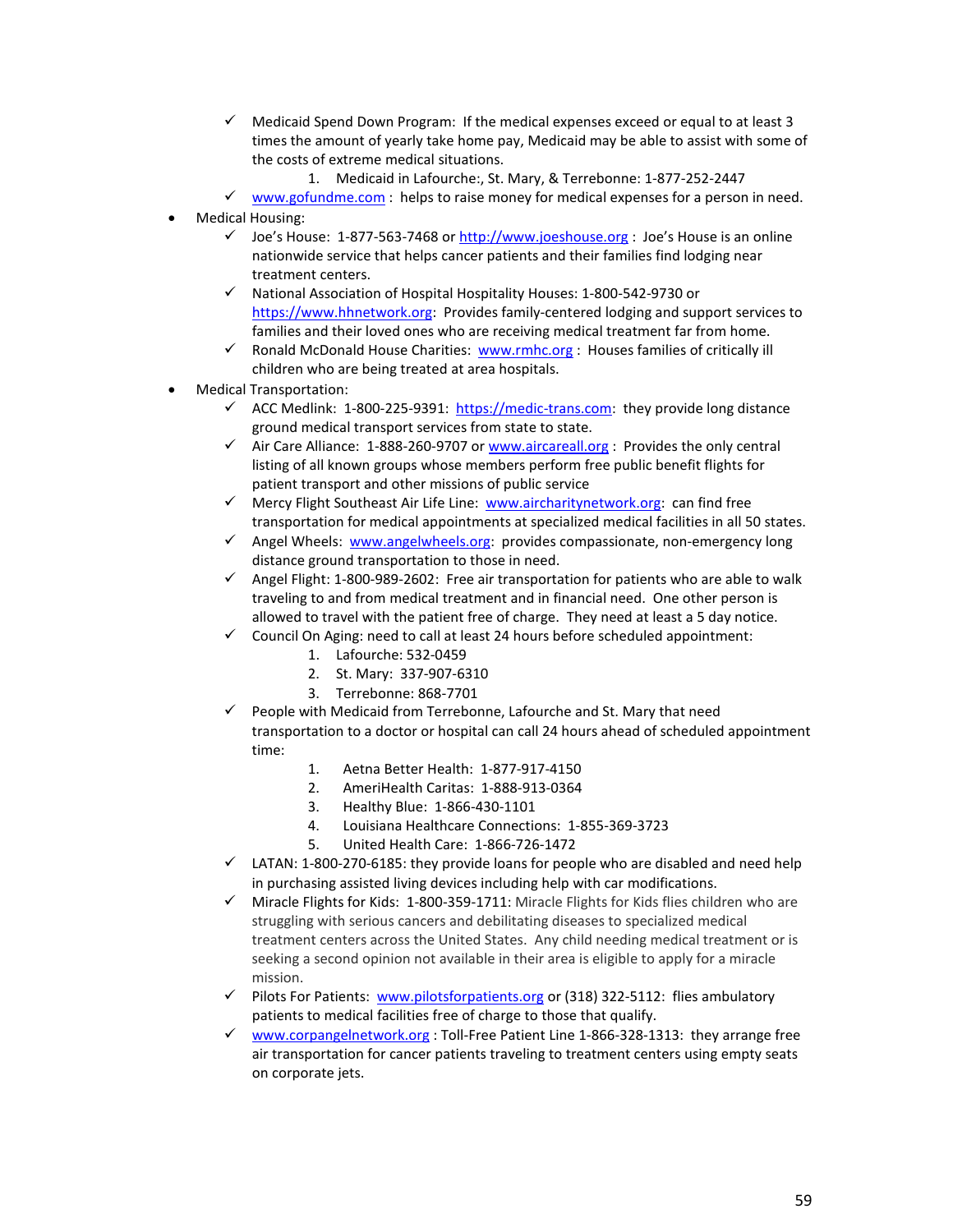- $\checkmark$  [https://www.mygooddays.org](https://www.mygooddays.org/) : they assist with transportation costs if diagnosed with one of the diseases they cover.
- Medicare:
	- Senior Health Insurance Information Program (SHIIP): 1-800-259-5301: counselors are available to help you understand the paperwork and statements you receive after a doctor/hospital stay; they can help with filing claims or appeals if payment for a service has been denied by Medicare; they can explain your options for private insurance if Medicare does not cover all of your costs; and/or they can review long-term care insurance policies and offer tools to help you decide if it is the right choice for you.
	- $\checkmark$  If you need help with an individual Medicare problem, call their consumer hotline (Medicare Rights Center) at 800-333-4114.
	- If you need to appeal your Medicare drug plan**,** please call their Appeals hotline at 888- 466-9050.
	- $\checkmark$  Low income and still paying for your Medicare monthly premium? Contact your local Medicaid office for a special program to help you pay for your Medicare premium!
		- 1. Lafourche , St. Mary Parish, & Terrebonne Parishes: 1-877-252-2447 [www.cms.hhs.gov:](http://www.cms.hhs.gov/) website for Centers for Medicare & Medicaid Services.
	- $\checkmark$  [www.mymedicarematters.org:](http://www.mymedicarematters.org/) provides a step by step instructions on choosing a Medicare plan for the first time, reassessing each year and answering questions about Medicare coverage.
- Medicine:
	- $\checkmark$  Do you have medication that you do not need anymore but do not know where to dispose of it safely? Find a pharmacy near you that will accept them: <http://www.sharpsinc.com/locations>
	- $\checkmark$  For a list of ailments and potentially effective alternative treatments, visit the website of the National Institutes of Health's National Center for Complementary and Alternative Medicine: [www.nccam.nih.gov](http://www.nccam.nih.gov/)
	- $\checkmark$  Prescription Payment Assistance: If the person cannot afford the whole costs of the medication the doctor has given to them, have them contact:
		- 1. [www.cmaprx.org](http://www.cmaprx.org/) or 1-888-443-7494: assists the public in obtaining free medications through pharmaceutical companies.
		- 2. American Cancer Society: 1-800-227-2345: Provides a one time payment for people in need of medications/supplies/equipment due to cancer.
		- 3. American Organ Transplant Association RX: [http://www.aotarx.com:](http://www.aotarx.com/) This program provides a variety of assistance and support, including assistance with medications needed for transplants.
		- 4. Benefits Checkup: [www.benefitscheckup.org:](http://www.benefitscheckup.org/) fill out the questionnaire and they will help a person to find pharmaceutical programs for over 1450 brand name and generic drugs.
		- 5. Catholic Charities: 876-0490 or <https://catholiccharitiesht.org/medicine> : provides medication once a year with a \$50.00 limit per year.
		- 6. Council on Aging Offices: can assist the elderly with medication costs once a year:
			- Lafourche: 532-0459
			- St. Mary: 337-907-6310
			- Terrebonne: 868-5546
		- 7. Foundations that help people with medical insurance who have chronic medical conditions:
			- American Kidney Fund: 1-800-638-8299 or [www.kidneyfund.org:](http://www.kidneyfund.org/) helps with health insurance premiums, and other [treatment](http://www.kidneyfund.org/patient-grants/safety-net-grants/)[related expenses](http://www.kidneyfund.org/patient-grants/safety-net-grants/) that insurance will not cover.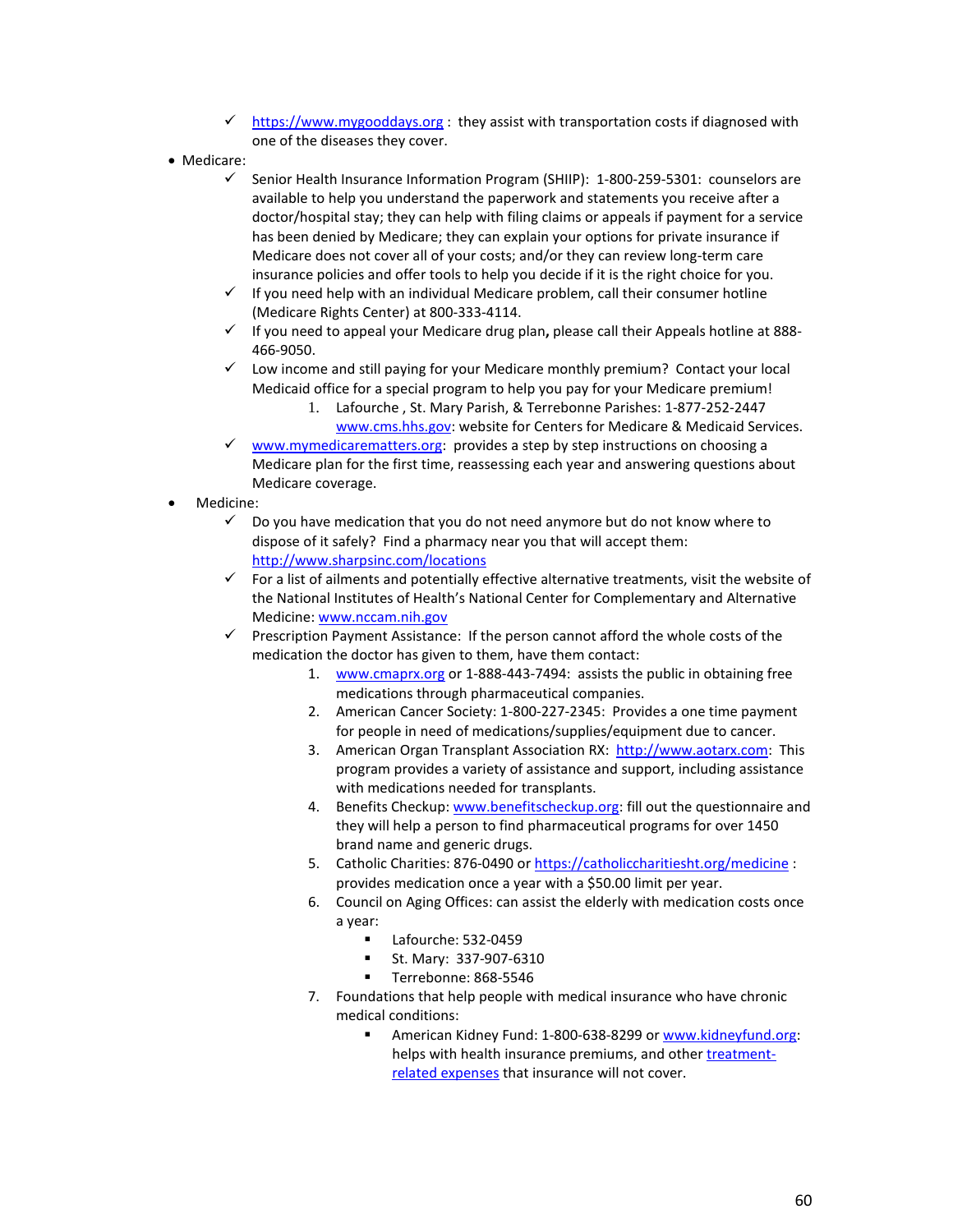- Bright Light Foundation: [www.brightlightfoundation.org:](http://www.brightlightfoundation.org/) provides financial assistance to families in the oil field industry who have experienced a catastrophic illness. (Must meet specific qualifications – see website for details).
- Cancer Care Co-Payment Assistance Foundation: 1-866-552-6729 or

[http://www.payingforseniorcare.com/longtermcare/resources/ca](http://www.payingforseniorcare.com/longtermcare/resources/cancer_co-payment_assistance.html) [ncer\\_co-payment\\_assistance.html:](http://www.payingforseniorcare.com/longtermcare/resources/cancer_co-payment_assistance.html) this organization may assist with the co-payment costs for medications or procedures associated with the patient's cancer diagnosis.

- Children's Healthcare Assistance Plan (CHAP): 504-894-5166: a free program for children with or without private insurance that is designed to assist families with income too high to qualify for Medicaid, yet have medical expenses that are beyond their financial resources to pay. This program will cover any insurance deductible, co-pay or out of pocket expenses if income guidelines are met. This program is limited to participating physician services performed at Children's Hospital.
- Good Days: Chronic Disease Fund Assistance Program: 1-877- 968-7233 : they provide assistance to people diagnosed with a chronic or life altering disease (CD fund approved therapies only) with their medication copayments.
- First Hand Foundation: [http://www.fundsforngos.org/foundation-funds-for-ngos/first](http://www.fundsforngos.org/foundation-funds-for-ngos/first-hand-foundation-support-for-children-in-need/)[hand-foundation-support-for-children-in-need/](http://www.fundsforngos.org/foundation-funds-for-ngos/first-hand-foundation-support-for-children-in-need/) : assists individual children under age 18 with health-related needs when insurance and other financial resources have been exhausted.
- Health Well Foundation: 1-800-675-8416 or [http://www.healthwellfoundation.org](http://www.healthwellfoundation.org/) : This program helps pay for medical expenses including: medications, co-payments, insurance premiums or other out-of-pocket healthcare costs.
- Leukemia & Lymphoma Society Co-Payment Assistance Program: 1-800-955-4572 or [www.lls.org/copay](http://www.lls.org/copay) : patients whose income is at or within 500% of the federal poverty guidelines are eligible for assistance with co-pays towards cancer related treatment.
- Ovarian Cancer Patient Charity Project: [http://ovariancancerpatientcharityproject.yolasite.com](http://ovariancancerpatientcharityproject.yolasite.com/) : Provides assistance to gynecological and breast cancer patients for utilities, treatment, medications and more.
- Parkinson's Assistance Fund: 1-855-845-3663 or <http://theassistancefund.org/>: provides copayment assistance for people with private insurance.
- Patient Access Network Foundation: 1-866-316-7263 or [https://www.panfoundation.org/:](https://www.panfoundation.org/) they provide copayment assistance for medications covered by the patient's insurance plan for specific diseases
- Patient Advocate Foundation: 1-800-532-5274 o[r www.copays.org](http://www.copays.org/) : helping patients resolve their insurance, job retention and/or debt crisis matters relative to their diagnosis of a chronic, lifethreatening or debilitating disease.
- Patient Services Inc.: 1-800-366-7741 or [https://www.patientservicesinc.org](https://www.patientservicesinc.org/) : this program has helped people who live with certain chronic illnesses or conditions locate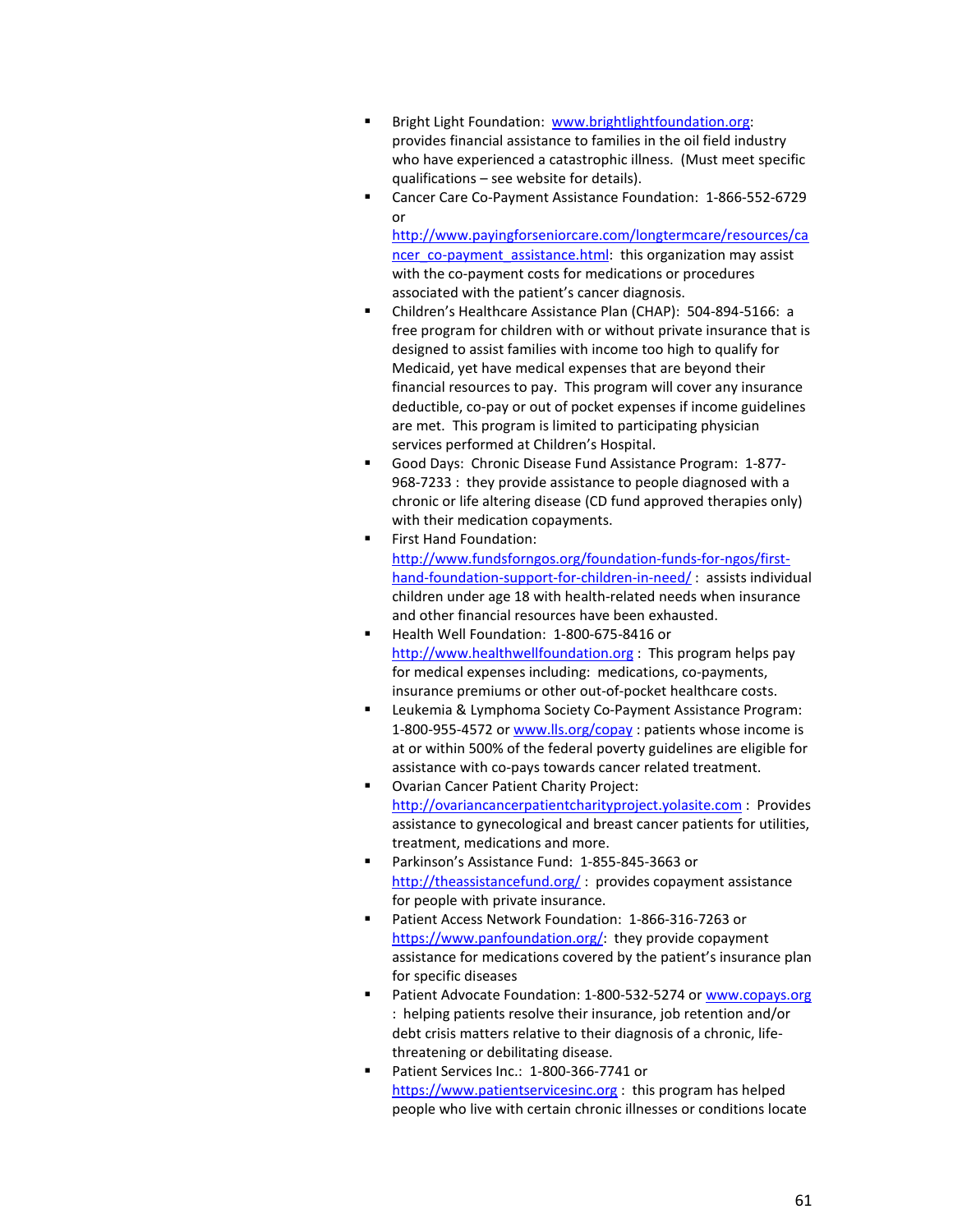suitable health insurance coverage and access ways to satisfy expensive co-payments. PSI provides assistance with the cost of health insurance premiums associated with COBRAs, State High Risk Pools, Open Enrollment Guaranteed Issue Policies, HIPAA Conversion Policies; and prescription co-payments associated with private insurance as well as with Medicare parts B and D.

- Rare Disorders National Organization: 1-800-999-6673 or [http://www.rarediseases.org/patients-and-families/patient](http://www.rarediseases.org/patients-and-families/patient-assistance)[assistance](http://www.rarediseases.org/patients-and-families/patient-assistance) : they provide co-payment assistance for people on private health insurance on specific rare disorders.
- Sanofi Patient Connection: 1-888-847-4877: must go through a doctor's office to access this program: Patient Connection is a comprehensive program that includes reimbursement and patient assistance service to help take the challenge out of gaining access to medications for patients in need. Patient Assistance, Drug Replacement Program, Reimbursement Assistance, and Alternative Assistance such as transportation, utilities and referrals to co-pay assistance programs are offered.
- St. Christopher Trucker's Development & Relief Fund: 1-865-202- 9428 o[r http://truckersfund.com](http://truckersfund.com/) : Provides financial assistance to truck drivers and their families who are experiencing catastrophic illness or injury.
- The Assistance Fund: 877-245-4412 or [http://theassistancefund.org](http://theassistancefund.org/) : offers both co-pay assistance for Parkinson's patients and insurance premium assistance for Multiple Sclerosis patients. More than just a funding resource, The Assistance Fund provides a continuum of services for those with chronic and life threatening illnesses
- **The National Marrow Patient Assistance Program & Financial** Assistance Fund: 1-888-999-6743: To qualify, you must have used the National Marrow Patient Assistance Program's donor registry to find your marrow transplant donor. In addition, the transplant must have been "unrelated," meaning that your donor is not a family member.
- United Healthcare Children's Foundation Grants: 1-855-698- 4223: [http://www.uhccf.org](http://www.uhccf.org/) : child must be 16 years old or younger whose private health insurance either does not cover the service needed or has out of pocket costs that are unaffordable for the family.
- **[https://www.mygooddays.org:](https://www.mygooddays.org/)** they cover medical copays for certain conditions.
- 8. Louisiana Senior RX: 1-877-340-9100: Louisiana Senior RX is a program of the Office of Elderly Affairs that provides assistance with finding patient/pharmaceutical assistance programs. Medications for short term, acute conditions (including antibiotics) are not included in these programs.
- 9. Med4Home: 1-888-810-4506 or [https://www.med4home.com/:](https://www.med4home.com/) they accept whatever Medicare pays for breathing medications and supplies such as those for COPD, oxygen users, etc.
- 10. Medicare Donut Hole Medicine Programs:
	- Glaxo Smith Kline Access: [http://www.gsk-access.com:](http://www.gsk-access.com/) To be eligible the patient must have Medicare Part D, and have an income at or below 250% of the Federal Poverty Level. The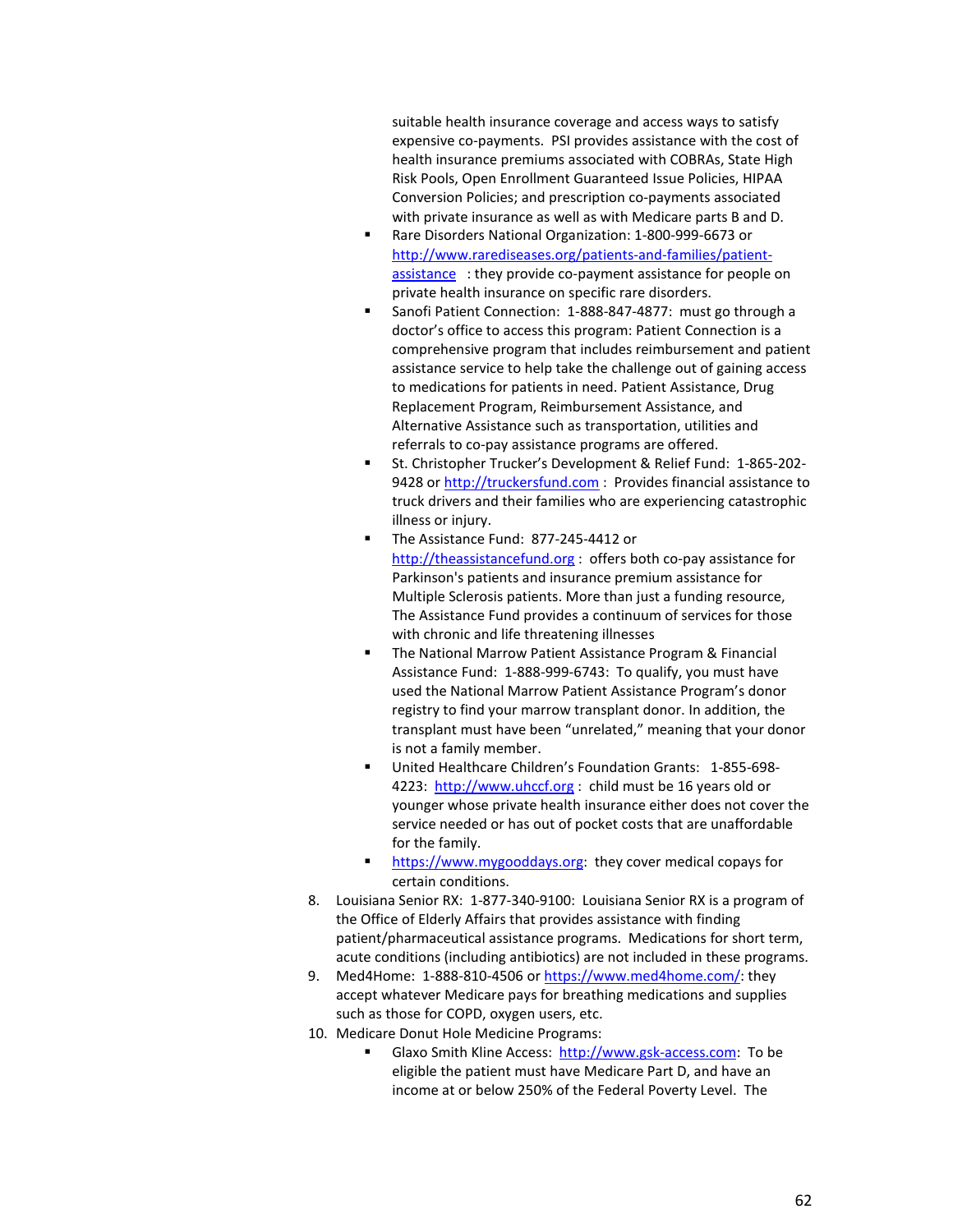patient must also have spent \$600 on medications through the Medicare Part D plan.

- AstraZeneca AZ Medicine and Me: 1-800-292-6363: to be eligible the patient must have Medicare Part D, and have an income less than or equal to \$35,000 for in individual or \$48,000 for a couple.
- **EXECT:** Lilly Patient Assistance Program (Medicare Answers): [http://www.lillymedicareanswers.com](http://www.lillymedicareanswers.com/) : free medication for certain medications made by Elli Lilly & Company.
- 11. Mental Health Offices: Provides medications at low cost to their patients for medicines needed to control their mental illness.
	- Jefferson: 504-349-8708
	- Lafourche: 537-6823
	- St. Mary: 380-2460
	- Terrebonne: 857-3615
- 12. Merck Patient Assistance Program: 1-800-727-5400: regardless of age or income, you may be eligible for free Merck drugs if you have no prescription drug coverage or for people who have no prescription drug insurance and cannot afford your medications, or for people age 19 or older that cannot afford their vaccines:

[www.merck.com/merckhelps/vaccines/home.html](http://www.merck.com/merckhelps/vaccines/home.html) 

- 13. Medicine Assistance Tool[: https://medicineassistancetool.org:](https://medicineassistancetool.org/) assists families with finding pharmaceutical programs to help them get their medications free of charge.
- 14. Pfizer Helpful Answers: [www.pfizerhelpfulanswers.com](http://www.pfizerhelpfulanswers.com/) : to qualify for discounted drugs made by the Pfizer company.
- 15. [www.rxhope.com](http://www.rxhope.com/) : assists patients and caregivers with obtaining medications they would have trouble affording.
- 16. [https://rxoutreach.org/:](https://rxoutreach.org/) a generic medicine program for people with no medication insurance to obtain their medication at a cheaper rate.
- 17. Social Work Department of the Hospital they are in: the hospital can help the patient get enrolled in pharmaceutical programs;
- 18. St. Mary Outreach: 385-0525: Life sustaining medications are provided for people in the Morgan City area of our diocese.
- 19. St. Vincent De Paul TriParish Community Pharmacy: 872-2253: if they have the medication on hand and the patient passes the screening process, medication is given free of charge for all prescriptions needed. Patient can go on a monthly basis. Serve's Lafourche, East St. Mary and Terrebonne Parishes.
- 20. The church they belong to: they usually have once a year assistance;
- 21. The Medicine Program: [www.themedicineprogram.com](http://www.themedicineprogram.com/): Helps to enroll the patient in pharmaceutical programs that make the medicine needed.
- 22. Wal-Mart Medicine Program: \$4 for a 30 day supply of generics medicines or \$10 for a 90 day supply! <http://www.walmart.com/cp/1078664>
- Mental Health:
	- $\checkmark$  Helpful websites:
		- 1. Disclosing a Mental Health Condition to Others : [https://www.nami.org/Find-Support/Living-with-a-Mental-Health-](https://www.nami.org/Find-Support/Living-with-a-Mental-Health-Condition/Disclosing-to-Others)[Condition/Disclosing-to-Others](https://www.nami.org/Find-Support/Living-with-a-Mental-Health-Condition/Disclosing-to-Others)
		- 2. [https://www.healthyplace.com/blogs/mentalhealthtreatmentcircle/2014/](https://www.healthyplace.com/blogs/mentalhealthtreatmentcircle/2014/04/financial-burdens-of-mental-health-and-addiction-treatment) [04/financial-burdens-of-mental-health-and-addiction-treatment](https://www.healthyplace.com/blogs/mentalhealthtreatmentcircle/2014/04/financial-burdens-of-mental-health-and-addiction-treatment)
	- Entertainment Community Fund: [http://www.actorsfund.org/services-and](http://www.actorsfund.org/services-and-programs/mental-health)[programs/mental-health](http://www.actorsfund.org/services-and-programs/mental-health) : Referrals are made to a wide network of providers who are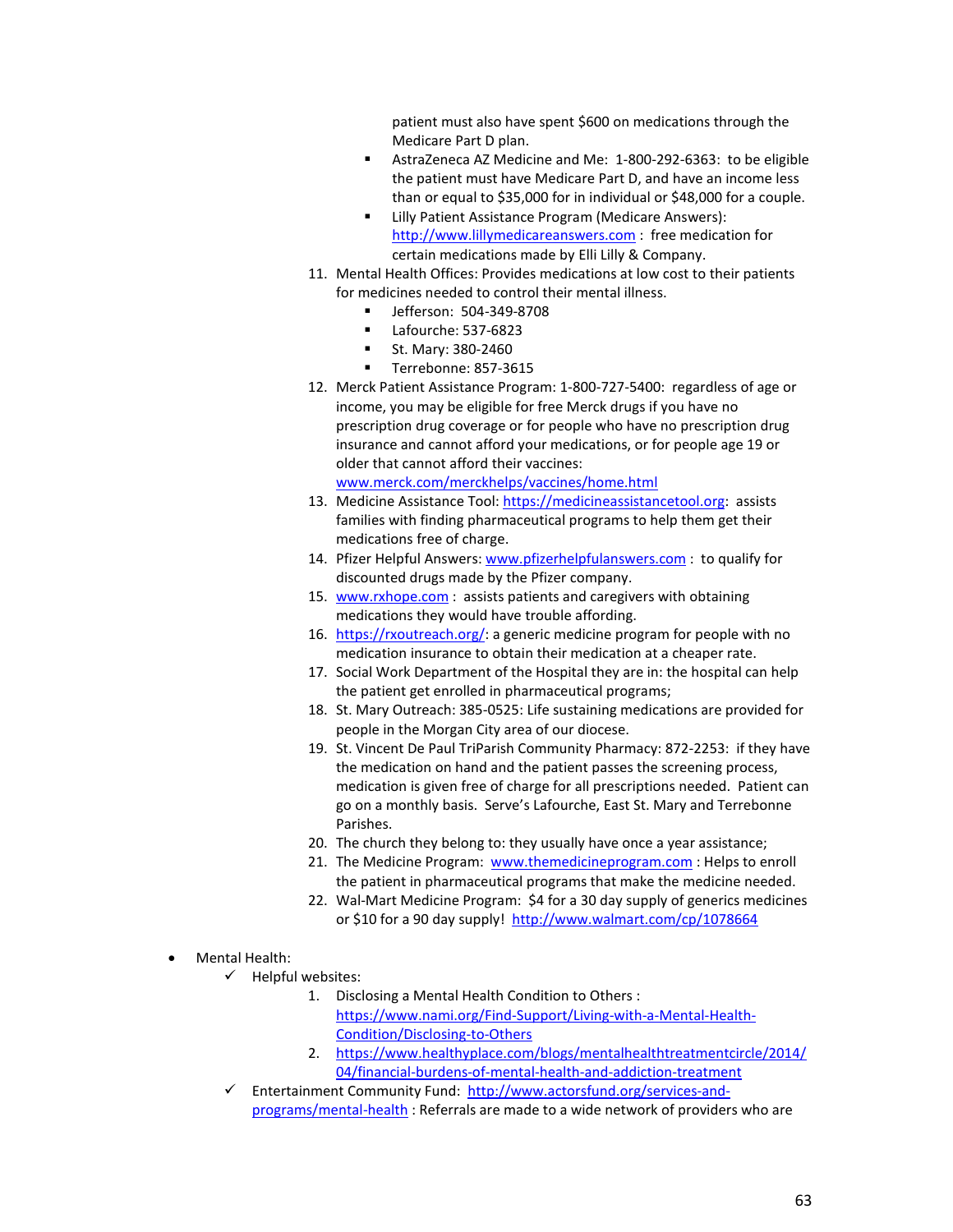familiar with industry issues, psychotherapists who accept commonly used health plan networks, offer sliding scale fee schedules, convenient location, and specialty treatment. Financial assistance may be available to help with the cost of treatment and other financial difficulties.

- $\checkmark$  Anxiety:
- 1. Kim Foundation: [https://www.thekimfoundation.org/anxiety/:](https://www.thekimfoundation.org/anxiety/) explains what anxiety is and treatment options.
- 2. National Institute of Mental Health Information Services: 1-866-615-6464 or [https://www.nimh.nih.gov/index.shtml:](https://www.nimh.nih.gov/index.shtml) information and referrals to local organizations for people suffering with Panic Disorders.
- 3. Social Anxiety Group: [www.anxietynetwork.com](http://www.anxietynetwork.com/) : offers support and education to those with anxiety disorders. Members share coping skills and there are online support group meetings for those with social phobias.
- 4. Child Anxiety Network[: http://www.childanxiety.net:](http://www.childanxiety.net/) provides information to parents who have young children that are afraid to speak in the classroom or in public places.
- $\checkmark$  Bayou Oaks Health Services: 446-4114: offers counseling for people ages 5 and up.
- Beacon Behavioral Health: 985-346-0436 (Houma) o[r https://www.beaconbh.com:](https://www.beaconbh.com/)  offers both inpatient and outpatient programs that include group counseling and medication management for people age 18 or older. They accept Medicaid, Medicare and Private Insurance.
- $\checkmark$  Behavioral Health Center/Thibodaux Regional Medical Center: 493-4437: Offers services to adults aged 18 and above and geriatrics that includes group therapy and traditional outpatient therapy.
- $\checkmark$  Children's Mental Health:
	- 1. Capstone Treatment Center: 1-501-729-4479: located in Arkansas, they offer a Christ-centered residential treatment program for adolescent males ages 14-26.
	- 2. Functional Family Therapy-Child Welfare (Options For Independence): 868- 2620: Children infant to 18 diagnosed with severe emotional disturbance. Community services are provided in the home, school or wherever services to the child are needed.

#### Depression:

- 1. Depression and Bipolar Support Alliance: 1-800-826-3632 or [www.dbsalliance.org](http://www.dbsalliance.org/) : learn about the different mood disorders and what you can do to empower yourself to work towards recovery.
- 2. Mental Health America: 1-800-969-6642 o[r www.nmha.org](http://www.nmha.org/) : information on mental health issues and treatments.
- 3. Mental Health Centers: provide free counseling for individuals with severe mental health issues:
	- Jeff Care Community Health Center: 504-349-8708 (after hours crisis care: 504-832-5123)
	- South Central LA Human Services Authority (Lafourche Center): 537-6823
	- **South Central LA Human Services Authority (St. Mary Clinic): 380-**2460
	- South Central LA Human Services Authority (Terrebonne Behavioral Health): 857-3615
- 4. Mental Health Legal Advocacy Service: 225-342-6678 : is a statewide service established to provide legal counsel and representation to mentally disabled persons and to ensure that their legal rights are protected
- 5. National Alliance for the Mentally Ill: [www.nami.org](http://www.nami.org/) : provides information on dealing with and understanding mental illnesses.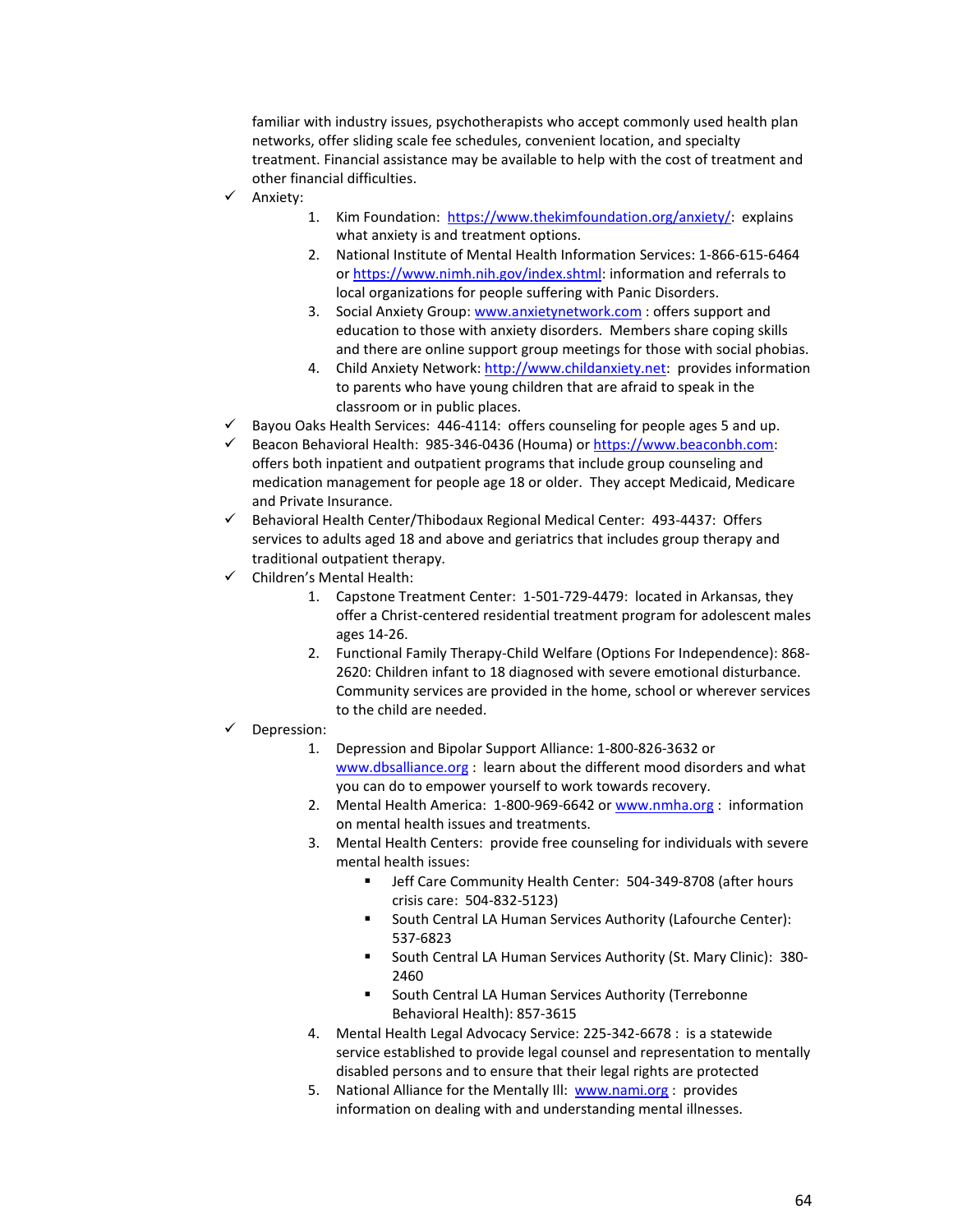- 6. National Institute of Mental Health Resource Center: 1-866-615-6464 or [https://www.nimh.nih.gov/index.shtml:](https://www.nimh.nih.gov/index.shtml) information and referrals to local organizations for people suffering with Panic Disorders and other mental illnesses.
- 7. Functional Family Therapy Child Welfare: (Options For Independence): 868-2620: Children infant to age 18 diagnosed with severe emotional disturbance. Community services are provided in the home, school or wherever services to the child are needed.
- $\checkmark$  Nicholls State University Counseling Clinic: 448-4370: Offers counseling for individuals, families and children's play therapy on a sliding scale. Not available during the summer months.
- $\checkmark$  Teche Action Clinic Counseling Services: offers counseling on a sliding scale for individuals and families. They have several locations:
	- 1. Dulac: 868-3700
	- 2. Galliano: 325-3607
	- 3. Houma: 851-1717
	- 4. Morgan City: 384-2371
	- 5. Thibodaux: 446-7341
- Mental Retardation:
	- $\checkmark$  Lafourche ARC: 447-6214: offers assistance for people with developmental challenges.
	- $\checkmark$  St. Mary ARC (Center of Hope): 337-836-9445: offers assistance for people with developmental challenges.
	- $\checkmark$  Terrebonne ARC (TARC): 876-4465: offers assistance for people with developmental challenges.
- Multiple Sclerosis:
	- $\checkmark$  Chanda Plan Foundation: 1-800-766-4255 o[r http://www.thechandaplanfoundation.org](http://www.thechandaplanfoundation.org/) : provides financial assistance for integrative therapies not covered by insurance for people with multiple sclerosis.
	- $\checkmark$  The Assist Fund: 877-245-4412 o[r http://theassistancefund.org](http://theassistancefund.org/) : offers both co-pay assistance and insurance premium assistance for Multiple Sclerosis patients. More than just a funding resource, The Assistance Fund provides a continuum of services for those with chronic and life threatening illnesses
	- $\checkmark$  Multiple Sclerosis Association of America: 1-800-532-7667: they offer assistance with any issue needed for this disease: support groups, social security issues, employment issues, financial programs, etc. Below is three of the financial assistance programs they offer:
		- 1. <https://mymsaa.org/msaa-help/mri> : they assist with the costs of an MRI test that will provide the diagnosis of MS.
		- 2. [https://mymsaa.org/msaa-help/cooling-products:](https://mymsaa.org/msaa-help/cooling-products) The MSAA Cooling Program offers MS clients who qualify a choice of a Cooling Kit which includes a vest worn under clothing with a variety of accessories for the neck, wrists and ankles; or a Standard Cooling Vest which is worn over clothing.
		- 3. [https://mymsaa.org/msaa-help/assistive-equipment:](https://mymsaa.org/msaa-help/assistive-equipment) The MSAA Equipment Distribution Program offers clients products designed to improve their safety, dignity, mobility, and independence. MSAA provides these products at no charge and ships directly to the client. Items distributed through the program include a variety of bathroom and home safety products such as shower chairs, grab bars, and hand rails as well as mobility devices including canes, walkers, and wheelchairs.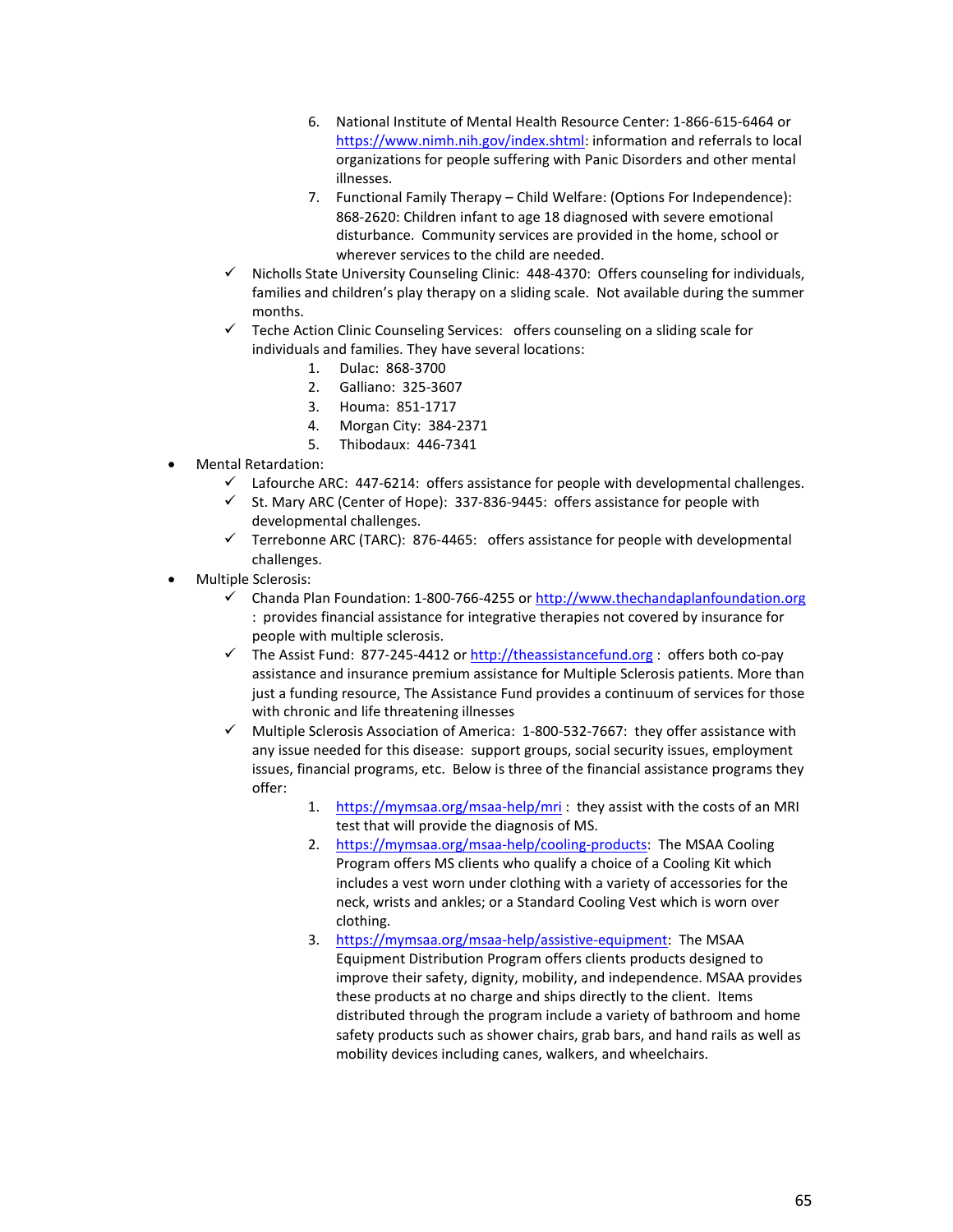- $\checkmark$  Multiple Sclerosis Foundation: 1-888-673-6287 or [https://msfocus.org/Get-Help:](https://msfocus.org/Get-Help) they provide a national toll free helpline and also offer grants for a variety of needs due to the disease.
- Muscular Dystrophy:
	- Chanda Plan Foundation: 1-800-766-4255 o[r http://www.thechandaplanfoundation.org](http://www.thechandaplanfoundation.org/) : provides financial assistance for integrative therapies not covered by insurance for people with muscular dystrophy.
	- $\checkmark$  LATAN: 1-800-270-6185: they provide loans for people who are disabled and need help in purchasing assisted living devices.
	- Muscular Dystrophy Association**:** 1-800-572-1717 o[r www.mda.org](http://www.mda.org/) : information on the disease, support groups, caregivers, summer camps, etc.
	- $\checkmark$  Is a lack of muscle control preventing you from being able to communicate effectively? If so, there are speech generating devices that can help! By using eye movement, a person can form words and sentences to communicate their needs to others: [http://www.tobii.com](http://www.tobii.com/) or 1-800-793-9227.
- Obesity: Overeaters Anonymous: [www.oa.org](http://www.oa.org/) : offers a program of recovery from compulsive eating using the [Twelve Steps](http://www.oa.org/new-to-oa/twelve-steps.php) and [Twelve Traditions](http://www.oa.org/new-to-oa/twelve-traditions.php) of OA.
- Organ Transplants:
	- $\checkmark$  American Organ Transplant Association: 832-930-2682 or <http://www.aotaonline.org/medication-assistance-program.html> : assist with prescription coverage, transportation to and from the transplant facility, and fundraising help.
	- $\checkmark$  American Transplant Foundation: [https://www.americantransplantfoundation.org/programs/pap:](https://www.americantransplantfoundation.org/programs/pap) Offers financial assistance to transplant patients as well as living donors. Note: Applications must be completed by a licensed social worker.
	- $\checkmark$  Bone Marrow Foundation: 1-800-365-1336 or [https://bonemarrow.org/support-and](https://bonemarrow.org/support-and-financial-aid/financial-assistance)[financial-aid/financial-assistance](https://bonemarrow.org/support-and-financial-aid/financial-assistance) : direct financial assistance for donor searches, compatibility testing, bone marrow or stem cell collection, cord blood banking, medications, medical equipment, home and child care services, housing expenses, and transportation.
	- $\checkmark$  Children's Liver Association For Support Services: [www.classkids.org:](http://www.classkids.org/) dedicated to addressing the emotional, educational and financial needs of families with children affected by liver disease and transplantation.
	- $\checkmark$  Children's Organ Transplant Association: [www.cota.org](http://www.cota.org/) or 1-800-366-2682: provides assistance with fund raising for children that need a transplant.
	- $\checkmark$  Help Hope Live: 1-800-642-8399 or [http://www.helphopelive.org](http://www.helphopelive.org/) : The Help Hope Live site works with families and volunteers throughout the United States to establish successful grassroots fundraising campaigns in honor of individuals facing transplantation or for persons who have sustained a catastrophic injury (incl. spinal cord or traumatic brain injury).
	- $\checkmark$  National Foundation For Transplants: 1-800-489-3863 or [www.transplants.org](http://www.transplants.org/) : they assist in fundraising to help pay for pre and post-transplant expenses.
	- $\checkmark$  National Kidney Foundation: 1-800-622-9010 or [www.kidney.org](http://www.kidney.org/) : information on kidney disease, transplants and doctor locators.
	- $\checkmark$  National Living Donor Assistance Center: 1-703-414-1600: [https://www.livingdonorassistance.org/Home/default.aspx:](https://www.livingdonorassistance.org/Home/default.aspx) Provides financial assistance to those who want to donate an organ, priority is given to individuals not otherwise able to afford the travel and subsistence expenses associated with living organ donation.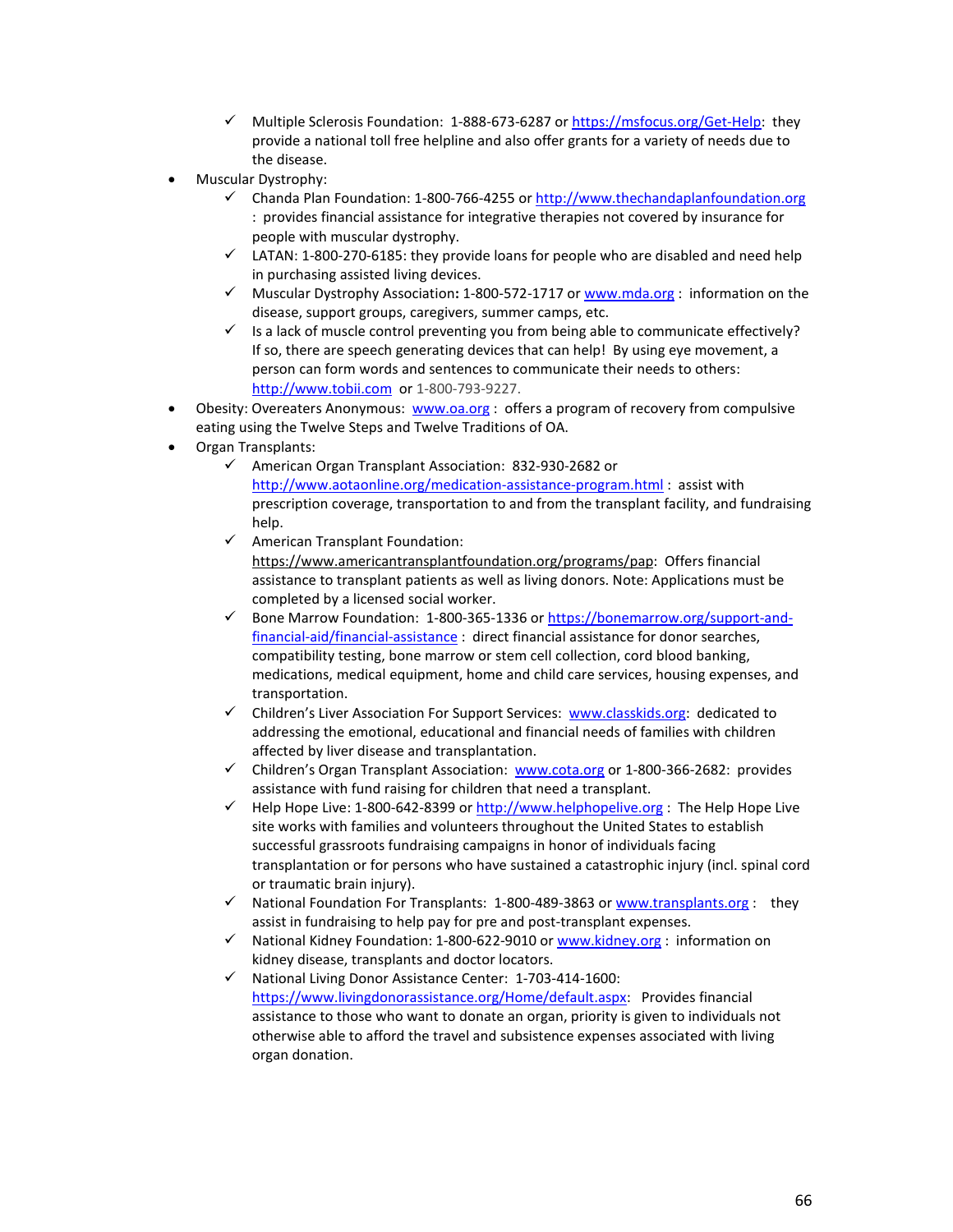- √ National Marrow Donor Program: 1-800-627-7692 o[r https://bethematch.org/patients](https://bethematch.org/patients-and-families/support-for-you-and-your-family)[and-families/support-for-you-and-your-family](https://bethematch.org/patients-and-families/support-for-you-and-your-family) or 1-612-627-8140 for financial assistance due to the marrow transplant.
- $\checkmark$  National Transplant Assistance Fund (HelpHopeLive): 1-800-642-8399 or [www.transplantfund.org](http://www.transplantfund.org/) : They assist in raising the money needed to get transplant medical expenses covered.
- $\checkmark$  [http://www.transplantliving.org](http://www.transplantliving.org/) : assists patients in understanding what goes on before and after a transplant.
- Osteoporosis: Osteoporosis & Related Bone Diseases National Resource Center: 1-800-624-2663 or [www.niams.nih.gov](http://www.niams.nih.gov/) : provides up to date research information on bone disorders.
- Parkinson's Disease: American Parkinson's Disease Association: 1-800-223-2732 or [www.apdaparkinson.org](http://www.apdaparkinson.org/) : provides a listing of information and referral centers as well as support group locations.
- Psoriasis: The Assist Fund: 877-245-4412 o[r http://theassistancefund.org](http://theassistancefund.org/) : offers co-pay assistance for patients with private insurance.
- Poison Control:
	- $\checkmark$  Poison Control Center Hotline: 1-800-222-1222 o[r www.aapcc.org](http://www.aapcc.org/) : they can assist with information on what to do to immediately treat a person who has swallowed or come into contact with a poison.
	- ← [https://www.webpoisoncontrol.org:](https://www.webpoisoncontrol.org/) Mixed up your meds? Found a loose pill? Worried that your refill looks different? This website can help!
- Post-Traumatic Stress Disorder: [www.ptsd.va.gov](http://www.ptsd.va.gov/) : aims to help U.S. Veterans and others through research, education, and training on trauma and PTSD.
- Pregnancy Resources:
	- $\checkmark$  American Pregnancy Association: [www.americanpregnancy.org](http://www.americanpregnancy.org/) : sign up for a newsletter that tells a mother the week by week growth of the baby in her womb. Also provides a lot of resources on any type of pregnancy concern, and how to care for the baby once it is born.
	- $\checkmark$  Birthright: 1-800-550-4900: assists women who feel scared about their unplanned pregnancy come to terms with it by providing various resources that can assist them with their needs.
	- $\checkmark$  Crossroads Pregnancy Resource Center: 446-5004: Provides caring services to pregnant women in crisis by offering education, guidance, and spiritual support especially to those considering abortion or other alternatives.
	- $\checkmark$  Hope Restored For Life Pregnancy Resource Center: 872-4994: Provides caring services to pregnant women in crisis by offering educations, guidance, and spiritual support.
	- $\checkmark$  Natural Family Planning:
		- 1. Office of Family Ministries: 850-3130: they provide you with current instructors who can teach how the ovulation cycle works and what the woman needs to look for to prevent pregnancy.
		- 2. Hope Woman's Clinic: 504-496-0214: Dr. Susan Caldwell's goal is to reach out to Catholic women who want to live out their faith by using natural family planning methods.
	- $\checkmark$  Pregnancy and Infant Loss Support: [www.nationalshare.org](http://www.nationalshare.org/) or 1-800-821-6819: Offers support for parents that have lost a child due to miscarriage or stillbirth.
	- $\checkmark$  [www.bethany.org](http://www.bethany.org/) : Offers information and counseling for pregnant women, referrals to free pregnancy test facilities, foster care and adoption centers
- Rare Disorders National Organization: 1-800-999-6673 or [www.rarediseases.org](http://www.rarediseases.org/) : they provide free information on various diseases as well as medication on a sliding scale charge based on income.
- Rheumatoid Arthritis: The Assist Fund: 877-245-4412 or [http://theassistancefund.org](http://theassistancefund.org/) : offers both co-pay assistance for patients with private insurance.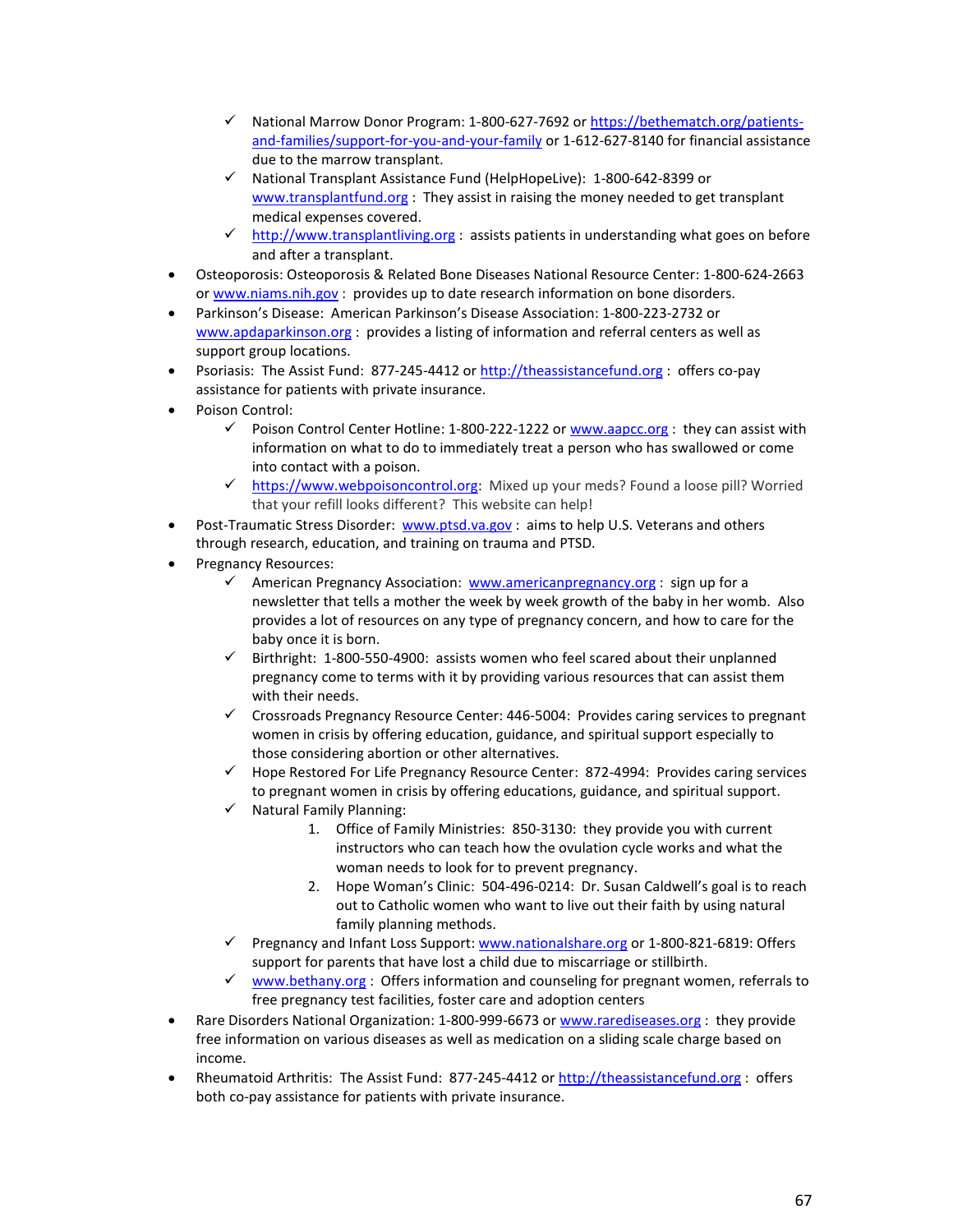- Seizures: Canine Partners For Life: [www.k94life.org](http://www.k94life.org/) or 610-869-4902: They provide service dogs to people with various disabilities to help them lead lives that are more normal. These dogs can be trained to detect a seizure up to 30 minutes before it happens, enabling the person
- Self-Injurers/Self Destructive Habits:
	- $\checkmark$  Families In Need of Services (F.I.N.S.): 868-4232: brings together resources for the purpose of helping families remedy self destructive behaviors.
	- $\checkmark$  Safe Alternatives Information Line: 1-800-366-8288 o[r www.selfinjury.com](http://www.selfinjury.com/) : a nationally recognized treatment approach, professional network, and educational resource base, which is committed to helping you and others achieve an end to self-injurious behavior.
- Sexually Transmitted Diseases:
	- American Sexual Help Association: [http://www.ashasexualhealth.org:](http://www.ashasexualhealth.org/) is a trusted source of reliable information on sexual health and sexually transmitted diseases/infections.
	- $\checkmark$  National Herpes Hotline: 919-361-8488: they are America's authority for sexually transmitted infection information.
- Sleep Apnea:
	- $\checkmark$  American Sleep Apnea Association: [https://www.sleepapnea.org/community/cpap](https://www.sleepapnea.org/community/cpap-assistance-program)[assistance-program:](https://www.sleepapnea.org/community/cpap-assistance-program) Provides CPAP therapy equipment for individuals diagnosed with sleep apnea
	- Gecond Wind CPAP: 1-855-263-2727 o[r https://www.secondwindcpap.com:](https://www.secondwindcpap.com/) get a new or used CPAP machine at a reduced cost!
- Special Olympics: state office 1-800-345-6644: disabled children ages 8 on up can compete with each other is specialized sporting events:
- Spina Bifida:
	- $\checkmark$  Chanda Plan Foundation: 1-800-766-4255 o[r http://www.thechandaplanfoundation.org:](http://www.thechandaplanfoundation.org/) provides financial assistance for integrative therapies not covered by insurance for people with spina bifida.
- Spinal Cord Injury help and Support Groups:
	- Bryon Riesch Paralysis Foundation Charitable Grants: 1-262-547-2083 or [http://brpf.org/charitable-grant-application:](http://brpf.org/charitable-grant-application) grants are awarded quarterly to individuals. These grants help pay for items such as van modifications, wheelchairs and ramps.
	- $\checkmark$  Chanda Plan Foundation: 1-800-766-4255 o[r http://www.thechandaplanfoundation.org:](http://www.thechandaplanfoundation.org/) provides financial assistance for integrative therapies not covered by insurance for people with spinal cord injuries.
	- $\checkmark$  Helping Hands Monkey Helpers: [http://www.monkeyhelpers.org:](http://www.monkeyhelpers.org/) Provides placement of specially trained capuchin monkeys with people who are paralyzed, or who suffer other severe mobility impairments.
	- Joseph Groh Foundation: 1- 214-998-9749 or [http://josephgrohfoundation.org/assistance.html:](http://josephgrohfoundation.org/assistance.html) dedicated to providing financial support to employees, former employees, family members of employees and former employees of the construction trades industry (plumbing, HVAC, electrical, roofing etc.) who have suffered permanent spinal cord injuries or other permanent and life altering disabilities.
	- $\checkmark$  National Spinal Cord Injury Association: 1-800-962-9629 or [www.spinalcord.org:](http://www.spinalcord.org/) is the nation's oldest and largest civilian organization dedicated to improving the quality of life for hundreds of thousands of Americans living with the results of spinal cord injury and disease (SCI/D) and their families.
	- Shriner's Hospital for Children: 1-813-281-0300 or [http://www.shrinershospitalsforchildren.org:](http://www.shrinershospitalsforchildren.org/) A free hospital for children under 18 with orthopedic conditions, burn injuries, spinal cord rehabilitation, cleft lip and palate repair and certain other health conditions.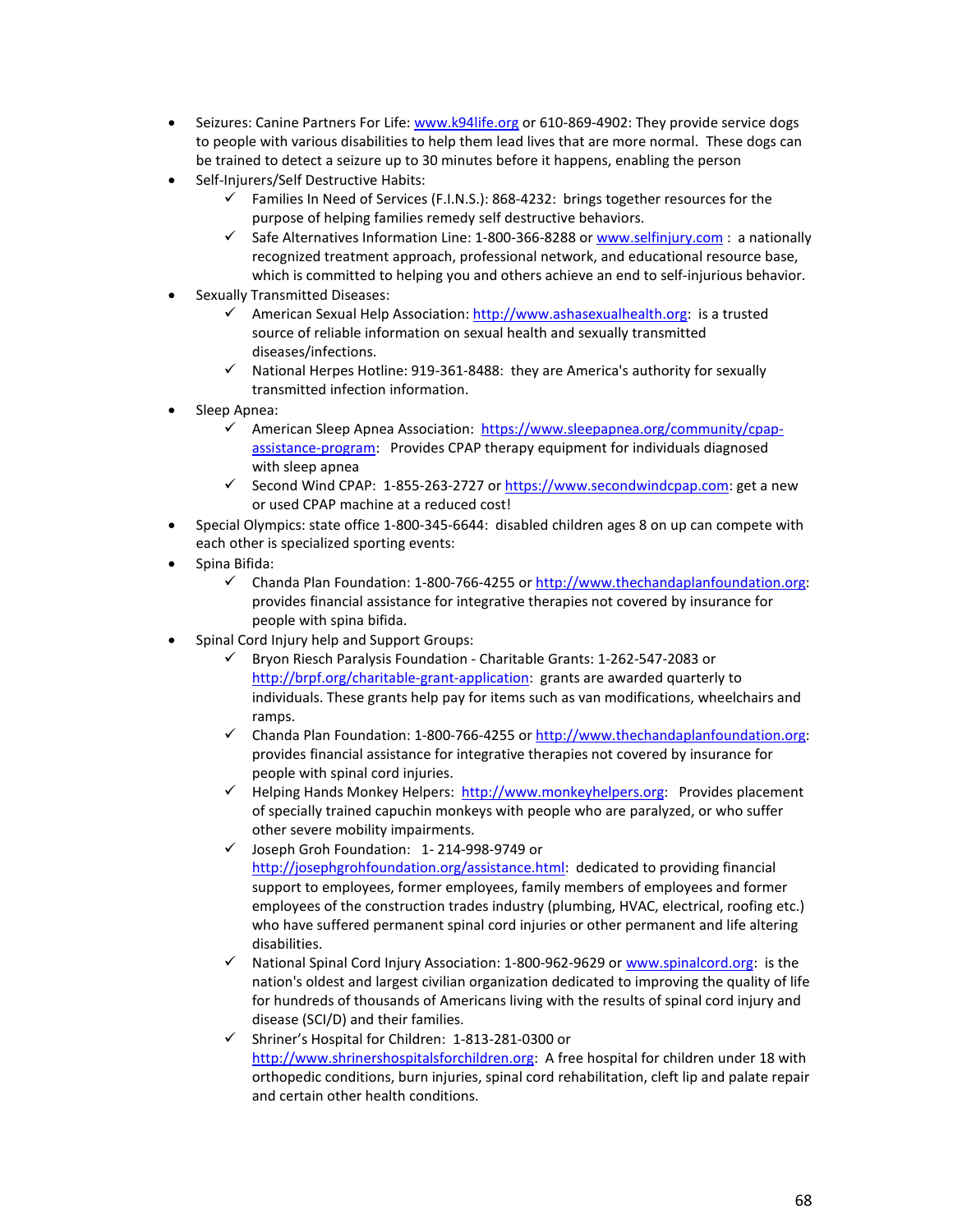- $\checkmark$  [www.carecure.org:](http://www.carecure.org/) this site contains comprehensive and up to date news on curing spinal cord injuries.
- Strokes:
	- $\checkmark$  American Stroke Association: 1-888-478-7653: They maintain a listing of telephone support groups for stroke survivors and their families.
	- $\checkmark$  Hyperbaric Oxygen Therapy:
		- 1. Harch Hyperbaric Oxygen Therapy (Family Physicians Center): 504-348- 4357
		- 2. [https://acadianahyperbarics.com](https://acadianahyperbarics.com/) or 337-349-1844
	- $\checkmark$  National Stroke Association: 1-800-787-6537 or [www.stroke.org:](http://www.stroke.org/) offers information on what strokes are, how they can be prevented, what recovery entails and caregiver information.
- Stuttering:
	- $\checkmark$  National Institute on Deafness and Other Communication Disorders: [www.nidcd.nih.gov](http://www.nidcd.nih.gov/) : provides information on all types of ear and communication disorders.
	- $\checkmark$  Stuttering Foundation of America: 1-800-992-9392: Provides information and referrals to speech pathologists.
- Sudden Infant Death Syndrome:
	- $\checkmark$  First Candle Grief Support Line: 1-800-221-7437 or [www.sidsalliance.org:](http://www.sidsalliance.org/) information on parenting for new parents, and grief support for families that have lost a child expectantly.
	- $\checkmark$  [www.nationalshare.org](http://www.nationalshare.org/) or 1-800-821-6819: Offers support for parents who have lost a child through miscarriage, stillbirth, or sudden infant death syndrome.
- Terminal Illness: Americans For Better Care of the Dying: [www.abcd-caring.org:](http://www.abcd-caring.org/) is dedicated to ensuring that all Americans can count on good end of life care by offering publications on many different topics to help people sort out end of life issues.
- Tourette Syndrome:
	- $\checkmark$  Tourette Association: 1-718-224-2999: offers resources and referrals to help people and their families cope with the problems that occur with TS.
- Veterans Affairs Medical Clinic in Houma: 851-0188: provides medical care for veterans.
- Weight Loss/fitness:
	- $\checkmark$  Overeaters Anonymous: [www.oa.org:](http://www.oa.org/) this website will give you the updated times and locations of meetings near you.
	- $\checkmark$  T.O.P.S. (Take Pounds Off Sensibly)[: www.tops.org](http://www.tops.org/) : this website will provide you with the updated times and locations of meetings near you.
	- Weight Watchers Support Group:<https://www.weightwatchers.com/us/find-a-meeting> : this website will provide you with the updated times and locations of meetings near you.
	- $\checkmark$  [www.choosemyplate.gov:](http://www.choosemyplate.gov/) replaces the Food Guide Pyramid and gives examples of foods that should be eaten and portion sizes for the age and size of the person.
- Wheelchairs:
	- Friends of Man:  $1-303-798-2342$  o[r http://www.friendsofman.org:](http://www.friendsofman.org/) assists with the costs of obtaining a wheelchair. Must have a social service agency to assist with this application
	- $\checkmark$  The United Healthcare Children's Foundation: 800-698-4223: offers support to meet the needs of children nationwide with assistance grants for medical services not fully covered by health insurance. Some examples of assistance that can be provided include speech therapy, physical therapy and psychotherapy sessions; medical equipment such as wheelchairs, braces, hearing aids and eyeglasses; orthodontia and dental treatments.
	- √ Wheel To Walk Foundation: 1-503-257-1401 or [www.wheeltowalk.com:](http://www.wheeltowalk.com/) helps children and young adults (21 years and younger) with disabilities obtain medical equipment or services that is not provided by their insurance companies.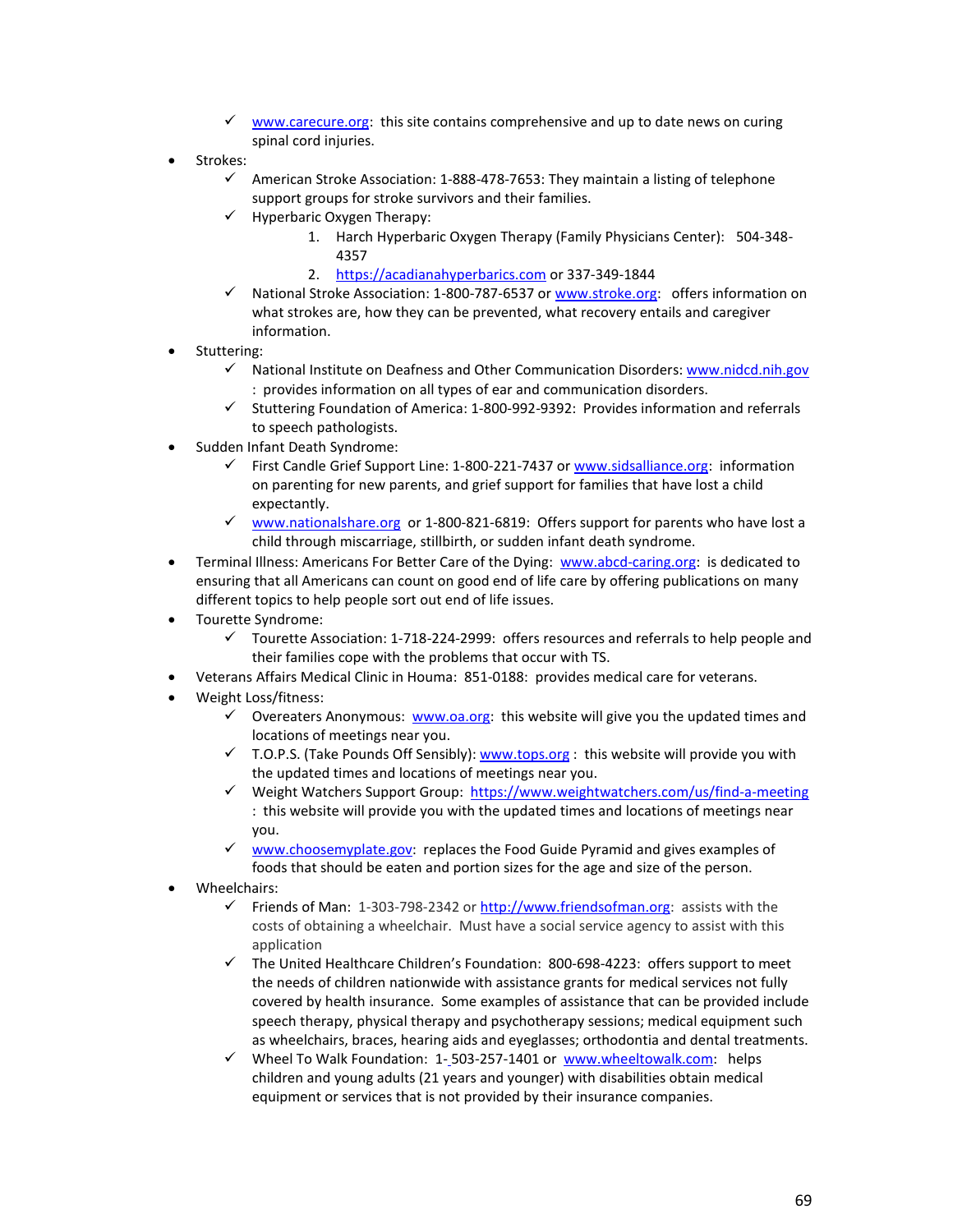- Wheelchair Ramps:
	- $\checkmark$  AMRamp: 1-225-819-3250 (for Louisiana customers) or [http://www.amramp.com](http://www.amramp.com/) : Rent wheelchair ramps for as little as one day or as long as it is needed! Ramps can also be purchased.
	- Bryon Riesch Paralysis Foundation Charitable Grants: 1-262-547-2083 or <http://brpf.org/charitable-grant-application> : provides grants for the costs of wheel chair ramps for people with spinal cord injuries.
	- Friends of Man: 1-303-798-2342 o[r http://www.friendsofman.org](http://www.friendsofman.org/) : assists disabled individuals with the costs of paying for wheel chair ramps. Must have a social service agency to assist with this application.
	- $\checkmark$  LATAN: 1-800-270-6185: they provide loans for people who are disabled and need help in purchasing assisted living devices.
	- USDA Rural Development Program: Provides 1% interest loans to low income, owner occupied families living in rural areas that need assistance with house repairs. Some grants are available for senior citizens (62+ years of age) that cannot afford to repay a loan.
		- 1. Lafourche and Terrebonne: 1-985-748-8751
		- 2. St. Mary: 337-262-6601 ext. 4
		- 3. Umcor: 337-923-2027: located in Baldwin, they will build ramps in St. Mary Parish when finances and labor are available.
- Wishes granted for people with medical problems:
	- Cameron Siemers Foundation For Hope: <http://www.cameronsiemers.org/life-grants> : If you are between the ages of 18 and 30 and have been diagnosed with a lifethreatening illness, you can apply for a Life Grant™. A Life Grant is an award up to \$5,000 to be used in the fulfillment of a dream, goal, or project that you take on to make a difference in your life and the lives of others.
	- $\checkmark$  Make a Wish Foundation of the Texas Coast and Louisiana, Inc.: 504-846-9474: Grants the wishes of children with life threatening medical conditions to enrich the human experience with hope, strength, and joy.
	- $\checkmark$  Twilight Wish Foundation: 1-877-893-9474: helps to grant the wishes of senior citizens from something as simple as a new pair of eyeglasses to something as elaborate as a travel destination.

### **Motor Vehicles Departments:**

• Lafourche, St. Mary & Terrebonne: 1-225-925-6146:<http://www.expresslane.org/>

### **Military:**

• Blue Star Mothers of Louisiana Chapter 2:

[http://www.bluestarmothers.org/index.php?option=com\\_content&view=article&id=68](http://www.bluestarmothers.org/index.php?option=com_content&view=article&id=68) : any family in our Diocese who has a relative of any branch in the military that is in need of emotional or financial support can get in touch with this group for assistance. The Blue Star Mothers are also in need of people to join their organization to help with the sending of care packages, promoting education of the military within the community, and with assisting in various military ceremonies and community projects.

• Entergy: 1-800-368-3749: If you are a member of the National Guard or Military Reserve and have been called to full-time active duty military service pursuant to an executive order of the President of the United States, an act of the Congress of the United States, or the Governor of Louisiana, you may apply for shut-off protection of your residential natural gas and electric service pursuant to Louisiana Revised Statutes sections 29:17-18. If you meet the qualifications for assistance, you will be allowed to defer payments for natural gas and electric service during your period of activation. Please note that the program does not waive or cancel any balance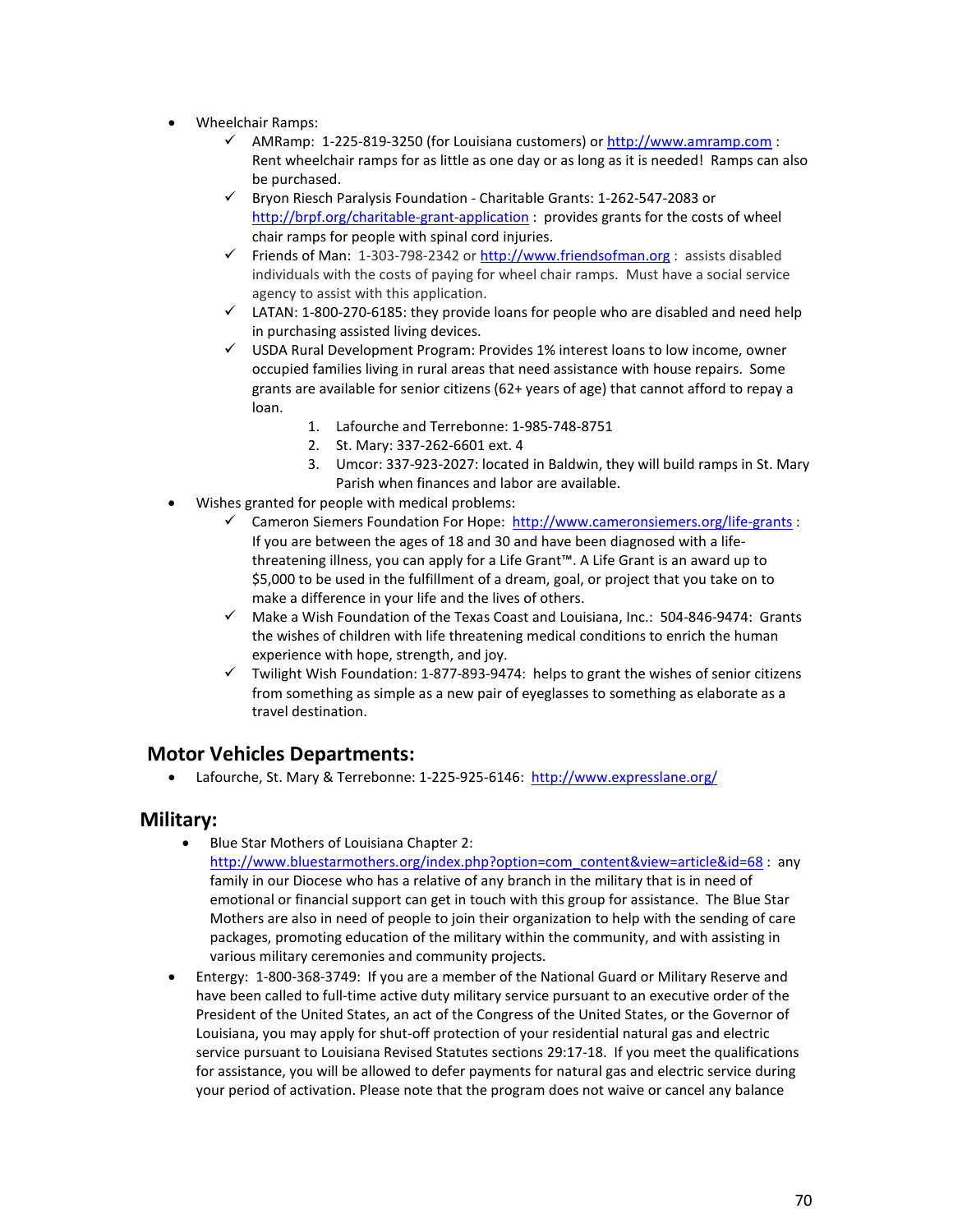that you incur. After your activation has ended, you will be required to make arrangements to pay back any amounts that you deferred.

- Family Assistance Program: 504-202-8771: resource for military families in our Diocese having trouble with finances, separation issues, etc.
- The Homeownership Preservations Foundation in cooperation with USA Cares: [www.usacares.org](http://www.usacares.org/) : offers military homeowners free financial education, advice and assistance. Military homeowners at risk of losing their homes as a direct result of hardships related to Military service may also qualify for a special financial assistance grant.
- Veterans Affairs Medical Clinic in Houma: 851-0188: provides medical care for veterans.
- Veterans Crisis Line: 1-800-273-8255
- [www.militaryonesource.com](http://www.militaryonesource.com/) : offers educational materials about all aspects of family and military life.
- <http://www.consumerfinance.gov/servicemembers> : click to learn about financial resources and financial protection for service members (armed forces).

## **Parenting Support:**

- Agenda for Children: 446-8330: Family Resources for Early Education: offers parents a positive approach to child rearing through a set of highly effective, research based parenting and caregiving skills.
- Bayou Council on Alcoholism: 446-0643: offers a 5-week series that touch on topics of discipline, behavior, communication, conflict resolution, parental authority, etc. You do not have to attend the entire series in order to come in for a topic. The series is ongoing.
- Boys Town Louisiana: 504-949-9248 or [www.boystown.org](http://www.boystown.org/) : offers parents books, DVD's, and community programs to help with any type of parenting problem you have.
- Children's Entertainment Parental Guides (movies, television, songs, etc):
	- [www.teachwithmovies.org](http://www.teachwithmovies.org/) : attempts to help parents instill values and historical events in their children by offering thought provoking questions for children and their parents on selected movie titles.
	- $\checkmark$  [http://www.pluggedin.com](http://www.pluggedin.com/) : helps parents looking for detailed information about what's really in popular movies, videos, television episodes, songs and games since the ratings on such entertainment offer limited information.
- Foster Parenting: Casey Family Programs[: www.casey.org](http://www.casey.org/)
	- $\checkmark$  Lafourche and Terrebonne Parish: 447-0945: call to become a foster parent
	- $\checkmark$  St. Mary Parish: 1-337-828-5279: call to become a foster parent
- Louisiana Cooperative Extension Service: they offer a variety of resources on everything from parenting & childcare to budgeting.
	- $\checkmark$  Lafourche: 446-1316
	- $\checkmark$  St. Mary: 337-828-4100
	- $\checkmark$  Terrebonne: 873-6495
- Natural Child Project: <https://www.naturalchild.org/>: encourages simple and close parental bonding.
- Natural Family Planning:
	- $\checkmark$  Office of Family Ministries: 850-3130: referrals are made to assist couples with information on the ovulation process and various methods to help determine when a woman is fertile or not.
	- $\checkmark$  Hope Woman's Clinic: 504-496-0214: Dr. Susan Caldwell's goal is to reach out to Catholic women who want to live out their faith by using natural family planning methods.
- Nurse Family Partnership: 857-3601 (Lafourche/Terrebonne) or 504-568-5926 (Jefferson): [http://www.nursefamilypartnership.org/locations/Louisiana/find-a-local-agency:](http://www.nursefamilypartnership.org/locations/Louisiana/find-a-local-agency) is a program for first time mothers before the 28<sup>th</sup> week of gestation. It is designed to help new parents have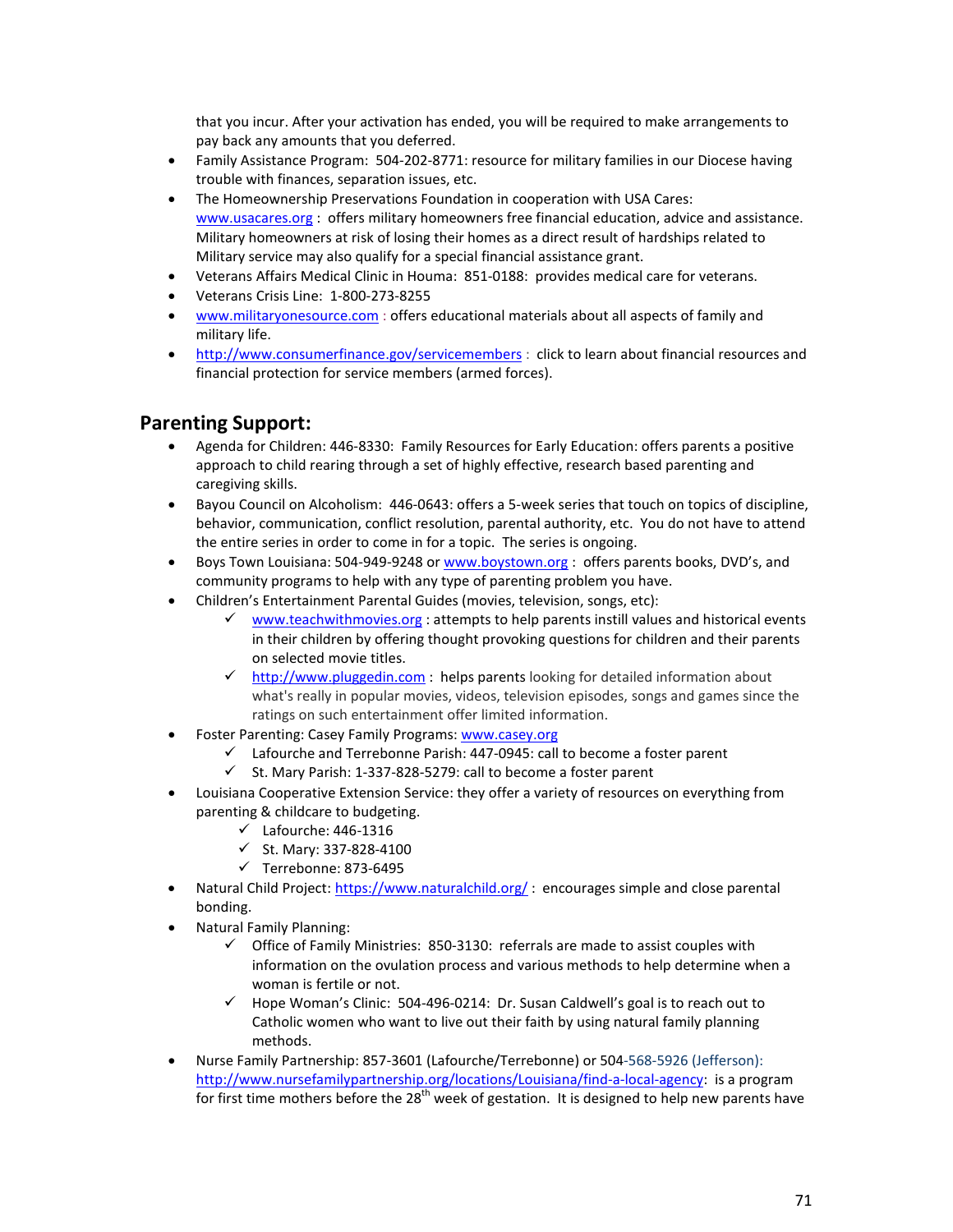a healthy pregnancy, prepare for labor and delivery, and learn age appropriate developmental stages of children, get the support they need.

- Options Youth Services: 853-8550: Services are provided to youth ages six through eighteen and their families to provide mental health services, addiction prevention and other risky behaviors.
- P.A.C.T. Place Supervised Visitation and Exchange Center: 532-4390: located in Lockport, families that have a history or potential for domestic violence, dating violence, child abuse, sexual assault, or stalking can use this location as a safe place for their children to visit with the non custodial parent. It is also a safe location to drop children off who would be visiting the non custodial parent for the weekend.
- [www.parenting.org](http://www.parenting.org/) : excellent site with plenty of parenting tips for raising all ages of children.
- Parenting classes: The Haven: 872-0757.
- Parents Without Partners: 1-800-637-7974 or [www.parentswithoutpartners.org](http://www.parentswithoutpartners.org/) : provides helpful ideas on how to be an effective single parent.
- Parents and Teenage Drinking: [www.whatsdrivingyou.org](http://www.whatsdrivingyou.org/) : a wealth of information about the many consequences of destructive behavior, like Driving Under the Influence of Alcohol or other drugs (DUI).
- Stepfamily Foundation: [www.stepfamily.org](http://www.stepfamily.org/) : invaluable information on topics related to stepfamilies.
- Today's Parents Online: [www.todaysparent.com](http://www.todaysparent.com/): focuses on the many different stages of child development and how to understand children as they enter each phase.
- Troubled Teens: [www.bily.org](http://www.bily.org/): this site has a lot of information for parents in raising a teenager that won't listen or has other defiant behaviors.
- "When Kids Push Your Buttons": Time Warner Books. Author is Bonnie Harris. This book looks at why parents react negatively to their children's outbursts.
- [www.babycenter.com](http://www.babycenter.com/) : for information on any topic about children.
- [www.parents.com](http://www.parents.com/) : excellent site for information on understanding children and their needs.
- [www.touchpoints.org](http://www.touchpoints.org/) : resource for parents with infants and young children

### **Prison Release Assistance:**

- Connections For Life: 1-225-379-3640 or [http://www.connectionsforlife.net/about-connections](http://www.connectionsforlife.net/about-connections-for-life-baton-rouge)[for-life-baton-rouge](http://www.connectionsforlife.net/about-connections-for-life-baton-rouge) : provides a twelve-step re-entry and transitional housing program for women coming from prison.
- Joseph Home: 1-225-336-4406: Located in Baton Rouge and run by the Baton Rouge Catholic Community Services Prison Ministry, it is a halfway house for men who have been released from prison with a good behavior record while incarcerated to help them integrate back into society.
- Work Uniforms: Catholic Charities Self Help Program: 876-0490 or <https://catholiccharitiesht.org/project-self-help> : Released prisoners can obtain assistance with work uniforms if employment is found within the Diocese of Houma Thibodaux and uniforms are needed for the job.

### **Rape:**

- Houma Police Department: 873-6371: teaches a rape defense course.
- Lafourche Parish Sheriff's Office: teaches a rape defense course: 449-4490.
- Louisiana Foundation Sexual Violence Hotline: 1-888-995-7273: can provide listings of support groups in your area.
- Rape, Abuse and Incest National Network Sexual Assault Hotline: 1-800-656-4673 or [www.rainn.org](http://www.rainn.org/) : operates a telephone or online sexual abuse hotline that can assist with Crisis intervention and support that can assist with answers to your questions about recovering from sexual assault, basic information about medical issues, resources than can assist with the reporting process, and referrals to local resources.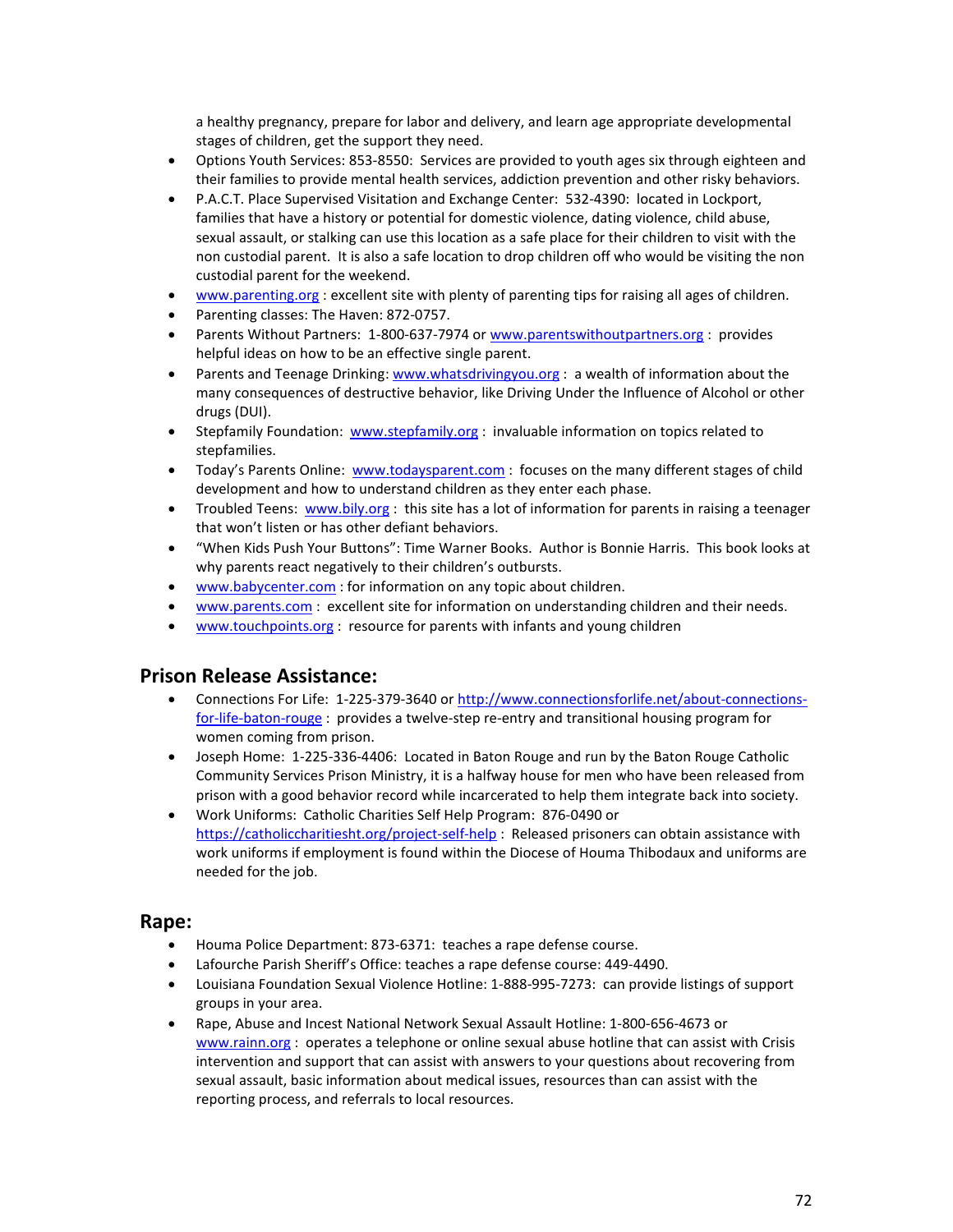## **Rental or Eviction Assistance:**

- Church: client needs to call the church that is nearest where he/she lives to be screened for possible financial assistance to stop an eviction.
	- Lafourche Community Action: 537-7603 or [https://www.lafourchegov.org/community](https://www.lafourchegov.org/community-action)[action:](https://www.lafourchegov.org/community-action) provides financial assistance for Lafourche Parish residents who are behind on their rent.
- Salvation Army: 447-2930: provides financial assistance for families behind on their rent.
- St. Mary Outreach: 385-0525: must live in St. Mary Parish to qualify for assistance with rent.
- Terrebonne Parish Consolidated Housing and Human Resources: 873-6817: provides financial assistance for residents living in Terrebonne Parish who are behind on their rent.

### **Safety:**

- Children's Safety:
	- $\checkmark$  Children's Environmental Health Network: [www.cehn.org:](http://www.cehn.org/) is a national multidisciplinary organization whose mission is to protect the developing child from environmental health hazards and promote a healthier environment.
	- $\checkmark$  The National Safe Kids Campaign: [www.safekids.org](http://www.safekids.org/) : information for parents on how to prevent childhood injuries at home or during play.
	- Community Safety:
		- Sheriffs' Offices:
			- 1. Jefferson Parish Sheriff's Office: [http://jpso.com](http://jpso.com/) : check the arrest records or sex offender registries in Jefferson Parish.
			- 2. Lafourche Parish Sheriff's Office: [http://www.lpso.net](http://www.lpso.net/) : check the arrest records or sex offender registries in Lafourche Parish.
			- 3. St. Mary Parish Sheriff's Office: [http://www.stmaryso.com](http://www.stmaryso.com/) : check the arrest records or sex offender registries in St. Mary Parish.
			- 4. Terrebonne Parish Sheriff's Office: [http://www.tpso.net](http://www.tpso.net/) : check the arrest records for Terrebonne Parish or the sex registries for the parish, state of Louisiana, or United States.
		- $\checkmark$  National Human Trafficking Hotline: 1-888-373-7888: a national, toll-free hotline, available to answer calls and texts from anywhere in the country, 24 hours a day, 7 days a week to [report a tip;](http://www.polarisproject.org/what-we-do/national-human-trafficking-hotline/report-a-tip) t[o connect with anti-trafficking services in your area;](http://www.polarisproject.org/state-map) or to [request training and technical assistance,](http://www.polarisproject.org/what-we-do/national-human-trafficking-hotline/access-training/request-a-training) [general information](http://www.polarisproject.org/resources/overview) or [specific anti-trafficking](http://www.polarisproject.org/resources/resources-by-topic)  [resources.](http://www.polarisproject.org/resources/resources-by-topic)
		- $\checkmark$  Smart911: is a free service that allows you to create a Safety Profile for your household that includes any information that you want 9-1-1 to have in the event of an emergency. Then, when anyone in your household dials 9-1-1 from a phone associated with your Safety Profile, your profile is immediately displayed to the 9-1-1 call taker providing additional information that can be used to get the proper response to the proper location. When seconds count, your Safety Profile information could be the difference between life and death. Residents in Lafourche and Terrebonne can sign up (St. Mary and Jefferson parishes have not yet offered this service):
			- 1. Lafourche Smart911:<http://lafourche911.com/?p=272>
			- 2. Terrebonne Smart911:
				- <http://www.tpcg.org/index.php?f=misc&p=smart911>
- Hunters Safety Education:
	- [www.hunter-ed.com/Louisiana/index.html](http://www.hunter-ed.com/Louisiana/index.html) : obtain a Louisiana Hunters Safety License by taking the test online!
- Internet Safety: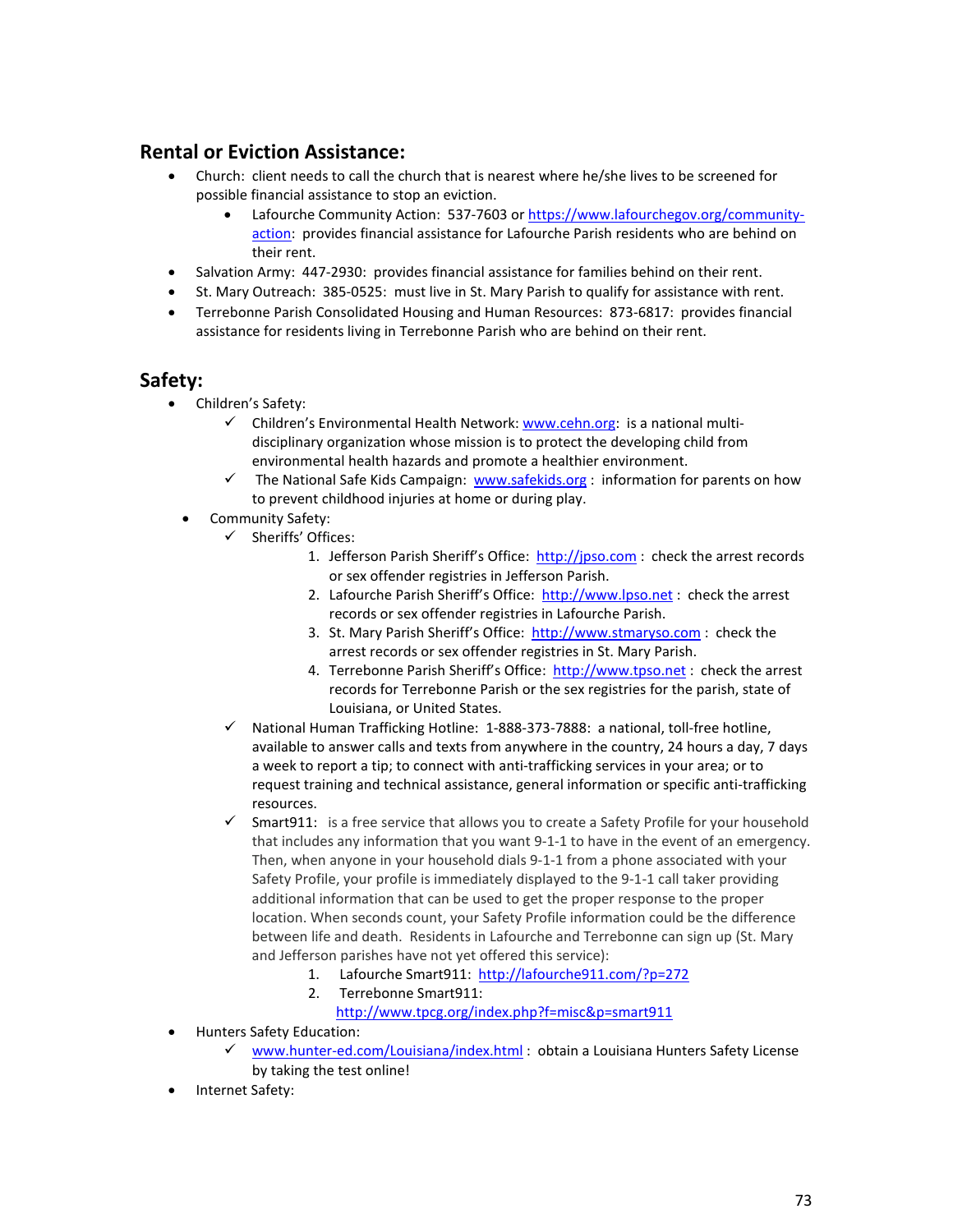- $\checkmark$  [www.missingkids.com](http://www.missingkids.com/) : Click on education for resources for parents and guardians on information about how to keep your child safe while surfing the internet.
- $\checkmark$  [www.stopthinkconnect.org](http://www.stopthinkconnect.org/) : helps people understand how to keep personal information safe while navigating the web.
- Internet crime center: [http://www.ic3.gov/default.aspx:](http://www.ic3.gov/default.aspx) use this site to report any type of internet crimes.
- National Response Center: Toxic Chemicals and Oil Spills: 1-800-424-8802: call to report toxic spills.

### **Self Employment:**

- C.E.N.T.S.: 876-0490: A self-employment, entrepreneurs' program that provides training and credit to support the development and growth of legitimate small or micro businesses.
- Edison Nation: [https://www.edisonnation.com](https://www.edisonnation.com/) : Have an idea you would like to get patented but don't know how? No matter what your idea is or how developed it may be, Edison Nation has the resources to bring it to life and has the right relationships to get it on store shelves.
- Good Work Network: 504-309-2073 or [www.goodworknetwork.org](http://www.goodworknetwork.org/) : Assist with building minority and women-owned businesses throughout the state of Louisiana.
- South Louisiana Economic Counsel: 448-4485

### **Sewer Treatment Plant Assistance:**

• USDA Rural Development Program: Lafourche and Terrebonne: 1-985-748-8751 ext. 4: Provides 1% interest loans to low income, owner occupied families living in rural areas that need assistance with house repairs. Some grants are available for senior citizens (62+ years of age) that cannot afford to repay a loan.

### **Social Security:**

- Can't log into your online Social Security account? Call 1-800-772-1213 and ask for the help desk.
- Apply for benefits:
	- $\checkmark$  [https://www.ssa.gov/benefits/ssi/start.html:](https://www.ssa.gov/benefits/ssi/start.html) Use this link to fill out a form as soon as you feel disability benefits need to be applied for so that Social Security can set your protective filing date.
	- Catholic Charities: 876-0490 or [https://catholiccharitiesht.org/social-security-disability](https://catholiccharitiesht.org/social-security-disability-application-assistance)[application-assistance](https://catholiccharitiesht.org/social-security-disability-application-assistance) : offers FREE assistance in applying for Social Security Disability benefits.
	- [www.socialsecurity.gov/applyfordisability:](http://www.socialsecurity.gov/applyfordisability) an easy way to apply for disability benefits in the privacy of your own home!
	- $\checkmark$  [www.socialsecurity.gov/applyforbenefits](http://www.socialsecurity.gov/applyforbenefits) : use this link to apply for retirement/spouse's benefits.
	- $\checkmark$  [www.socialsecurity.gov/medicareonly](http://www.socialsecurity.gov/medicareonly) : use this link if applying for Medicare benefits only.
	- [www.socialsecurity.gov/i1020](http://www.socialsecurity.gov/i1020) : use this link if applying for extra help with your Medicare prescription drug costs.
	- $\checkmark$  Ticket To Work: 1-866-968-7842 or
		- <http://www.choosework.net/resource/jsp/SearchByStateAction.jsp> : Social Security has programs to help a disabled person find work as well as providing counseling to help the disabled worker know how his Social Security benefits would be affected.
- For assistance with the Social Security Disability appeals process: Herbert Vidrine: 985-791-7301
- If you suspect Social Security benefit fraud, please contact the Office of the Inspector General at 1-800-269-0271 or visit us a[t http://oig.ssa.gov](http://oig.ssa.gov/) and click on Report Fraud, Waste, or Abuse.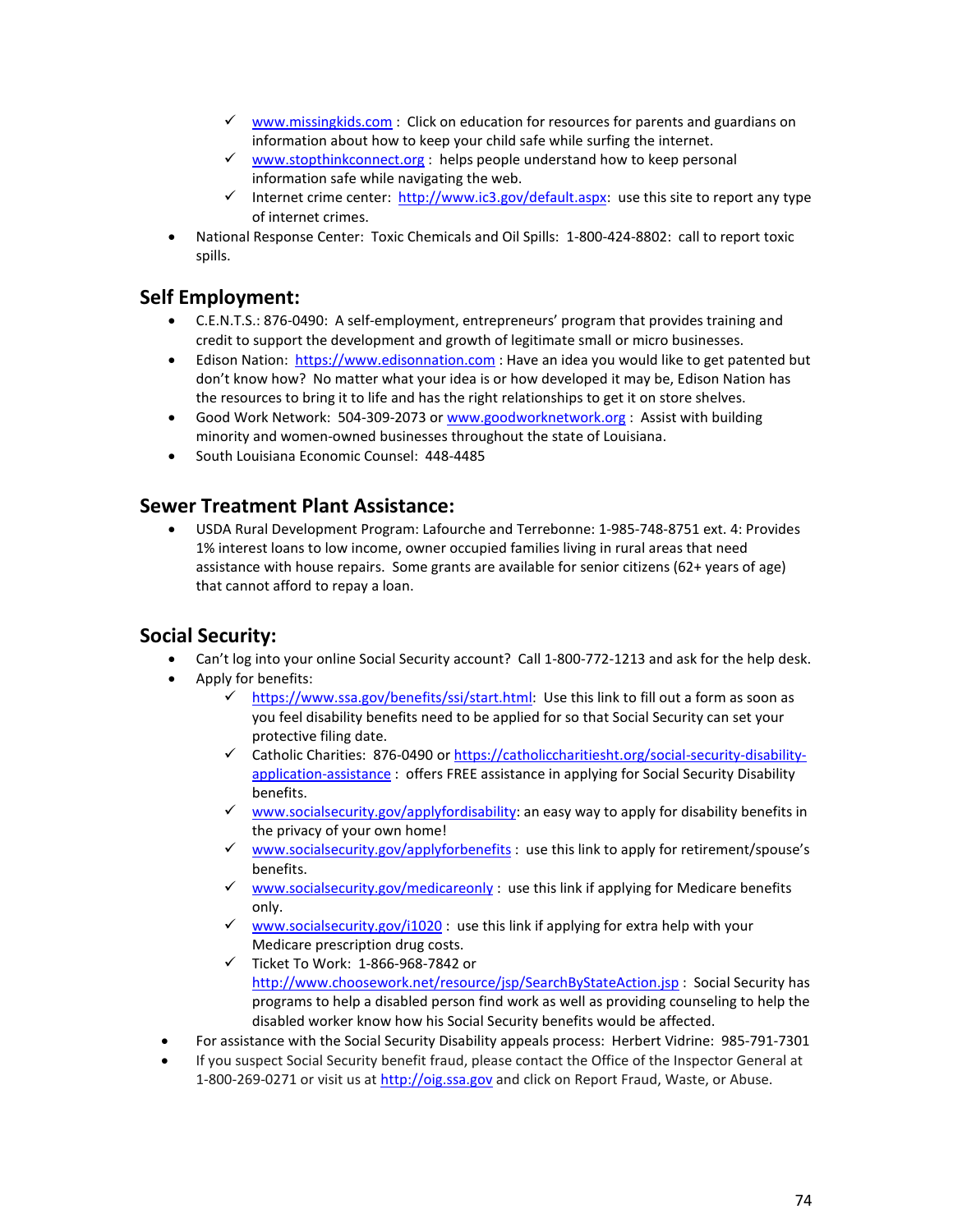- Houma Social Security Office: 1-866-899-5631 or 1-866-748-2071 (call this number only if you know your worker's extension).
- National Social Security Office: 1-800-772-1213: call to order social security verification letters, change your address, or ask general questions.
- National Association of Disability Representatives: 1-800-747-6131: call to find a qualified representative to help you file your claim or appeal.
- National Organization of Social Security Claimants: 1-800-431-2804: A referral service to lawyers who handle Social Security Disability cases.
- [http://www.socialsecurity.gov](http://www.socialsecurity.gov/) : use this link to:
	- $\checkmark$  Apply for retirement
	- $\checkmark$  Apply for disability payments
	- $\checkmark$  Get an application for a replacement Medicare card or Social Security Card
	- $\checkmark$  Report a change in your name
	- $\checkmark$  Report a change of address
	- $\checkmark$  Obtain benefit verification letters
- [www.socialsecurity.gov/myaccount](http://www.socialsecurity.gov/myaccount) : use this site to
	- $\checkmark$  Get you[r benefit verification letter;](http://www.socialsecurity.gov/hlp/mySSA/df-beve.htm)
	- $\checkmark$  Check your benefit and payment information and your earnings record;
	- $\checkmark$  [Change your address a](http://www.socialsecurity.gov/hlp/mySSA/df-changeaddress.htm)nd phone number;
	- $\checkmark$  [Start or change direct deposit](http://www.socialsecurity.gov/hlp/mySSA/df-directdeposit.htm) of your benefit payment;
	- $\checkmark$  Get estimates of your retirement, disability, and survivors benefits;
	- $\checkmark$  View your earnings record;
	- $\checkmark$  Get estimated Social Security and Medicare taxes you've paid.

### **Spiritual Support:**

- Bible Study:
	- $\checkmark$  Catechism of the Catholic Church[: http://www.catholic-catechism.com](http://www.catholic-catechism.com/)
	- √ Knights of Columbus Home Study Course: [www.kofc.org](http://www.kofc.org/)
- Catholic Community Radio: WPYR AM 1380: [www.catholiccommunityradio.org](http://www.catholiccommunityradio.org/) : listen to live broadcasts on catholic subjects.
- Marriage Encounter: 850-3130: For couples looking to deepen their marriage. Not for marriages with problems that need to be solved.
- Prayer Groups:
	- $\checkmark$  Daily Gospel Reflections:
		- 1. [www.creighton.edu/collaborativeministry/daily.html](http://www.creighton.edu/collaborativeministry/daily.html)
	- $\checkmark$  [www.sacredspace.ie](http://www.sacredspace.ie/): teaches the steps of prayer for those looking to strengthen their prayer life.
- Religious Book Stores:
	- God's Precious Words & Gifts: 449-0618
	- God's Promises Books & Gifts: 876-1283
- Rosary Groups: [http://www.virtualholyrosary.com:](http://www.virtualholyrosary.com/) teaches you all of the prayers of the rosary, the mysteries and has a place to offer your own personal intentions to be prayed by others also on the site.
- Mass Times for Traveling Catholics: 1-858-207-6277 o[r www.masstimes.org](http://www.masstimes.org/) : For nationwide mass times and locations.
- Xavier Society For the Blind: [xaviersocietyfortheblind.org](http://xaviersocietyfortheblind.org/) : a library that provides spiritual and religious reading materials in the Catholic tradition in braille and audio to the blind and visually impaired.
- [https://thejesuitpost.org](https://thejesuitpost.org/) : an online magazine that writes about a faith that does relevance. We cover pop-culture, politics, sports, and everything in between, all from an Ignatian perspective.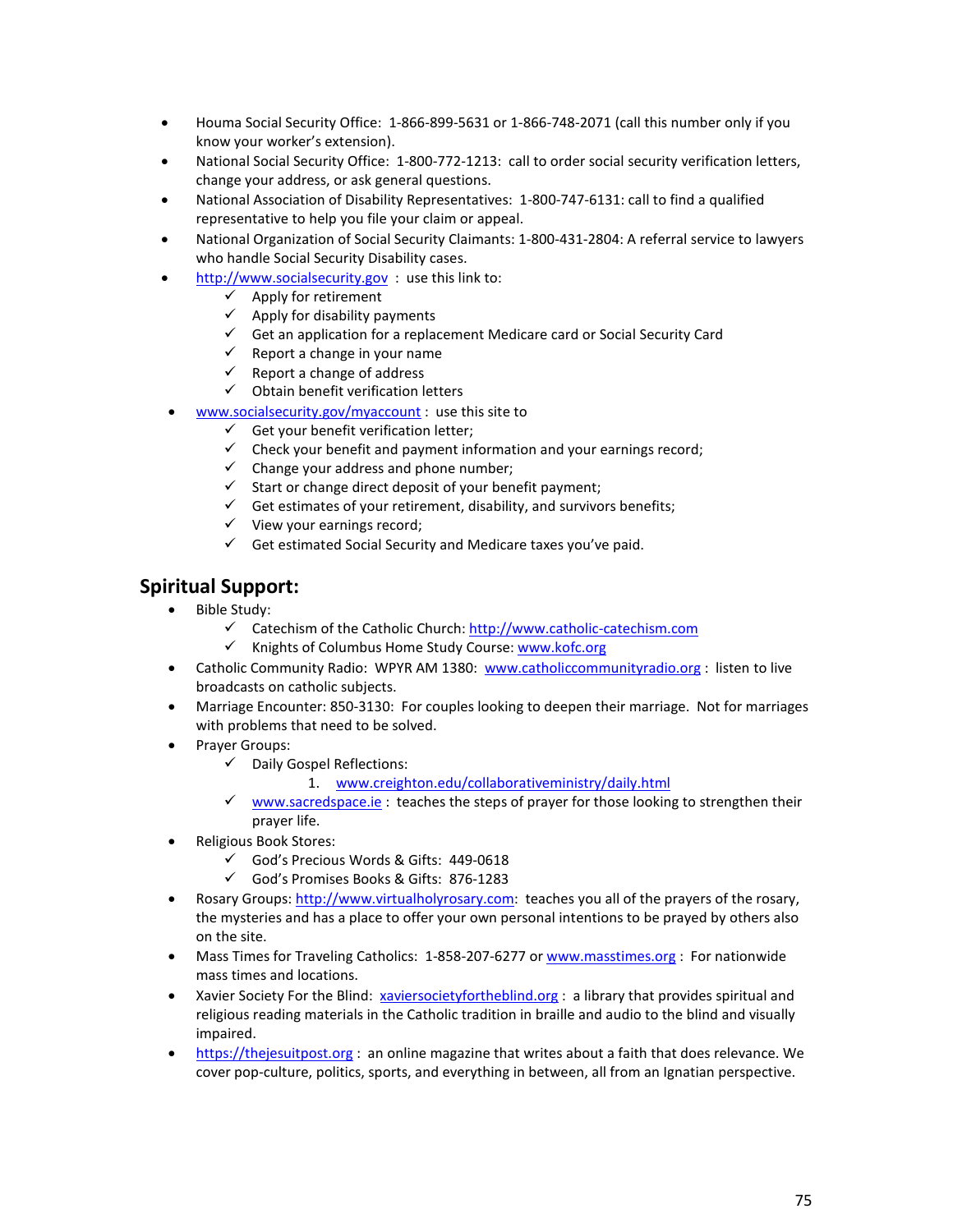## **Substance Abuse:**

- A Place of Restoration: Helping Hurting People Heal: 985-772-1168 or [http://www.aporhouma.com](http://www.aporhouma.com/) : a six month Christian approach to helping men and their families recover from the physical, social, and mental problems associated with addictions. Located in Gray, LA.
- Addictive Disorders Clinics :
	- $\checkmark$  Jeff Care Community Health Center: 504-349-8708
	- $\checkmark$  South Central LA Human Services Authority (Lafourche Center): 537-6823: outpatient treatment program
	- $\checkmark$  South Central LA Human Services Authority (St. Mary Clinic): 985-380-2455: outpatient treatment program
	- $\checkmark$  South Central LA Human Services Authority (Terrebonne Behavioral Health): 857-3615: outpatient treatment program.
- Assisi Bridge House: 872-5529: offers a substance abuse halfway house and supervised independent living program for adult males.
- Claire House: 985-395-2424: For women with children (ages birth to age 10), who need substance abuse treatment.
- New Life Counseling Center: 632-7797: Provides counseling and other services for families suffering from the effects of substance abuse.
- Palmetto Addiction Recovery Center: 1-800-203-6612: [www.palmettocenter.com](http://www.palmettocenter.com/) : The Palmetto Addiction Recovery Center is a Louisiana Drug Rehabilitation Center and Louisiana Alcohol Rehab Center. They provide state of the art treatment programs to assess and treat individuals who suffer from addictions to alcohol, drugs, gambling, sex and who also may have coexisting psychiatric disorders. Their treatment team has over 250 years of experience with recovery and treatment of addictions along with treatment for patients afflicted with coexisting psychiatric disorders.
- <http://www.newmobility.com/2005/08/disability-substance-abuse-addiction>

### **Suicide:**

- American Association of Suicidology: [www.suicidology.org](http://www.suicidology.org/) : provides education on signs of suicide and how to prevent it.
- Boys Town National Hotline: 1-800-448-3000: Offers a 24 hour crisis hotline for parents and children. Can help with suicidal individuals, runaways, or abused people from all areas of the United States.
- [www.suicidepreventionlifeline.org](http://www.suicidepreventionlifeline.org/) or dial 988 or 1-800-273-8255: a free, 24-hour hotline available to anyone in suicidal crisis or emotional distress. Your call will be routed to the nearest crisis center to you.

### **Telemarketing Calls:**

- National Do Not Call Registry: 1-888-382-1222: Must call from the phone you want to put on the list.
- Louisiana Public Service Commission: 1-877-676-0773: [http://www.lpsc.louisiana.gov/dontindex.aspx:](http://www.lpsc.louisiana.gov/dontindex.aspx) call to help you stop getting annoying telemarketer's calls at home.

## **Telephone/Internet Assistance:**

• AT&T: 1-800-377-9450 or [www.lifelinesupport.org](http://www.lifelinesupport.org/) : offers rate reductions for low income households for services with a land line. Households eligible to receive this rate reduction must be receiving services from one of the following programs: food stamps/SNAP, Medicaid, SSI, LIHEAP, Section 8 or Housing Authority rental, TANF, or free school lunch program.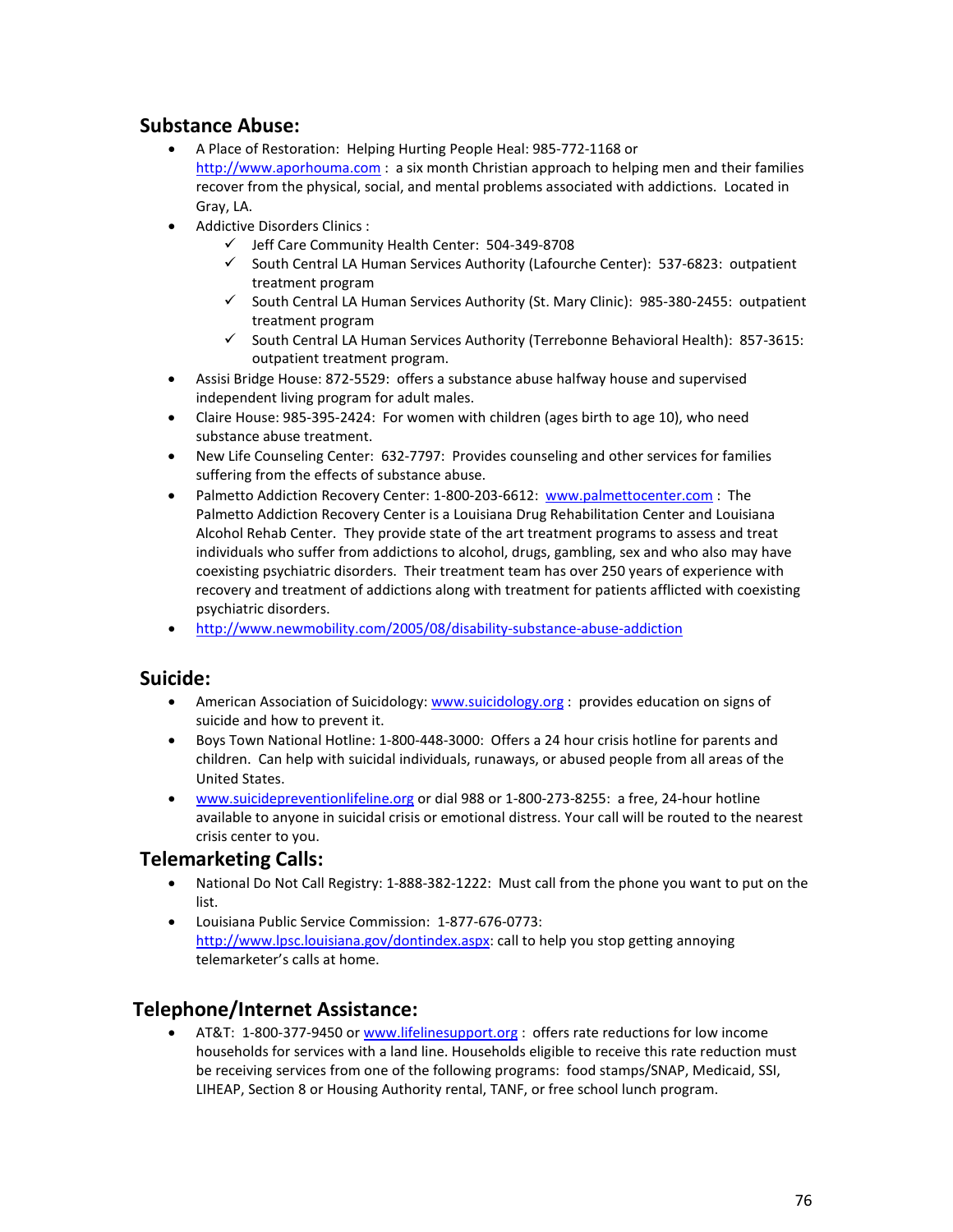- Comcast Internet Essentials: 1-855-846-8376 or [http://www.internetessentials.com](http://www.internetessentials.com/) : low income families in the Comcast Service area that has at least one child that is eligible for the school lunch program can receive monthly internet service for \$9.95 month plus tax.
- Safe Link Wireless: **1-800-977-3768 or** [www.safelinkwireless.com](http://www.safelinkwireless.com/) : provides a free cell phone for low income individuals that receive services from government programs such as Social Security, Medicaid or Food Stamps.

# **Thrift Stores/Used Appliances & Repair:**

- ABC Home Services: 985-872-2222: 1300 East Tunnel Blvd, Houma: they sell second hand refrigerators, stoves, washers, and dryers at cheap prices.
- Bayou Habitat For Humanity Home Re-Store: Thibodaux: 447-9743
- Catholic Community Center: 632-6859: Galliano
- Cedar Chest Boutique (East Side): 873-2322 or (West Side) 876-2285: Houma
- Good Samaritan Thrift Store of Central Lafourche: 537-7706
- Goodwill: 223-0748: Houma
- Gym Dandy: 446-0859: Thibodaux
- Betts Appliance and Repair: 985-262-0339 or<https://bettsappliancerepair.com/>
- Jean's Appliance and Repair: 872-4732: the purchase and sell used appliances.
- Mike's Appliances: 537-5531: he sells used appliances when he has them on hand. He also repairs appliances throughout Lafourche parish.
- Precision Appliances LLC: 985-414-3418: they sell and repair used washers, dryers, air conditioners, microwaves, dishwashers, etc.
	- $\checkmark$  For repairs call: 985-414-3418
- Sacred Heart Church Thrift Store (Morgan City): 415 Union Street, Morgan City
- Salvation Army:
	- $\checkmark$  Houma: 447-2930
	- $\checkmark$  Morgan City: 702-0444
	- $\checkmark$  Thibodaux: 447-2930
- St. John Treasure Box (one mile past St. John Church on Hwy 1): 985-446-0447
- St. Lawrence Harvesters: 2128 Bull Run Rd., Chacahoula
- St. Vincent De Paul: 872-9373: Houma
- Treasure Box (Lockport): 532-5000
- Used Work Clothing: [www.usedworkclothing.com](http://www.usedworkclothing.com/): Save 75% off the price of clothing needed for outside work
- [http://wiki.freecycle.org/Main\\_Page](http://wiki.freecycle.org/Main_Page) **:** Need to get rid of your unwanted items or seeking for items that you would like but don't always have the money to buy? Join freecycle!The goal is to reduce waste by connecting people who would otherwise throw away unwanted items with others seeking those same items.

## **Transportation:**

- Good Earth Transit System: [http://www.tpcg.org/index.php?f=public\\_transit](http://www.tpcg.org/index.php?f=public_transit) : Operates a public bus system between Lafourche and Terrebonne Parishes.
	- $\checkmark$  Lafourche: 447-5001
		- 1. City of Thibodaux Office of Housing & Community Development: 446- 7217: offers 3 free bus passes a week to people that meet the income limits and need transportation to medical appointments, employment, school, social service appointments, etc.
	- $\checkmark$  Terrebonne: 850-4616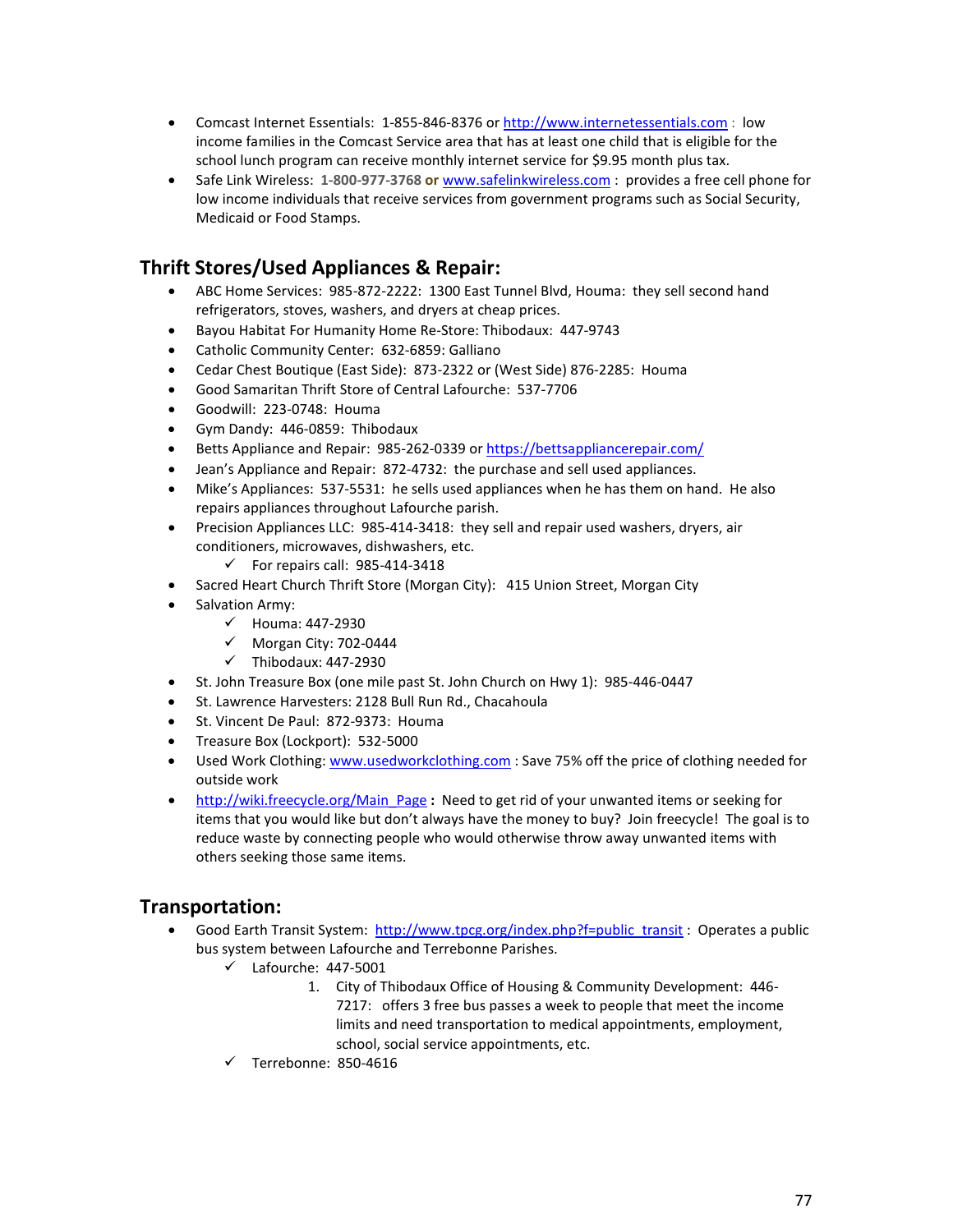1. Catholic Charities: 876-0490: offers free bus passes for people on Food Stamps that need to get to a medical appointment, employment, or social service appointments.

# **Travel Information:**

- Airport Information[: www.flightarrivals.com](http://www.flightarrivals.com/) : Want to see if a loved one's flight is going to be delayed? You can check out the status of any flight from any airline.
- Airport Parking Reservations: [www.airportparkingreservations.com](http://www.airportparkingreservations.com/) : receive a 10-50% discount by using this website.
- America The Beautiful Senior Pass:<http://store.usgs.gov/pass/senior.html> : this is a lifetime entrance permit for individuals 62 or older to national parks, monuments, historic sites, recreation areas, and national wildlife refuges which charge entrance fees. The Senior Pass admits the permit holder and a carload of accompanying persons (not to exceed 4 adults…over age 16). It also provides a 50% discount on federal use fees for facilities and services.
- Passport Information: [http://travel.state.gov/content/passports/en/passports.html:](http://travel.state.gov/content/passports/en/passports.html) contains all of the information needed to obtain a passport.
- Traveling Catholics: [www.masstimes.org](http://www.masstimes.org/) or 1-858-207-6277: For nationwide mass times and locations.
- Travel Helpers: 1-479-420-5184 o[r www.gotravelhelpers.com](http://www.gotravelhelpers.com/) : They assist elderly or sickly patients with travel to and from destinations of their choice by accompanying the traveler on the trip. They also assist with all of the travel arrangements necessary to get the person to and from their destination.
- US Department Overseas Citizens Services: 1-202-647-5225: helps people who are traveling overseas obtain consular information, travel warnings, public announcements, etc.
- [www.factorytoursusa.com](http://www.factorytoursusa.com/) : Learn how various products are made right here in the USA!
- [www.roadscholar.org](http://www.roadscholar.org/) : 1-800-454-5768: largest educational and travel organization in the United States for older adults.
- [www.cdc.gov/travel:](http://www.cdc.gov/travel) find out what vaccinations you need before traveling to a foreign country.

## **Utility Companies Within Diocese of Houma Thibodaux:**

#### • Electricity:

- $\checkmark$  Jefferson (Grand Isle): Entergy: 1-800-368-3749: send payments to:
- Lafourche:
	- 1. Entergy: 1-800-368-3749: send payments to: P.O. Box 8108, Baton Rouge LA 70891.
	- 2. SLECA: 876-6880: send payments to: P.O. Box 4037, Houma LA 70364
- $\checkmark$  Amelia/Morgan City:
	- 1. City of Morgan City: 385-1770: send payments to: P.O. Box 1218, Morgan City LA 70381
	- 2. SLECA: 876-6880: send payments to: P.O. Box 1126, Amelia LA 70340
- Terrebonne:
	- 1. Entergy: 1-800-368-3749: send payments to: P.O. Box 8108, Baton Rouge LA 70891
	- 2. SLECA: 876-6880: send payments to: P.O. Box 4037, Houma LA 70364
	- 3. TPCG: 873-6464: send payments to: P.O. Box 6097, Houma LA 70360
- Gas:
	- $\checkmark$  Jefferson (Grand Isle): 985-787-3196: Town of Grand Isle: P.O. Box 200, Grand Isle LA 70358
	- Lafourche:
		- 1. Amerigas (Propane): 449-0108: 101 B Talbot Avenue, Thibodaux LA 70301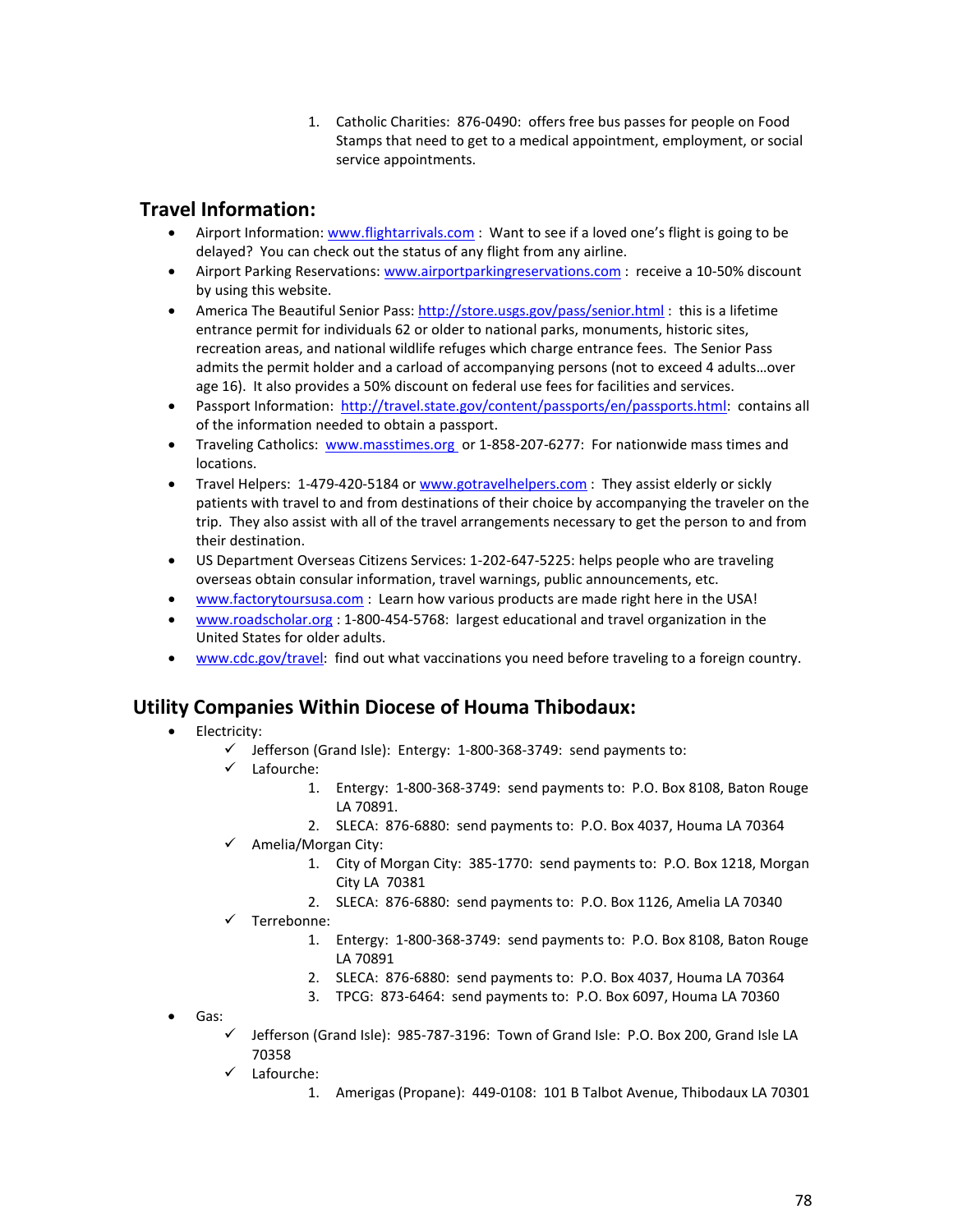- 2. Atmos Energy: 447-2611: P.O. Box 790311, St. Louis MO 63179-0311
- 3. (Thibodaux city limits) City of Thibodaux: P.O. Box 5418, Thibodaux LA 70302
- 4. South Coast Gas: 537-5281: send payments to: P.O. Box 470, Raceland LA 70394
- 5. Town of Golden Meadow: 475-5212: P.O. Box 307, Golden Meadow La, 70357
- Morgan City:
	- 1. City of Morgan City: 385-1770: send payments to: P.O. Box 1218, Morgan City LA 70381
- Terrebonne:
	- 1. Atmos Energy: 447-2611: P.O. Box 790311, St. Louis MO 63179-0311
	- 2. South Coast Gas: 537-5281: send payments to: P.O. Box 470, Raceland LA 70394
	- 3. TPCG: 873-6464: send payments to: P.O. Box 6097, Houma LA 70360
- Water:
	- Amelia/Morgan City:
		- 1. Assumption Waterworks District: 369-6156: send payments to: P.O. Drawer 575, Napoleonville LA 70390
		- 2. City of Morgan City: 385-1770: send payments to: P.O. Box 1218, Morgan City LA 70381
		- 3. St. Mary Parish Water & Sewer Commission #1: 985-631-2907: P.O. Box 309, Amelia LA 70340
	- $\checkmark$  Jefferson (Grand Isle): Jefferson Parish Department of Water: 504-736-6060: 4500 Westbank Expressway, Marrero LA 70072
	- Lafourche:
		- 1. City of Thibodaux: 446-7204: P.O. Box 5418, Thibodaux LA 70302
		- 2. Lafourche Parish Water District: 532-6924: P.O. Box 399, Lockport LA 70374
	- Terrebonne:
		- 1. Consolidated Waterworks District: 879-2495: P.O. Box 630, Houma LA 70361

### **Utility Payment Assistance:**

- Church: family needs to call the church that is nearest where he/she lives to be screened for possible assistance.
- Entergy Pick A Date Program: 1-800-ENTERGY o[r www.entergy-louisiana.com](http://www.entergy-louisiana.com/): customers of Entergy can ask for a specific date for their bill to become due simply by calling a customer service representative.
- Jefferson Parish Community Action: 504-349-5414: ask for the outreach office for Grand Isle residents.
- Lafourche Community Action: 537-7603:
	- $\checkmark$  LIHEAP: stands for Low Income Home Energy Assistance Program. The funds for this program come from the federal government to be used to assist low income families on their utility bills. It is not an emergency program and does not require a disconnect notice or past due bill to qualify. In fact, any low-income family that meets the state income guidelines can apply for this credit once every year. When applying, the family would need to bring in current proof of income, Social Security numbers for all members of the household, and the highest original utility bill within the last 11 months. A credit is then applied to their bill within 30 days. The program has limited funding and is handed out on a first come, first serve basis.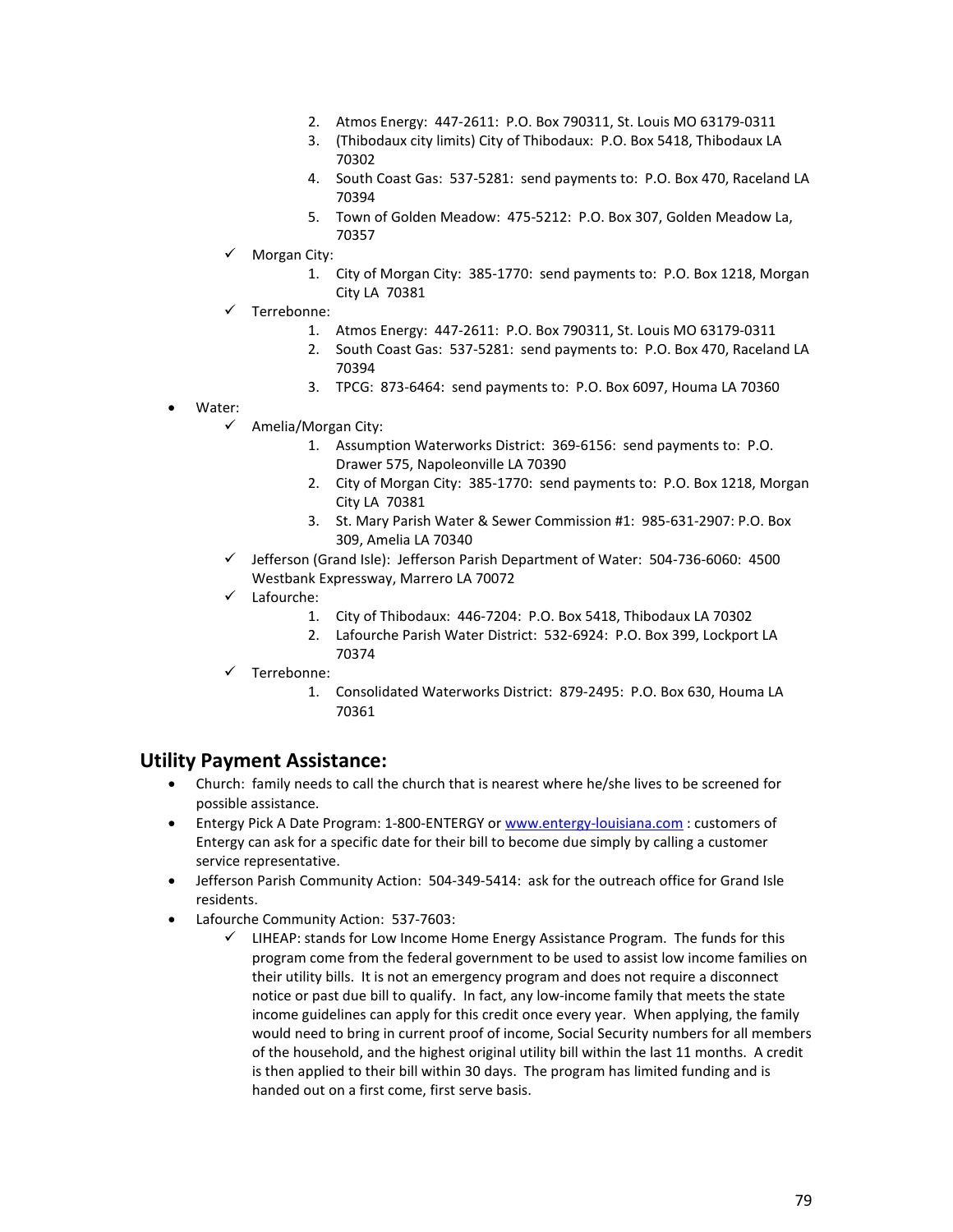- $\checkmark$  Emergency Utility Assistance: the parish also has a program for emergency needs and will assist as long as funds are available in the budget.
- Lafourche Council On Aging: 532-0457
- South Coast Gas Dollar Help Program: 537-5281 (Raceland); 446-1384 (Thibodaux); or 475-5771 (Golden Meadow): the public, when paying their bills, may offer donations in addition to paying their monthly bill to assist the poor in their community. If a family needs assistance with the payment of their gas bill, call South Coast gas and ask to speak with a customer service representative. Only critical cases are given assistance through this program.
- Salvation Army: 447-2930: provides financial assistance for those that need help with paying their utility bills.
- St. Mary Outreach: 385-0525: must live in St. Mary Parish to qualify for assistance with utilities.
- St. Mary Council On Aging: 384-3324
- Terrebonne Parish Consolidated Housing and Human Resources: 873-6817:
	- $\checkmark$  LIHEAP: stands for Low Income Home Energy Assistance Program. The funds for this program come from the federal government to be used to assist low income families on their utility bills. It is not an emergency program and does not require a disconnect notice or past due bill to qualify. In fact, any low-income family that meets the state income guidelines can apply for this credit once every year. When applying, the family would need to bring in current proof of income, Social Security numbers for all members of the household, and the highest original utility bill within the last 11 months. A credit is then applied to their bill within 45-90 days. The program has limited funding and is handed out on a first come, first serve basis.
	- $\checkmark$  Emergency Utility Assistance: the parish also has a program for emergency needs and will assist as long as funds are available in the budget.
- Utilities Levelized Billing Programs: Many electric companies now have a program that would make the customers electric bill payments a similar amount each month by averaging their usage over the past 12 months. It is not recommended that a customer get on this type of program if they anticipate moving within the current year. A call to the customer service number found on the electric bill is all that is needed to enroll.
- [www.modestneeds.com:](http://www.modestneeds.com/) several grant funds are available for low income families to apply for financial assistance towards living expenses or items needed for employment.

### **Unemployment Claims:**

• To apply for unemployment call: 1-866-783-5567 or [www.laworks.net](http://www.laworks.net/)

### **Veterans Information:**

- Coaching Into Care: 1-888-823-7458: for moms, dads, wives, husbands or anyone else close to a service member that sees their loved one ignoring his or her own danger signs to get the help needed.
- GI Bill: [www.gibill.va.gov:](http://www.gibill.va.gov/) apply here for education and career opportunities for veterans.
- Louisiana Department of Veteran's Affairs: 1-800-827-1000 o[r www.vetaffairs.la.gov](http://www.vetaffairs.la.gov/)
- Military One Source: 1-800-342-9647 or [http://www.militaryonesource.mil](http://www.militaryonesource.mil/): 24 hour counseling is available as well as resources on any topic a military family may need.
- Nicholls State University Veterans Coordinator: 448-4208: Members of the military as well as veterans – can expect priority service when enrolling at Nicholls. Admissions criteria are exempted for veterans who have received an honorable discharge and enrollees may register before the general student population.
- Supportive Services For Veteran's Families: provides transitional housing, payment of past due utility bills, security deposits, child care, auto repairs, counseling, and/or case management to honorably discharged homeless men and women veterans:
	- $\checkmark$  New Start For Veterans: 873-9788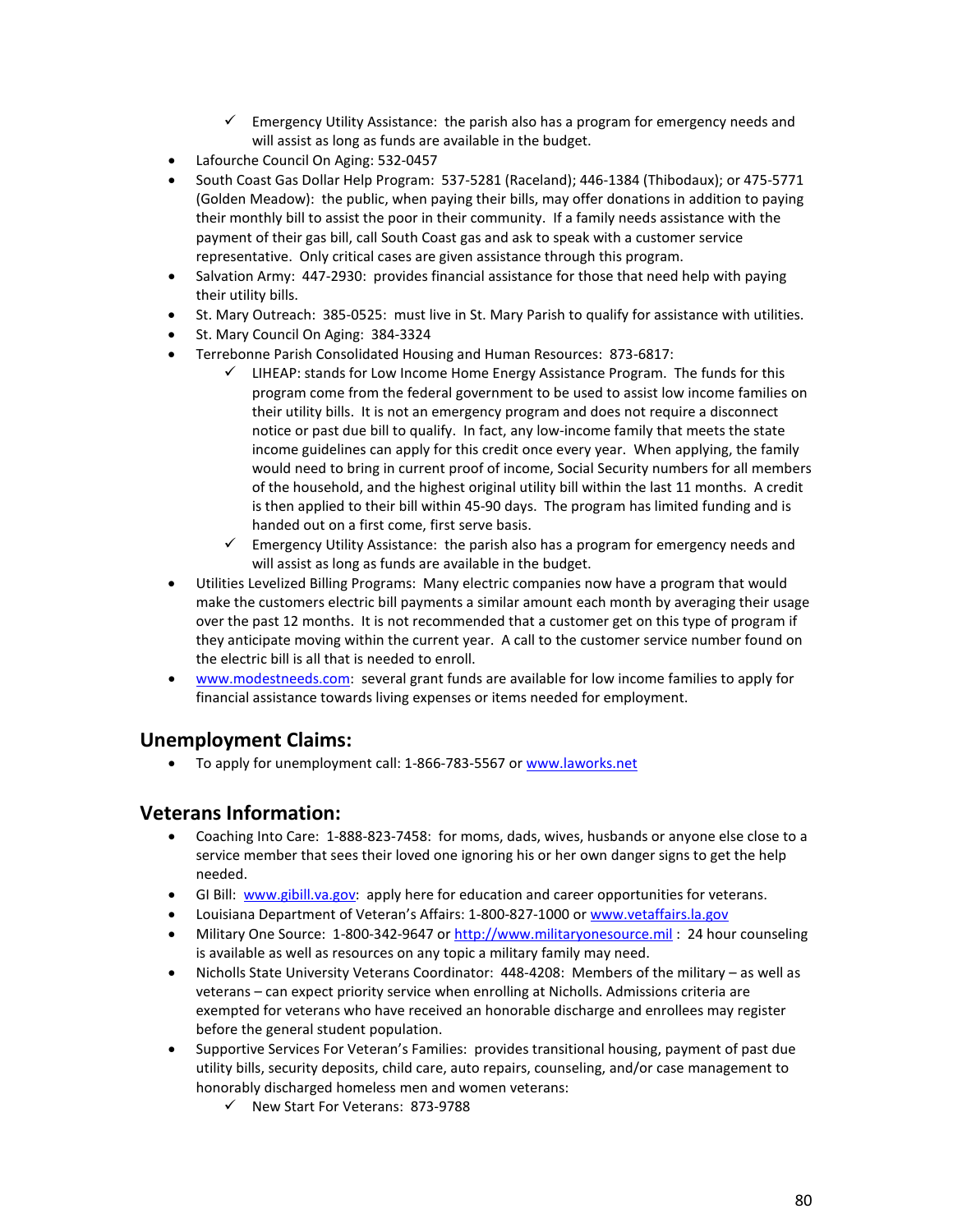- $\checkmark$  Volunteers In Service To America: 504-483-3558
- US National Archives & Records Administration: 1-866-272-6272 or <http://www.archives.gov/veterans/military-service-records> : can help to obtain copies of Veterans benefits or enhanced Social Security benefits.
- Veteran's Affairs:
	- $V$  Houma: 985-857-3626
	- $\nu$  Morgan City: 337-828-5047
- Veterans Affairs Medical Clinic in Houma: 851-0188: provides medical care for veterans.
- Veterans Crisis Line: 1-800-273-8255
- Are you a veteran who wants to open a business? Contact [www.la-ptac.org](http://www.la-ptac.org/) for help!
- [www.military.com](http://www.military.com/) : Gain access to the latest military news, benefits updates, education and career opportunities specific to the needs of any branch of the military!

#### **Volunteer Opportunities:**

- AmeriCorps/Volunteers In Service to America: VISTA: 800-942-2677: volunteers get paid a monthly stipend, health insurance, and child care for those that need it as well as an end of the year educational award.
- Barataria –Terrebonne National Estuary Program: 447-0868: they need people to help with beach sweeps and bayou cleanups as well as assist in helping with mail outs and other simple office work. Their goal is to prevent activities that threaten the estuary's water supply, are harmful to fish or negatively impact recreational opportunities for estuary residents.
- Serve Louisiana: 225-930-9949: Offers volunteer opportunities as well as a monthly living stipend to students that have finished high school and are looking for a way to pay for college expenses, are currently in college but need money to pay for future tuition, or are just looking for a way to pay back student loans. Requires a one-year commitment.
- Peace Corps: 1-855-855-1961 ext. 1470 or [www.peacecorps.gov:](http://www.peacecorps.gov/) adults accepted as volunteers agree to spend at least two years assisting people in developing countries with basic needs for food, health care, shelter, education, and economic development. Volunteers receive a monthly allowance, health services, and vacation during their two year commitment.
- National Service Hotline: Senior Corps: <https://americorps.gov/serve/americorps-seniors> : web based recruitment system that matches adults age 55 or over with volunteer opportunities that help local nonprofits, public agencies, and faith based organizations carry out their missions.
- [https://www.catholicvolunteernetwork.org:](https://www.catholicvolunteernetwork.org/) Catholic Network of Volunteer Services that allow people to volunteer in communities while also getting paid a monthly stipend to assist them with living expenses.
- [www.globalvolunteers.org](http://www.globalvolunteers.org/) : offers one, two, three week service programs in Europe, Asia, Africa and the Americas.
- <http://www.signupgenius.com/Nonprofits> : a fantastic web based tool to use when managing volunteer schedules!

#### **Voting:**

- Registrar of Voters Offices:
	- $\checkmark$  Lafourche: 447-3256
	- $\checkmark$  St. Mary: 1-337-828-4100
	- $\checkmark$  Terrebonne: 873-6533
- Voting Rights and Accessibility: [www.usdoj.gov/crt/voting](http://www.usdoj.gov/crt/voting)

## **Wildlife Rehabilitation/Animal Control/Pet Adoptions:**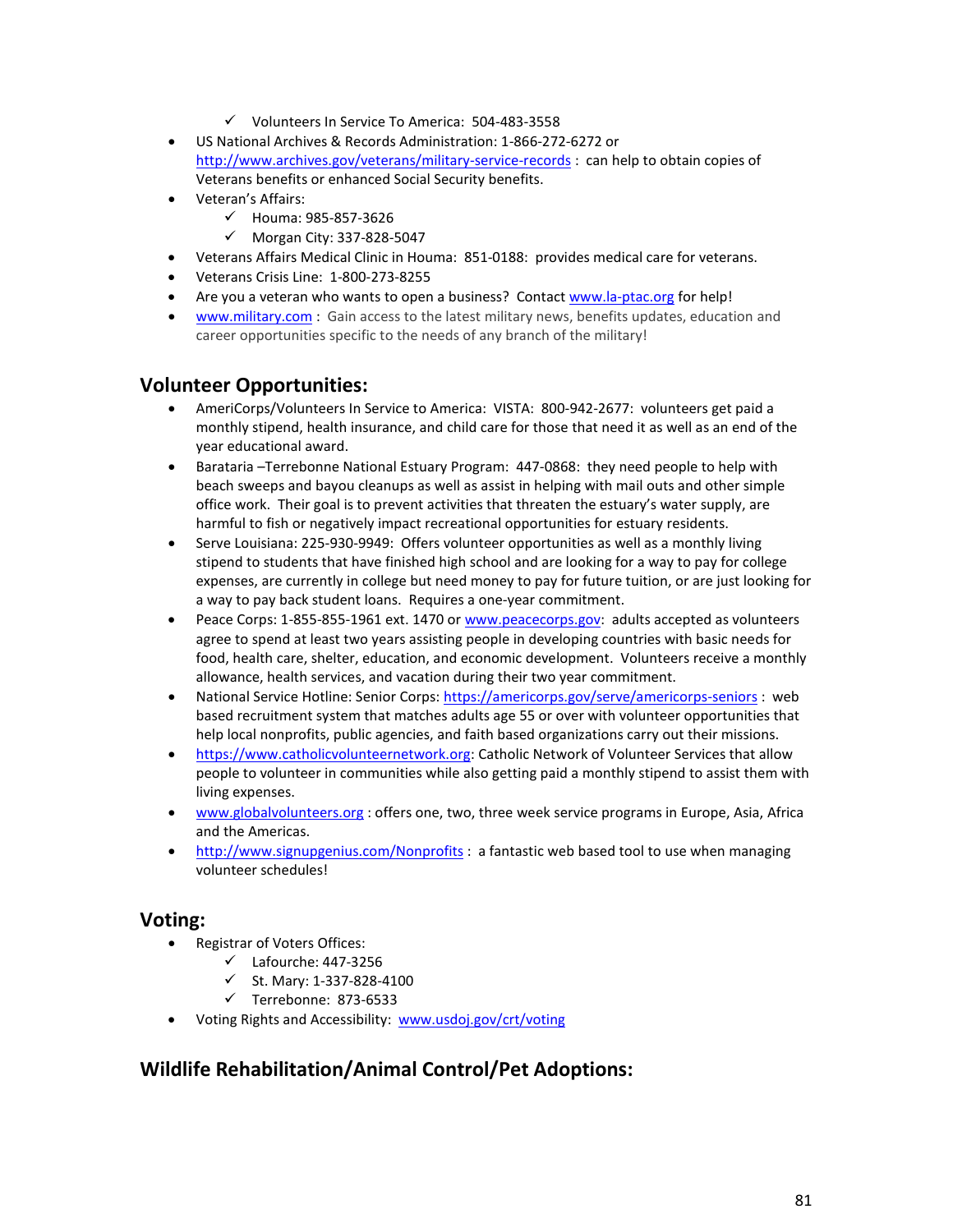- Bee Catchers: need help getting rid of bees on your property but don't want to kill them? Call any of the numbers below, they will come to pick them up:
	- $\checkmark$  Bug Off Exterminating: 985-992-0037 (they don't kill bees)
	- $\checkmark$  Herb's Pest Control: 853-2976 (they don't kill the bees)
	- $\checkmark$  Jeff Armstrong: 504-885-4489 business or 504-416-4481 cell: Will collect swarms and remove bees from walls and structures. Will travel 100 miles or more from Metairie
	- $\checkmark$  Robert Taylor: 985-386-4647 home or 985-969-4647 cell: Will collect swarms and remove bees from structures. Will travel within 100 miles from Ponchatoula
	- Jude Verrett: 985-519-4777 or 985-384-1332
- Dog Etiquette: Puppy Head Start Kindergarten: [http://canineetiquette.vpweb.com](http://canineetiquette.vpweb.com/) : teaches new dog owners the basics of everything from house training to leash control in private lessons at their home. Also offered is a Basic Obedience Class to help teach the dogs how to obey their owners and an Advanced Class that can further teach the dog's longer recall, agility and other commands.
- Lafourche Parish Animal Shelter: 446-3532 or visit [facebook.com/LafourcheParishAnimalShelter](http://facebook.com/LafourcheParishAnimalShelter) or click on the Animal Shelter link a[t lafourchegov.org.](http://lafourchegov.org/)
- Louisiana Department of Wildlife & Fisheries: They will give you the phone number to a local wildlife rehabilitator that can take care of an injured wild animal.
	- $\checkmark$  Bourg: 985-594-4139
	- $\checkmark$  State Office: 225-765-2800
- Pet Adoptions: these agencies also assist with homeless animals and providing funds for spaying and neutering them.
	- $\checkmark$  [www.adoptapet.com](http://www.adoptapet.com/) : type in your zip code and see the numerous animals available for adoption near you!
	- $\checkmark$  Hail Mary Rescue: https://hailmaryrescue.com</u>: They rescue and find homes for dogs that have been abandoned.
	- $\checkmark$  Hope for Animals: [http://www.hopeforanimals.com](http://www.hopeforanimals.com/)
	- $\checkmark$  Louisiana SPCA: 504-368-5191
	- Terrebonne Parish Animal Shelter: 873-6709
- St. Mary Parish Animal Shelter: 337-828-4100
- Wild Animal Control:
	- Lafourche Parish: 532-2808
	- $\checkmark$  Morgan City: 380-4605
	- Terrebonne Parish: 873-6709